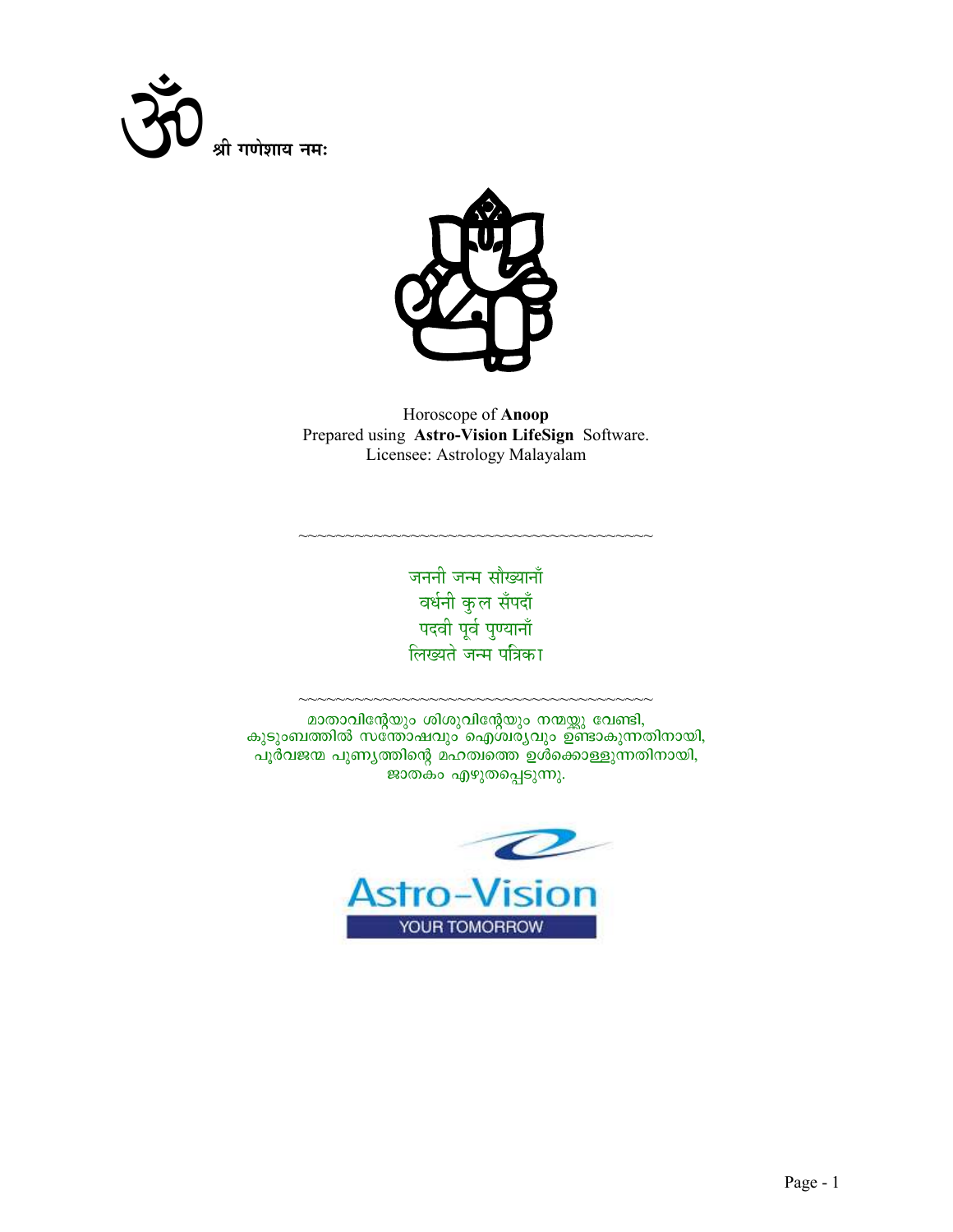പേര് : Anoop [പുരുഷൻ]

### ശ്രീ

### ദക്ഷിണായന കാലത്ത് വ്യാഴം മേടം രാശിയിലും ശനി കന്നി രാശിയിലും നിൽക്കെ കൊല്ലവർഷം 1187 കന്നി 27 - ാം തീയതി വ്യാഴം ഉദയാൽപരം 8 നാഴിക 18 വിനാഴിക ചെന്നപ്പോൾ അശ്വതി നക്ഷത്രത്തിൽ മൂന്നാം പാദവും കൃഷ്ണ പക്ഷം പ്രഥമ തിഥിയിൽ പന്നി ക്രണവും ഹർഷണം നിതൃ യോഗവും കൂടിയ ദിവസം മേടം രാശിയിൽ മിഥുനം നവാംശകത്തിൽ ചന്ദ്രൻ നിൽക്കെ വ്യത്മികം ലഗ്നത്തിൽ മധ്യ ദ്രേക്കാണം കൊണ്ട് പുരുഷ ജനനം

#### ദിവസം : വ്യാഴം

വ്യാഴാഴ്ച ദിവസം പിറന്നതിനാൽ അടുത്ത് ഇടപെടുന്ന വൃക്തികളോടു സഹാനുഭൂതിയും പ്രകടിപ്പിക്കുന്ന സഹകരണ മനോഭാവവും വ്യക്തിയായിരിക്കും. കുടുംബാന്തരീക്ഷത്തിൽ സന്തോഷവും സംതൃപ്തിയും വളർത്തിയെടുക്കുവാൻ ഈയൊരു ഗുണം സഹായകമാകും. ജീവിത വിശ്വാസങ്ങളോടും ഏറെക്കുറെ സമാനമായ സമീപനമായിരിക്കും തത്ത്വങ്ങളോടും മതപരമായ സ്വീകരിക്കുന്നത്. പ്രായോഗികബുദ്ധി പ്രകടിപ്പിക്കേണ്ട അവസരങ്ങളിൽ മറ്റുള്ളവർക്ക് നല്ലൊരു മാതൃകയായിത്തീരാനും സാധിക്കും.

#### ജന്മനക്ഷത്രം : അശ്വതി

അശ്വതിയാണ് ജന്മനക്ഷത്രം. സുന്ദരനും, സുമുഖനും, സമർത്ഥനുമായി ശോഭിക്കും. ധനികനായാലും സഹകരണത്തിലും സഹവർത്തിത്വത്തിലും പിന്നോക്കമായിരിക്കുകയില്ല.

ബുദ്ധിമാനും വിനയസ്വഭാവക്കാരനുമാണെന്നതിൽ സംശയമില്ല. അസാധാരണമായ നിയന്ത്രിക്കുവാൻ സാമ്പത്തികനേട്ടം കൈവരിക്കും. പാഴ്ചെലവുകൾ സാധിക്കാതെ വരും. അർഹിക്കുന്ന സമർത്ഥനായിരിക്കും. കാര്യനിർവ്വഹണത്തിൽ പ്രശാസ കൂടുംബസ്വത്ത് പങ്കുവയ്ക്കുന്ന സമയമാകുമ്പോൾ പ്രതീക്ഷിക്കാതിരുന്ന പല പുതിയ വ്യാഖ്യാനങ്ങളും പ്രശ്നങ്ങളും സംജാതമാകാൻ സാദ്ധ്യത കാണുന്നു. പെൺകുട്ടികളുമായി ഇടപഴകുന്നത് വൃഥാ സംശയങ്ങൾ ജനിപ്പിക്കും. വീടിനുപുറത്ത് ശാന്തശീലനാണെങ്കിലും ഗ്യഹാന്തരീക്ഷത്തിൽ പ്രകൃതം വൃതൃസ്തമാണ്.

മുക്കിനും കാൽമുട്ടിനും അസുഖങ്ങൾ ഉണ്ടാകുവാൻ സാദ്ധ്യത കാണുന്നു. ജലദോഷം ഇടയ്ക്കിടെ അലട്ടിക്കൊണ്ടിരിക്കും. അല്ലെങ്കിൽ തലവേദനയാവാം. സമപ്രായക്കാരേക്കാൾ കുടുതൽ ഉറക്കം ആവശ്യമുള്ളവനായിരിക്കും. എങ്കിലും ഊർജ്ജസ്വലനായി പ്രവർത്തിക്കുകതന്നെ ചെയ്യും.

അശ്വതി നക്ഷത്രത്തിന് ബാധകമായ മൃഗവൃക്ഷാദികൾ:

മൃഗം – കുതിര , വൃക്ഷം – കാഞ്ഞിരം, ഗണം – ദേവത, യോനി – പുരുഷൻ, പക്ഷി – പുള്ള്, ഭൂതം – ഭൂമി, ദേവത – അശ്വനീദേവതകൾ, അക്ഷരം – അ, മന്ത്രം – ന.

അശ്വതി നക്ഷത്രത്തിൽ ജനിക്കുകയാൽ ശാസ്ത്രവിധിപ്രകാരം മുകളിൽ പറയുന്ന പക്ഷിമൃഗാദികളെ ഉപദ്രവിക്കാതിരിക്കുകയും, ഉപരി രക്ഷിക്കുകയും, വൃക്ഷത്തെ ഛേദിക്കുകയോ, നശിപ്പിക്കുകയോ ചെയ്യാതെ വേണ്ടതുപോലെ രക്ഷചെയ്തു വളർത്തുകയും, ഭൂത ദേവതകളെ ഭക്തിയോടെ ഉപാസിക്കുകയും ചെയ്താൽ ആയുസ്ലും, സമ്പത്തും, ഐശ്വര്യങ്ങളും വർദ്ധിക്കും.

#### **லிமி** : பும

പ്രഥമതിഥിയിൽ ജനനം. കരകൗശല ജോലികളിൽ താത്പര്യം പ്രകടിപ്പിക്കും. വേണ്ടത്ര മനശക്തി ഉണ്ടാവും. സജ്ജനങ്ങളെ സ്നേഹിക്കുകയും ആദരിക്കുകയും ചെയ്യും. ഉയർന്ന തത്വചിന്ത പ്രതീക്ഷിക്കാം. ഈ പ്രപഞ്ചത്തിലെ നിഗൂഢതകളെക്കുറിച്ച് അറിയുവാൻ കാംക്ഷിച്ചുകൊണ്ടിരിക്കും.

#### കരണം : പന്നി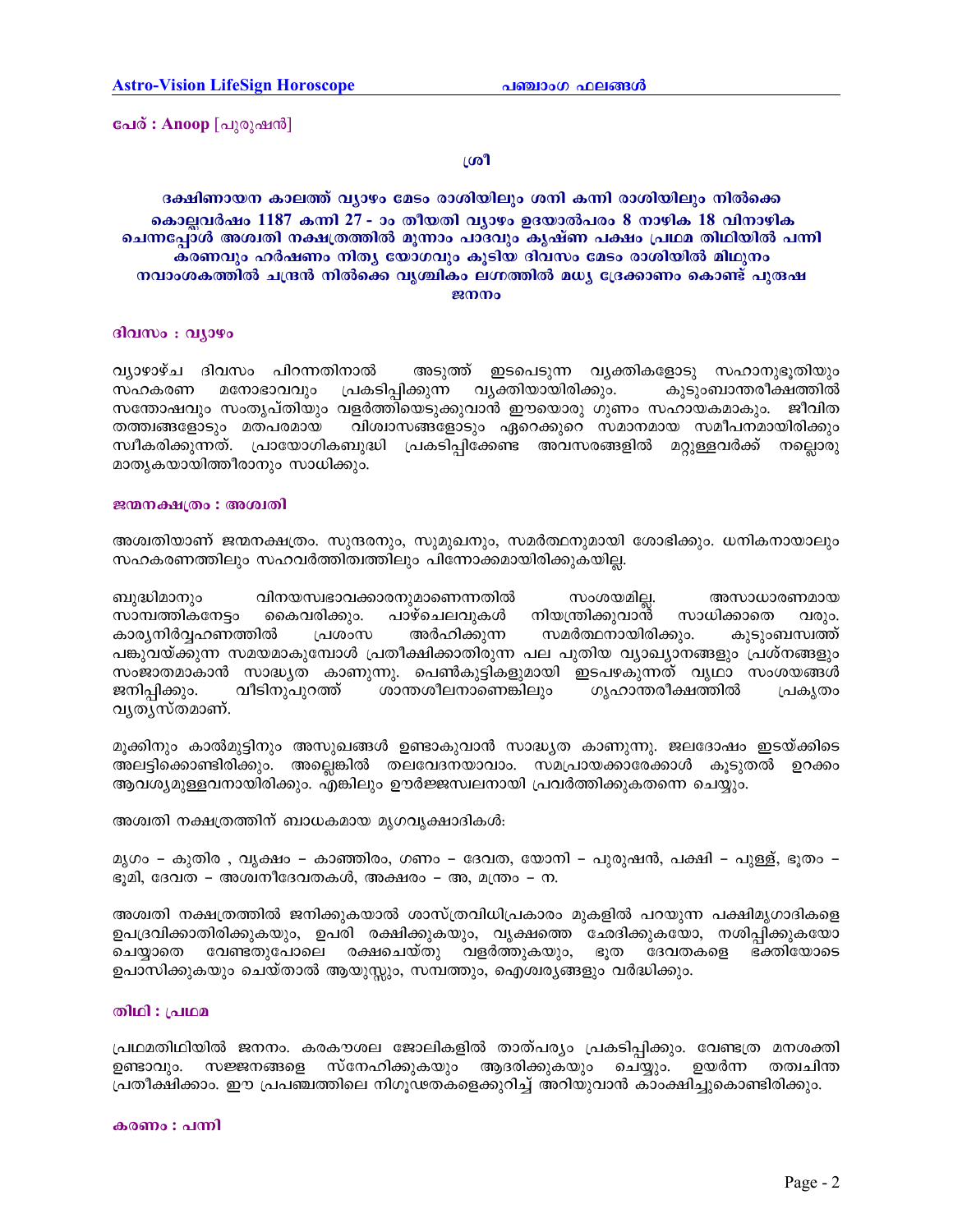ജനനം പന്നിക്കരണത്തിലായതിനാൽ മധുരവും കയ്പും നിറഞ്ഞ ജീവിതസാഹചര്യങ്ങളെ ഒരുപോലെ അഭിമുഖീകരിച്ച് മുന്നേറുവാൻ സാധിക്കും. പക്ഷിമൃഗാദികളോട് അനുകമ്പ കലർന്ന സമീപനമായിരിക്കും പുലർത്തുന്നത്. വളർത്തു മൃഗങ്ങളിലൂടെ നല്ലൊരു ആദായം നേടിയെടുക്കാൻ പോലും സാധിച്ചേക്കാം.

### നിതൃയോഗം : ഹർഷണം

ഹർഷണ നിതൃയോഗത്തോടെയാണ് ജനനം. ഒരുപറ്റം ആളുകളെ നയിക്കുന്നതിനുളള ശക്തി ജന്മസിദ്ധമാണ്. പക്ഷേ നേതൃത്വസ്ഥാനത്തേക്കുള്ള ഉയർച്ച, പരിതസ്ഥിതികളെയും കിടിയ അവസരങ്ങളെയും ആശ്രയിച്ചിരിക്കും. സതൃത്തിനുവേണ്ടി പോരാടാൻ തയ്യാറാണ്. മറ്റുളളവരുടെ ആവശ്യങ്ങളും വികാരങ്ങളും മനസ്സിലാക്കി ഉചിതം പോലെ യഥാസമയത്തു ചെയ്യുവാൻ കഴിയും. സമപ്രായക്കാരായ സ്ത്രീപുരുഷന്മാരോടൊപ്പം അടുത്തു പെരുമാറുന്നതിൽ സന്തോഷം കണ്ടെത്തും.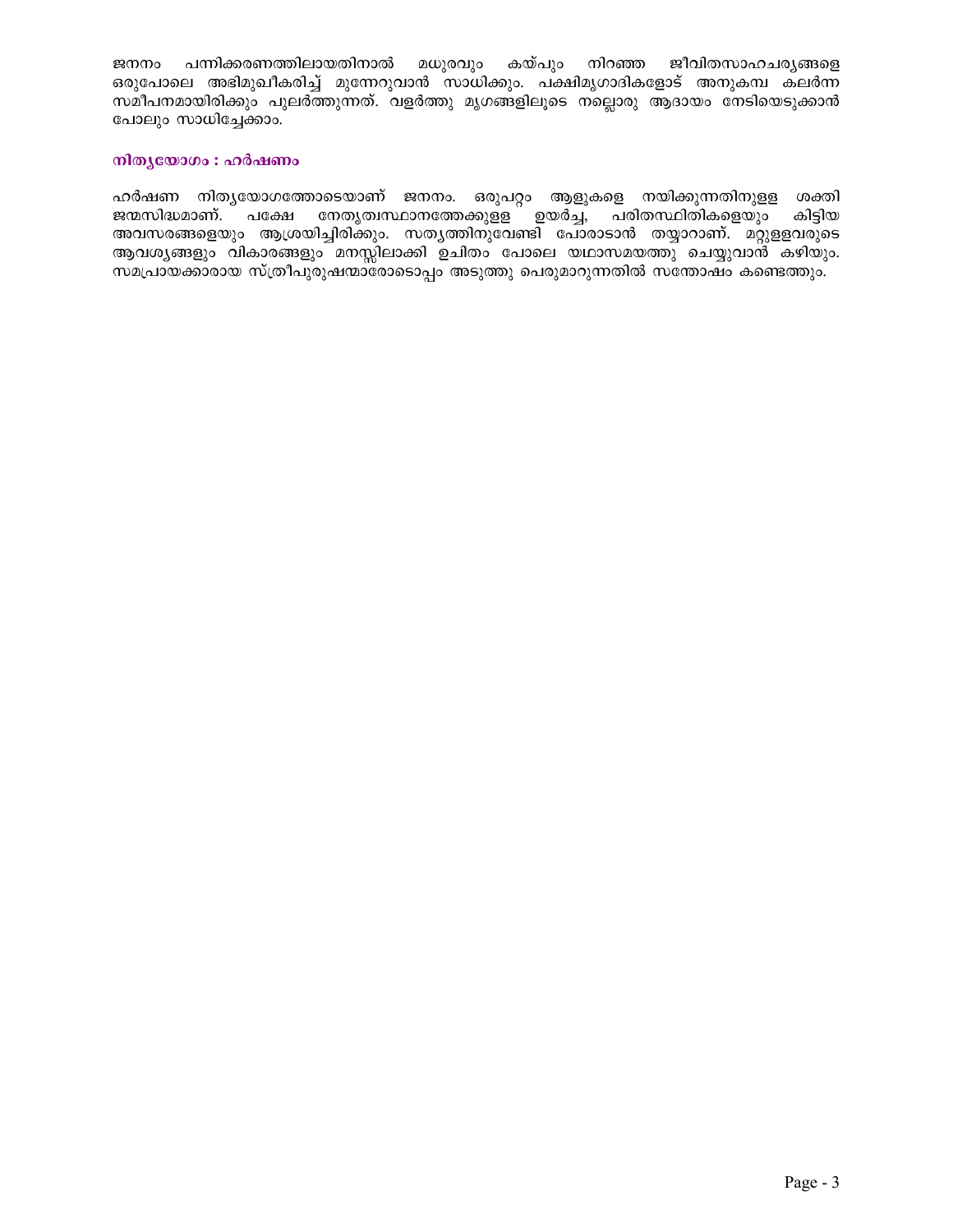## **Astro-Vision LifeSign Horoscope**

| പേര്                                              | : Anoop                                                |
|---------------------------------------------------|--------------------------------------------------------|
| ലിംഗം                                             | : പുരുഷൻ                                               |
| ജനന തീയതി                                         | : 13 ഒക്ടോബർ, 2011 വ്യാഴം                              |
| കൊല്ലവർഷ തീയതി                                    | : 1187 കന്നി 27                                        |
| ജനന സമയം (Hr.Min.Sec)                             | : 09:30:00 AM Standard Time                            |
| സമയ മേഖല (Hrs.Mins)                               | : 05:30 ഗ്രീനിച്ചിനു കിഴക്ക്                           |
| ജനന സ്ഥലം                                         | : Pandalam                                             |
| രേഖാംശം & അക്ഷാംശം (Deg.Mins)                     | : 76.40 കിഴക്ക് , 9.13 വടക്ക്                          |
| അയനാംശം                                           | : ചിത്രപക്ഷ = 24 ഡി. 1 മി. 33 സെ.                      |
| ജന്മനക്ഷത്രം - നക്ഷത്രപാദം                        | : അശ്വതി - 3                                           |
| ജന്മരാശി - രാശ്യാധിപൻ                             | : മേടം - ചൊവ്വ                                         |
| ലഗ്നം - ലഗ്നാധിപൻ                                 | : വൃശ്ചികം - ചൊവ്വ                                     |
| തിഥി                                              | ∶ പ്രഥമ, കൃഷ്ണ പക്ഷം                                   |
| ഉദയം                                              | : 06:11 AM Standard Time                               |
| അസ്തമയം                                           | 11<br>$:06:08$ PM                                      |
| ദിനമാനം (Hrs. Mins)                               | : 11.57                                                |
| ദിനമാനം (Nazhika.Vinazhika)                       | : 29.52                                                |
| പ്രാദേശിക സമയം                                    | : Standard Time - 23 Min.                              |
| കലിദിനസംഖ്യ                                       | : 1867382                                              |
| ദശാരീതി                                           | : വിംശോത്തരി, വർഷം = $365.25$ ദിവസം                    |
| നക്ഷത്രാധിപൻ                                      | : കേതു                                                 |
| ഗണം, യോനി, മൃഗം                                   | : ദൈവം, പുരുഷൻ, കുതിര                                  |
| പക്ഷി, വൃക്ഷം                                     | : പുള്ള്, കാഞ്ഞിരം                                     |
| ചന്ദ്രാവസ്ഥ                                       | : 7/12                                                 |
| ചന്ദ്രവേള                                         | : 20 / 36                                              |
| ചന്ദ്രക്രിയ                                       | : 33 / 60                                              |
| ദഗ്ദരാശി                                          | : തുലാം,മകരം                                           |
| കരണം                                              | : പന്നി                                                |
| നിതൃയോഗം                                          | : ഹർഷണം                                                |
| സൂര്യ രാശി - നക്ഷത്രസ്ഫുടം                        | : കന്നി - ചിത്തിര                                      |
| അംഗാദിത്യൻ                                        | : കൈകൾ                                                 |
| Zodiac sign (Western System)                      | : Libra                                                |
| യോഗി ബിന്ദു - യോഗി നക്ഷത്രം                       | : 275:56:52 - ഉത്രാടം                                  |
| യോഗി ഗ്രഹം                                        | : രവി                                                  |
| അപരയോഗി                                           | : ശനി                                                  |
| അവയോഗി നക്ഷത്രം - ഗ്രഹം                           | : ഉത്രട്ടാതി - ശനി                                     |
| ആത്മകാരകൻ - കാരകാംശം                              | : ശനി - ചിങ്ങം                                         |
| അമതൃകാരകൻ (ബുദ്ധി /  മനസ്സ്)                      | : രവി                                                  |
| ലഗ്നാരൂഡം                                         | : മീനം                                                 |
| ധനാരൂഡം                                           | : ചിങ്ങം                                               |
| സയന സ്ഫുടങ്ങൾ<br>യുറാനസ്,<br>നെപ്യൂൺ,<br>പ്പൂട്ടോ | രീതിയിലാണ്<br>ഉൾപ്പടെയുളള<br>ഗ്രഹസ്ഫുടങ്ങൾ<br>പാശ്ചാതൃ |
| ഗണിച്ചിട്ടുള്ളത്                                  |                                                        |

പാശ്ചാത്യ രീതിയിലുള്ള താങ്കളുടെ രാശി തുലാം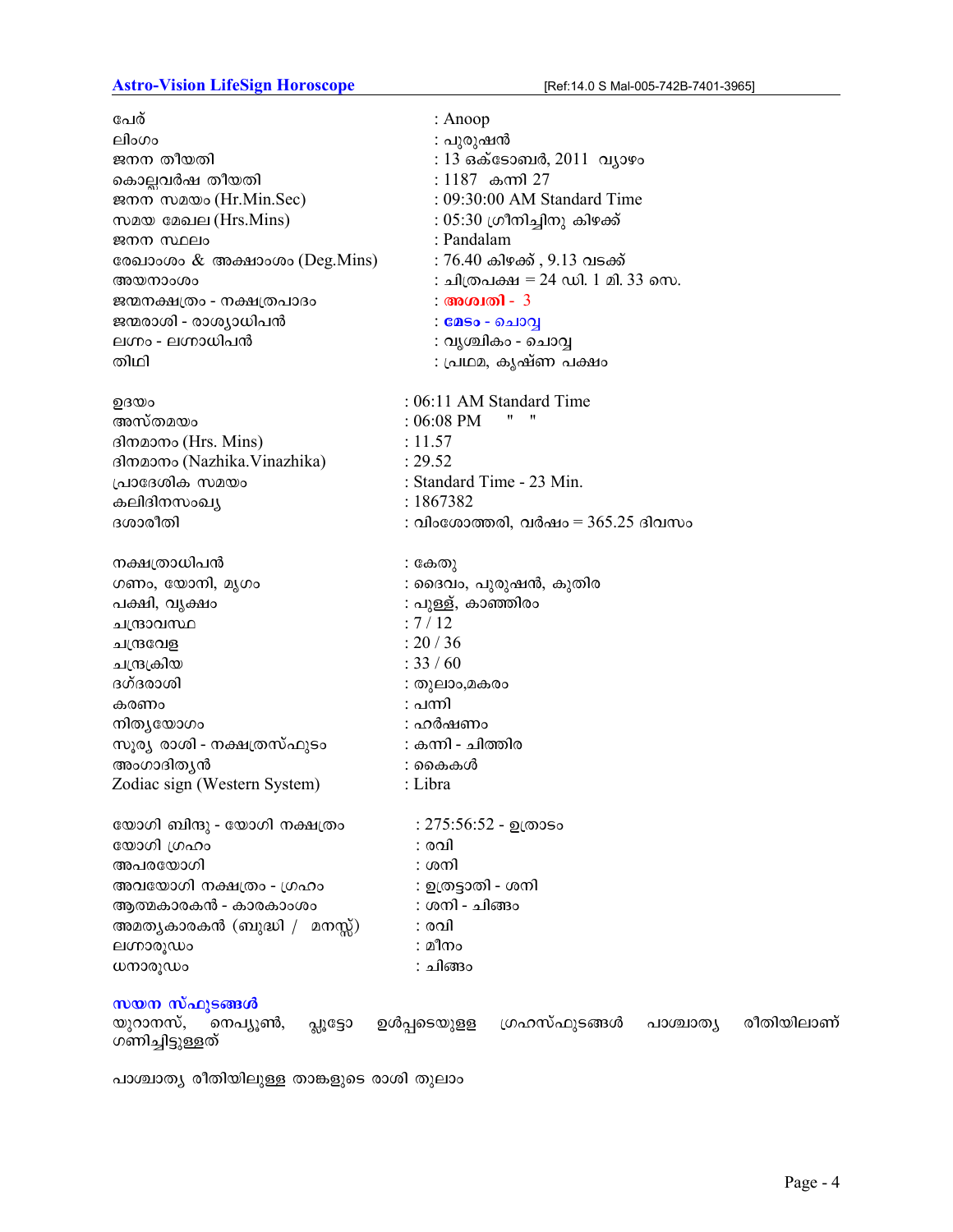| ഗ്രഹം        | രേഖാംശം<br>ഡി: മി: സെ: | ശ്രഹം     | രേഖാംശം<br>ഡി: മി: സെ: |
|--------------|------------------------|-----------|------------------------|
|              |                        |           |                        |
| <b>AluDo</b> | 246:16:33              | ഗുരു      | 37:22:49 വക്രം         |
| ചന്ദ്രൻ      | 31:11:31               | ശനി       | 200:5:46               |
| രവി          | 199:28:27              | യുറാനസ്   | $1:54:9$ വക്രം         |
| ബുധൻ         | 209:32:40              | നെപ്ട്യൂൺ | 328:20:41 വക്രം        |
| ശുക്രൻ       | 214:52:44              | പ്പൂട്ടോ  | 275:4:8                |
| ചൊവൃ         | 134:17:56              | സ്രുവം    | 257:12:23              |

ഭാരതീയ ജ്യോതിഷത്തിനാധാരമായ നിരയന സ്ഫുടങ്ങൾ മുകളിൽ കാണിച്ചിട്ടുള്ള<br>സ്ഫുടങ്ങളിൽ നിന്നാണ് ഗണിച്ചിട്ടുള്ളത്. സയന

### നിരയന സ്ഫുടങ്ങൾ

സയന സ്ഫുടത്തിൽ നിന്ന് അയനാംശം കുറച്ചാൽ നിരയന സ്ഫുടം ലഭിക്കുന്നതാണ്.

അയനാംശം ഗണിക്കുവാൻ പല രീതികൾ നിലവിലുണ്ട്.ഈ ജാതകത്തിൽ ഉപയോഗിച്ചിട്ടുള്ള രീതി : ചിത്രപക്ഷ = 24ഡി.1 മി.33 സെ.

| LOADO        | രേഖാംശം     | രാശി        | രാശി സ്ഫുടം      | നക്ഷത്രം  | $a$ 1030       |
|--------------|-------------|-------------|------------------|-----------|----------------|
|              | ഡി: മി: സെ: |             | ഡി: മി: സെ:      |           |                |
| <b>AIMPO</b> | 222:14:59   | വൃശ്ചികം    | 12:14:59         | അനിഴം     | 3              |
| ചന്ദ്രൻ      | 7:9:58      | <b>COSO</b> | 7:9:58           | അശ്വതി    | 3              |
| രവി          | 175:26:53   | കന്നി       | 25:26:53         | ചിത്തിര   |                |
| ബുധൻ         | 185:31:7    | തുലാം       | 5:31:7           | ചിത്തിര   | 4              |
| ശുക്രൻ       | 190:51:11   | തുലാം       | 10:51:11         | ചോതി      | $\overline{2}$ |
| ചൊവൃ         | 110:16:23   | കർക്കിടകം   | 20:16:23         | ആയില്യം   | $\overline{2}$ |
| ഗുരു         | 13:21:16    | <b>COSO</b> | $13:21:16$ വക്രം | ഭരണി      |                |
| ശനി          | 176:4:13    | കന്നി       | 26:4:13          | ചിത്തിര   | 1              |
| രാഹു         | 233:10:50   | വൃശ്ചികം    | 23:10:50         | തൃക്കേട്ട | $\overline{2}$ |
| കേതു         | 53:10:50    | ഇടവം        | 23:10:50         | രോഹിണി    | 4              |
| ഗുളികൻ       | 231:25:15   | വൃശ്ചികം    | 21:25:15         | തൃക്കേട്ട | 2              |

## നക്ഷത്രാധിപൻ/ഉപ അധിപൻ/ഉപ ഉപ അധിപൻ

| 10000   | നക്ഷത്രം   | നക്ഷത്രാധിപൻ | ഉപ<br>അധിപൻ | ഉപ ഉപ<br>അധിപൻ     |
|---------|------------|--------------|-------------|--------------------|
| eluno   | അനിഴം      | ശനി          |             |                    |
|         |            |              | ചൊവ്        | രാഹു               |
| ചന്ദ്രൻ | അശ്വതി     | കേതു         | (0000)      | ശുക്രൻ             |
| രവി     | ചിത്തിര    | ചൊവൃ         | രാഹു        | ശുക്രൻ             |
| ബുധൻ    | ചിത്തിര    | ചൊവൃ         | രവി         | ശുക്രൻ             |
| ശുക്രൻ  | ചോതി       | (0000)       | ശനി         | ബുധൻ               |
| ചൊവൃ    | ആയില്യം    | ബുധൻ         | ശുക്രൻ      | (00 <sub>0</sub> ) |
| ഗുരു    | ഭരണി       | ശുക്രൻ       | ശുക്രൻ      | ശുക്രൻ             |
| ശനി     | ചിത്തിര    | ചൊവ          | രാഹു        | ചൊവ                |
| രാഹു    | തൃക്കേട്ട  | ബുധൻ         | ചന്ദ്രൻ     | ശുക്രൻ             |
| കേതു    | രോഹിണി     | ചന്ദ്രൻ      | രവി         | ബുധൻ               |
| ഗുളികൻ  | ത്യക്കേട്ട | ബുധൻ         | ശുക്രൻ      | ബുധൻ               |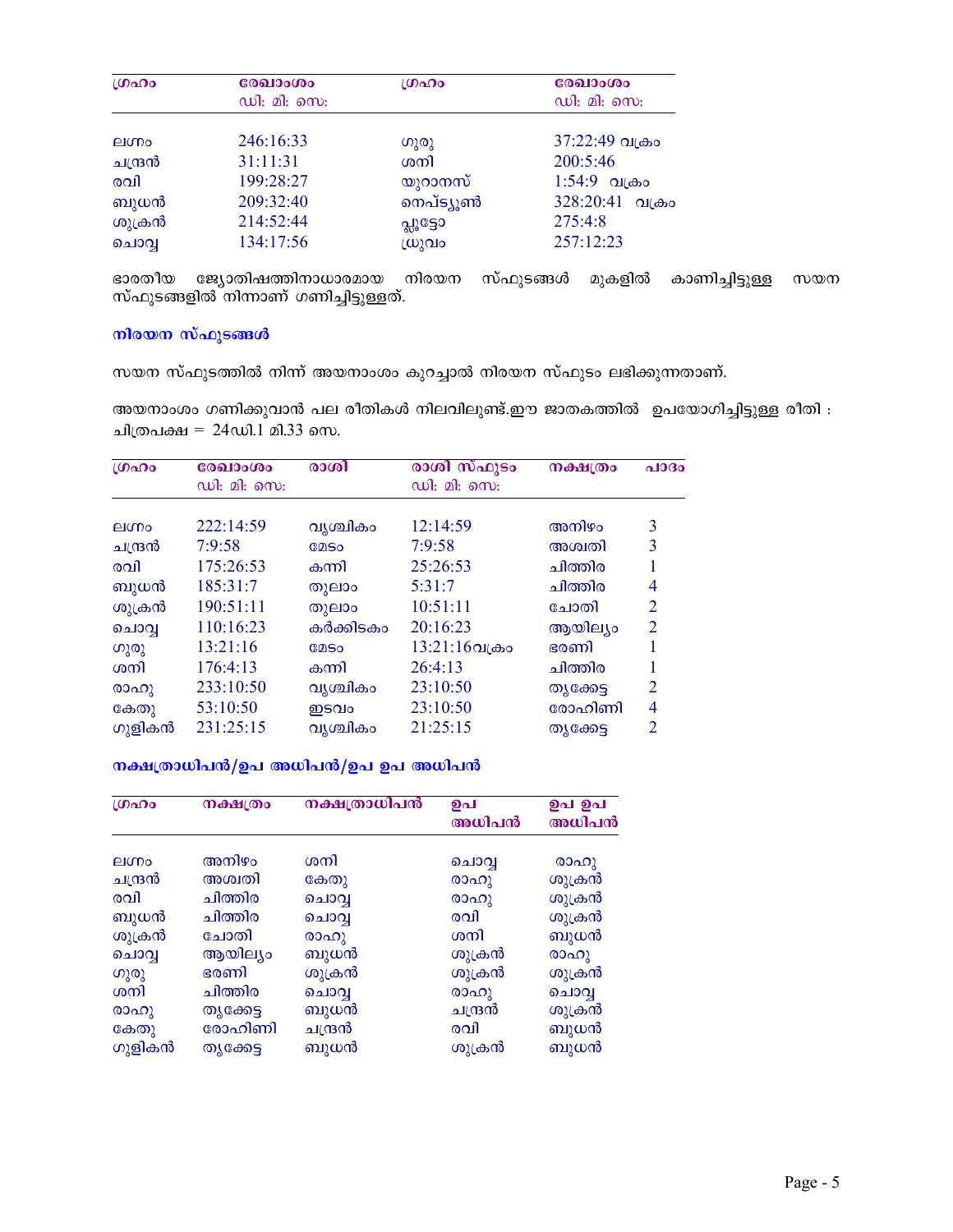### ഗ്രഹസ്ഫുടങ്ങൾ  $(\omega$ ി. മി. സെ.)

| ഗ്രഹം        | രാശി               |          | രേഖാംശം നക്ഷത്രം/പാദം ഗ്രഹം |      | രാശി                     |           | രേഖാംശം നക്ഷത്രം/പാദം |
|--------------|--------------------|----------|-----------------------------|------|--------------------------|-----------|-----------------------|
|              |                    |          |                             |      |                          |           |                       |
| <b>EIODO</b> | വൃശ്ചികം           | 12:14:59 | അനിഴം / $3$                 | (0)  | <b>COSO</b>              | 13:21:16R | ഭരണി / $1$            |
| ചന്ദ്രൻ      | <b>COSO</b>        | 7:9:58   | അശ്വതി / 3                  | ശനി  | കന്നി                    | 26:4:13   | ചിത്തിര / $1$         |
| രവി          | കന്നി              | 25:26:53 | ചിത്തിര / $1$               | രാഹു | വൃശ്ചികം 23:10:50        |           | തൃക്കേട്ട / 2         |
|              | ബുധൻ തുലാം         | 5:31:7   | ചിത്തിര / 4                 | കേതു | ഇടവം                     | 23:10:50  | രോഹിണി / 4            |
|              | ശുക്രൻ തുലാം       | 10:51:11 | ചോതി / 2                    |      | ഗുളികൻ വൃശ്ചികം 21:25:15 |           | തൃക്കേട്ട / 2         |
| ചൊവ          | കർക്കിടകം 20:16:23 |          | ആയില്യം / $2$               |      |                          |           |                       |

| ച                                        | ഗു                                          | ശി |    |   |   |
|------------------------------------------|---------------------------------------------|----|----|---|---|
|                                          | അശ്വതി<br>$13$ -ഒക്ടോബർ-2011<br>09:30:00 AM |    | കു |   |   |
| രാശി<br>രേഖാംശം -76.40<br>അക്ഷാംശം +9.13 |                                             |    |    |   |   |
| $\infty$<br>ല<br>മാ                      |                                             | ബു | ശു | ര | m |

|          |    |    |                | ച        |
|----------|----|----|----------------|----------|
|          |    |    | നവാംശം         | ശി       |
| ശു       | കു |    |                | $\circ$  |
|          |    |    |                | $\omega$ |
| $\infty$ | മാ |    |                | $\Omega$ |
|          |    | ബു | $\overline{a}$ |          |

ജന്മ ശിഷ്ടദശ $=$  കേതു 3 വർഷം, 2 മാസം, 25 ദിവസം വിശേഷ രാശിചക്രം

| ച7:9:58 ഗു13:21:16?                                                                     | ശി23:10:50                               |  |
|-----------------------------------------------------------------------------------------|------------------------------------------|--|
| അശ്വതി<br>13-எக் தேவு 8-2011<br>09:30:00 AM<br>രാശി<br>രേഖാംശം -76.40<br>അക്ഷാംശം +9.13 | കു20:16:23(                              |  |
| M23:10:50<br>$Q$ 12:14:59<br>2021:25:15                                                 | ബു5:31:7; ശു10:51:11 025:26:53 മ26:4:13; |  |

) ഉച്ചം ? വക്രം ( നീചം ; മൗഢ്യം

നവാംശം: ച::മിഥുനം ര::ചിങ്ങം ബു::വൃശ്ചികം ശു::മകരം കു::മകരം ശി::കര്ക്കിടകം ഗു::ചിങ്ങം മ∷ചിങ്ങം സ::മകരം ല∷തുലാം മാ::മകരം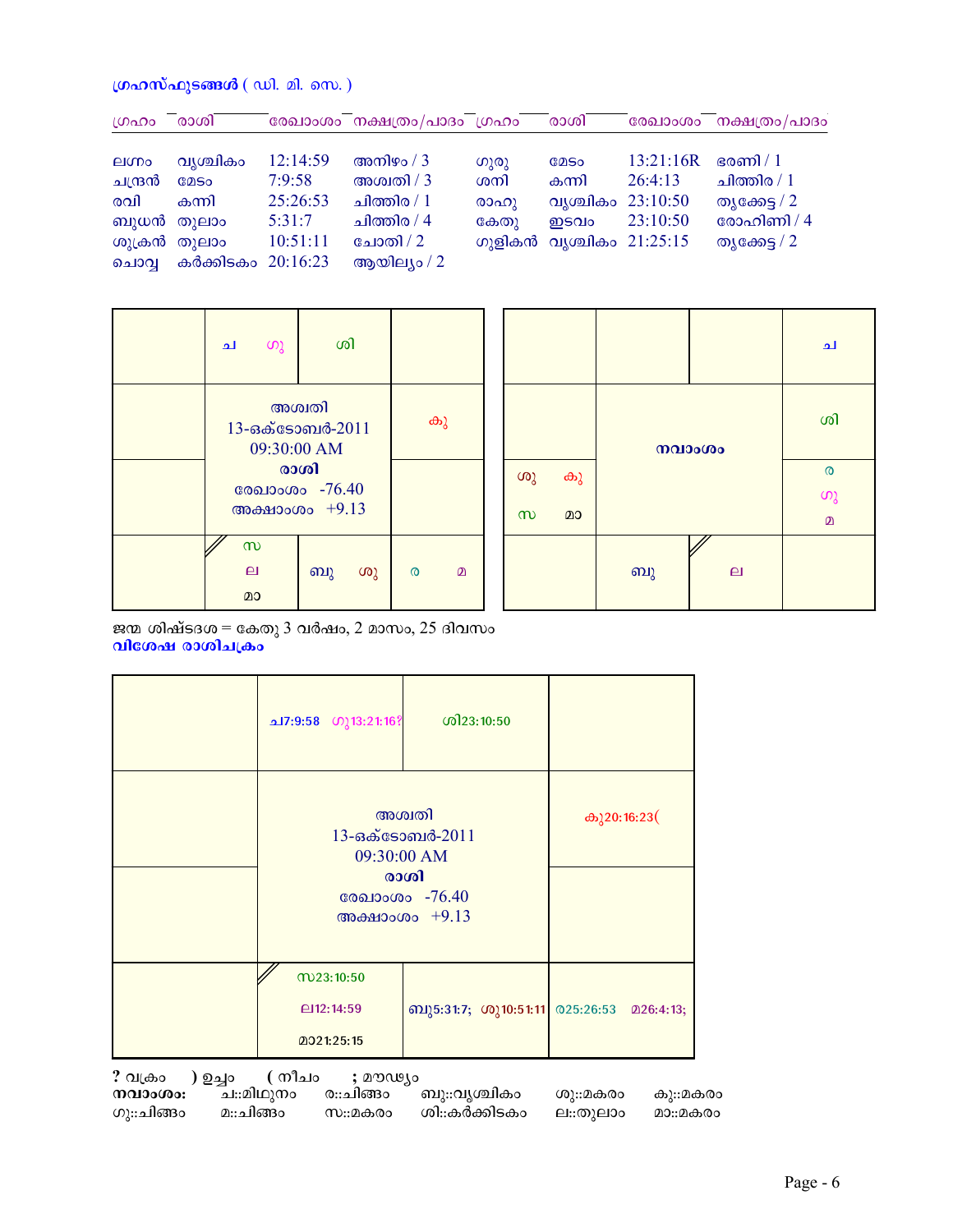| ഗു<br>ച                                     | ശി           |                               |
|---------------------------------------------|--------------|-------------------------------|
|                                             | ഭാവം ചാർട്ട് | കു                            |
|                                             |              |                               |
| $\infty$<br>$\boldsymbol{\mathsf{e}}$<br>മാ | ശു<br>ബു     | $\pmb{\circ}$<br>$\mathbf{D}$ |

## ഭാവപട്ടിക

| G0Q10          | ആരംഭം     | മധ്യമം    | അന്ത്യം   | ഗ്രഹങ്ങൾ |
|----------------|-----------|-----------|-----------|----------|
|                | ആദ്യ      | മധ്യ      | അന്ത്യ    |          |
|                | ഡി:മി:സെ  | ഡി:മി:സെ  | ഡി:മി:സെ  | ഭാവത്തിൽ |
| 1              | 207:14:59 | 222:14:59 | 237:14:59 | സ,മാ     |
| 2              | 237:14:59 | 252:14:59 | 267:14:58 |          |
| 3              | 267:14:58 | 282:14:58 | 297:14:58 |          |
| 4              | 297:14:58 | 312:14:58 | 327:14:58 |          |
| 5              | 327:14:58 | 342:14:58 | 357:14:58 |          |
| 6              | 357:14:58 | 12:14:59  | 27:14:59  | ച,ഗു     |
| $\overline{7}$ | 27:14:59  | 42:14:59  | 57:14:59  | ശി       |
| 8              | 57:14:59  | 72:14:59  | 87:14:58  |          |
| 9              | 87:14:58  | 102:14:58 | 117:14:58 | കു       |
| 10             | 117:14:58 | 132:14:58 | 147:14:58 |          |
| 11             | 147:14:58 | 162:14:58 | 177:14:58 | Q,D      |
| 12             | 177:14:58 | 192:14:59 | 207:14:59 | ബു,ശു    |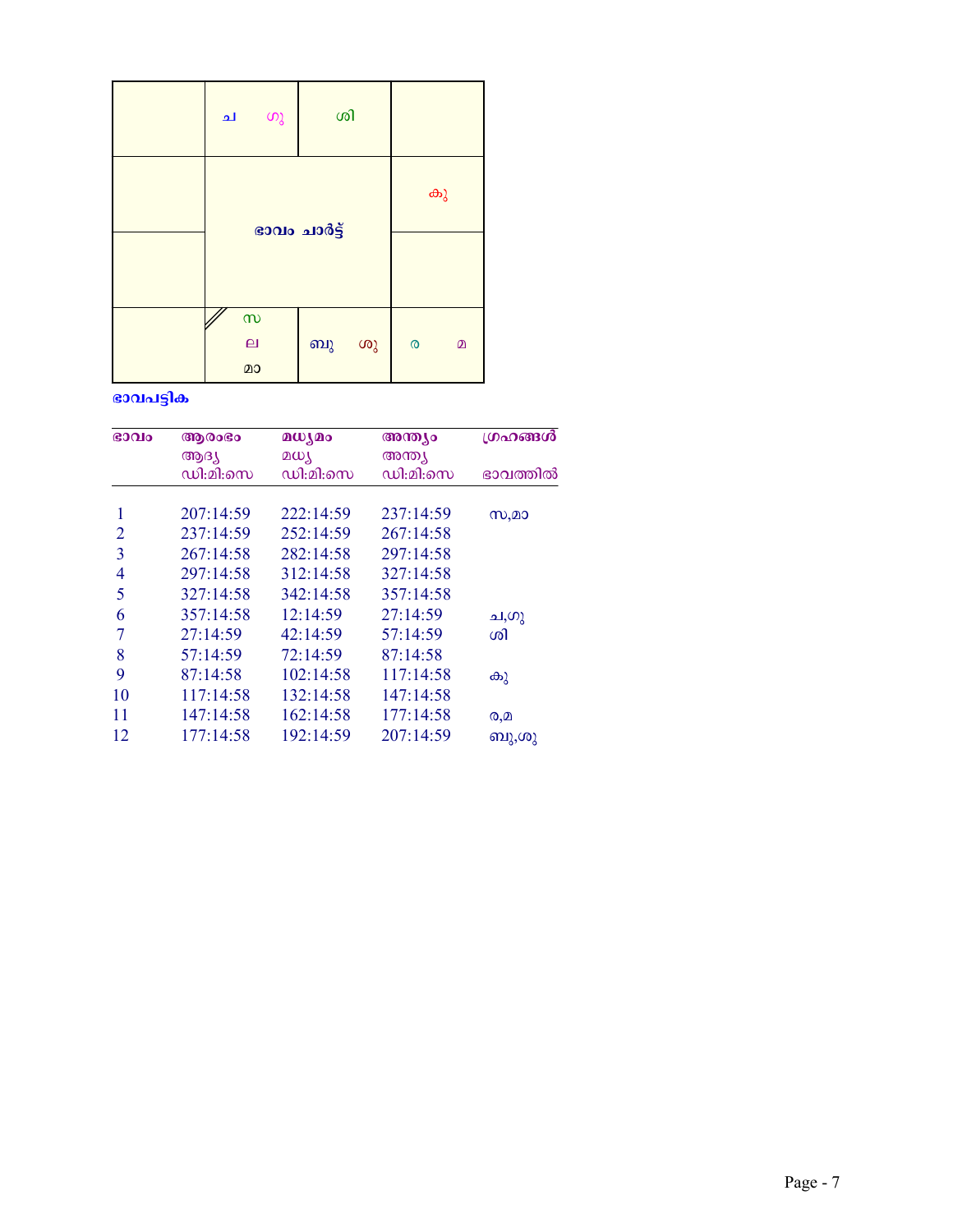

|     |          |       |     |      |          |                   | $\sim$ |
|-----|----------|-------|-----|------|----------|-------------------|--------|
| (0) | = ശുക്രൻ | കൂ    | $=$ | ചൊവ  | ທາ       | $=$               | ഗുരു   |
| Ø.  | = ശനി    | $m =$ |     | രാഹു | <u>s</u> | $\alpha = \alpha$ | കേത;   |

### ഉപഗ്രഹം

ഓരോ ഗ്രഹങ്ങൾക്കും ഓരോ ഉപഗ്രഹങ്ങൾ ഉള്ളതായി ജ്യോതിഷത്തിൽ വിവരിച്ചിട്ടുണ്ട്. ചന്ദ്രൻ, ശുക്രൻ, കുജൻ, രാഹു, കേതു എന്നിവയുടെ ഉപഗ്രഹങ്ങൾ സൂര്യസ്ഫുടത്തെ ആസ്പദമാക്കിയാണ് ഗണിക്കുന്നത്.

### ധൂമാദി ഉപഗ്രഹങ്ങൾ

| ശ്രഹം   | ഉപഗ്രഹം                       | ഗണിക്കുന്ന വിധം                             |
|---------|-------------------------------|---------------------------------------------|
| ചൊവ്വ   | W <sub>1</sub> Q <sub>0</sub> | സൂര്യസ്ഫുടം + 133 ഡി. 20 മി.                |
| രാഹു    | വ്യതീപാതം (പാതൻ)              | $360 - \omega$ ുമം                          |
| ചന്ദ്രൻ | പരിവേഷ് (പരിധി)               | $180 + \alpha$ ൃതീപാതം (പാതൻ)               |
| ശുക്രൻ  | <u>മന്ദ്രചാപം</u> (കോദണ്ഡ)    | $360$ - പരിവേഷ് (പരിധി)                     |
| കേതു    | ഉപകേതു                        | <u> ഇന്ദ്രചാപം</u> (കോദണ്ഡ) + 16 ഡി. 40 മി. |

സൂര്യൻ, ബുധൻ, ഗുരു, ശനിയുടെ ഉപഗ്രഹങ്ങളും, കൂടാതെ കുജന്റെ ഒരു പ്രത്യേക ഉപഗ്രഹവും ഗണിക്കുന്നത് ദിനരാത്രങ്ങളെ എട്ട് ഭാഗങ്ങളായി വിഭജിച്ചാണ്.

ആദ്യത്തെ ഭാഗം ദിനാധിപനും ശേഷം ഭാഗങ്ങൾ മറ്റ് അധിപന്മാർക്ക് ക്രമപ്രകാരം നൽകുന്നു. എട്ടാം ഭാഗത്തിന് അധിപനില്ല.ജനനം രാത്രിയാണെങ്കിൽ എ്ട്ട് സമ ഭാഗങ്ങളിൽ ആദ്യത്തെ ഏഴു ഭാവങ്ങളും ജനിച്ച ദിവസത്തിന്റെ അഞ്ചാമത്തെ ദിവസത്തിന്റെ അധിപൻ മുതൽ ക്രമപ്രകാരം നൽകുന്നു.

ഈ രീതിയിൽ ഉപഗ്രഹസ്ഫുടം കാണുന്നതിനുതന്നെ രണ്ട് വൃത്യസ്ഥ രീതികൾ ഉപയോഗിച്ചു കാണുന്നുണ്ട്.ആദ്യത്തെ രീതിയിൽ ഗ്രഹത്തിന് ആധിപത്യമുള്ള സമയത്തിന്റെ തുടക്കം എടുക്കുന്നു. രണ്ടാമത്തെ രീതിയിൽ സമയത്തിന്റെ അവസാനമാണ് എടുക്കുന്നത്. ഈ സമയത്തിന്റെ ലഗ്നം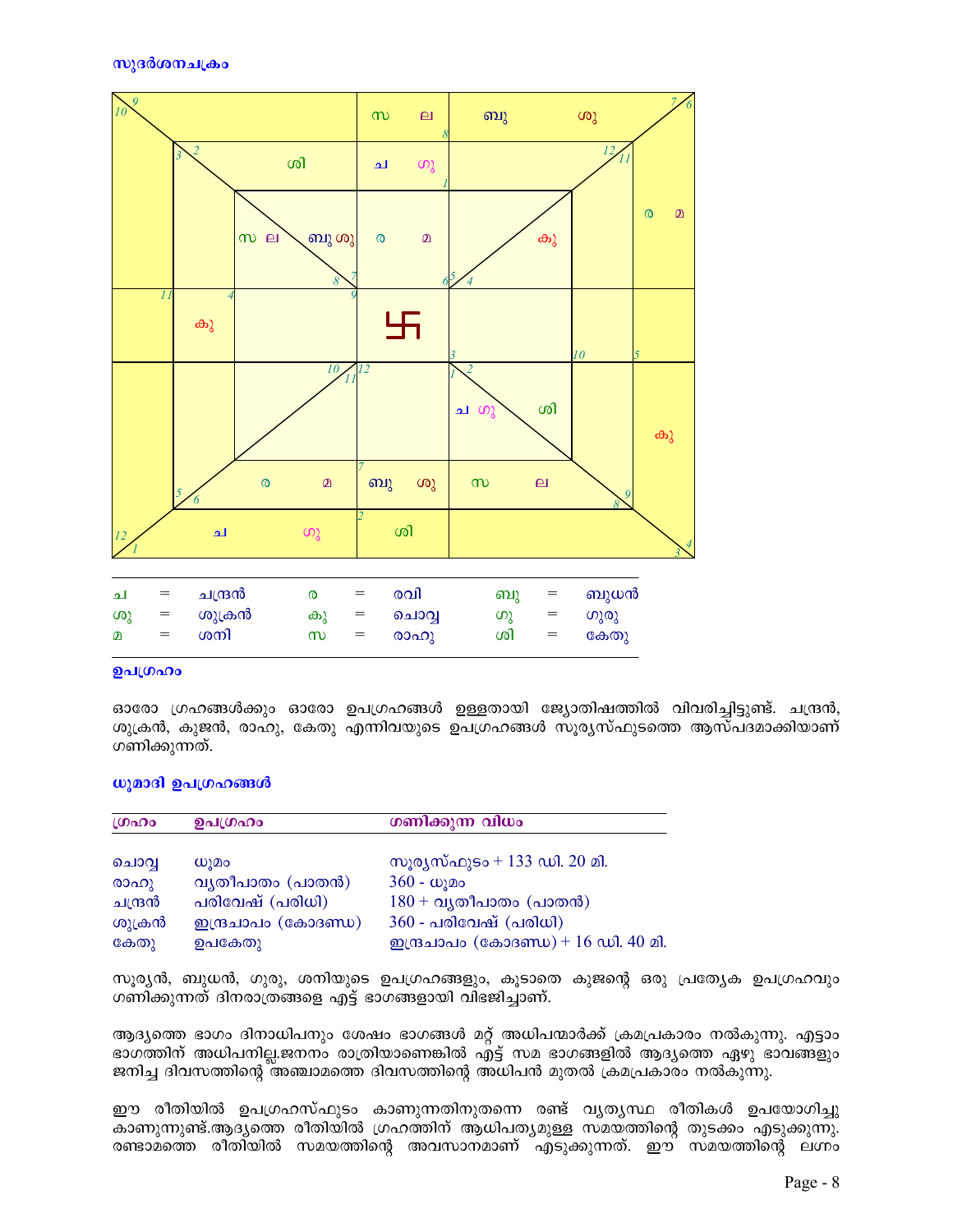ഗണിച്ചാണ് ഉപഗ്രഹത്തിന്റെ സ്ഫുടം കണക്കാക്കുന്നത്.

ശനിയുടെ ഉപഗ്രഹമായ ഗുളികന് മൂന്നാമതൊരു ഗണനരീതിയും ചിലർ അവലംബിക്കുന്നുണ്ട്. ്ഗുളികോദയം കണക്കാക്കുന്നതിനായി താഴെ കൊടുത്തിരിക്കുന്ന**് പ്രകാരമുള്ള ഒരു പട്ടിക്യാണു** സ്ഥീകരിച്ചിരിക്കുന്നത്.ഇപ്രകാരം ഗണിച്ചിരിക്കുന്ന സ്ഫുടം രാശി ചക്രത്തിൽ മാന്ദി എന്ന് രേഖപ്പെടുത്തിയിരിക്കുന്നു.

| ദിവസം  | പകൽ ജനനം           | രാത്രി ജനനം        |
|--------|--------------------|--------------------|
| ഞായർ   | $26 \text{ m}$ ഴിക | $10 \text{ m}$ ഴിക |
| തിങ്കൾ | 22                 | 6                  |
| ചൊവൃ   | 18                 | 2                  |
| ബുധൻ   | 14                 | 26                 |
| വ്യാഴം | 10                 | 22                 |
| വെള്ളി | 6                  | 18                 |
| ശനി    |                    | 14                 |

### ഗുളികാദി വിഭാഗം

രീതി സ്വീകരിച്ചിരിക്കുന്നു. : ലഗ്നം ആരംഭത്തിൽ

| ശ്രഹം | ഉപഗ്രഹം   | ആരാഭാ    | അന്ത്യം  |  |
|-------|-----------|----------|----------|--|
|       |           |          |          |  |
| രവി   | കാലൻ      | 10:39:56 | 12:9:33  |  |
| ബുധൻ  | അർധപ്രഹരൻ | 15:8:48  | 16:38:26 |  |
| ചൊവൃ  | മൃത്യു    | 13:39:11 | 15:8:48  |  |
| ഗുരു  | യമകണ്ടകൻ  | 6:11:3   | 7:40:41  |  |
| ശനി   | ഗുളികൻ    | 9:10:18  | 10:39:56 |  |

### ഉപഗ്രഹ സ്ഫുടങ്ങൾ

| ഉപഗ്രഹം             | രേഖാംശം<br>ഡി: മി: സെ: | രാശി     | രാശി സ്ഫുടം<br>ഡി: മി: സെ: | <b>നക്ഷ</b> ത്രം | പാദം           |
|---------------------|------------------------|----------|----------------------------|------------------|----------------|
|                     | 238:14:27              |          | 28:14:27                   |                  |                |
| കാലൻ                |                        | വൃശ്ചികം |                            | തൃക്കേട്ട        | $\overline{4}$ |
| അർധപ്രഹരൻ           | 304:51:26              | കുാഭാ    | 4:51:26                    | അവിട്ടം          | 4              |
| മൃത്യു              | 280:55:26              | മകരം     | 10:55:26                   | തിരുവോണം         |                |
| യമകണ്ടകൻ            | 174:23:36              | കന്നി    | 24:23:36                   | ചിത്തിര          |                |
| ഗുളികൻ              | 217:42:15              | വൃശ്ചികം | 7:42:15                    | അനിഴം            | 2              |
| പരിവേഷ് (പരിധി)     | 231:13:6               | വൃശ്ചികം | 21:13:6                    | തൃക്കേട്ട        | 2              |
| ഇന്ദ്രചാപം (കോദണ്ഡ) | 128:46:53              | ചിങ്ങം   | 8:46:53                    | മകം              | 3              |
| വ്യതീപാതം (പാതൻ)    | 51:13:6                | ഇടവം     | 21:13:6                    | രോഹിണി           | $\overline{4}$ |
| ഉപകേതു              | 145:26:53              | ചിങ്ങം   | 25:26:53                   | പൂരാ             | 4              |
| W)20                | 308:46:53              | കുാഭാ    | 8:46:53                    | ചതയം             |                |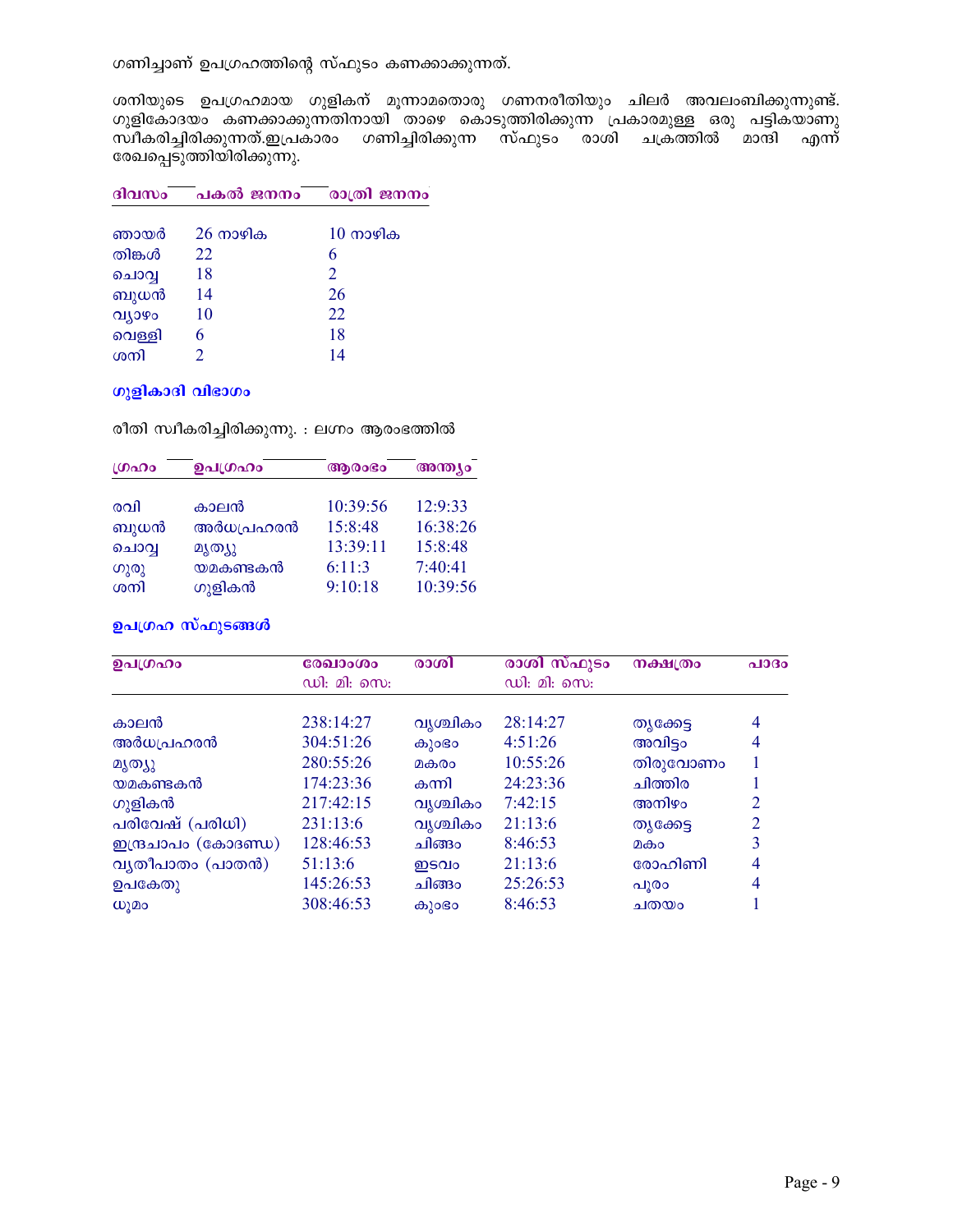## നക്ഷത്രാധിപൻ, ഉപ അധിപൻ, ഉപഗ്രഹ അധിപന്മാർ

| ഉപഗ്രഹം             | നക്ഷത്രം  | നക്ഷത്രാധിപൻ | ഉപ<br>അധിപൻ | ഉപ ഉപ<br>അധിപൻ     |
|---------------------|-----------|--------------|-------------|--------------------|
| കാലൻ                | തൃക്കേട്ട | ബുധൻ         | ശനി         | ബുധൻ               |
|                     |           |              |             |                    |
| അർധപ്രഹരൻ           | അവിട്ടം   | ചൊവ          | ശുക്രൻ      | കേതു               |
| മൃത്യു              | തിരുവോണം  | ചന്ദ്രൻ      | ചന്ദ്രൻ     | ശുക്രൻ             |
| യമകണ്ടകൻ            | ചിത്തിര   | ചൊവൃ         | രാഹു        | (000)              |
| ഗുളികൻ              | അനിഴം     | ശനി          | കേതു        | (00 <sub>0</sub> ) |
| പരിവേഷ് (പരിധി)     | തൃക്കേട്ട | ബുധൻ         | ശുക്രൻ      | ബുധൻ               |
| ഇന്ദ്രചാപം (കോദണ്ഡ) | മകം       | കേതു         | ഗുരു        | രവി                |
| വ്യതീപാതം (പാതൻ)    | രോഹിണി    | ചന്ദ്രൻ      | ശുക്രൻ      | ചൊവ്വ              |
| ഉപകേതു              | പൂരം      | ശുക്രൻ       | ബുധൻ        | ഗുരു               |
| ധൂമം                | ചതയം      | രാഹു         | ഗുരു        | ഗുരു               |

|                      |                                | വു                         |                |  |
|----------------------|--------------------------------|----------------------------|----------------|--|
| $\omega$<br>$\omega$ | ഉപഗ്രഹം                        |                            |                |  |
| മൃ                   | രാശി                           | $\underline{\mathfrak{D}}$ | $\overline{2}$ |  |
|                      | ഗുൾ<br>കാ<br>$\mathbf{p}$<br>പ |                            | $\infty$       |  |

| കാ  | $=$ | കാലൻ                       | അ        | $=$ | അർധപ്രഹരൻ                     |
|-----|-----|----------------------------|----------|-----|-------------------------------|
| മൃ  | $=$ | മൃത്യു                     | $\infty$ | $=$ | യമകണ്ടകൻ                      |
| ഗുൾ | $=$ | ഗുളികൻ                     | പ        |     | പരിവേഷ് (പരിധി)               |
| ஹ   | $=$ | <u>മന്ദ്രചാപം</u> (കോദണ്ഡ) | വ്യ      | $=$ | വ്യതീപാതം (പാതൻ)              |
| ഉ   | $=$ | ഉപകേതു                     | W)       | $=$ | W <sub>1</sub> 2 <sub>0</sub> |
|     |     |                            |          |     |                               |

## കാരകൻ (ജയ്മിനി രീതി)

|                | കാരകൻ                           | ശ്രഹം                   |  |  |  |  |
|----------------|---------------------------------|-------------------------|--|--|--|--|
|                | ആത്മകാരകൻ                       | ശനി<br>കാരകാംശം: ചിങ്ങം |  |  |  |  |
| $\mathfrak{p}$ | അമത്യകാരകൻ (ബുദ്ധി /<br>മനസ്സ്) | രവി                     |  |  |  |  |
| 3              | ഭാതൃകാരകൻ                       | ചൊവ്വ                   |  |  |  |  |
| 4              | മാതൃകാരകൻ                       | ഗുരു                    |  |  |  |  |
| 5              | പുത്രകാരകൻ                      | ശുക്രൻ                  |  |  |  |  |
| 6              | ജ്ഞാതികാരകൻ                     | ചന്ദ്രൻ                 |  |  |  |  |
| 7              | കളത്രകാരകൻ                      | ബുധൻ                    |  |  |  |  |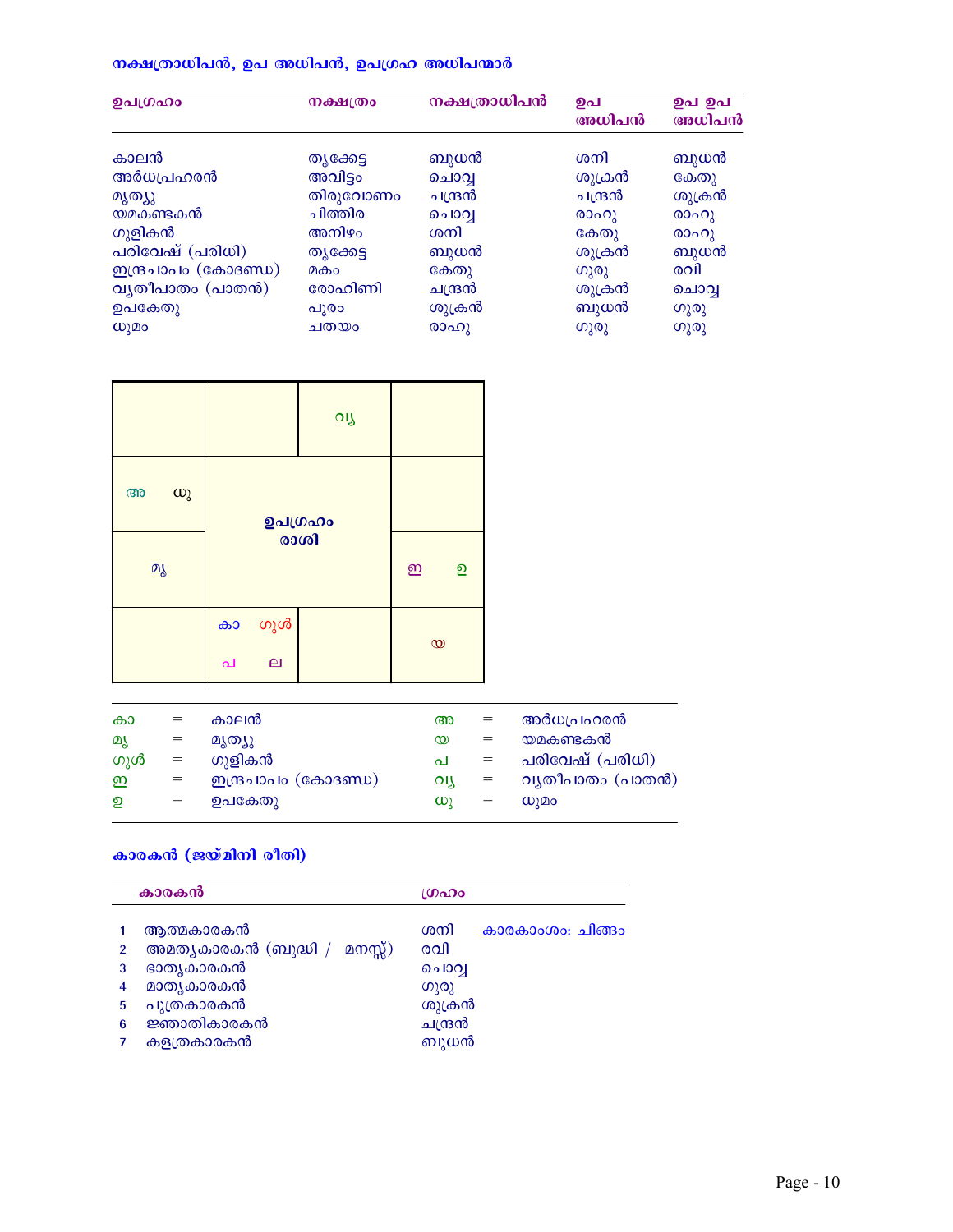## ആരുഡം/പാദം (ജയ്മിനി രീതി)

| സൂചിക          | ആരുഡം /<br>പാദം                  | രാശി        |
|----------------|----------------------------------|-------------|
| P <sub>1</sub> | ലഗ്നാരൂഡം                        | മീനം        |
| P <sub>2</sub> | ധനാരൂഡം                          | ചിങ്ങം      |
| P <sub>3</sub> | വിക്രമ/ഭാതൃപാദം                  | ഇടവം        |
| P 4            | മാതൃ/സുഖപാദം                     | <b>COSO</b> |
| P <sub>5</sub> | മന്ത്ര, പുത്രപാദം                | ഇടവം        |
| P <sub>6</sub> | രോഗ, ശത്രുപാദം                   | തുലാം       |
| <b>P</b> 7     | ദാര/ഭാര്യ/സ്ത്രീ പാദം /ദാര ആരൂഡം | മീനം        |
| P <sub>8</sub> | മൃത്യു/മരണ/ആയുർപാദം              | കുാഭാ       |
| P9             | പിതൃ/ഭാഗൃ/ധർമ്മപാദം              | മകരം        |
| P 10           | കർമ്മ/രാജ്യപാദം                  | തുലാം       |
| <b>P</b> 11    | ലാഭ/അയപാദം                       | വൃശ്ചികം    |
| P 12           | വൃയ/ഉപപാദം                       | തുലാം       |

| P <sub>1</sub><br>P7 | <b>P4</b>  | P <sub>5</sub><br><b>P3</b>                     |                |
|----------------------|------------|-------------------------------------------------|----------------|
| P <sub>8</sub>       |            |                                                 |                |
| P <sub>9</sub>       |            | ആരുഡചക്രം                                       | P <sub>2</sub> |
|                      | P11<br>Lag | <b>P6</b><br>P <sub>10</sub><br>P <sub>12</sub> |                |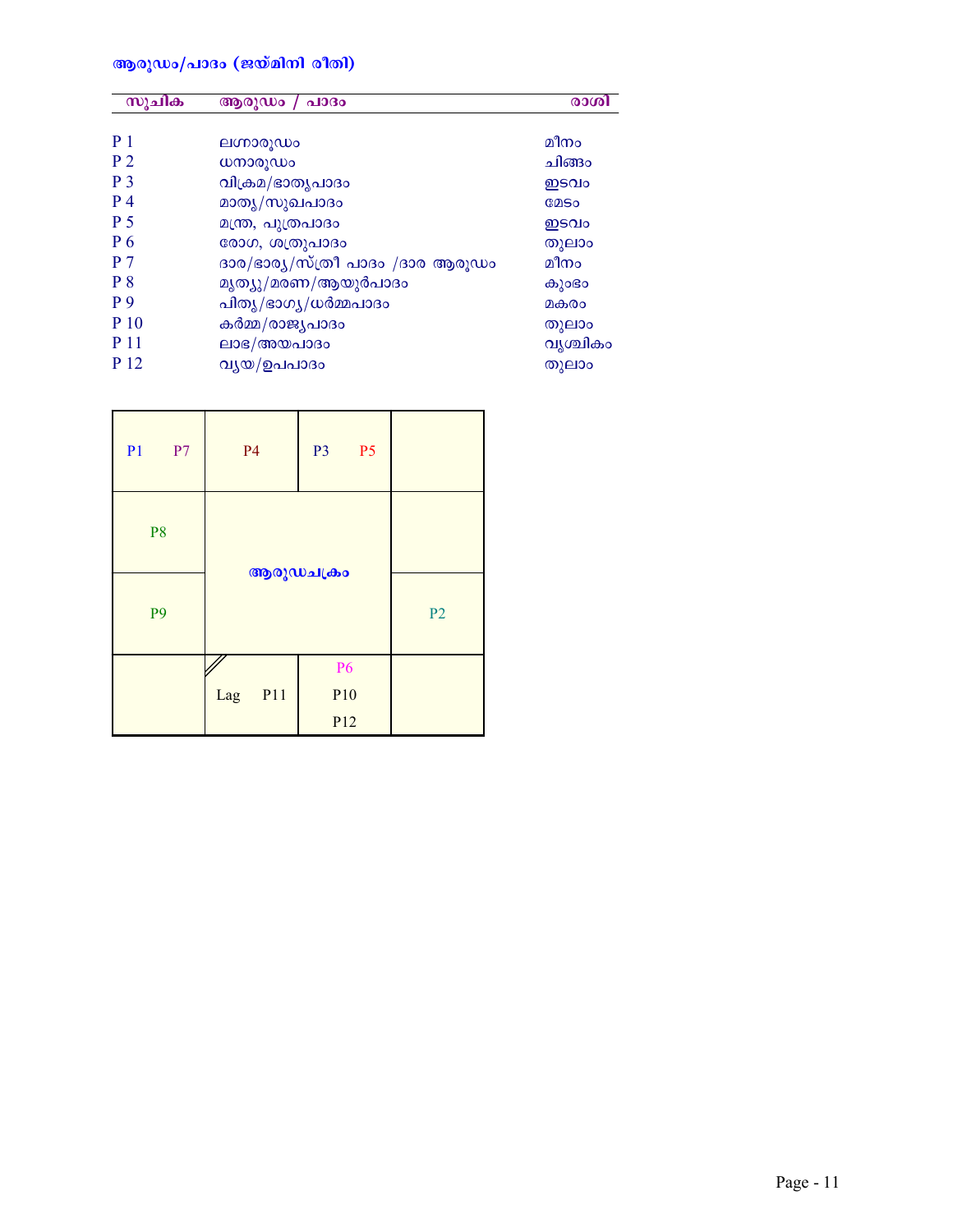## <u>ഷോഡശവർഗ്ഗ</u> പട്ടിക

|                        | ല   | ച   | $\boldsymbol{\omega}$ | ബു | ശു  | കു  | $\omega$ | $\Omega$ | $\boldsymbol{\omega}$ | ശി  | $\Omega$       |
|------------------------|-----|-----|-----------------------|----|-----|-----|----------|----------|-----------------------|-----|----------------|
| രാശി                   | 8:  | 1   | 6:                    | 7  | 7   | 4:  | 1        | 6:       | 8:                    | 2:  | 8:             |
| ഹോര                    | 4:  | 5   | 5                     | 5  | 5   | 5   | 5        | 5        | 5                     | 5   | 5              |
| ക്രോണം                 | 12: | 1   | 2:                    | 7  | 11  | 12: | 5        | 2:       | 4:                    | 10: | 4:             |
| ചതുർത്ഥാംശം            | 11  | 1   | 3                     | 7  | 10: | 10: | 4:       | 3        | 5                     | 11  | 2:             |
| സപ്താംശം               | 4:  | 2:  | 5                     | 8: | 9   | 2:  | 4:       | 6:       | 7                     | 1   | 6:             |
| നവാംശം                 | 7   | 3   | 5                     | 8: | 10: | 10: | 5        | 5        | 10:                   | 4:  | 10:            |
| 0.000000               | 8:  | 3   | 10:                   | 8: | 10: | 6:  | 5        | 10:      | 11                    | 5   | 11             |
| <b>GJOGOOSCIE</b>      | 12: | 3   | 4:                    | 9  | 11  | 12: | 6:       | 4:       | 5                     | 11  | 4:             |
| ഷോഡാശംശം               | 11  | 4:  | 10:                   | 3  | 6:  | 11  | 8:       | 10:      | 5                     | 5   | 4:             |
| വിംശാംശം               | 5   | 5   | 9                     | 4: | 8:  | 2:  | 9        | 10:      | 12:                   | 12: | 11             |
| ചതുർവിംശാംശം           | 1   | 10: | 12:                   | 9  | 1   | 8:  | 3        | 12:      | 10:                   | 10: | 9              |
| <b>Go</b> <sub>O</sub> | 9   | 7   | 2:                    | 11 | 4:  | 4:  | 1        | 3        | 6:                    | 12: | 5              |
| ത്രിംശാംശം             | 12: | 11  | 8:                    | 11 | 9   | 10: | 9        | 8:       | 10:                   | 10: | 10:            |
| ഖാവേദാംശം              | 11  | 10: | 4:                    | 8: | 3   | 10: | 6:       | 5        | 1                     | 1   | 11             |
| അക്ഷവേദാംശം            | 11  | 11  | 11                    | 9  | 5   | 7   | 9        | 12:      | 3                     | 3   | 1              |
| ഷഷ്ഠൃംശം               | 8:  | 3   | 8:                    | 6: | 4:  | 8:  | 3        | 10:      | 6:                    | 12: | 2:             |
| ഓജരാശി എണ്ണം           | 8   | 12  | 6                     | 10 | 9   | 3   | 11       | 5        | 8                     | 8   | $\overline{7}$ |

| $1$ -C $2$ So | 2-ഇടവം                   | 3-മിഥുനം 4-കർക്കിടകം 5-ചിങ്ങം 6-കന്നി |                        |  |
|---------------|--------------------------|---------------------------------------|------------------------|--|
|               | 7-തുലാം 8-വൃശ്ചികം 9-ധനു | $10$ -മകരം                            | $11$ -കുംഭം $12$ -മീനം |  |

# ഷോഡശവർഗ്ഗാധിപന്മാർ

|                  | $\mathbf{p}$ | لم            | ര               | ബു             | ശു              | കു             | ഗു             | $\boldsymbol{p}$                           | m            | ശി          | $\Omega$                   |
|------------------|--------------|---------------|-----------------|----------------|-----------------|----------------|----------------|--------------------------------------------|--------------|-------------|----------------------------|
|                  |              |               |                 |                |                 |                |                |                                            |              |             |                            |
| രാശി             | കു           | $=$ $\omega$  | =ബു             | $+\omega$ ു    | $^{\wedge}$ ശു  | $+$ لە         | $+\omega$ კ    | $+$ ബു                                     | $=$ കു       | $=\infty$   | കു                         |
| ഹോര              | ا م          | $+\infty$     | $^{\wedge}$     | $+o$           | $\sim$ $\infty$ | $+0$           | $+0$           | $\sim$ ര                                   | $\sim$ 0     | $+{\tt o}$  | $\infty$                   |
| ്രേക്കാണം        | ഗു           | $=$ കു        | $~\sim$ ശു      | $+\omega$ ു    | $+2$            | $+\omega$      | $+0$           | $+\omega$                                  | $=$ $\Delta$ | $\sim$ മ    | ച                          |
| ചതുർത്ഥാംശം      | മ            | $=$ കു        | $=$ ബു          | $+\omega$      | $+2$            | $=$ $\Omega$   | $+$ له         | $+$ ബു                                     | $\sim$ 0     | $\sim$ മ    | (0)                        |
| സപ്താംശം         | ا م          | $=\infty$ ു   | $^{\wedge}$     | =കു            | $=\infty$       | $=\infty$      | $+$ له         | $+$ ബു                                     | $+\omega$ ു  | $+\omega$ ു | ബു                         |
| നവാംശം           | ശു           | $+$ ബു        | $^{\wedge}$     | =കു            | $+2$            | $= 2$          | $+o$           | $\sim$ 0                                   | $+2$         | =ച          | $\Omega$                   |
| 0000000          | കു           | $+$ ബു        | $\sim$ മ        | $=$ കു         | $+$ ወ           | $\sim$ ബു      | $+o$           | $^{\wedge}$ $\Omega$                       | $+2$         | $+\infty$   | $\Omega$                   |
| <b>BIOBOOOOO</b> | ഗു           | $+$ ബു        | $+$ له          | $=\omega$      | $+2$            | $+\omega$      | $\sim$ ബു      | ∼ച                                         | $\sim$ 0     | $\sim$ മ    | ച                          |
| ഷോഡാശംശം         | മ            | $^{\wedge}$ ച | $\sim$ $\Omega$ | $^{\wedge}$ ബു | $+$ ബു          | <u>©=</u>      | $+\omega$      | $^{\wedge}$ <sup><math>\Omega</math></sup> | $\sim$ ര     | $+ \infty$  | ا م                        |
| വിംശാംശം         | ര            | $+0$          | $+\omega$       | ∼ച             | $=$ കു          | $=\infty$      | $^{\wedge}$ ഗു | $^{\wedge}$                                | $\sim$ ഗു    | $+\omega$ კ | $\mathbf{D}$               |
| ചതുർവിംശാംശം     | കു           | =മ            | $+\omega$ ു     | $=\infty$      | $=$ കു          | ^കു            | $\sim$ ബു      | $=\omega$                                  | $+2$         | $\sim$ മ    | ഗു                         |
| ഭംശം             | ഗു           | $=\infty$ ു   | $\sim$ ശു       | $=$ $\Omega$   | ∼ച              | $+$ له         | $+\omega$ ു    | $+$ ബു                                     | $+$ ബു       | $+\omega$   | $\boldsymbol{\omega}$      |
| ത്രിംശാംശം       | ഗു           | $=$ $\Omega$  | $+\omega$ ു     | $=$ $\Omega$   | $=\infty$ ു     | =മ             | $^{\wedge}$ ഗു | $\sim$ കു                                  | $+2$         | $\sim$ മ    | $\Omega$                   |
| ഖാവേദാംശം        | മ            | =മ            | $+$ لە          | =കു            | $+$ ബു          | <u>©=</u>      | $\sim$ ബു      | $\sim$ 0                                   | $=$ $\omega$ | $+\omega$ ു | $\boldsymbol{\mathcal{D}}$ |
| അക്ഷവേദാംശം      | മ            | $=$ $\Omega$  | $\sim$ $\Omega$ | $=\infty$      | $\sim$ 0        | $=\infty$      | $^{\wedge}$ ഗു | $=\infty$ ു                                | $+$ ബു       | $\sim$ ബു   | കു                         |
| ഷഷ്ഠൃംശം         | കു           | $+$ ബു        | $+\omega$ კ     | $^{\wedge}$ ബു | ∼ച              | $^{\wedge}$ കു | $\sim$ ബു      | $^{\wedge}$                                | $+$ ബു       | $+\omega$   | ശു                         |

 $\wedge$  സ്വവർഗ്ഗം + മിത്രത = സമൻ ~ ശത്രു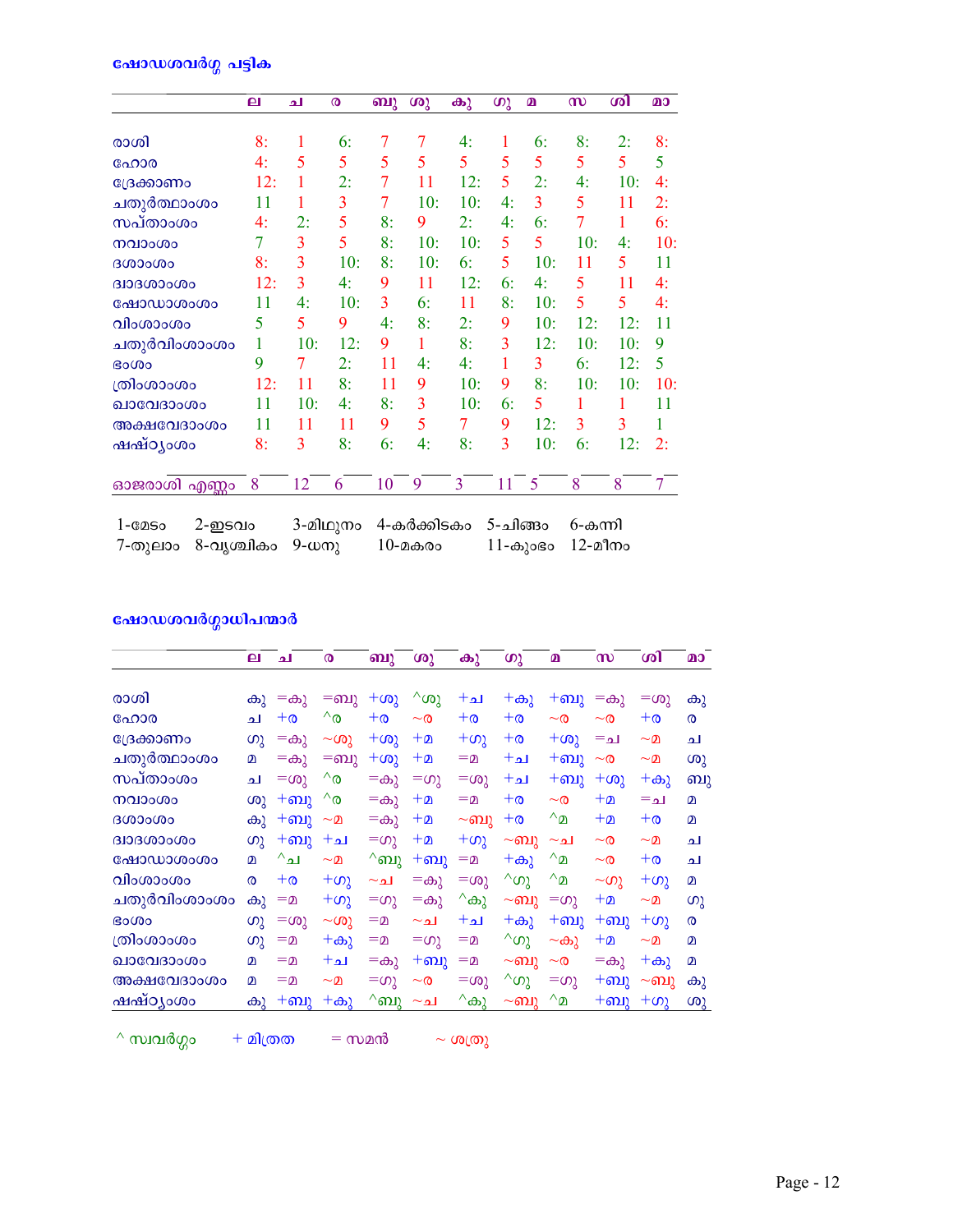## വർഗ്ഗഭേദം

| ഗ്രഹങ്ങൾ | ഷഡ്വർഗ്ഗം    | സപ്തവർഗ്ഗം    | ദശവർഗ്ഗം      | ഷോഡശവർഗ്ഗം          |
|----------|--------------|---------------|---------------|---------------------|
| ചന്ദ്രൻ  | $()$ -       | 1-            | 2-പാരിജാതാംശം | $2 - G = 3.30000$   |
| രവി      | 2-കിംസുകാംശം | 3-വ്യജ്ഞനാംശം | 3-ഉത്തമാംശം   | 3-കുസുമാംശം         |
| ബുധൻ     | $()$ -       | $()$ -        | 2-പാരിജാതാംശം | $2 - $ $883 - 3000$ |
| ശുക്രൻ   | 1-           | 1-            | 1-            | 1-                  |
| ചൊവൃ     | 2-കിംസുകാംശം | 2-കിംസുകാംശം  | 3-ഉത്തമാംശം   | $6 - $ കേരളാംശം     |
| ഗുരു     | 1-           | 2-കിംസുകാംശം  | 2-പാരിജാതാംശം | 5-കണ്ഡുകാംശം        |
| ശനി      | $()$ -       | ()-           | 3-ഉത്തമാംശം   | 4-നാഗപുഷ്പാംശം      |

സ്ഥവർഗ്ഗത്തിനും ഉച്ചവർഗ്ഗത്തിനും പോയിന്റുകൾ കൊടുത്തിരിക്കുന്നു

# ഷോഡശവർഗ്ഗപ്പട്ടിക

| ച | ഗു                                          | ശി       |    |                    |    |
|---|---------------------------------------------|----------|----|--------------------|----|
|   |                                             |          |    |                    | കു |
|   |                                             | രാശി[D1] |    |                    |    |
|   | $\infty$<br>$\boldsymbol{\mathsf{e}}$<br>മാ | ബു       | ശു | $\pmb{\heartsuit}$ | മ  |

| ഹോര $[D2]$ | $\boldsymbol{\mathsf{e}}$<br>ച ര ബു ശു<br>കുഗുമസ<br>ശി മാ |
|------------|-----------------------------------------------------------|
|            |                                                           |

| കു<br>$\mathbf{p}$ | ച                 | ര | $\Omega$ |          |    |
|--------------------|-------------------|---|----------|----------|----|
| ശു                 |                   |   |          | $\infty$ | മാ |
| ശി                 | ദ്രേക്കാണം $[D3]$ |   |          | ഗു       |    |
|                    |                   |   | ബു       |          |    |

|    |        | ച | മാ              | ര        | $\Omega$ |
|----|--------|---|-----------------|----------|----------|
| ശി | $\Box$ |   |                 | $\omega$ |          |
| ശു | കു     |   | ചതുർത്ഥാംശം[D4] |          |          |
|    |        |   | வு              |          |          |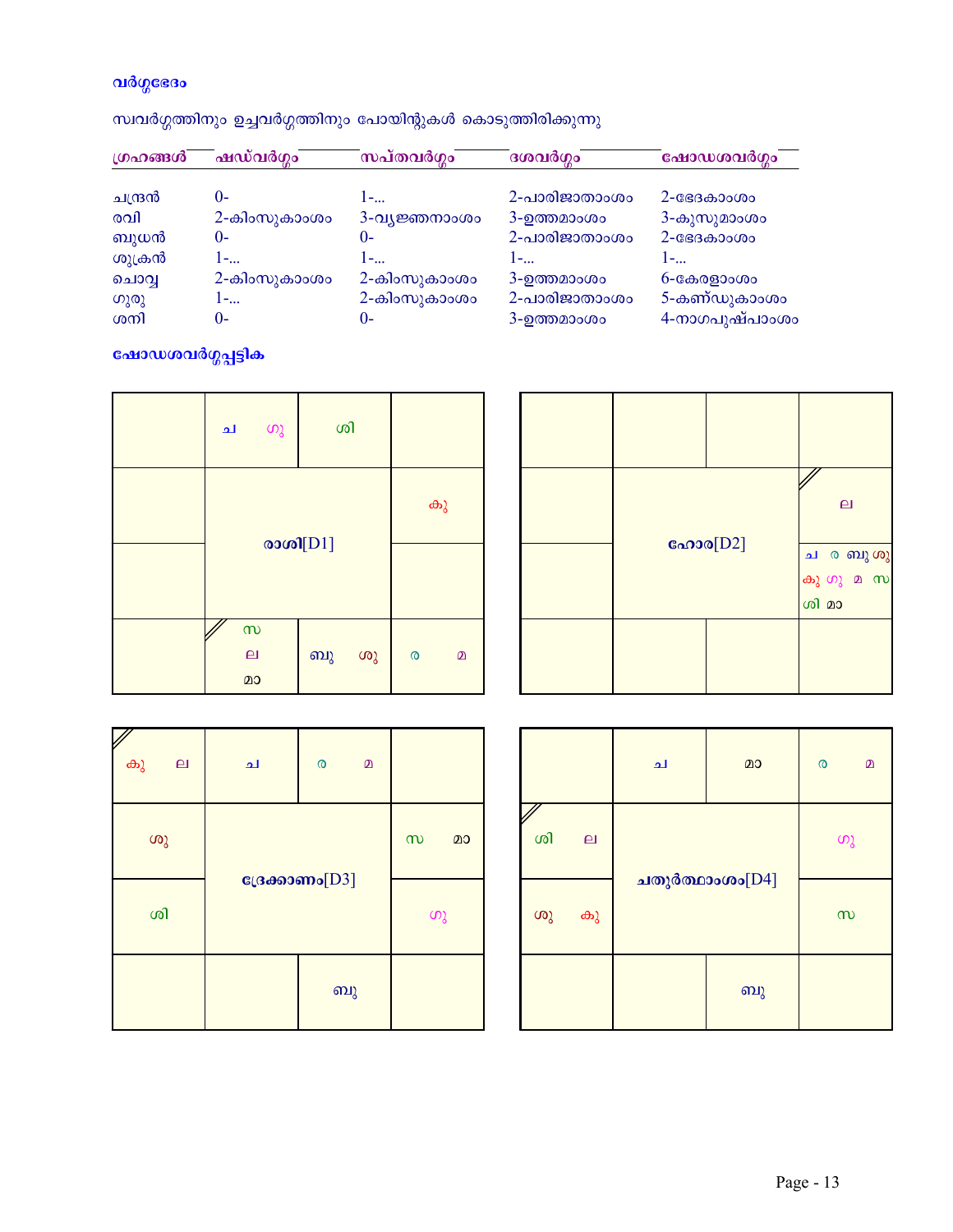|          |    |               |                       | ച        |
|----------|----|---------------|-----------------------|----------|
|          |    |               |                       | ശി       |
| ശു       | കു | നവാംശം $[D9]$ | $\boldsymbol{\omega}$ |          |
|          |    |               |                       |          |
| $\infty$ | മാ |               |                       | $\Omega$ |
|          |    | ബു            | $\overline{a}$        |          |

|    | ശി              | ച        | കു |          |              |
|----|-----------------|----------|----|----------|--------------|
|    |                 |          |    | ഗു       | $\mathbf{p}$ |
|    | സപ്താംശം $[D7]$ |          |    | ര        |              |
| ശു | ബു              | $\infty$ |    | $\Omega$ | മാ           |

|                                         |                                 |  | ച        |
|-----------------------------------------|---------------------------------|--|----------|
| $\infty$<br>മാ                          |                                 |  |          |
| $\boldsymbol{\omega}$<br>ശു<br>$\Omega$ | ദശാംശം $[D10]$                  |  | ശി<br>ഗു |
|                                         | ബു<br>$\boldsymbol{\mathsf{e}}$ |  | കു       |

 $\circ$  a

കു ല

| കു<br>$\Box$ |                      | ച            |
|--------------|----------------------|--------------|
|              |                      | ര            |
| ശി<br>ശു     |                      | $\mathbf{D}$ |
|              |                      | മാ           |
|              | $3136000000$ $[D12]$ | $\infty$     |
| ബു           |                      | ഗു           |

|                  | ബു             | கி<br>$\infty$           |        |
|------------------|----------------|--------------------------|--------|
|                  | മാ<br>ച        | മാ                       |        |
| ഷോഡാശംശം $[D16]$ | ശി<br>$\infty$ | $\Omega$                 | വ      |
| ഗു               | ശു             | ഗു<br>$\pmb{\heartsuit}$ | $\cup$ |

| ശി<br>$\infty$ |                  | കു |                   |
|----------------|------------------|----|-------------------|
| മാ             |                  |    | ബു                |
| $\Omega$       | വിംശാംശം $[D20]$ |    | ച<br>$\mathbf{p}$ |
| ഗു<br>ര        | ശു               |    |                   |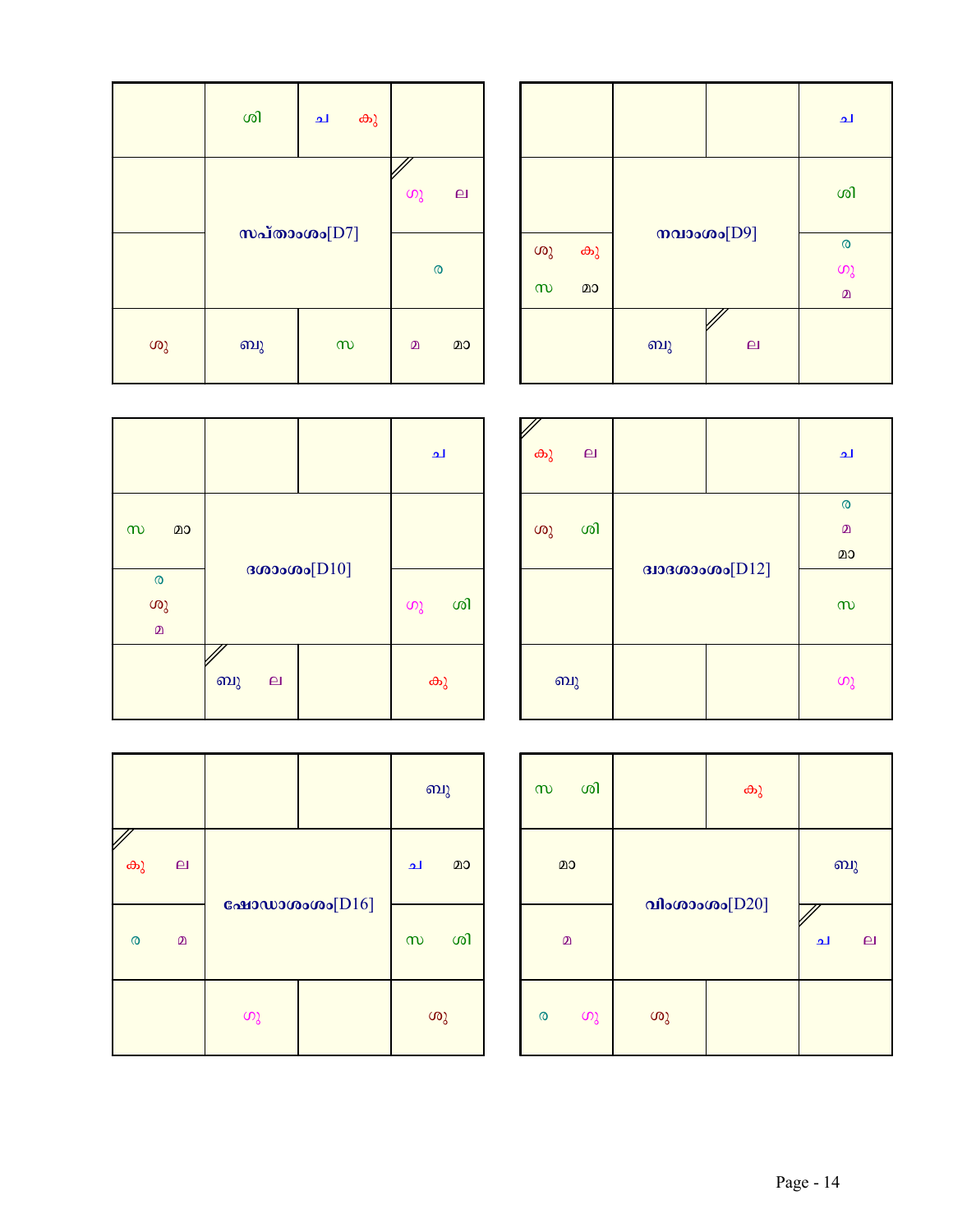| $\boldsymbol{\omega}$ | $\Omega$ | ശു                | $\mathbf{p}$ |  | ဟွ |
|-----------------------|----------|-------------------|--------------|--|----|
| ച<br>$\infty$         |          | ചതുർവിംശാംശം[D24] |              |  |    |
| ശി                    |          |                   |              |  |    |
| ബു                    | മാ       | കു                |              |  |    |

| ശി             | $\omega$    | $\mathbf{D}$ |          |
|----------------|-------------|--------------|----------|
| ബു             |             |              | ശു<br>കു |
|                | $\cos(D27)$ | മാ           |          |
| $\overline{a}$ |             | ച            | $\infty$ |

|    | $\mathbf{p}$ |                       |          |                    |  |
|----|--------------|-----------------------|----------|--------------------|--|
| ച  | ബു           |                       |          | ത്രിംശാംശം $[D30]$ |  |
| കു | $\infty$     |                       |          |                    |  |
| ശി | മാ           |                       |          |                    |  |
| ശു | ഗു           | $\boldsymbol{\omega}$ | $\Omega$ |                    |  |

|                     |    | ശി<br>$\infty$ |                   | ശു |
|---------------------|----|----------------|-------------------|----|
| k<br>$\overline{a}$ | മാ |                |                   | ര  |
| ച                   | കു |                | ഖാവേദാംശം $[D40]$ | മ  |
|                     |    | ബു             |                   | ഗു |

| $\Omega$                                          | മാ |                          | $\infty$ | ശി |
|---------------------------------------------------|----|--------------------------|----------|----|
| ച<br>$\boldsymbol{\mathcal{O}}$<br>$\overline{a}$ |    |                          |          |    |
|                                                   |    | <b>МАНСО ВО ПОЛОВИТЕ</b> | ശു       |    |
| ബു<br>ഗു                                          |    | കു                       |          |    |

| ശി           |                    | മാ                        | ച  | ഗു       |
|--------------|--------------------|---------------------------|----|----------|
|              |                    |                           | ശു |          |
| $\mathbf{D}$ |                    | $m$ айозово $[{\rm D60}]$ |    |          |
|              | $\circ$<br>കു<br>ല |                           | ബു | $\infty$ |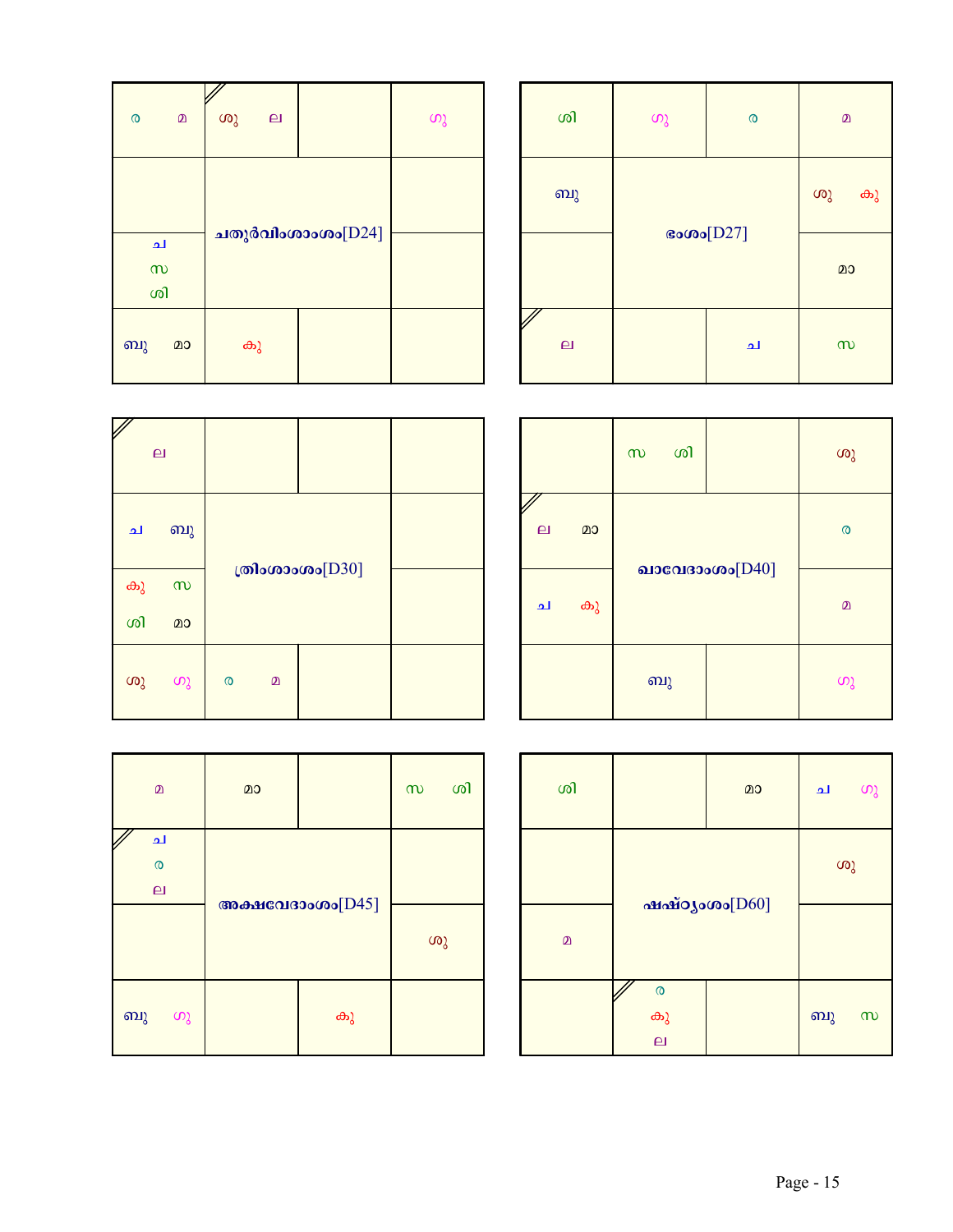| പ്രസ്താര അഷ്ടകവർഗ്ഗം        |                |                       |              | ചന്ദ്രൻ        |                |                |              |                |                         |
|-----------------------------|----------------|-----------------------|--------------|----------------|----------------|----------------|--------------|----------------|-------------------------|
|                             | الم            | $\boldsymbol{\omega}$ | வு           | ശു             | കു             | ശു             | മ            | ല              | മൊത്തം                  |
| <b>COSO</b>                 | 1              | 1                     | 1            | 1              | $\mathbf{1}$   | 1              |              | $\mathbf{1}$   | 7                       |
| ഇടവം                        |                |                       | 1            |                | 1              |                |              |                | $\overline{c}$          |
| മിഥുനം                      | 1              | 1                     |              | 1              |                |                |              |                | $\overline{3}$          |
| കർക്കിടകം                   |                | 1                     | 1            | 1              |                | $\mathbf{1}$   | 1            |                | 5                       |
| ചിങ്ങം                      |                |                       | 1            | 1              | $\mathbf 1$    |                |              | 1              | $\overline{4}$          |
| കന്നി                       | 1              |                       |              |                | 1              |                |              | 1              | $\overline{\mathbf{3}}$ |
| തുലാം                       | 1              |                       | $\mathbf{1}$ |                |                | $\mathbf{1}$   |              |                | $\overline{\mathbf{3}}$ |
| വൃശ്ചികം                    |                | $\mathbf{1}$          |              |                | 1              | 1              | $\mathbf{1}$ |                | $\overline{4}$          |
| ധനു                         |                |                       | 1            | 1              | 1              |                |              |                | $\overline{3}$          |
| മകരം                        | 1              |                       | 1            | 1              |                | 1              | 1            | 1              | 6                       |
| കുംഭാ                       | 1              | 1                     | 1            | 1              |                | 1              | $\mathbf{1}$ |                | 6                       |
| മീനം                        |                | 1                     |              |                | $\mathbf{1}$   | 1              |              |                | $\overline{3}$          |
| മൊത്തം                      | 6              | 6                     | 8            | $\overline{7}$ | $\overline{7}$ | $\overline{7}$ | 4            | $\overline{4}$ | 49                      |
| പ്രസ്താര അഷ്ടകവർഗ്ഗം        |                |                       |              | രവി            |                |                |              |                |                         |
|                             | لم             | $\boldsymbol{\omega}$ | ബു           | ശു             | കു             | ശു             | മ            | ല              | മൊത്തം                  |
| <b>COSO</b>                 |                | 1                     |              | 1              | 1              |                | 1            | 1              | 5                       |
| ഇടവം                        |                | 1                     |              |                | 1              |                | 1            |                | $\overline{3}$          |
| മിഥുനം                      | 1              | 1                     | 1            |                |                |                | 1            |                | $\overline{\mathbf{4}}$ |
| കർക്കിടകം                   |                | 1                     | 1            |                | 1              |                | 1            |                | $\overline{4}$          |
| ചിങ്ങം                      |                |                       | 1            |                | $\mathbf{1}$   | $\mathbf{1}$   |              | 1              | $\overline{\mathbf{4}}$ |
| കന്നി                       | 1              | 1                     | 1            | 1              |                | $\mathbf{1}$   | $\mathbf{1}$ | 1              | $\overline{7}$          |
| തുലാം                       |                | 1                     |              |                | 1              |                | $\mathbf{1}$ | 1              | $\overline{\mathbf{4}}$ |
| വൃശ്ചികം                    |                |                       |              |                |                |                |              |                | $\bf{0}$                |
| ധനു                         |                | 1                     | $\mathbf{1}$ |                |                | $\mathbf{1}$   | $\mathbf{1}$ |                | $\overline{\mathbf{4}}$ |
| മകരം                        | 1              |                       |              |                | 1              |                |              | 1              | $\overline{3}$          |
| കുംഭാ                       | 1              |                       | 1            |                | 1              | $\mathbf{1}$   |              | 1              | 5                       |
| മീനം                        |                | $\mathbf{1}$          | 1            | 1              | 1              |                | 1            |                | 5                       |
| മൊത്തം                      | $\overline{4}$ | 8                     | 7            | 3              | 8              | 4              | 8            | 6              | 48                      |
| <u>പ്രസ്താര അഷ്ടകവർഗ്ഗം</u> |                |                       |              | ബുധൻ           |                |                |              |                |                         |
|                             | الم            | $\boldsymbol{\omega}$ | ബു           | ശു             | കു             | $\omega$       | മ            | ല              | മൊത്തം                  |
| <b>COSO</b>                 |                |                       |              |                | 1              |                | 1            | $\mathbf{1}$   | $\overline{\mathbf{3}}$ |
| ഇടവം                        | $\mathbf{1}$   | $\mathbf{1}$          |              | 1              | 1              |                | 1            |                | 5                       |
| മിഥുനം                      |                |                       | 1            | 1              |                |                | 1            | 1              | $\overline{\mathbf{4}}$ |
| കർക്കിടകം                   | 1              | $\mathbf{1}$          | 1            |                | $\mathbf{1}$   |                | $\mathbf{1}$ |                | 5                       |
| ചിങ്ങം                      |                | $\mathbf{1}$          | $\mathbf{1}$ | $\mathbf{1}$   | $\mathbf{1}$   |                |              | $\mathbf{1}$   | $\frac{5}{5}$           |
| കന്നി                       | 1              |                       | 1            |                |                | $\mathbf{1}$   | $\mathbf{1}$ | $\mathbf{1}$   |                         |
| തുലാം                       |                |                       | $\mathbf{1}$ | $\mathbf{1}$   | $\mathbf{1}$   |                | $\mathbf{1}$ |                | $\overline{4}$          |
| വൃശ്ചികം                    | $\mathbf{1}$   |                       |              | 1              |                | $\mathbf{1}$   |              | $\mathbf{1}$   | $\overline{4}$          |
| ധനു                         |                |                       | $\mathbf{1}$ | 1              |                |                | $\mathbf{1}$ | $\mathbf{1}$   | $\overline{4}$          |
| മകരം                        | $\mathbf{1}$   | $\mathbf{1}$          |              | 1              | $\mathbf{1}$   |                |              |                | $\overline{4}$          |
| കുംഭം                       | $\mathbf{1}$   | $\mathbf{1}$          | $\mathbf{1}$ | $\mathbf{1}$   | $\mathbf{1}$   | $\mathbf{1}$   |              | $\mathbf{1}$   | $\overline{7}$          |
| മീനം                        |                |                       | $\mathbf{1}$ |                | $\mathbf{1}$   | $\mathbf{1}$   | $\mathbf{1}$ |                | $\overline{4}$          |
| മൊത്തം                      | 6              | 5                     | 8            | 8              | 8              | $\overline{4}$ | 8            | $\overline{7}$ | 54                      |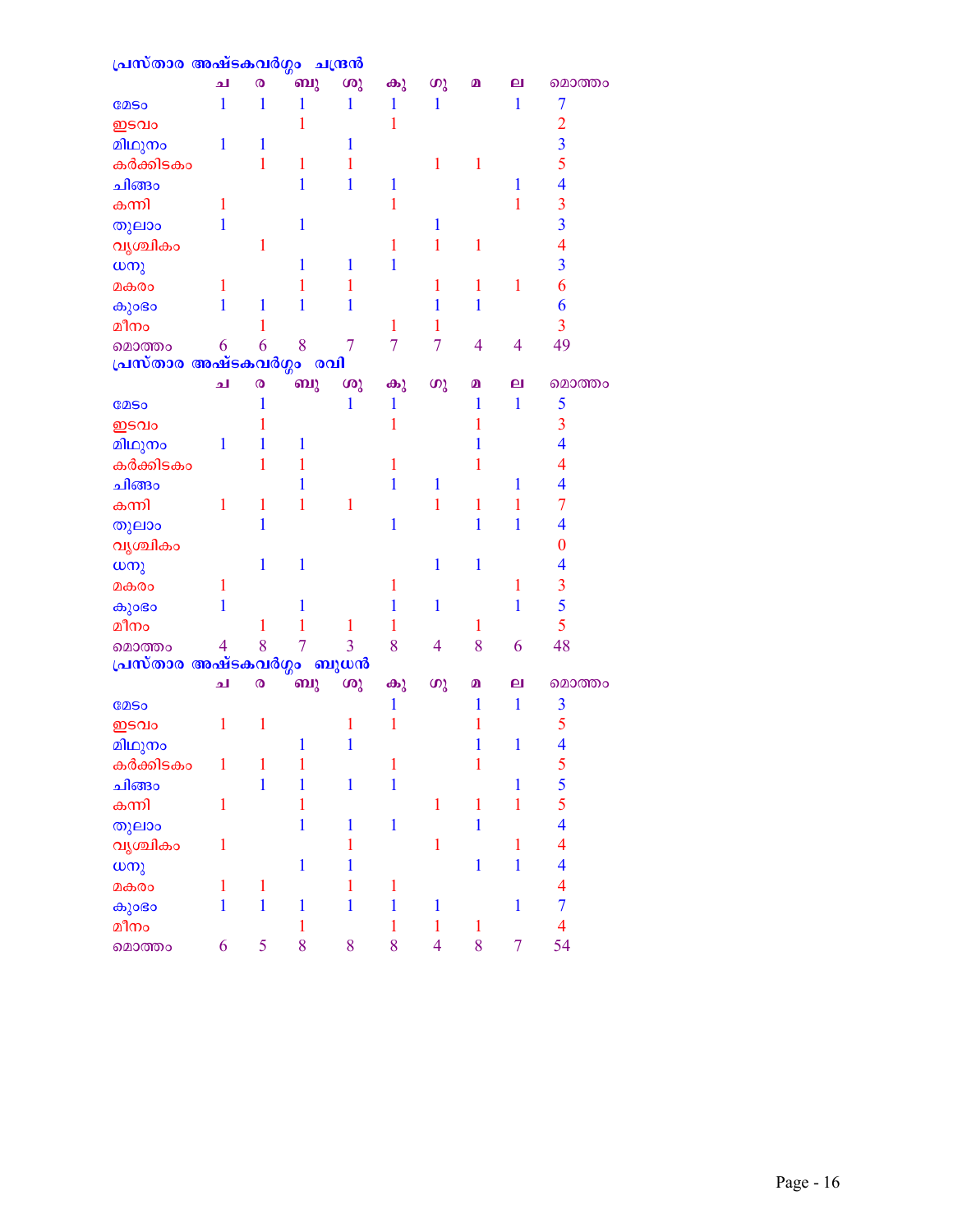| പ്രസ്താര അഷ്ടകവർഗ്ഗം ശുക്രൻ       |              |                       |                |                |                |                |                |              |                          |
|-----------------------------------|--------------|-----------------------|----------------|----------------|----------------|----------------|----------------|--------------|--------------------------|
|                                   | لم           | $\boldsymbol{\omega}$ | ബു             | ശു             | കു             | $\omega$       | മ              | ല            | മൊത്തം                   |
| <b>COSO</b>                       | 1            | $\mathbf{1}$          |                |                |                |                | $\mathbf 1$    |              | $\overline{3}$           |
| ഇടവം                              | 1            |                       |                | 1              | 1              |                | 1              |              | $\overline{4}$           |
| മിഥുനം                            | 1            |                       | 1              | 1              | 1              |                | 1              | 1            | 6                        |
| കർക്കിടകം                         |              | 1                     |                | 1              |                |                | 1              | 1            | 5                        |
| ചിങ്ങം                            | 1            | $\mathbf{1}$          | 1              | 1              |                | 1              |                |              | 5                        |
| കന്നി                             |              |                       |                |                | 1              |                |                | $\mathbf{1}$ | $\overline{2}$           |
| തുലാം                             |              |                       |                | 1              |                |                |                |              | $\mathbf{1}$             |
| വൃശ്ചികം                          | 1            |                       |                | 1              | 1              | 1              | 1              | 1            | 6                        |
| ധനു                               | 1            |                       | 1              | 1              | 1              | 1              | 1              | 1            | $\overline{7}$           |
| മകരം                              |              |                       |                | 1              |                | 1              | 1              | 1            | $\overline{\mathcal{A}}$ |
| കുംഭാ                             | 1            |                       | 1              | 1              |                | 1              |                | 1            | 5                        |
| മീനം                              |              |                       | 1              |                | 1              |                |                | 1            | $\overline{4}$           |
| മൊത്തം                            | 9            | $\overline{3}$        | 5              | 9              | 6              | 5              | 7              | 8            | 52                       |
| പ്രസ്താര അഷ്ടകവർഗ്ഗം              |              |                       |                | ചൊവ്വ          |                |                |                |              |                          |
|                                   | ച            | $\boldsymbol{\omega}$ | ബു             | ശു             | കു             | ശു             | മ              | ല            | മൊത്തം                   |
| <b>COSO</b>                       |              |                       |                |                | 1              |                | $\mathbf 1$    | $\mathbf{1}$ | $\overline{\mathbf{3}}$  |
| ഇടവം                              |              |                       |                | 1              | 1              |                | 1              |              | 3                        |
| മിഥുനം                            | 1            | 1                     |                |                |                |                | 1              |              | $\overline{\mathbf{3}}$  |
| കർക്കിടകം                         |              | 1                     |                |                | 1              |                | 1              |              | $\overline{3}$           |
| ചിങ്ങം                            |              |                       | 1              | 1              | $\mathbf{1}$   |                |                | 1            | $\overline{\mathbf{4}}$  |
| കന്നി                             | 1            |                       |                | 1              |                | 1              | $\mathbf{1}$   | 1            | 5                        |
| തുലാം                             |              |                       |                |                | 1              |                |                |              | $\mathbf{1}$             |
| വൃശ്ചികം                          |              | 1                     |                |                |                |                |                | 1            | $\overline{2}$           |
| $\omega$ നു                       |              |                       | 1              |                |                |                | 1              |              | $\overline{2}$           |
| മകരം                              |              | 1                     |                |                | 1              | 1              |                | $\mathbf{1}$ | $\overline{\mathcal{A}}$ |
| കുംഭം                             | $\mathbf{1}$ | $\mathbf{1}$          | 1              |                | 1              | 1              |                |              | 5                        |
| മീനം                              |              |                       | 1              | 1              |                | 1              | 1              |              | $\overline{4}$           |
| മൊത്തം                            | 3            | 5                     | $\overline{4}$ | $\overline{4}$ | 7              | $\overline{4}$ | $\overline{7}$ | 5            | 39                       |
| <mark>പ്രസ്താര അഷ്ടകവർഗ്ഗം</mark> |              |                       |                | ഗുരു           |                |                |                |              |                          |
|                                   | لم           | $\boldsymbol{\omega}$ | ബു             | ശു             | കു             | $\omega$       | മ              | ല            | മൊത്തം                   |
| <b>COSO</b>                       |              | 1                     |                |                | 1              | 1              |                | 1            | $\overline{\mathcal{A}}$ |
| ഇടവം                              | 1            | 1                     |                |                | 1              | 1              |                | 1            | 5                        |
| മിഥുനം                            |              | $\mathbf{1}$          | $\blacksquare$ | $\mathbf{1}$   |                | $\mathbf{1}$   |                |              | $\overline{\mathbf{4}}$  |
| കർക്കിടകം                         |              | $\mathbf{1}$          | $\mathbf{1}$   | $\mathbf{1}$   | $\mathbf{1}$   | $\mathbf{1}$   |                | $\mathbf{1}$ | 6                        |
| ചിങ്ങം                            | $\mathbf{1}$ |                       | $\mathbf{1}$   | $\mathbf{1}$   | $\mathbf{1}$   |                | $\mathbf{1}$   | $\mathbf{1}$ | 6                        |
| കന്നി                             |              | $\mathbf{1}$          |                |                |                |                |                | $\mathbf{1}$ | $\frac{2}{5}$            |
| തുലാം                             | $\mathbf{1}$ | $\mathbf{1}$          | $\mathbf{1}$   |                | $\mathbf{1}$   | $\mathbf{1}$   |                |              |                          |
| വൃശ്ചികം                          |              | $\mathbf{1}$          | $\mathbf{1}$   | $\mathbf{1}$   |                | $\mathbf{1}$   | $\mathbf{1}$   | $\mathbf{1}$ | 6                        |
| $\omega$ m                        | $\mathbf{1}$ | $\mathbf{1}$          |                |                |                |                |                | $\mathbf{1}$ | $\overline{\mathbf{3}}$  |
| മകരം                              |              |                       | $\mathbf{1}$   |                | $\mathbf{1}$   | $\mathbf{1}$   | $\mathbf{1}$   |              | $\overline{4}$           |
| കുംഭം                             | $\mathbf{1}$ |                       | $\mathbf{1}$   | $\mathbf{1}$   | $\mathbf{1}$   | $\mathbf{1}$   | $\mathbf{1}$   | $\mathbf{1}$ | $\overline{7}$           |
| മീനം                              |              | $\mathbf{1}$          | $\mathbf{1}$   | $\mathbf{1}$   |                |                |                | $\mathbf{1}$ | $\overline{\mathbf{4}}$  |
| മൊത്തം                            | 5            | 9                     | 8              | 6              | $\overline{7}$ | 8              | $\overline{4}$ | 9            | 56                       |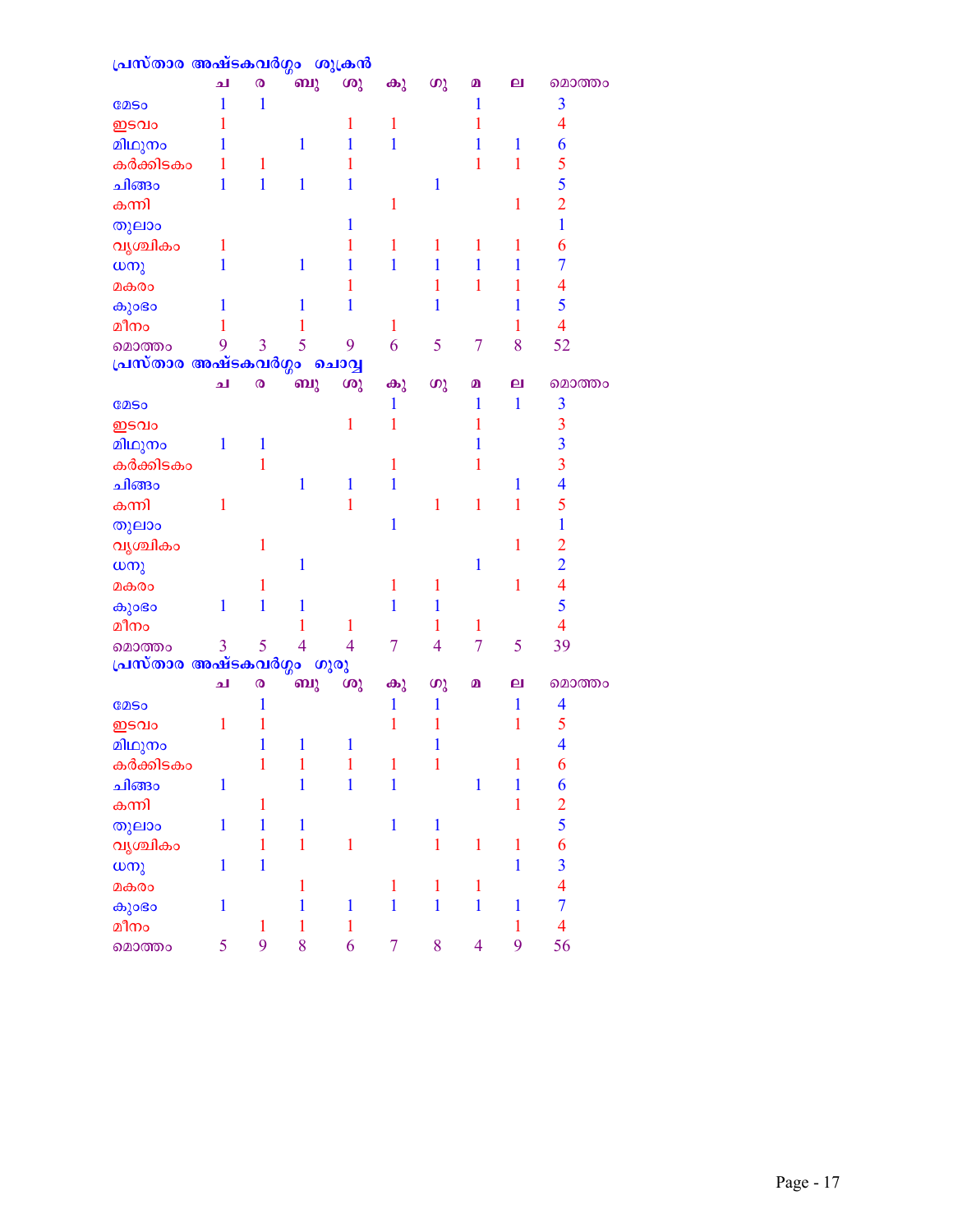| പ്രസ്താര അഷ്ടകവർഗ്ഗം ശനി |     |   |    |    |          |    |   |   |                |
|--------------------------|-----|---|----|----|----------|----|---|---|----------------|
|                          | الم | ര | ബു | ശു | $\omega$ | ഗു | മ | ല | മൊത്തം         |
| <b>COSO</b>              |     |   |    |    |          |    |   |   | 3              |
| ഇടവം                     |     |   |    |    |          |    |   |   | 2              |
| മിഥുനം                   | 1   |   |    |    |          |    |   |   | 4              |
| കർക്കിടകം                |     |   |    |    |          |    |   |   | 3              |
| ചിങ്ങം                   |     |   |    |    |          |    |   |   |                |
| കന്നി                    |     |   |    |    |          |    |   |   |                |
| തുലാം                    |     |   |    |    |          |    |   |   |                |
| വൃശ്ചികം                 |     |   |    |    |          |    |   |   | 3              |
| $\omega$ നു              |     |   |    |    |          |    |   |   | $\mathfrak{D}$ |
| മകരം                     |     |   |    |    |          |    |   |   |                |
| കുംഭാ                    |     |   |    |    |          |    |   |   | 4              |
| മീനം                     |     |   |    |    |          |    |   |   |                |
| മൊത്തം                   |     |   | 6  | 3  | 6        |    |   | 6 | 39             |

## അഷ്ടകവർഗ്ഗം

|             | الم | $\boldsymbol{\omega}$ | ബു | ശു             | കു             | ശു             | മ              | മൊത്തം |
|-------------|-----|-----------------------|----|----------------|----------------|----------------|----------------|--------|
| <b>COSO</b> | 7   | 5                     | 3  | 3              | 3              | 4              | 3              | 28     |
| ഇടവം        | 2   | 3                     | 5  | 4              | 3              | 5              | $\overline{2}$ | 24     |
| മിഥുനം      | 3   | 4                     | 4  | 6              | 3              | 4              | 4              | 28     |
| കർക്കിടകം   | 5   | 4                     | 5  | 5              | 3              | 6              | 3              | 31     |
| ചിങ്ങം      | 4   | $\overline{4}$        | 5  | 5              | 4              | 6              | 4              | 32     |
| കന്നി       | 3   |                       | 5  | $\overline{2}$ | 5              | $\overline{2}$ | 7              | 31     |
| തുലാം       | 3   | 4                     | 4  |                |                | 5              |                | 19     |
| വൃശ്ചികം    | 4   | $\overline{0}$        | 4  | 6              | $\overline{2}$ | 6              | 3              | 25     |
| ധനു         | 3   | 4                     | 4  |                | $\overline{2}$ | $\overline{3}$ | 2              | 25     |
| മകരം        | 6   | 3                     | 4  | 4              | 4              | 4              | 2              | 27     |
| കുാഭാ       | 6   | 5                     |    | 5              | 5              | 7              | 4              | 39     |
| മീനം        | 3   | 5                     | 4  | $\overline{4}$ | 4              | 4              | 4              | 28     |
|             | 49  | 48                    | 54 | 52             | 39             | 56             | 39             | 337    |

## <mark>അഷ്ടകവ</mark>ർഗ്ഗം ചാർട്ടുകൾ

| 3 |                        | $\overline{\mathbf{z}}$ |  |
|---|------------------------|-------------------------|--|
| 6 | ചന്ദ്രൻ<br>അഷ്ടകവർഗ്ഗം |                         |  |
| 6 | 49                     |                         |  |
|   |                        |                         |  |

| $\overline{\mathcal{L}}$ | $\varsigma$        |  |  |
|--------------------------|--------------------|--|--|
| $\overline{\mathcal{L}}$ | രവി<br>അഷ്ടകവർഗ്ഗം |  |  |
| $\mathbf{R}$             | 48                 |  |  |
|                          |                    |  |  |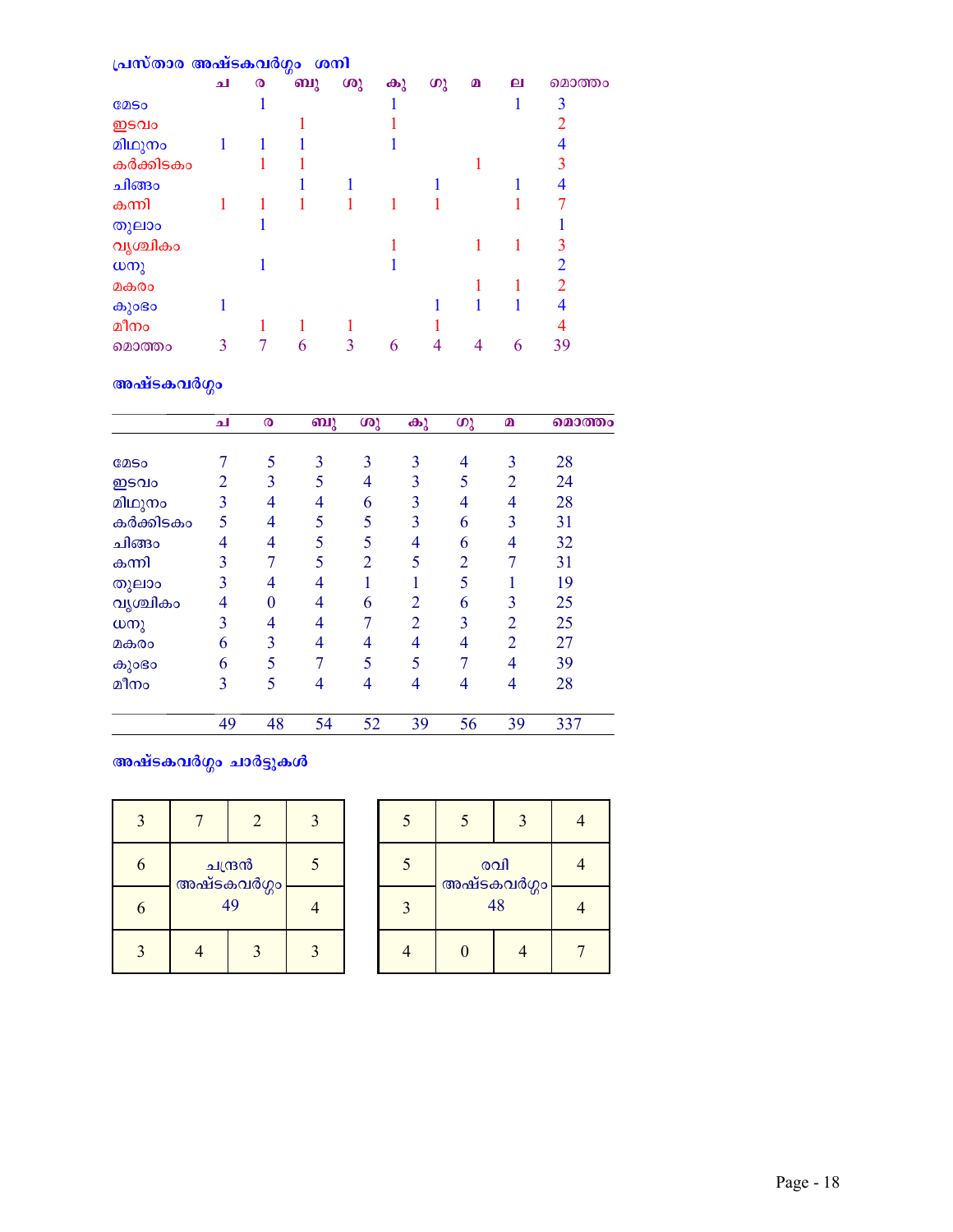| ബുധൻ<br>അഷ്ടകവർഗ്ഗം |  |  |
|---------------------|--|--|
| 54                  |  |  |
|                     |  |  |

| തുക്രൻ<br>അഷ്ടകവർഗ്ഗം |  |  |
|-----------------------|--|--|
| 52                    |  |  |
|                       |  |  |

|                |                      |              | $\mathbf{z}$ |
|----------------|----------------------|--------------|--------------|
| 5              | പൊവ്വ<br>അഷ്ടകവർഗ്ഗം | $\mathbf{a}$ |              |
|                | 39                   |              |              |
| $\overline{2}$ | $\overline{2}$       |              | ς            |

| ഗുരു<br>അഷ്ടകവർഗ്ഗം |  |   |
|---------------------|--|---|
| 56                  |  |   |
|                     |  | 2 |

|                | $\mathbf{R}$      | $\overline{2}$ |  |
|----------------|-------------------|----------------|--|
|                | ശനി               | $\mathbf{a}$   |  |
| $\overline{2}$ | അഷ്ടകവർഗ്ഗം<br>39 |                |  |
| 2              |                   |                |  |

| 28 | 28                 | 24 | 28 |
|----|--------------------|----|----|
| 39 | സർവ്വ              |    | 31 |
| 27 | അഷ്ടകവർഗ്ഗം<br>337 |    | 32 |
| 25 | 25                 | 19 | 31 |

അഷ്ടകവർഗ്ഗം ത്രികോണ ശോധന

| 0 |                        | 0 | $\mathbf{I}$ |
|---|------------------------|---|--------------|
| 3 | ചന്ദ്രൻ<br>അഷ്ടകവർഗ്ഗം | 2 |              |
|   | 16                     |   |              |
|   |                        | 0 |              |

| 5        |                   | $\Omega$ |  |
|----------|-------------------|----------|--|
|          | രവി               |          |  |
| $\Omega$ | അഷ്ടകവർഗ്ഗം<br>15 |          |  |
|          | O                 |          |  |

| Λ            |                       |  |   |
|--------------|-----------------------|--|---|
| $\mathbf{3}$ | ് ബുധൻ<br>അഷ്ടകവർഗ്ഗം |  |   |
|              | q                     |  | 2 |
|              |                       |  |   |

|                |                       | 2 |  |
|----------------|-----------------------|---|--|
|                | ശുക്രൻ<br>അഷ്ടകവർഗ്ഗം |   |  |
| $\mathfrak{D}$ | 22                    |   |  |
|                |                       |   |  |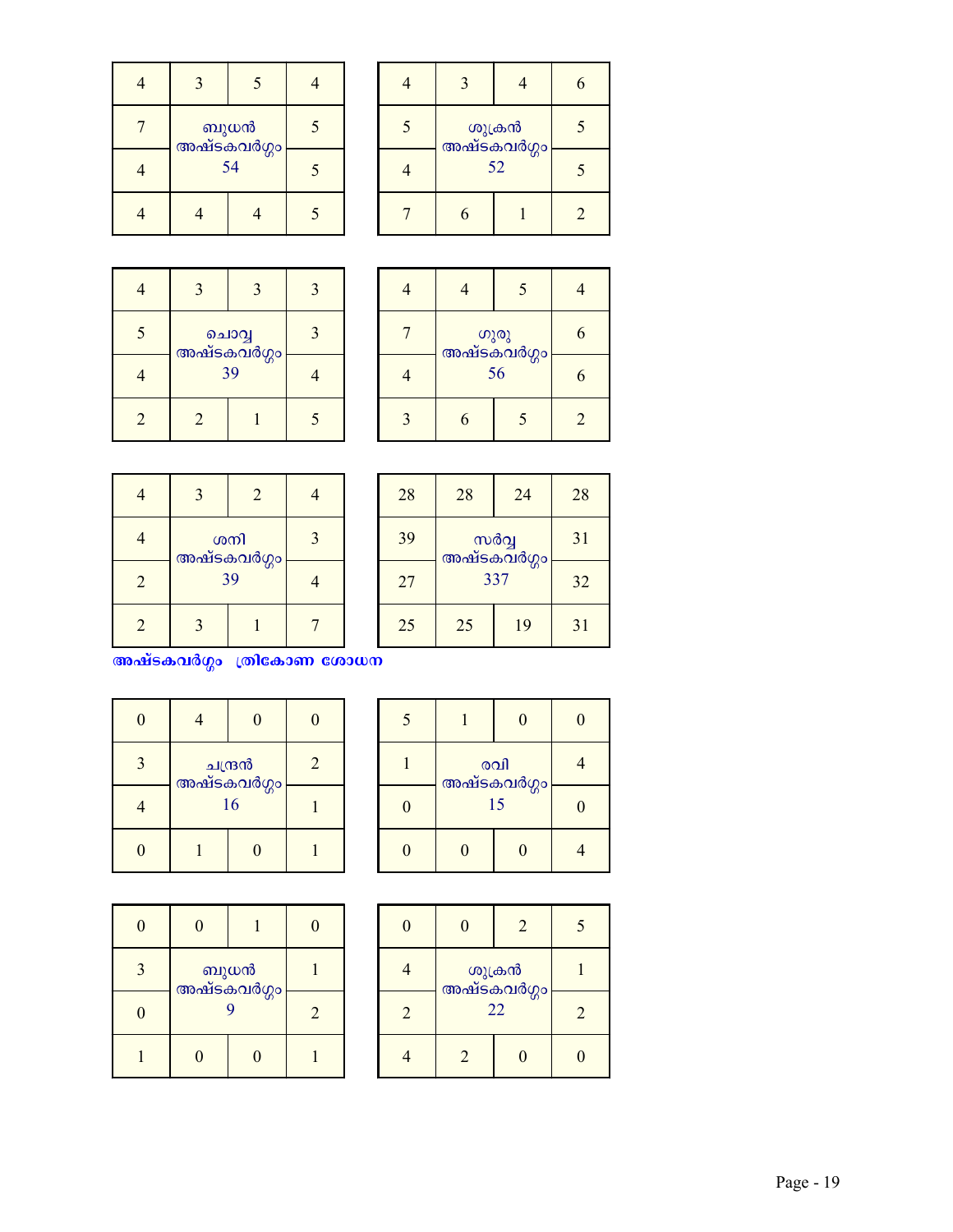| $\overline{2}$ |                            |  | 2              |
|----------------|----------------------------|--|----------------|
|                |                            |  |                |
|                | ചൊവ്വ<br>അഷ്ടകവർഗ്ഗം<br>15 |  | $\overline{2}$ |
|                |                            |  | $\mathfrak{D}$ |

|   | തുരു<br>അഷ്ടകവർഗ്ഗം |  |  |
|---|---------------------|--|--|
| 2 | 17                  |  |  |
|   | $\overline{2}$      |  |  |

| 3 | ശനി               |  |                |
|---|-------------------|--|----------------|
| I | അഷ്ടകവർഗ്ഗം<br>15 |  | $\mathfrak{D}$ |
|   |                   |  |                |

| 8                        | 8   | 6  | 10                   |  |    |
|--------------------------|-----|----|----------------------|--|----|
| 21                       |     |    | സർവ്വ<br>അഷ്ടകവർഗ്ഗം |  | 11 |
| 9                        | 109 | 12 |                      |  |    |
| $\overline{\mathcal{L}}$ | 5   |    | 13                   |  |    |

അഷ്ടകവർഗ്ഗം ഏകാധിപത്യ ശോധന

| 0 | 0                                    |   | $\mathcal{L}$ |
|---|--------------------------------------|---|---------------|
| 3 | ചന്ദ്രൻ<br><mark>അഷ്ടകവർഗ്ഗ</mark> ം | 2 |               |
| 3 | 14                                   |   |               |
|   |                                      | 0 |               |

| 5 |                          |  |  |
|---|--------------------------|--|--|
|   | രവി<br>അഷ്ടകവർഗ്ഗം<br>15 |  |  |
|   |                          |  |  |
|   |                          |  |  |

| 0 |                     |                |  |
|---|---------------------|----------------|--|
|   | ബുധൻ<br>അഷ്ടകവർഗ്ഗം |                |  |
| 0 | Q                   | $\overline{2}$ |  |
|   |                     |                |  |

| በ                           |                       | $\mathfrak{D}$ |  |
|-----------------------------|-----------------------|----------------|--|
| $\overline{2}$              | തുക്രൻ<br>അഷ്ടകവർഗ്ഗം |                |  |
| $\mathcal{D}_{\mathcal{A}}$ | 20                    | $\mathfrak{D}$ |  |
|                             | $\overline{2}$        |                |  |

| 2 | $\mathcal{O}$        |                             | $\mathcal{D}_{\mathcal{A}}$ |
|---|----------------------|-----------------------------|-----------------------------|
|   | ചൊവ്വ<br>അഷ്ടകവർഗ്ഗം |                             |                             |
|   | 12                   | $\mathcal{D}_{\mathcal{A}}$ |                             |
|   |                      |                             | $\mathcal{D}$               |

| $\overline{2}$ | 13 |  |  |  |  |
|----------------|----|--|--|--|--|
| 2              |    |  |  |  |  |
|                |    |  |  |  |  |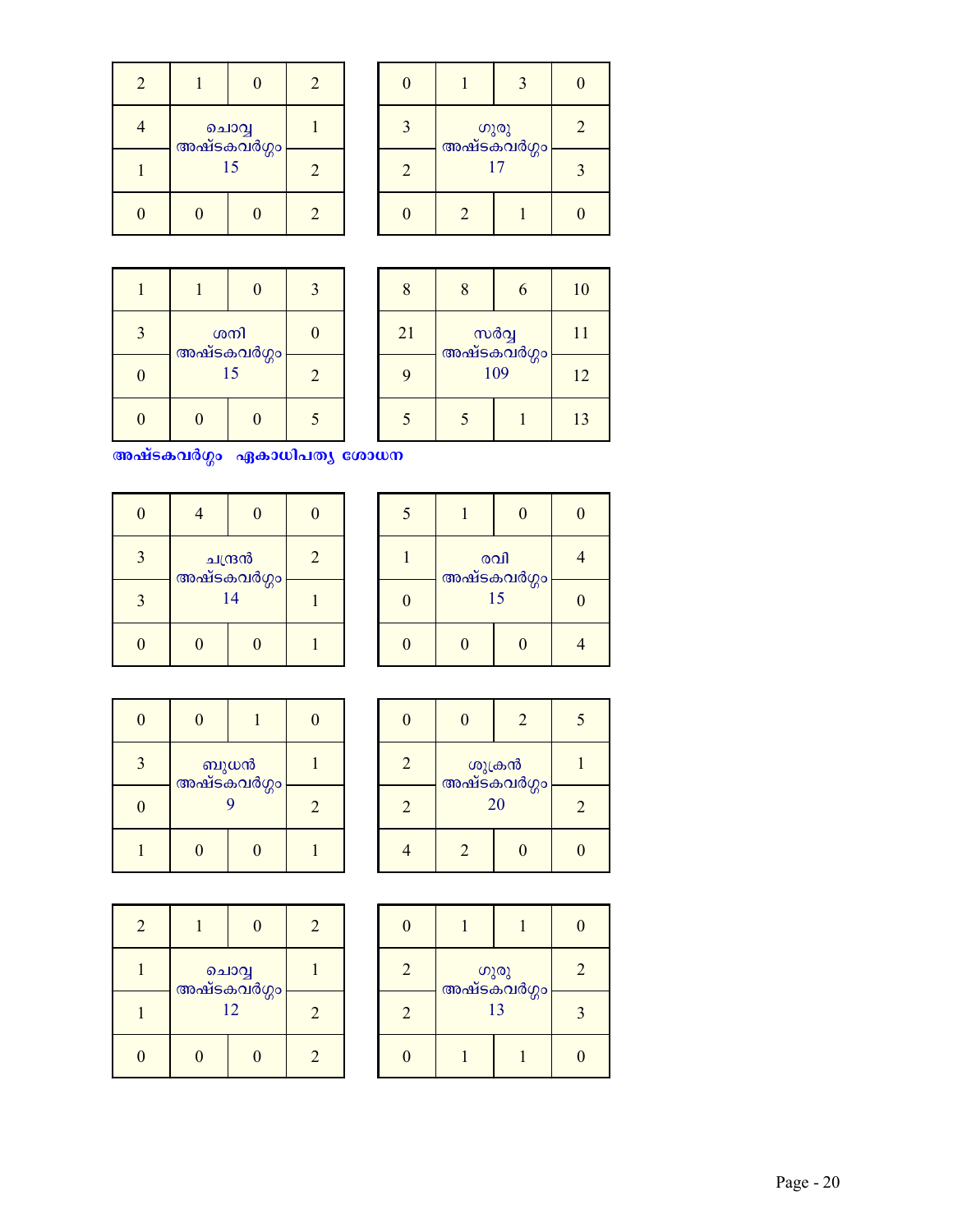|          |                    |                | 3 |
|----------|--------------------|----------------|---|
| 3        | ശനി<br>അഷ്ടകവർഗ്ഗം |                |   |
| $\Omega$ | 15                 | $\overline{2}$ |   |
|          |                    |                |   |

|    | $\overline{\mathsf{R}}$    |  | 10 |
|----|----------------------------|--|----|
| 15 | സർവ്വ<br>അഷ്ടകവർഗ്ഗം<br>98 |  | 11 |
|    |                            |  | 12 |
|    |                            |  | 13 |

വിംശോത്തരി ദശാ കാലത്തിന്റെ സംക്ഷേപം ദശ ആരംഭിക്കുന്ന വയസ്സ് (YY:MM:DD) ശുക്രൻ > 03:02:25 രവ്നെ > 23:02:25 ചന്ദ്രൻ > 29:02:25 ചൊവ്വ > 39:02:25 രാഹു > 46:02:25 ഗുരു > 64:02:26  $> 80:02:26$ ശനി

### ദശാപഹാരങ്ങളുടെ വിശദാംശങ്ങൾ

(വർഷം = 365.25 ദിവസങ്ങൾ) ജന്മ ശിഷ്ടദശ $=$  കേതു 3 വർഷം, 2 മാസം, 25 ദിവസം

| 300    | ഭുക്തി                         | ആരംഭം      | അന്ത്യം    |
|--------|--------------------------------|------------|------------|
| ശി     | $\infty$                       | 13-10-2011 | 27-12-2011 |
| ശി     | ഗു                             | 27-12-2011 | 01-12-2012 |
| ശി     | $\mathbf{D}$                   | 01-12-2012 | 10-01-2014 |
| ശി     | ബു                             | 10-01-2014 | 07-01-2015 |
|        |                                |            |            |
| ശു     | ശു                             | 07-01-2015 | 09-05-2018 |
| ശു     | ര                              | 09-05-2018 | 09-05-2019 |
| ശു     | له                             | 09-05-2019 | 07-01-2021 |
| ശു     | കു                             | 07-01-2021 | 09-03-2022 |
| ശു     | $\infty$                       | 09-03-2022 | 09-03-2025 |
| ശു     | (၈)                            | 09-03-2025 | 08-11-2027 |
| ശു     | മ                              | 08-11-2027 | 07-01-2031 |
| ശു     | ബു                             | 07-01-2031 | 07-11-2033 |
| ശു     | ശി                             | 07-11-2033 | 07-01-2035 |
|        |                                | 07-01-2035 | 27-04-2035 |
| ര      | ര<br>ച                         | 27-04-2035 | 27-10-2035 |
| ര<br>ര |                                | 27-10-2035 | 03-03-2036 |
|        | കു                             | 03-03-2036 | 25-01-2037 |
| ര<br>ര | $\infty$<br>$\omega_{\lambda}$ | 25-01-2037 | 13-11-2037 |
| ര      | $\overline{a}$                 | 13-11-2037 | 26-10-2038 |
| ര      | ബു                             | 26-10-2038 | 02-09-2039 |
| ര      | ശി                             | 02-09-2039 | 08-01-2040 |
| ര      | ശു                             | 08-01-2040 | 07-01-2041 |
|        |                                |            |            |
| ച      | ച                              | 07-01-2041 | 07-11-2041 |
| ച      | കു                             | 07-11-2041 | 08-06-2042 |
| له     | $\infty$                       | 08-06-2042 | 08-12-2043 |
| ച      | ၯ                              | 08-12-2043 | 08-04-2045 |
| ച      | മ                              | 08-04-2045 | 08-11-2046 |
| ച      | ബു                             | 08-11-2046 | 08-04-2048 |
| ച      | ശി                             | 08-04-2048 | 07-11-2048 |
| ച      | ശു                             | 07-11-2048 | 09-07-2050 |
|        |                                |            |            |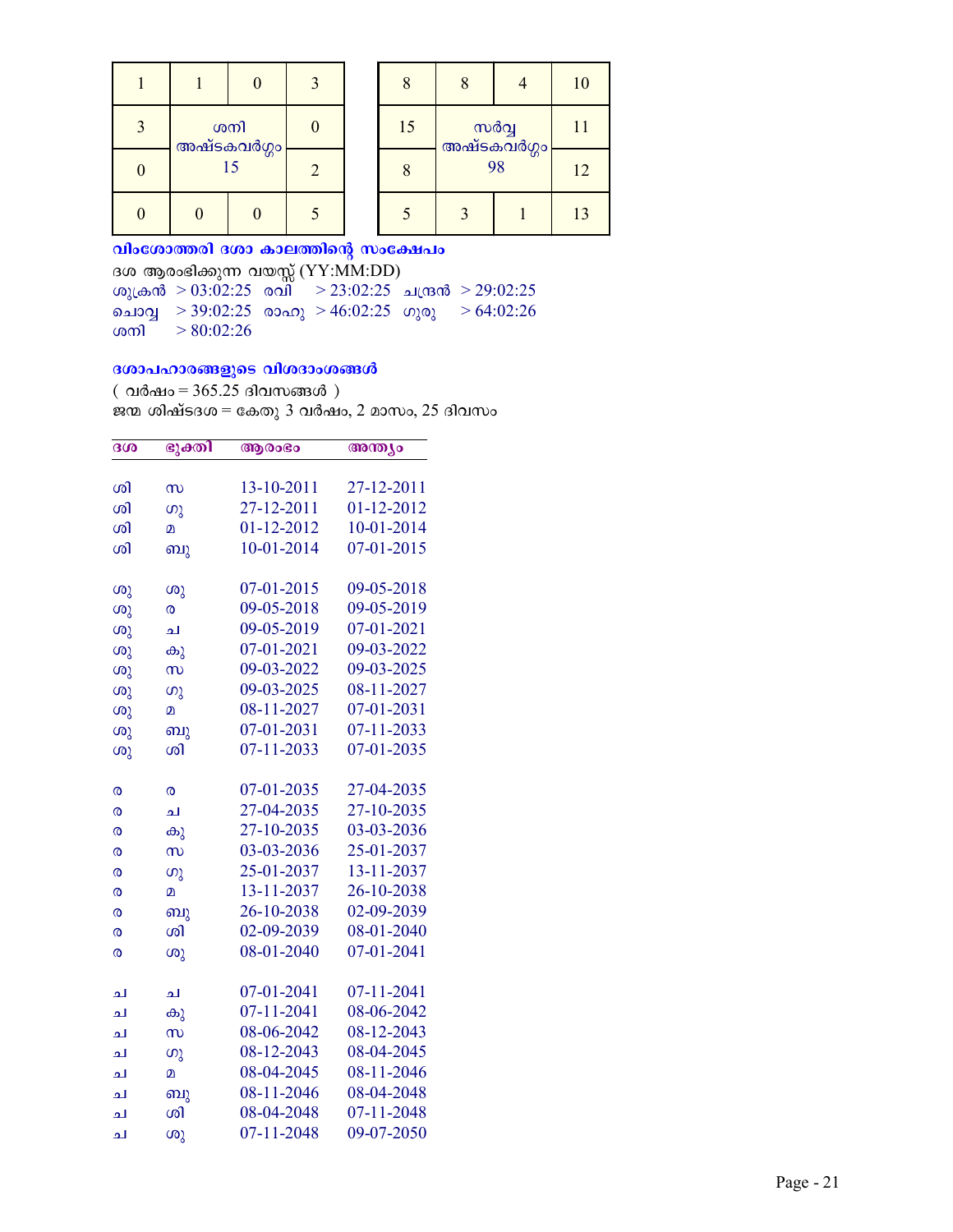| ച                  | ര                  | 09-07-2050 | 07-01-2051 |
|--------------------|--------------------|------------|------------|
|                    |                    |            |            |
| കു                 | കു                 | 07-01-2051 | 06-06-2051 |
| കു                 | $\infty$           | 06-06-2051 | 23-06-2052 |
| കു                 | $\omega_{\lambda}$ | 23-06-2052 | 30-05-2053 |
| കു                 | $\mathbf{D}$       | 30-05-2053 | 09-07-2054 |
| കു                 | ബു                 | 09-07-2054 | 06-07-2055 |
| കു                 | ശി                 | 06-07-2055 | 02-12-2055 |
| കു                 | ശു                 | 02-12-2055 | 31-01-2057 |
| കു                 | 0                  | 31-01-2057 | 08-06-2057 |
| കു                 | ച                  | 08-06-2057 | 07-01-2058 |
|                    |                    |            |            |
| $\infty$           | $\infty$           | 07-01-2058 | 19-09-2060 |
| $\infty$           | (၈)                | 19-09-2060 | 13-02-2063 |
| $\infty$           | മ                  | 13-02-2063 | 20-12-2065 |
| $\infty$           | ബു                 | 20-12-2065 | 08-07-2068 |
| $\infty$           | ശി                 | 08-07-2068 | 27-07-2069 |
| $\infty$           | (0)                | 27-07-2069 | 27-07-2072 |
| $\infty$           | ര                  | 27-07-2072 | 20-06-2073 |
| $\infty$           | ച                  | 20-06-2073 | 20-12-2074 |
| $\infty$           | കു                 | 20-12-2074 | 08-01-2076 |
|                    |                    |            |            |
| ഗു                 | ഗു                 | 08-01-2076 | 25-02-2078 |
| ဖာ္မွ              | $\mathbf D$        | 25-02-2078 | 07-09-2080 |
| $\omega_{\lambda}$ | ബു                 | 07-09-2080 | 14-12-2082 |
| $\omega_{\lambda}$ | ശി                 | 14-12-2082 | 20-11-2083 |
| $\omega$           | ശു                 | 20-11-2083 | 21-07-2086 |
| ഗു                 | ര                  | 21-07-2086 | 09-05-2087 |
| ဖာ္သ               | ച                  | 09-05-2087 | 07-09-2088 |
| ဖာ္မွ              | കു                 | 07-09-2088 | 14-08-2089 |
| ဖာ္ခ               | $\infty$           | 14-08-2089 | 08-01-2092 |
|                    |                    |            |            |
| മ                  | മ                  | 08-01-2092 | 11-01-2095 |
| മ                  | ബു                 | 11-01-2095 | 20-09-2097 |
| മ                  | ശി                 | 20-09-2097 | 29-10-2098 |
| മ                  | ശു                 | 29-10-2098 | 30-12-2101 |
| $\overline{a}$     | ര                  | 30-12-2101 | 12-12-2102 |
| മ                  | لە                 | 12-12-2102 | 12-07-2104 |
| 2                  | കു                 | 12-07-2104 | 21-08-2105 |
| $\overline{a}$     | $\infty$           | 21-08-2105 | 27-06-2108 |

### ഈ പട്ടികയിൽ ആയുർ ദൈർഘ്യം പരിഗണിച്ചിട്ടില്ല. അടുത്ത 25 വർഷത്തേക്കുള്ള പര്യന്തർ ദശാകാലങ്ങൾ

ദശ : ശുക്രൻ അപഹാരം : ചൊവ്വ 1. $\omega_2$  07-01-2021 >> 01-02-2021 **2.** m  $01-02-2021 \implies 06-04-2021$ 3.  $\omega_2$  06-04-2021 >> 02-06-2021  $4.a$  $02-06-2021$  >> 08-08-2021 5. any 08-08-2021 >> 07-10-2021 6.  $\omega$  07-10-2021 >> 01-11-2021  $11-01-2022$  >> 02-02-2022 7. $\omega$  01-11-2021 >> 11-01-2022  $8.0$  $9.21$  02-02-2022 >> 09-03-2022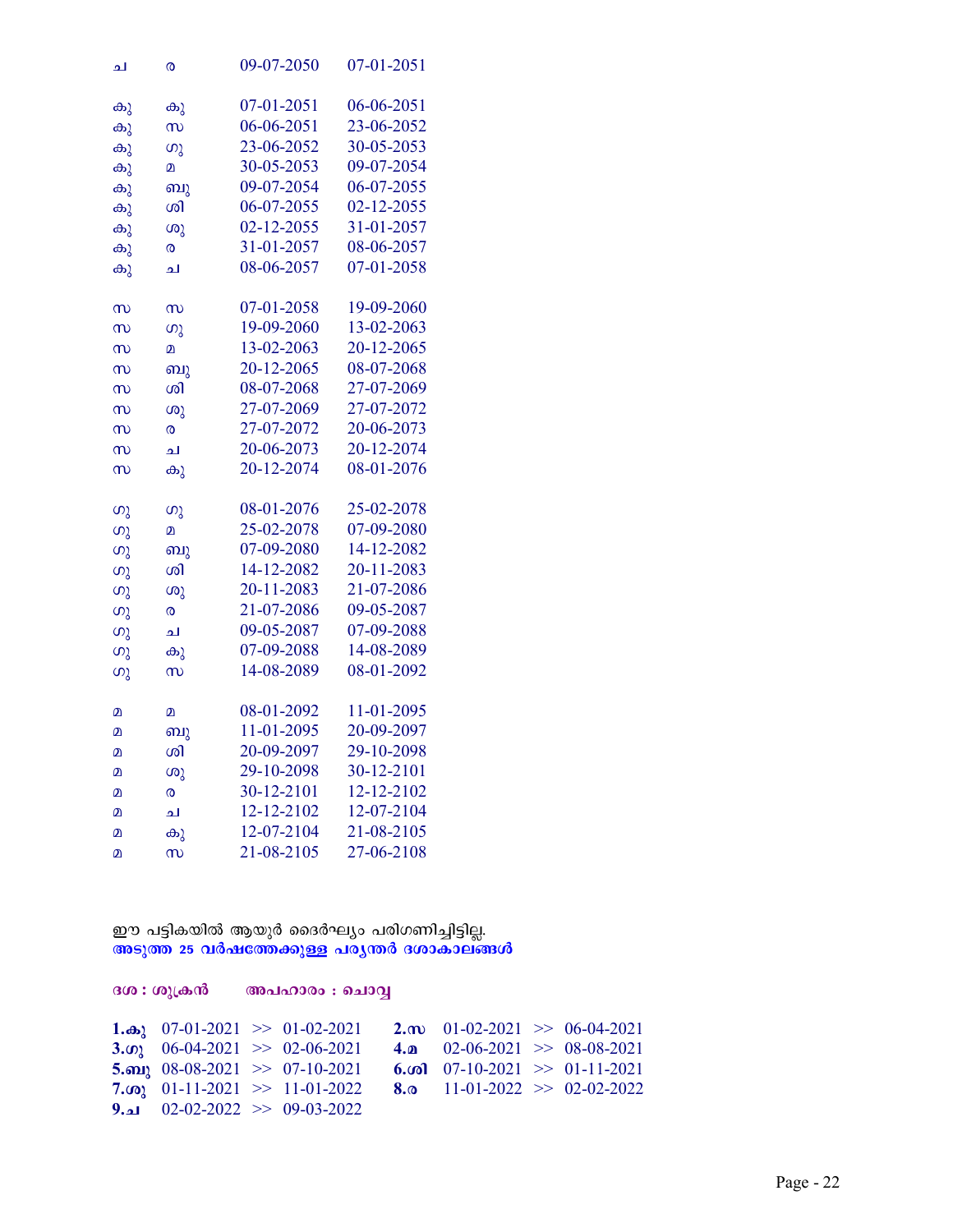```
ദശ : ശുക്രൻ അപഹാരം : രാഹു
1.m 09-03-2022 >> 20-08-2022 2.\omega 20-08-2022 >> 14-01-2023<br>3.a 14-01-2023 >> 06-07-2023 4.\omega 06-07-2023 >> 08-12-2023
3.a 14-01-2023 >> 06-07-2023 4.org 06-07-2023 >> 08-12-2023<br>5.col 08-12-2023 >> 10-02-2024 6.col 10-02-2024 >> 11-08-2024
5.col 08-12-2023 \gg 10-02-2024<br>7.o 11-08-2024 \gg 05-10-2024
7.0 11-08-2024 > 0.5-10-2024 8.al 05-10-2024 > 0.4-01-20259.\omega_1 04-01-2025 \gg 09-03-2025
\mathbf{G}(\mathbf{0}): \mathbf{Q}(\mathbf{0})കൻ അപഹാരം : ഗുരു
1.\omega 09-03-2025 >> 17-07-2025 2.\omega 17-07-2025 >> 18-12-2025
3.org 18-12-2025 \gg 05-05-2026 4.org 05-05-2026 \gg 01-07-2026<br>5.org 01-07-2026 \gg 10-12-2026 6.org 10-12-2026 \gg 28-01-20275.in 01-07-2026 >> 10-12-2026 6.o 10-12-2026 >> 28-01-2027<br>7.a 28-01-2027 >> 19-04-2027 8.a 19-04-2027 >> 15-06-2027
                                                   8.\omega 19-04-2027 >> 15-06-2027
9.m 15-06-2027 \implies 08-11-2027ദശ: \omega_{\lambda}കൻ അപഹാരം: \omegaനി
1.a 08-11-2027 >> 09-05-2028 2.ap 09-05-2028 >> 20-10-2028<br>3.ool 20-10-2028 >> 26-12-2028 4.oo 26-12-2028 >> 07-07-2029
        20-10-2028 \gg 26-12-2028 4.\omega<sup>26-12-2028 \gg 07-07-2029 07-07-2029 \gg 03-09-2029 \gg 08-12-2029</sup>
5.a 07-07-2029 >> 03-09-2029 6.al 03-09-2029 >> 08-12-2029<br>7.a<sub>2</sub> 08-12-2029 >> 14-02-2030 8.m 14-02-2030 >> 06-08-2030
                                                   8.m 14-02-2030 \implies 06-08-20309.\omega 06-08-2030 > 07-01-2031
ദശ: \omega_{\lambda}ക്രൻ അപഹാരം: \omega_{\lambda}സൻ
1. and 07-01-2031 \gg 03-06-2031 2. (a) 03-06-2031 \gg 02-08-2031 3. (a) 02-08-2031 \gg 22-01-2032 4. (a) 22-01-2032 \gg 14-03-2032
3.\omega 02-08-2031 >> 22-01-2032 4.\omega<br>5.\omega 14-03-2032 >> 08-06-2032 6.\omega5.a 14-03-2032 \implies 08-06-2032 6.a 08-06-2032 \implies 07-08-20327.m 07-08-2032 >> 09-01-2033 8.\omega 09-01-2033 >> 27-05-2033<br>9.a 27-05-2033 >> 07-11-2033
        27-05-2033 \gg 07-11-2033
ദശ: \omega_{\lambda}ക്രൻ അപഹാരം: \mathbb{C}കതു
1.\omega1 07-11-2033 >> 02-12-2033 2.\omega<sub>3</sub> 02-12-2033 >> 11-02-2034<br>3.\omega 11-02-2034 >> 05-03-2034 4.a 05-03-2034 >> 09-04-2034
3.<sub>0</sub> 11-02-2034 > 05-03-2034 4.1 05-03-2034 > 09-04-2034
5.\omega_3 09-04-2034 >> 04-05-2034 6.\omega 04-05-2034 >> 07-07-2034<br>7.\omega_1 07-07-2034 >> 02-09-2034 8.\omega 02-09-2034 >> 08-11-2034
7.\omega 07-07-2034 > 02-09-2034 8.
9.org 08-11-2034 \geq 07-01-2035300 : 001 300u<sub>10000</sub> : 0011.0 07-01-2035 > 13-01-2035 13-01-2035 > 22-01-20353. as 22-01-2035 >> 28-01-2035 4. m 28-01-2035 >> 14-02-2035<br>5. on 14-02-2035 >> 01-03-2035 6. a 01-03-2035 >> 18-03-2035
5.\omega 14-02-2035 >> 01-03-2035 6.a 01-03-2035 >> 18-03-2035<br>7.a 18-03-2035 >> 02-04-2035 8.\omega 02-04-2035 >> 09-04-2035
                                                   8.\omega 02-04-2035 > 09-04-20359.\omega_2 09-04-2035 \gg 27-04-2035
300 : 001 000 000 000 000 000 000 0001. 27-04-2035 >> 12-05-2035 2. \omega_{\lambda} 12-05-2035 \lambda 12-05-2035 \lambda 12-05-2035
3.m 23-05-2035 \gg 19-06-2035 4.\omega 19-06-2035 \gg 14-07-2035
5.a 14-07-2035 > 12-08-2035 6.mai 12-08-2035 > 06-09-2035
7.col 06-09-2035 >> 17-09-2035 8.co<sub>l</sub> 17-09-2035 >> 18-10-2035<br>9.o 18-10-2035 >> 27-10-2035
       18-10-2035 \Rightarrow 27-10-2035
```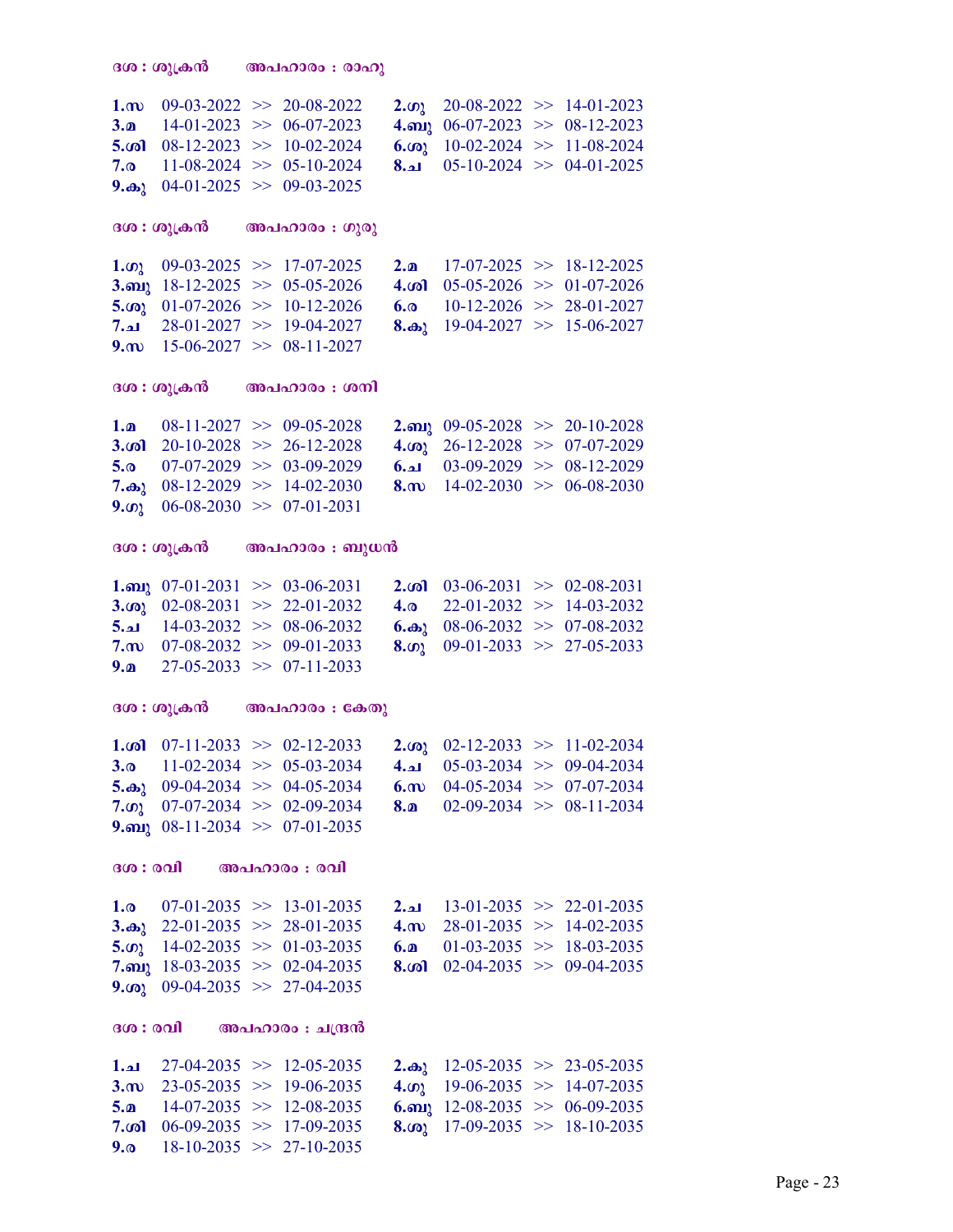```
300 : 001 000 000 000 000 000 0001.\omega 27-10-2035 >> 03-11-2035 2.\omega 03-11-2035 >> 22-11-2035
3.\omega_3 22-11-2035 >> 09-12-2035 4.a 09-12-2035 >> 30-12-2035<br>5.au<sub>1</sub> 30-12-2035 >> 17-01-2036 6.\omegaa 17-01-2036 >> 24-01-2036
                                               6. \omega 3 17-01-2036 \gg 24-01-2036
7.\omega 24-01-2036 > 14-02-2036 8.\omega 14-02-2036 > 21-02-2036<br>9.\omega 21-02-2036 > 03-03-2036
      21-02-2036 \gg 03-03-2036
300 : രവി അപഹാരം : രാഹു
1.m 03-03-2036 >> 21-04-2036 2.\omega 21-04-2036 >> 04-06-2036<br>3.a 04-06-2036 >> 26-07-2036 4.am 26-07-2036 >> 10-09-2036
3.a 04-06-2036 >> 26-07-2036 4.ap 26-07-2036 >> 10-09-2036<br>5.a 10-09-2036 >> 29-09-2036 6.a 29-09-2036 >> 23-11-2036
                                               6.in 29-09-2036 > 23-11-20367.0 23-11-2036 > 10-12-2036 8.a 10-12-2036 > 06-01-2037
9.\omega_1 06-01-2037 >> 25-01-2037
ദശ: \alphaവി അപഹാരം: \alphaുരു
1.\omega_3 25-01-2037 >> 05-03-2037 2.a 05-03-2037 >> 20-04-2037<br>3.an<sub>1</sub> 20-04-2037 >> 01-06-2037 4.\omega_1 01-06-2037 >> 18-06-2037
3.org 20-04-2037 > 01-06-2037 4.col 01-06-2037 > 18-06-2037<br>5.co<sub>2</sub> 18-06-2037 > 06-08-2037 6.o 06-08-2037 > 20-08-20375.in 18-06-2037 > 06-08-2037 6.o
7.م 20-08-2037 >> 14-09-2037 8.\omega_1 14-09-2037 \omega_2 14-09-2037
9.m 01-10-2037 \implies 13-11-2037300 : 001 000 000 000 \ldots 00011.a 13-11-2037 >> 07-01-2038 2.ap 07-01-2038 >> 26-02-2038 3.ap 26-02-2038 > 18-03-2038 4.ap 18-03-2038 >> 15-05-2038
                                               3.001 18-03-2038 \gg 15-05-2038
5.c 15-05-2038 >> 01-06-2038 6.a 01-06-2038 >> 30-06-2038<br>
7.a 30-06-2038 >> 20-07-2038 8.m 20-07-2038 >> 10-09-2038
                                               8.m 20-07-2038 \gg 10-09-2038
9.\omega 10-09-2038 >> 26-10-2038
ദശ: \alphaവി അപഹാരം: \alphaുധൻ
1.<sub>0</sub>p 26-10-2038 > 09-12-2038 2.\omega 09-12-2038 > 28-12-20383.\omega 28-12-2038 > 17-02-2039 4.\omega 17-02-2039 > 05-03-2039<br>5.a 05-03-2039 > 31-03-2039 6.\omega 31-03-2039 > 18-04-2039
                                               6.\omega_1 31-03-2039 \gg 18-04-2039
7.m 18-04-2039 \implies 03-06-2039 8.m 03-06-2039 \implies 15-07-20399.a 15-07-2039 \implies 02-09-2039ദശ: \alphaവി അപഹാരം: \alpha \rightarrow \alpha1. \omega 02-09-2039 >> 09-09-2039 2.\omega<sub>3</sub> 09-09-2039 >> 01-10-2039
3.a 01-10-2039 >> 07-10-2039 4.al 07-10-2039 >> 18-10-2039<br>5.a<sub>2</sub> 18-10-2039 >> 25-10-2039 6.m 25-10-2039 >> 13-11-2039
                                               6.m 25-10-2039 > 13-11-2039
7.\omega 13-11-2039 > 30-11-2039 8.\omega 30-11-2039 > 21-12-2039
9.mg 21-12-2039 \gg 08-01-2040
```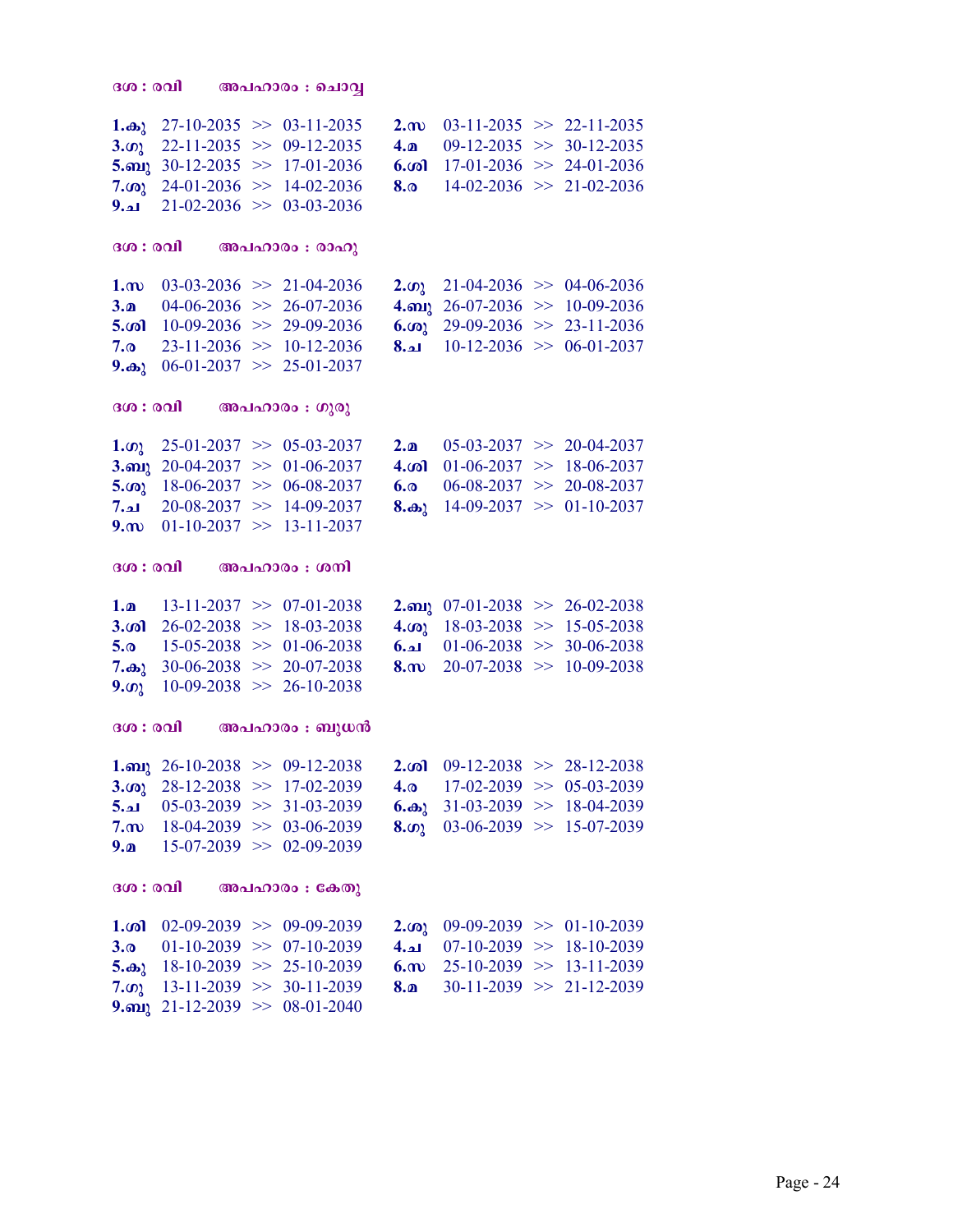| $1.\omega$        | $08-01-2040 \implies 09-03-2040$       |                                     | 2.0          | $09-03-2040 \implies 27-03-2040$      |                                     |
|-------------------|----------------------------------------|-------------------------------------|--------------|---------------------------------------|-------------------------------------|
| 3.21              |                                        | $27-03-2040$ >> 26-04-2040          | $4.\omega_2$ | $26-04-2040 \implies 18-05-2040$      |                                     |
| $5 \dots$         |                                        | $18-05-2040 \geq 11-07-2040$        | 6.02         | $11-07-2040$ >> 29-08-2040            |                                     |
| 7.മ               |                                        | $29-08-2040$ >> 26-10-2040          | $8.$ ബു      | $26-10-2040 \Rightarrow 17-12-2040$   |                                     |
| 9.ശി              | $17-12-2040 \implies 07-01-2041$       |                                     |              |                                       |                                     |
|                   |                                        |                                     |              |                                       |                                     |
|                   | ദശ : ചന്ദ്രൻ                           | അപഹാരം  : ചന്ദ്രൻ                   |              |                                       |                                     |
| 1.21              | $07-01-2041$ >> $01-02-2041$           |                                     | $2.\omega2$  | $01-02-2041$ >> 19-02-2041            |                                     |
| $3 \dots$         | $19-02-2041$ >> 06-04-2041             |                                     | 4.02         | $06-04-2041$ >> 16-05-2041            |                                     |
| 5.a               | $16-05-2041$ >> 04-07-2041             |                                     | $6.$ ബു      | $04-07-2041$ >> 16-08-2041            |                                     |
| $7.\omega$        | $16-08-2041$ >> 02-09-2041             |                                     | $8.$ ശു      | $02-09-2041$ >> 23-10-2041            |                                     |
| 9.0               | $23-10-2041$ >> $07-11-2041$           |                                     |              |                                       |                                     |
|                   | ദശ : ചന്ദ്രൻ                           | അപഹാരം : ചൊവ്വ                      |              |                                       |                                     |
|                   |                                        |                                     |              |                                       |                                     |
| 1.കു              | $07-11-2041$ $\gg$ 20-11-2041          |                                     | $2.\omega$   | $20-11-2041$ >> $22-12-2041$          |                                     |
| 3.02              | $22-12-2041$ >> 19-01-2042             |                                     | 4.a          |                                       | $19-01-2042 \Rightarrow 22-02-2042$ |
|                   | 5. $m_1$ 22-02-2042 >> 24-03-2042      |                                     | 6.           | $24-03-2042$ >> 05-04-2042            |                                     |
| $7.\omega$ ു      | $05-04-2042$ >> 11-05-2042             |                                     | 8.0          | $11-05-2042 \Rightarrow 22-05-2042$   |                                     |
| اله. $9.$         | $22-05-2042$ >> 08-06-2042             |                                     |              |                                       |                                     |
|                   | ദശ : ചന്ദ്രൻ                           | അപഹാരം : രാഹു                       |              |                                       |                                     |
|                   |                                        |                                     |              |                                       |                                     |
| $1 \cdot \omega$  |                                        | $08-06-2042$ >> 30-08-2042          | 2.02         | $30-08-2042$ >> 11-11-2042            |                                     |
| 3.a               |                                        | $11-11-2042 \Rightarrow 05-02-2043$ | $4.$ ബു      | $05-02-2043$ >> 24-04-2043            |                                     |
| $5.\omega$        | $24-04-2043$ >> 26-05-2043             |                                     | 6.001        | $26-05-2043$ >> 25-08-2043            |                                     |
| 7.0               | $25-08-2043$ >> 22-09-2043             |                                     | الھ.8        | $22-09-2043$ >> 06-11-2043            |                                     |
| $9.\omega_1$      | $06-11-2043$ >> 08-12-2043             |                                     |              |                                       |                                     |
|                   | ദശ : ചന്ദ്രൻ                           | അപഹാരം : ഗുരു                       |              |                                       |                                     |
| $1.\omega$        | $08-12-2043$ > 11-02-2044              |                                     | 2.a          |                                       | $11-02-2044$ >> 28-04-2044          |
|                   | 3. my 28-04-2044 $\gg$ 06-07-2044      |                                     | 4.ശി         | $06-07-2044$ >> 04-08-2044            |                                     |
| 5.001             | $04-08-2044$ >> 24-10-2044             |                                     | 6.0          | $24-10-2044$ >> 17-11-2044            |                                     |
| ا له.7            | $17-11-2044$ >> 28-12-2044             |                                     |              | 8. $\omega$ 28-12-2044 >> 25-01-2045  |                                     |
| $9 \text{ m}$     | $25-01-2045$ >> 08-04-2045             |                                     |              |                                       |                                     |
|                   |                                        |                                     |              |                                       |                                     |
|                   | ദശ : ചന്ദ്രൻ                           | അപഹാരം : ശനി                        |              |                                       |                                     |
| 1.a               | $08-04-2045 \implies 09-07-2045$       |                                     |              | 2. any 09-07-2045 $\gg$ 29-09-2045    |                                     |
| $3.$ $\omega$     | $29-09-2045$ >> 02-11-2045             |                                     |              | 4. $\omega_2$ 02-11-2045 > 06-02-2046 |                                     |
| 5.0               | $06-02-2046$ >> 07-03-2046             |                                     | 6.21         | $07-03-2046$ >> 24-04-2046            |                                     |
|                   | 7. $\omega_2$ 24-04-2046 >> 28-05-2046 |                                     | $8 \dots 8$  | $28-05-2046$ >> 22-08-2046            |                                     |
| 9.02              | $22-08-2046$ >> 08-11-2046             |                                     |              |                                       |                                     |
|                   | ദശ : ചന്ദ്രൻ                           | അപഹാരം : ബുധൻ                       |              |                                       |                                     |
|                   |                                        |                                     |              |                                       |                                     |
| $1.$ ்வ           | $08-11-2046$ >> 20-01-2047             |                                     | $2.\omega$   | $20-01-2047$ >> 19-02-2047            |                                     |
| 3.00 <sub>l</sub> |                                        | $19-02-2047$ >> 16-05-2047          | 4.0          | $16-05-2047$ >> 11-06-2047            |                                     |
| 5.21              | $11-06-2047$ >> 24-07-2047             |                                     |              | 6. $\omega$ 24-07-2047 >> 23-08-2047  |                                     |
| $7.\omega$        | $23-08-2047$ >> 09-11-2047             |                                     | 8.02         | $09-11-2047$ >> 17-01-2048            |                                     |
| 9.a               |                                        | $17-01-2048$ >> 08-04-2048          |              |                                       |                                     |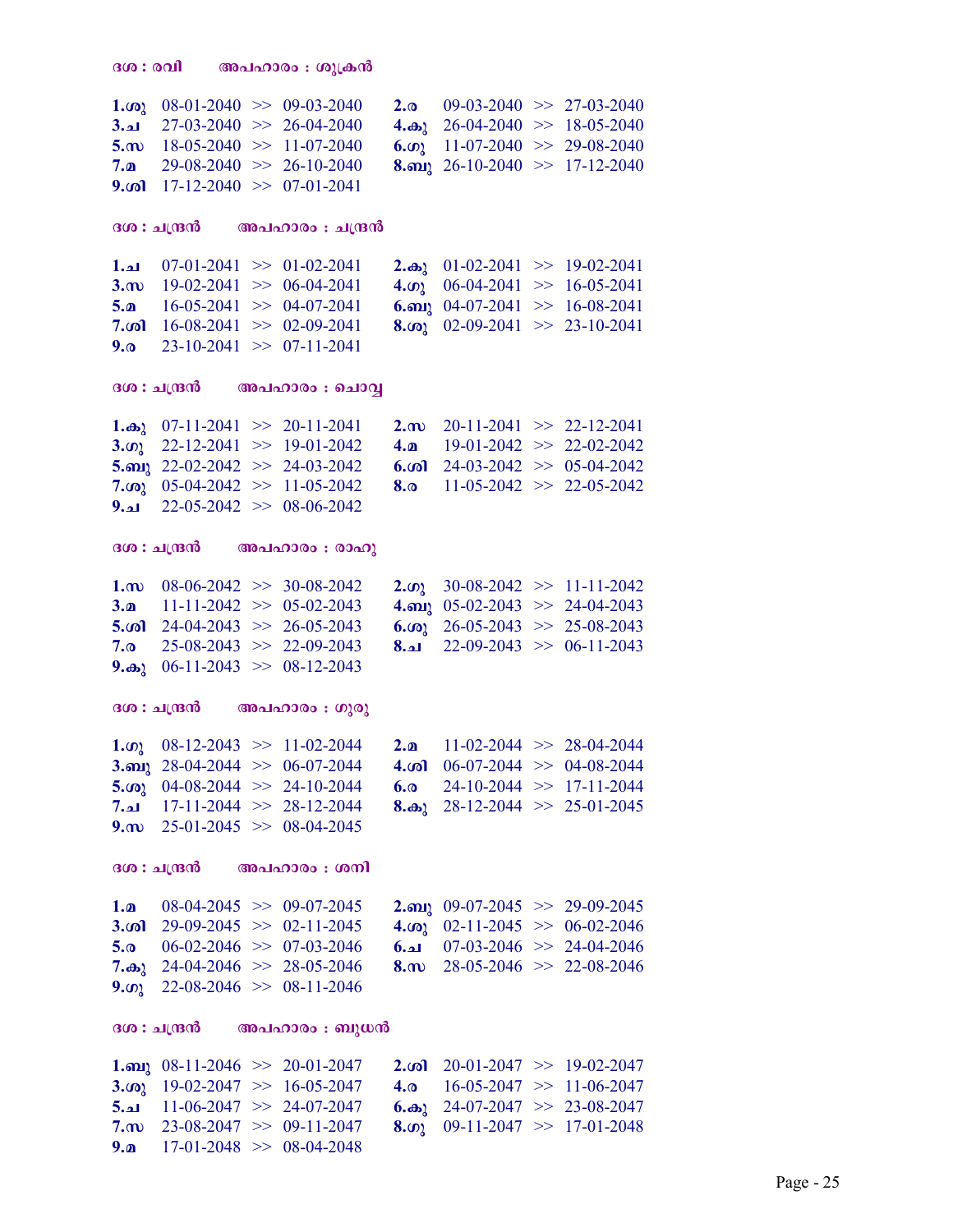```
ദശ : ചന്ദ്രൻ
             അപഹാരം : കേതു
1. \omega 08-04-2048 >> 20-04-2048
                                     2. \omega_1 20-04-2048 >> 26-05-2048
3.026-05-2048 >> 06-06-2048
                                    4.a 06-06-2048 \implies 23-06-20485.\omega 23-06-2048 >> 06-07-2048
                                    6. \omega 06-07-2048 >> 07-08-2048
7.\omega 07-08-2048 >> 04-09-2048
                                    8. \Omega 04-09-2048 >> 08-10-2048
9. map 08-10-2048 >> 07-11-2048ദശ : ചന്ദ്രൻ
                അപഹാരം : ശുക്രൻ
                                           17-02-2049 >> 19-03-2049
1. \omega_2 07-11-2048 >> 17-02-2049
                                     2.04.\omega_2 09-05-2049 >> 13-06-2049
3.al 19-03-2049 \implies 09-05-20495.m 13-06-2049 \geq 13-09-20496. \omega 13-09-2049 > 03-12-2049
                                    8. any 09-03-2050 > 03-06-20507<sub>n</sub>03-12-2049 \ge 09-03-20509. \omega 03-06-2050 > 09-07-2050
ദശ : ചന്ദ്രൻ
                അപഹാരം : രവി
      09-07-2050 \implies 18-07-20502.al 18-07-2050 \implies 02-08-20501.03.\omega_1 02-08-2050 >> 13-08-2050
                                    4.m 13-08-2050 \gg 09-09-2050
                                    6.2<sub>2</sub>5.\omega 09-09-2050 > 04-10-2050
                                           04-10-2050 \implies 02-11-20507.am 02-11-2050 >> 27-11-2050
                                    8. \omega 27-11-2050 > 08-12-2050
9. \omega_2 08-12-2050 > 07-01-2051
ദശ : ചൊവ്വ
                അപഹാരം : ചൊവ്വ
1.\omega<sub>2</sub> 07-01-2051 >> 16-01-2051
                                    2. (a) 16-01-2051 \gg 08-02-20513. \omega_1 08-02-2051 >> 27-02-2051
                                           27-02-2051 >> 23-03-20514.2<sub>2</sub>5. m_1 23-03-2051 >> 13-04-2051
                                    6. \omega 13-04-2051 >> 22-04-2051
7.\omega 22-04-2051 >> 17-05-2051
                                    8.0 17-05-2051 \implies 24-05-20519.24 - 05 - 2051 \implies 06 - 06 - 2051ദശ : ചൊവ്വ
                അപഹാരം : രാഹു
1.m 06-06-2051 \gg 02-08-20512.\omega 02-08-2051 >> 22-09-2051
                                     4. \omega 22-11-2051 >> 15-01-2052
3.a22-09-2051 >> 22-11-20515. \omega 15-01-2052 >> 07-02-2052
                                    6. \omega_2 07-02-2052 >> 11-04-2052
7. a 11-04-2052 >> 30-04-2052
                                    8.21 30-04-2052 >> 01-06-2052
9.\omega_3 01-06-2052 >> 23-06-2052
ദശ : ചൊവ്വ
                അപഹാരം : ഗുരു
1.\omega, 23-06-2052 >> 08-08-2052
                                    2. a 08-08-2052 >> 01-10-2052
3. and 01-10-2052 >> 18-11-2052
                                    4. \omega 18-11-2052 >> 08-12-2052
5.\omega 08-12-2052 >> 03-02-2053
                                     6.0 03-02-2053 >> 20-02-2053
7.al 20-02-2053 \implies 20-03-20538.\omega_1 20-03-2053 >> 09-04-2053
9. m 09-04-2053 \implies 30-05-2053
```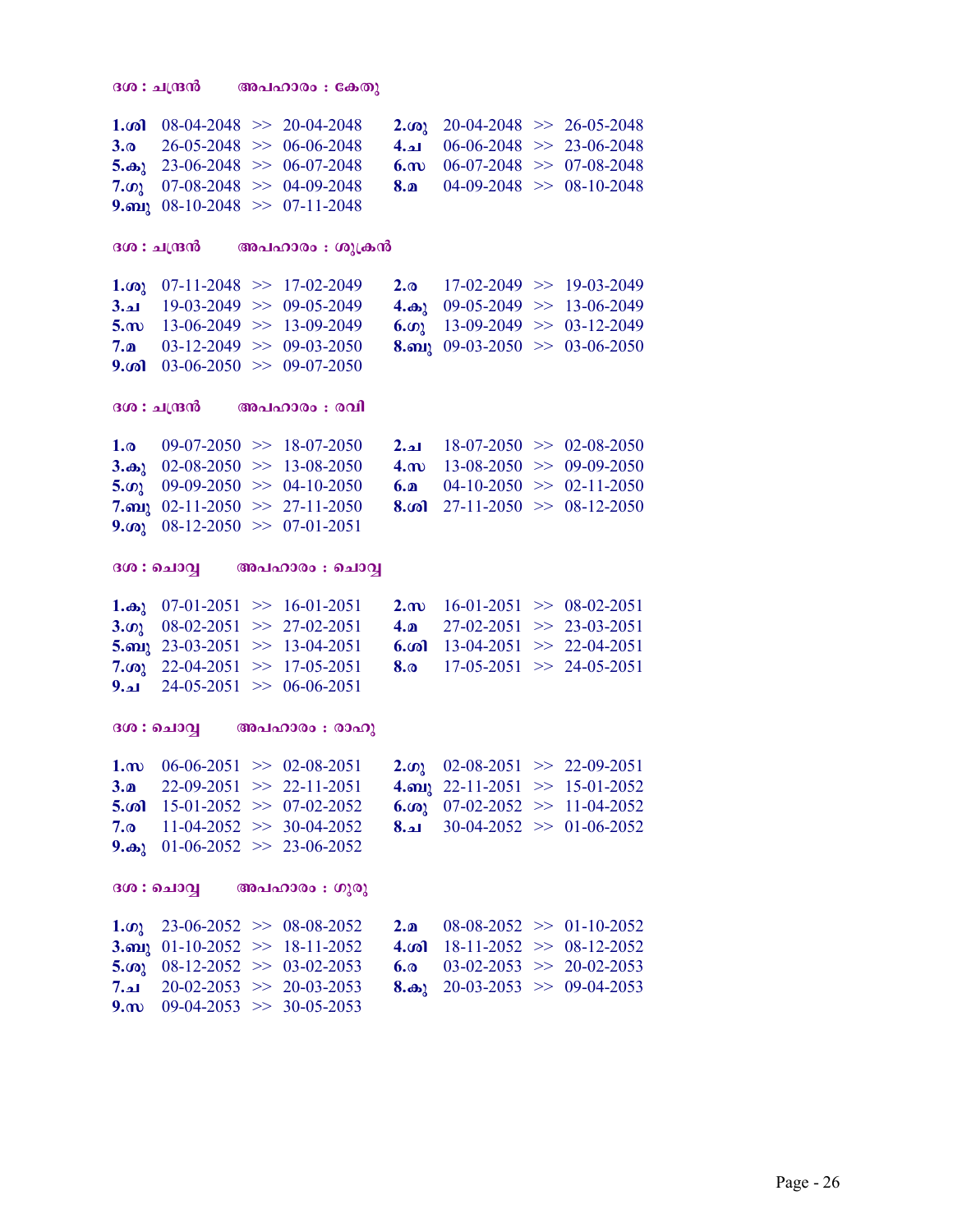| 1. $\mathbf{a}$ 30-05-2053 >> 02-08-2053          |  | 2. and 02-08-2053 $>$ 28-09-2053      |  |
|---------------------------------------------------|--|---------------------------------------|--|
| 3. $\omega$ 28-09-2053 >> 22-10-2053              |  | 4. $\omega$ 22-10-2053 >> 29-12-2053  |  |
| 5.0 29-12-2053 $>$ 18-01-2054                     |  | 6.al $18-01-2054 \implies 21-02-2054$ |  |
| 7. $\omega$ <sub>2</sub> 21-02-2054 >> 16-03-2054 |  | 8. m $16-03-2054 \gg 16-05-2054$      |  |
| 9. $\omega$ 16-05-2054 > 09-07-2054               |  |                                       |  |

#### ദശ $:$  ചൊവ്വ $\qquad \qquad \text{and} \ \ldots$ ാരം : ബുധൻ

**1.** and 09-07-2054  $>$  29-08-2054 2. and 29-08-2054  $>$  19-09-2054 3. and 19-09-2054  $\rightarrow$  19-09-2054 4. a 19-11-2054  $>$  07-12-2054 3. $\omega_0$  19-09-2054  $\gg$  19-11-2054<br>5.a 07-12-2054  $\gg$  06-01-2055 6. $\omega_3$  06-01-2055 >> 27-01-2055<br>8. $\omega_2$  22-03-2055 >> 10-05-2055 7.m 27-01-2055  $\gg$  22-03-2055 9.a  $10-05-2055 \implies 06-07-2055$ 

#### ദശ $:$  ചൊവ്വ $\qquad \qquad \text{and} \quad \text{and} \quad \text{and} \quad \text{and}$

|                                      | <b>1.</b> $\omega$ 06-07-2055 >> 15-07-2055 | 2. $\omega_1$ 15-07-2055 >> 09-08-2055 |  |
|--------------------------------------|---------------------------------------------|----------------------------------------|--|
| 3.0 $09-08-2055 \implies 16-08-2055$ |                                             | $4.21 \t16-08-2055 \t>> 28-08-2055$    |  |
|                                      | 5. $\omega$ 28-08-2055 >> 06-09-2055        | 6. m $06-09-2055 \implies 29-09-2055$  |  |
| 7. $\omega$ 29-09-2055 >> 18-10-2055 |                                             | 8. <b>a</b> 18-10-2055 >> 11-11-2055   |  |
| 9. and 11-11-2055 $\gg$ 02-12-2055   |                                             |                                        |  |

### ദശ $:$  ചൊവ്വ അപഹാരം $: \omega$ ്രുക്രൻ

| 1. $\omega_2$ 02-12-2055 >> 11-02-2056 |  | 2. $\omega$ 11-02-2056 >> 04-03-2056   |  |
|----------------------------------------|--|----------------------------------------|--|
| 3.al $04-03-2056$ $> 08-04-2056$       |  | 4. $\omega_2$ 08-04-2056 >> 03-05-2056 |  |
| 5.m $03-05-2056 \implies 06-07-2056$   |  | 6. $\omega$ 06-07-2056 >> 01-09-2056   |  |
| 7. $\Omega$ 01-09-2056 >> 07-11-2056   |  | 8. and 07-11-2056 $> 06-01-2057$       |  |
| 9. $\omega$ 06-01-2057 >> 31-01-2057   |  |                                        |  |

#### ദശ $:$  ചൊവ്വ $\qquad \qquad \text{and} \quad \text{and} \quad \text{and}$

| 1.0 $31-01-2057 \implies 07-02-2057$    |                                  | 2.al $07-02-2057 \implies 17-02-2057$ |  |
|-----------------------------------------|----------------------------------|---------------------------------------|--|
| 3. $\omega$ , 17-02-2057 >> 25-02-2057  |                                  | 4. $\omega$ 25-02-2057 >> 16-03-2057  |  |
| 5. $\omega$ 16-03-2057 >> 02-04-2057    |                                  | 6. <b>a</b> 02-04-2057 >> 22-04-2057  |  |
|                                         | 7.au 22-04-2057 $\gg$ 10-05-2057 | 8. $\omega$ 10-05-2057 >> 18-05-2057  |  |
| 9. (a) $18-05-2057 \implies 08-06-2057$ |                                  |                                       |  |

### ദശ $: 0.199$  ആപഹാരം $: 1.030$

| $1.41 \t08-06-2057 \t>> 26-06-2057$   |                                      | 2. $\omega$ 26-06-2057 >> 08-07-2057   |  |
|---------------------------------------|--------------------------------------|----------------------------------------|--|
| 3. m $08-07-2057 \implies 09-08-2057$ |                                      | 4. $\omega_2$ 09-08-2057 >> 07-09-2057 |  |
|                                       | 5. $\Omega$ 07-09-2057 >> 10-10-2057 | 6. and 10-10-2057 $\gg$ 10-11-2057     |  |
|                                       | 7. $\omega$ 10-11-2057 > 22-11-2057  | 8. $\omega$ 22-11-2057 >> 28-12-2057   |  |
| 9. $28-12-2057 \gg 07-01-2058$        |                                      |                                        |  |

### $300$  : രാഹു - അപഹാരം : രാഹു

| 1. $\omega$ 07-01-2058 >> 04-06-2058     |  |  | 2. $\omega$ 04-06-2058 >> 14-10-2058   |
|------------------------------------------|--|--|----------------------------------------|
| 3. $\mathbf{a}$ 14-10-2058 >> 19-03-2059 |  |  | 4. any 19-03-2059 >> 05-08-2059        |
| 5. $\omega$ 05-08-2059 >> 02-10-2059     |  |  | 6. $\omega_2$ 02-10-2059 >> 14-03-2060 |
| 7. <sub>0</sub> 14-03-2060 > 03-05-2060  |  |  | $8.21$ 03-05-2060 >> 24-07-2060        |
| 9. $\omega_2$ 24-07-2060 >> 19-09-2060   |  |  |                                        |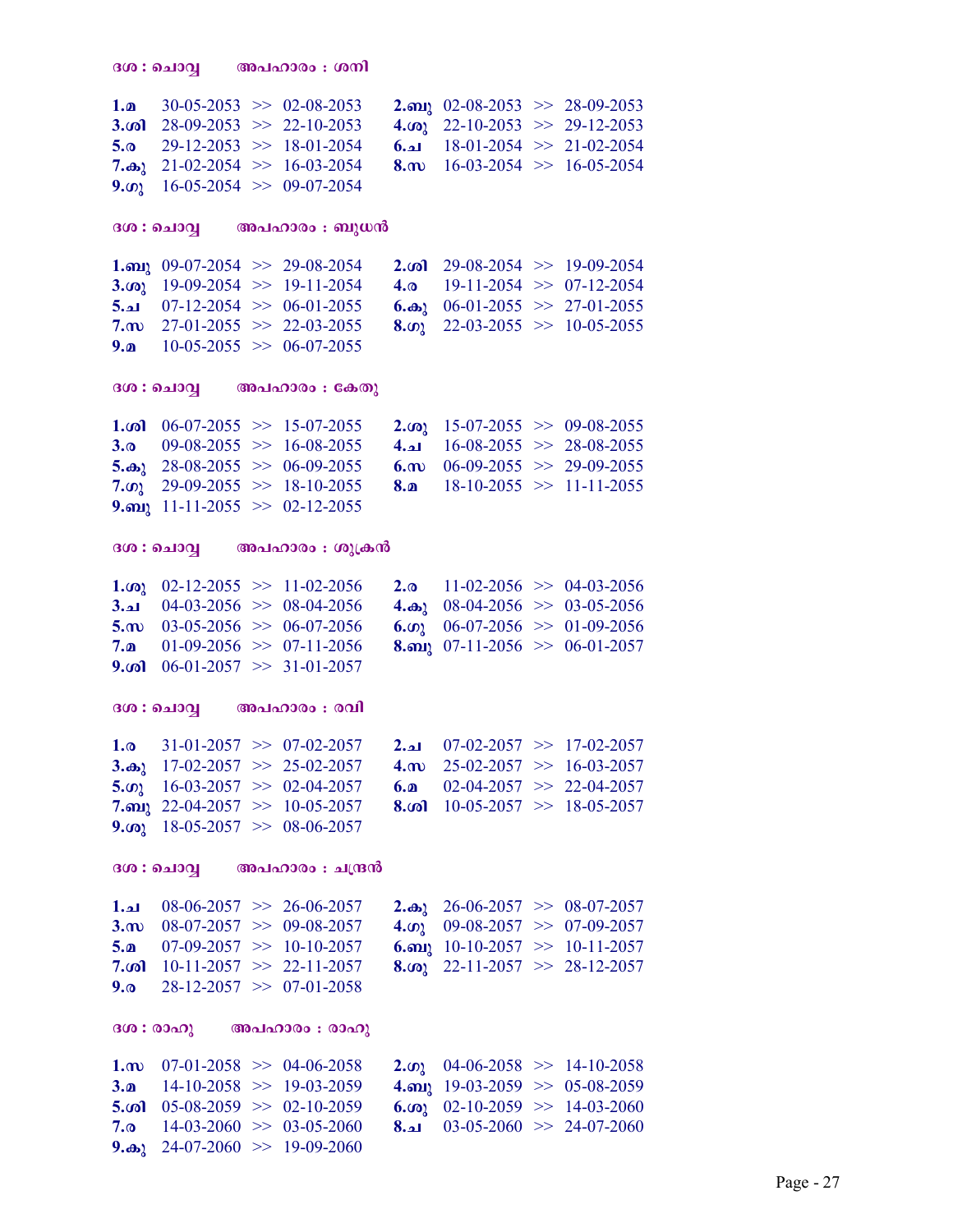```
\partial \mathbf{G}(\mathbf{0}) = \partial \mathbf{G}(\mathbf{0}) and \partial \mathbf{G}(\mathbf{0}) = \partial \mathbf{G}(\mathbf{0})1.\omega_3 19-09-2060 >> 14-01-2061 2.a 14-01-2061 >> 02-06-2061<br>3.a 02-06-2061 >> 04-10-2061 4.\omega 04-10-2061 >> 24-11-2061
3.my 02-06-2061 \gg 04-10-2061<br>5.00 24-11-2061 \gg 19-04-2062
                                                      6.<sup>o</sup> 19-04-2062 > 02-06-2062
7.م 02-06-2062 >> 14-08-2062 8.\omega 14-08-2062 > 04-10-2062
9.m 04-10-2062 \implies 13-02-2063(300: 00<sub>0</sub>) (00<sub>0</sub>)<sub>0</sub> : (000)1.a 13-02-2063 >> 28-07-2063 2. and 28-07-2063 >> 22-12-2063<br>3. and 22-12-2063 >> 21-02-2064 4. and 21-02-2064 >> 12-08-2064
3.\omega 22-12-2063 >> 21-02-2064 4.\omega<sub>3</sub> 21-02-2064 >> 12-08-2064<br>5.\omega 12-08-2064 >> 04-10-2064 6.\omega 04-10-2064 >> 29-12-2064
                                                      6.a  04-10-2064 \gg 29-12-2064<br>8.m 28-02-2065 \gg 03-08-2065
7.\omega_1 29-12-2064 \gg 28-02-2065
9.\omega 03-08-2065 \gg 20-12-2065
300: 0300 \ldots 000 \ldots 000 \ldots 0001. and 20-12-2065 > 01-05-2066 2. and 01-05-2066 > 24-06-2066<br>3. and 24-06-2066 > 26-11-2066 4. a 26-11-2066 > 12-01-2067
3.\omega 24-06-2066 > 26-11-2066 4.\omega 26-11-2066 > 12-01-2067<br>5.a 12-01-2067 > 31-03-2067 6.\omega 31-03-2067 > 24-05-2067
5.\mu 12-01-2067 > 31-03-2067
7.m 24-05-2067 \gg 11-10-2067 8.\omega 11-10-2067 \gg 12-02-2068
9.a 12-02-2068 \implies 08-07-2068(300 : 00<sub>0</sub>) (00<sub>0</sub> + 0<sub>0</sub>)<sub>0</sub>)1.\omega 08-07-2068 >> 31-07-2068 2.\omega<sub>3</sub> 31-07-2068 >> 03-10-2068<br>3.\omega 03-10-2068 >> 22-10-2068 4.\omega 22-10-2068 >> 23-11-2068
3.0 03-10-2068 > 22-10-2068 4.a 22-10-2068 > 23-11-20685. as 23-11-2068 >> 15-12-2068 6. m 15-12-2068 >> 11-02-2069<br>7. on 11-02-2069 >> 03-04-2069 8. a 03-04-2069 >> 03-06-2069
7.\omega 11-02-2069 >> 03-04-2069
9.mg 03-06-2069 \gg 27-07-2069
\partial \Omega: രാഹു അപഹാരം : ശുക്രൻ
1.\omega 27-07-2069 \gg 25-01-2070 2.\omega 25-01-2070 \gg 21-03-2070
3.al 21-03-2070 > 21-06-2070 4.\omega_3 21-06-2070 > 23-08-2070<br>5.m 23-08-2070 > 04-02-2071 6.m 04-02-2071 > 30-06-2071
                                                      6.\omega 04-02-2071 >> 30-06-2071
7.a 30-06-2071 \gg 20-12-2071 8.mai 20-12-2071 \gg 24-05-2072
```
9. $\omega$  24-05-2072  $\gg$  27-07-2072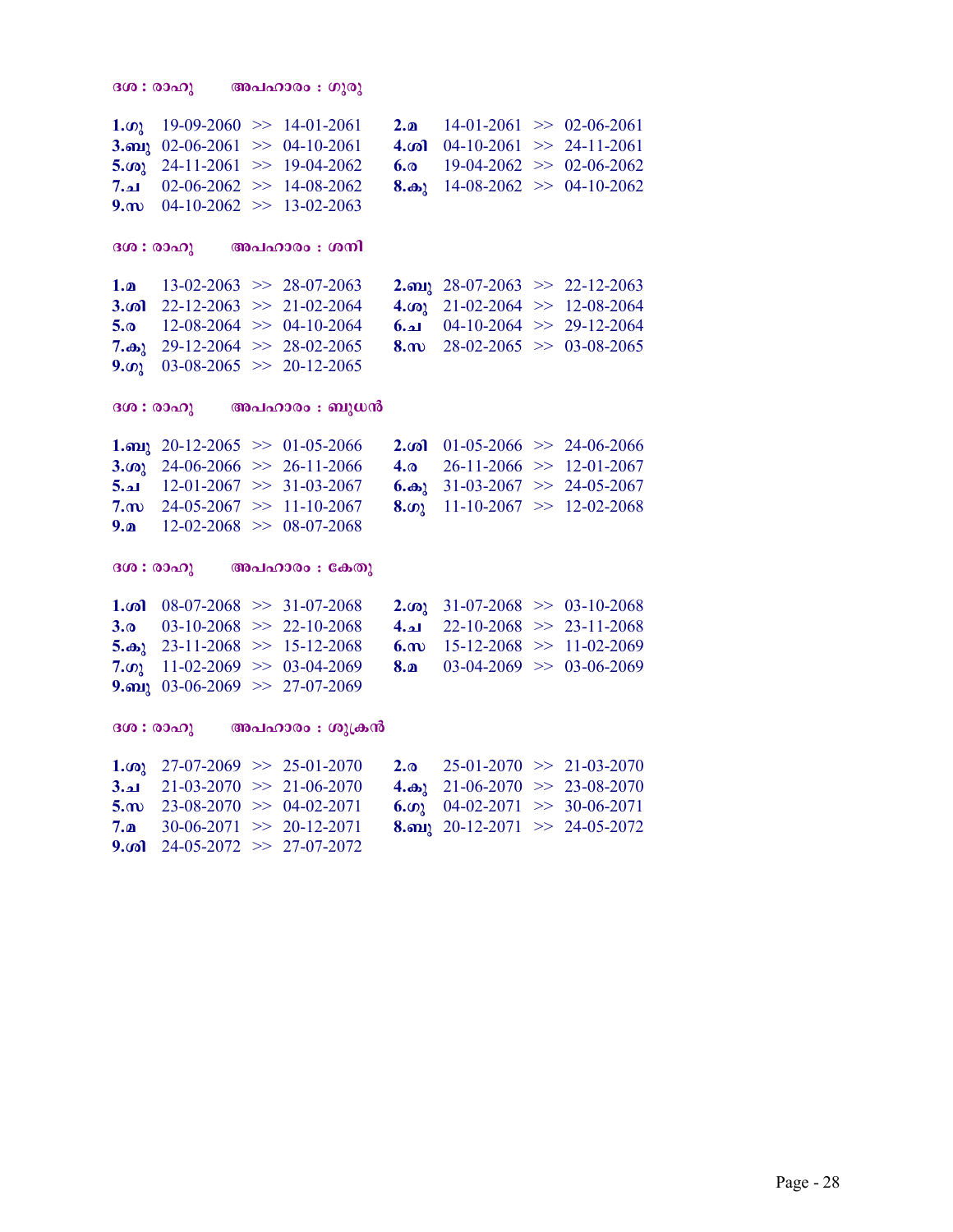### ഭാവാധിപന്മാർ

| ഒന്നാം      | ഭാവാധിപൻ | (കേന്ദ്രം) | : ചൊവ്വ   |
|-------------|----------|------------|-----------|
| രണ്ടാം      | ,        | (പണപരം)    | : ഗുരു    |
| മൂന്നാം     | ,        | (ആപോക്ലിമ) | : ശനി     |
| നാലാം       | ,        | (കേന്ദ്രം) | : ശനി     |
| അഞ്ചാം      | ,        | (ത്രികോണം) | : ഗുരു    |
| ആറാം        | ,        | (ആപോക്ലിമ) | : ചൊവ്വ   |
| ഏഴാം        | ,        | (കേന്ദ്രം) | : ശുക്രൻ  |
| എട്ടാം      | ,        | (പണപരം)    | : ബുധൻ    |
| ഒൻപതാം      | ,        | (ത്രികോണം) | : ചന്ദ്രൻ |
| പത്താം      | ,        | (കേന്ദ്രം) | : രവി     |
| പതിനൊന്നാം  | ,        | (പണപരം)    | : ബുധൻ    |
| പന്ത്രണ്ടാം | ,,       | (ആപോക്ലിമ) | : ശുക്രൻ  |

#### ഗ്രഹ യോഗങ്ങൾ

| ചന്ദ്രൻ | തോരാ രാഗ്    |             |
|---------|--------------|-------------|
| രവി     | യോഗം ശനി     |             |
| ബുധൻ    |              | യോഗം ശുക്രൻ |
| ശുക്രൻ  |              | യോഗം ബുധൻ   |
| ഗുരു    | യോഗം ചന്ദ്രൻ |             |
| ശനി     | യോഗം രവി     |             |

### ഗ്രഹങ്ങൾക്ക് ഗ്രഹങ്ങളോടുള്ള ദൃഷ്ടികൾ

| ചന്ദ്രൻ | ദൃഷ്ടികൾ ബുധൻ,ശുക്രൻ  |
|---------|-----------------------|
| ബുധൻ    | ദൃഷ്ടികൾ ചന്ദ്രൻ,ഗുരു |
| ശുക്രൻ  | ദൃഷ്ടികൾ ചന്ദ്രൻ,ഗുരു |
| ചൊവൃ    | ദൃഷ്ടികൾ ബുധൻ,ശുക്രൻ  |
| ഗുരു    | ദൃഷ്ടികൾ ബുധൻ,ശുക്രൻ  |
| ശനി     | ദൃഷ്ടികൾ രാഹു,ലഗ്നം   |

### ഗ്രഹങ്ങൾക്ക് ഭാവങ്ങളോടുള്ള ദൃഷ്ടികൾ

| ചന്ദ്രൻ | ദൃഷ്ടികൾ പന്ത്രണ്ടാം |                                    |
|---------|----------------------|------------------------------------|
| രവി     | ദൃഷ്ടികൾ അഞ്ചാം      |                                    |
| ബുധൻ    | ദൃഷ്ടികൾ ആറാം        |                                    |
| ശുക്രൻ  | ദൃഷ്ടികൾ ആറാം        |                                    |
| ചൊവൃ    |                      | ദൃഷ്ടികൾ മൂന്നാം,നാലാം,പന്ത്രണ്ടാം |
| ഗുരു    |                      | ദൃഷ്ടികൾ രണ്ടാം,പത്താം,പന്ത്രണ്ടാം |
| ശനി     |                      | ദൃഷ്ടികൾ ഒന്നാം,അഞ്ചാം,എട്ടാം      |

### ശുഭ പാപ ഗ്രഹങ്ങൾ

ചന്ദ്രൻ എന്നീ ഗ്രഹങ്ങൾക്ക് നൈസർഗിക വ്യാഴം, ശുക്രൻ പക്ഷബലമുള്ള ശുഭത്വം ക്ൽപ്പിച്ചിരിക്കുന്നു..ശുക്ലപക്ഷ ഷഷ്ടി തിഥി മുതൽ കൃഷ്ണപക്ഷ ഷഷ്ടി തിഥി വരെ ചനദേന് പക്ഷബലമുണ്ട്.

ഈ ജാതകത്തിൽ ചന്ദ്രന് പക്ഷബലമുള്ളതിനാൽ ശുഭനാണ്.

പാപഗ്രഹങ്ങളോട് ചേർന്നു നിന്നാൽ ബുധൻ പാപനായിത്തീരുന്നു.

പക്ഷെ, ഈ ജാതകത്തിൽ ബുധന് പാപയോഗം ഇല്ല.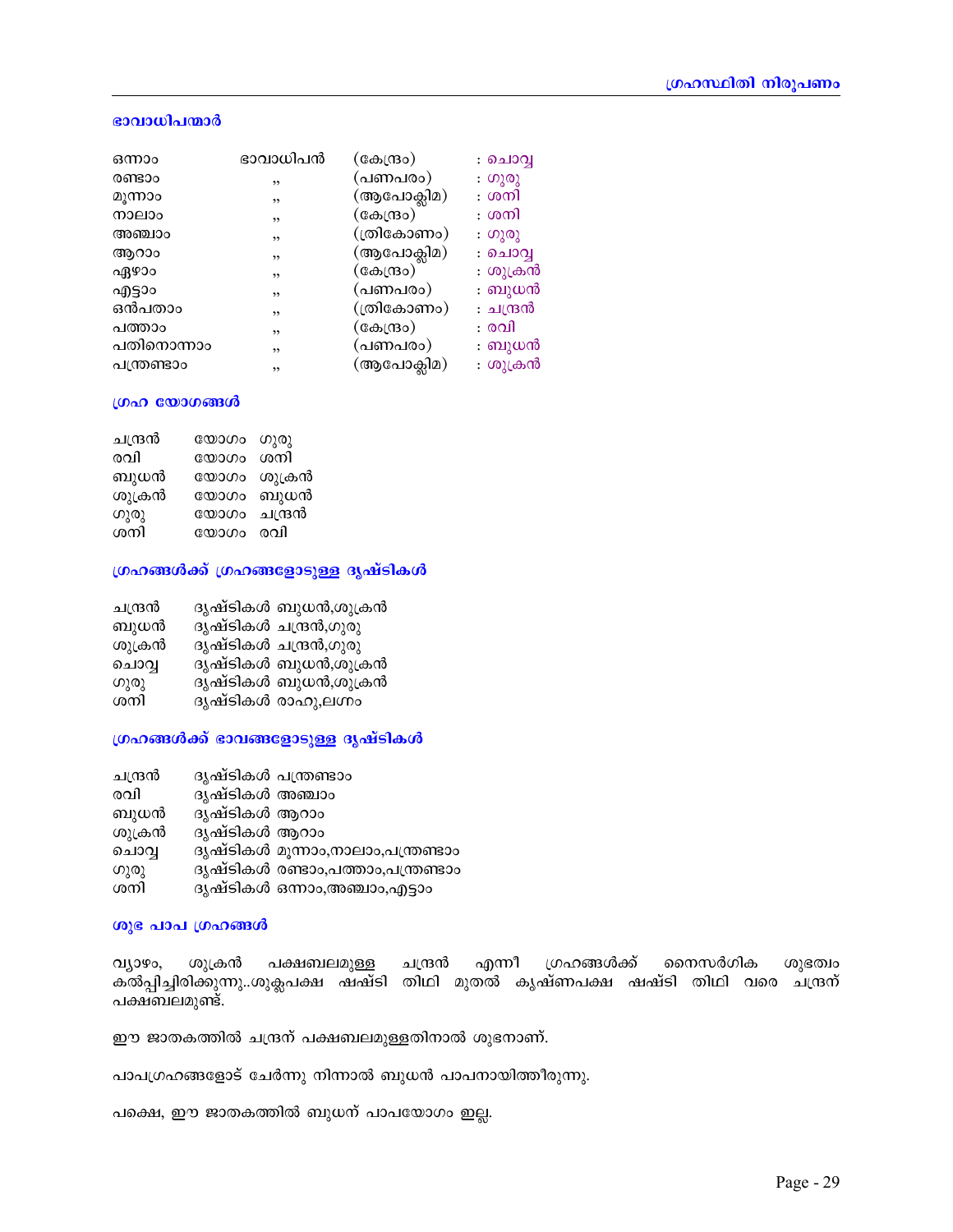| ചന്ദ്രൻ | ശുഭൻ |
|---------|------|
| രവി     | പാപൻ |
| ബുധൻ    | ശുഭൻ |
| ശുക്രൻ  | ശുഭൻ |
| ചൊവൃ    | പാപൻ |
| ഗുരു    | ശുഭൻ |
| ശനി     | പാപൻ |
| രാഹു    | പാപൻ |
| കേതു    | പാപൻ |
|         |      |

 $\mathbf{u}$ ദാവാധിപത്യം അനുസരിച്ച് ശുഭപാപ നിരൂപണം.

 $($ ഗഹങ്ങളെ നൈസർഗിക സ്വഭാവമനുസരിച്ച് ശുഭൻ പാപൻ എന്ന് വേർതിരിച്ചിട്ടുണ്ടെങ്കിലും ഒരു ജാതകത്തിലെ ഫലം പറയുമ്പോൾ ഗ്രഹ്ങ്ങളുടെ ഭാവാധിപ്തൃമനുസരിച്<u>ചുള്</u>ക്് സ്വഭാവം കൂടി കണക്കാക്കേണ്ടിയിരിക്കുന്നു.

ലഗ്നാധിപനും, അഞ്ചും, ഒൻപതും ഭാവാധിപന്മാരും എപ്പോഴും ശുഭന്മാരിലാണ്.

നൈസർഗിക പാപന്മാർ നാലോ, ഏഴോ, പത്തോ ഭാവങ്ങളുടെ അധിപന്മാരാകുമ്പോൾ ശുഭഗ്രഹങ്ങളായി മാറുന്നു.

മൂന്നും, ആറും, പതിനൊന്നും ഭാവാധിപന്മാർ പാപന്മാരാണ്.

നൈസർഗിക ശുഭന്മാർക്ക് നാലോ, ഏഴോ, പത്തോ ഭാവങ്ങളുടെ ആധിപത്യം ലഭിക്കുകയാണെങ്കിൽ കേന്ദ്രാധിപത്യദോഷം കാരണം പാപന്മാരായി തീരുന്നു.

രണ്ടും, എട്ടും, പന്ത്രണ്ടും ഭാവങ്ങളുടെ അധിപന്മാർക്ക് ശുഭസ്വഭാവമോ പാപസ്വഭാവമോ കാണുകയില്ല.

ചന്ദ്രനും സുര്യനും ഒഴികെ മറ്റു ഗ്രഹങ്ങൾക്കെല്ലാം രണ്ട് ഭാവങ്ങലുടെ ആധിപത്യം ലഭിക്കുന്നതിനാൽ രണ്ടിന്റെയും അവസ്ഥ കണക്കാക്കി ചിന്തിക്കണ്ം.

ചില ജോതിഷ പണ്ഡിതന്മാർ എട്ടാം ഭാവാധിപന് എപ്പോഴും പാപത്വം കൽപ്പിക്കുന്നുണ്ട്. പക്ഷെ ആധാരിക ഗ്രന്ഥങ്ങളെ അനുസരിച്ച് ആധിപത്യമുള്ള <sup>—</sup> ഭാവങ്ങളെ കൂടി കണക്കാക്കി വേണം ചിന്തിക്കാൻ.

| ഗ്രഹം   | ആധിപത്യം | ശുഭാശുഭ സ്ഥിതി |
|---------|----------|----------------|
|         |          |                |
| ചന്ദ്രൻ | 9        | ശുഭൻ           |
| രവി     | 10       | ശുഭൻ           |
| ബുധൻ    | 11       | പാപൻ           |
| ശുക്രൻ  | -12      | പാപൻ           |
| ചൊവൃ    | 6        | സമൻ            |
| ഗുരു    | 2 5      | ശുഭൻ           |
| ശനി     | Δ        | സമൻ            |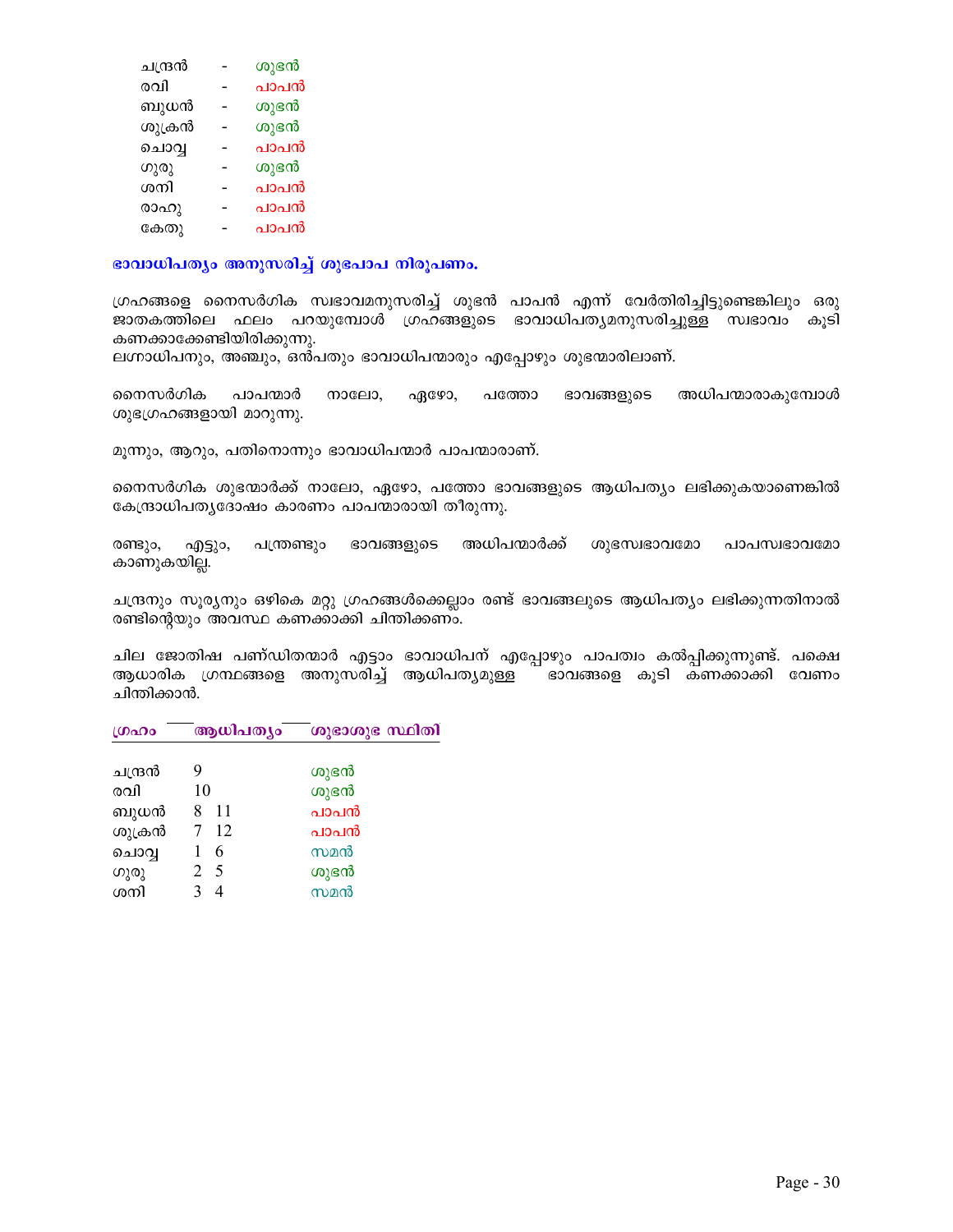## നൈസർഗ്ഗിക മിത്രങ്ങൾ

|                       | ച      | $\boldsymbol{\omega}$ | ബു       | ശു       | കു       | ဖာ္ခ     | $\Omega$ |
|-----------------------|--------|-----------------------|----------|----------|----------|----------|----------|
| ച                     |        | മിത്രം                | മിത്രം   | സമൻ      | സമൻ      | സമൻ      | സമൻ      |
| $\boldsymbol{\omega}$ | മിത്രം | $\ddotsc$             | സമൻ      | ശത്രു    | മിത്രം   | മിത്രം   | ശത്രു    |
| ബു                    | ശത്രു  | മിത്രം                | $\cdots$ | മിത്രം   | സമൻ      | സമൻ      | സമൻ      |
| ശു                    | ശത്രു  | ശത്രു                 | മിത്രം   | $\cdots$ | സമൻ      | സമൻ      | മിത്രം   |
| $\mathbf{\omega}$     | മിത്രം | മിത്രം                | ശത്രു    | സമൻ      | $\cdots$ | മിത്രം   | സമൻ      |
| ဖာ္ခ                  | മിത്രം | മിത്രം                | ശത്രു    | ശത്രു    | മിത്രം   | $\cdots$ | സമൻ      |
| മ                     | ശത്രു  | ശത്രു                 | മിത്രം   | മിത്രം   | ശത്രു    | സമൻ      |          |

താത്കാലിക മിത്രങ്ങൾ

|                       | ച      | ര      | ബു        | ശു     | കു     | ഗു       | മ      |
|-----------------------|--------|--------|-----------|--------|--------|----------|--------|
|                       |        |        |           |        |        |          |        |
| ച                     |        | ശത്രു  | ശത്രു     | ശത്രു  | മിത്രം | ശ്യതു    | ശത്രു  |
| $\boldsymbol{\omega}$ | ശത്രു  |        | മിത്രം    | മിത്രം | മിത്രം | ശത്രു    | ശത്രു  |
| ബു                    | ശത്രു  | മിത്രം | $\ddotsc$ | ശത്രു  | മിത്രം | ശ്യതു    | മിത്രം |
| ശു                    | ശത്രു  | മിത്രം | ശത്രു     |        | മിത്രം | ശത്രു    | മിത്രം |
| കു                    | മിത്രം | മിത്രം | മിത്രം    | മിത്രം |        | മിത്രം   | മിത്രം |
| ഗു                    | ശത്രു  | ശത്രു  | ശശു       | ശത്രു  | മിത്രം | $\cdots$ | ശത്രു  |
| $\Omega$              | ശത്രു  | ശത്രു  | മിത്രം    | മിത്രം | മിത്രം | ശത്രു    |        |

<mark>പഞ്ചത മിത്രങ്ങൾ</mark>

|                       | ച          | $\boldsymbol{\omega}$   | ബു        | ശു       | കു        | ဖား      | $\Omega$ |
|-----------------------|------------|-------------------------|-----------|----------|-----------|----------|----------|
| ച                     | $\ddotsc$  | സമൻ                     | സമൻ       | ശത്രു    | മിത്രം    | O(D)     | O(D)     |
| $\boldsymbol{\omega}$ | സമൻ        | $\ddotsc$               | മിത്രം    | സമൻ      | അ.മിത്രം  | സമൻ      | അ.ശത്രു  |
| ബു                    | (30.00(0)) | അ.മിത്രം                | $\ddotsc$ | സമൻ      | മിത്രം    | O(D)     | മിത്രം   |
| ശു                    | അ.ശത്രു    | സമൻ                     | സമൻ       |          | മിത്രം    | O(D)     | അ.മിത്രം |
| $\mathbf{\Theta}$     | അ.മിത്രം   | അ.മിത്രം                | സമൻ       | മിത്രം   | $\ddotsc$ | അ.മിത്രം | മിത്രം   |
| ഗു                    | സമൻ        | സമൻ                     | അ.ശത്രു   | അ.ശത്രു  | അ.മിത്രം  | $\cdots$ | ശത്രു    |
| മ                     | അ.ശത്രു    | അ.ശ $(\textcircled{n})$ | അ.മിത്രം  | അ.മിത്രം | സമൻ       | ശത്രു    | $\cdots$ |

അ.മിത്രം = അതിമിത്രം അ.ശത്രു = അതിശത്രു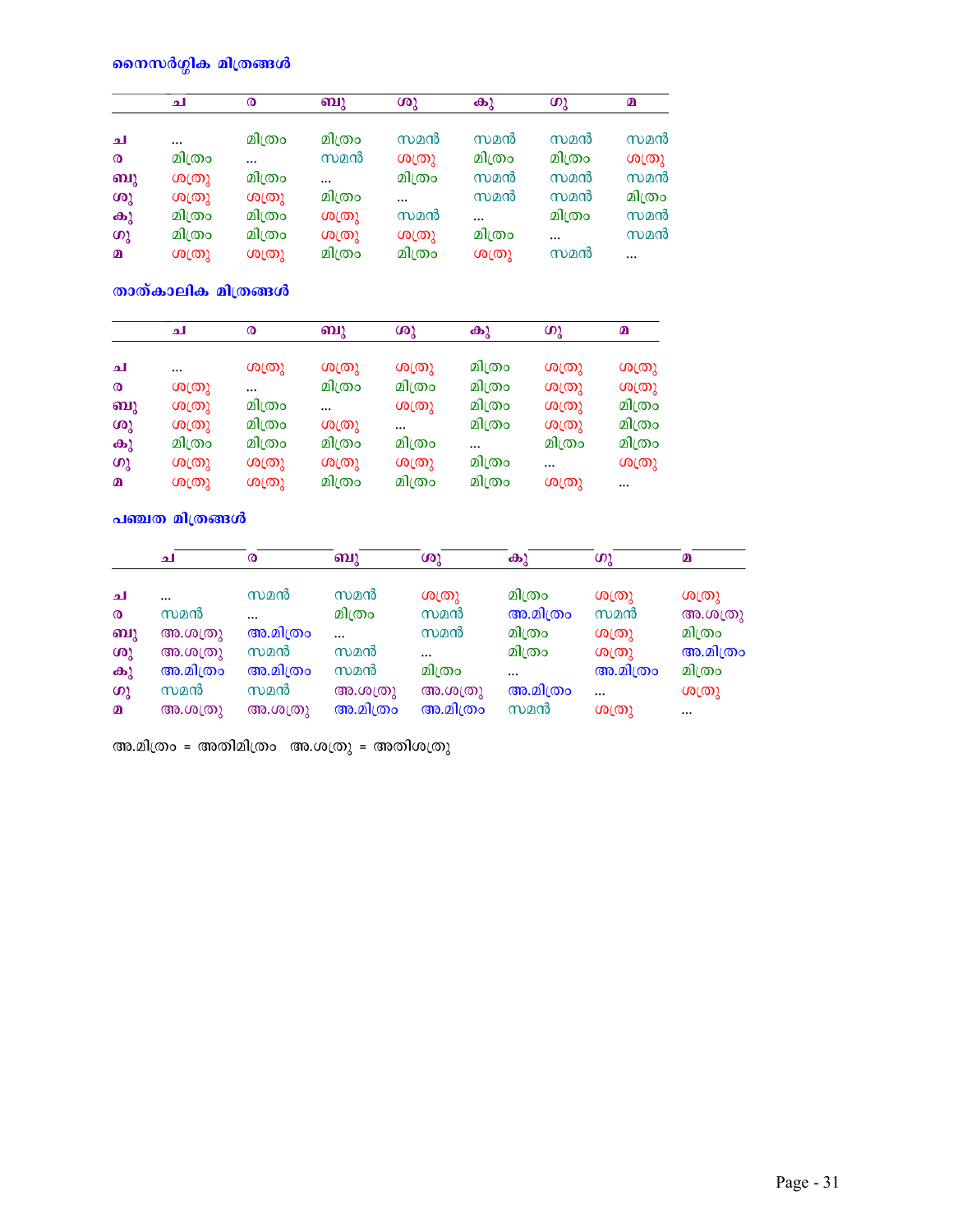## ദൃക്ബലങ്ങൾ ഷഷ്ഠിയാംശത്തിൽ

| ദൃഷ്ടിചെയ്യുന്ന ഗ്രഹം |           |                | ദൃശ്യഗ്രഹം |          |                     |           |          |  |
|-----------------------|-----------|----------------|------------|----------|---------------------|-----------|----------|--|
|                       | لم        | $\pmb{\Omega}$ | ബു         | ശു       | $\bigoplus$         | ഗു        | $\Omega$ |  |
| ശുഭദൃഷ്ടി             |           |                |            |          |                     |           |          |  |
| ചന്ദ്രൻ               |           | 36.56          | 56.70      | 58.16    | 38.45               |           | 37.81    |  |
| ബുധൻ                  | 59.18     |                |            |          | 7.62                | 56.08     |          |  |
| ശുക്രൻ                | 52.63     |                |            |          | 10.29               | 58.75     |          |  |
| ഗുരു                  |           | 24.19          | 44.33      | 55.00    | 41.54               |           | 25.43    |  |
| ശുഭദൃഷ്ടി             | 111.81    | 60.75          | 101.03     | 113.16   | 97.90               | 114.83    | 63.24    |  |
| അശുഭദൃഷ്ടി            |           |                |            |          |                     |           |          |  |
| രവി                   | $-54.14$  |                |            |          | $-2.59$             | $-51.05$  |          |  |
| ചൊവ്വ                 | $-21.55$  | $-20.18$       | $-30.25$   | $-35.58$ |                     | $-18.46$  | $-20.80$ |  |
| ശനി                   | $-54.45$  |                |            |          | $-2.90$<br>$-45.00$ | $-51.36$  |          |  |
| അശുഭ ബലം              | $-130.14$ | $-20.18$       | $-30.25$   | $-35.58$ | $-50.49$            | $-120.87$ | $-20.80$ |  |
| ദൃഷ്ടിപിണ്ഡം          | $-18.33$  | 40.57          | 70.78      | 77.58    | 47.41               | $-6.04$   | 42.44    |  |
| ദൃക്ബലം               | $-4.58$   | 10.14          | 17.70      | 19.40    | 11.85               | $-1.51$   | 10.61    |  |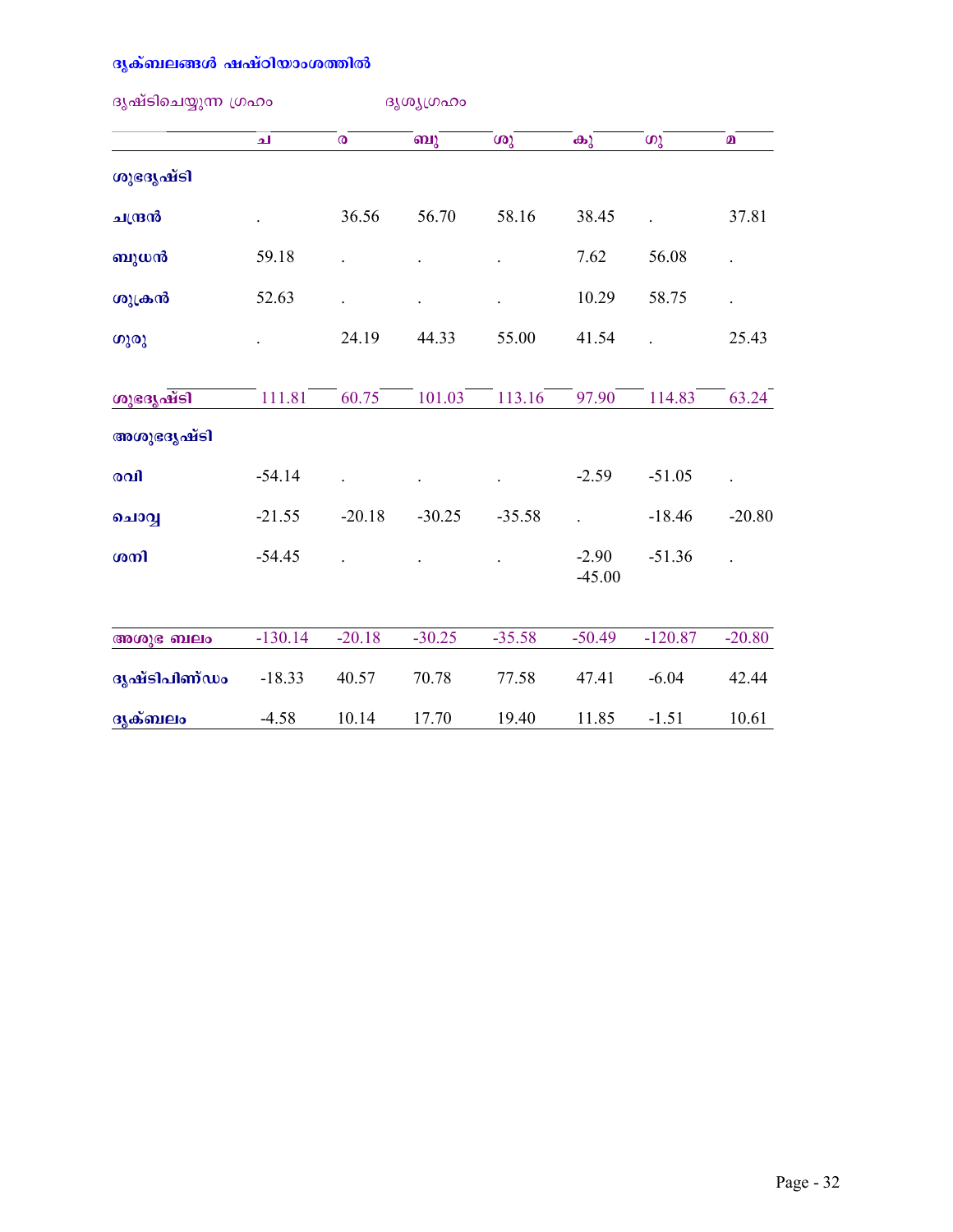## ഷട്ബല പട്ടിക

| الم                       | ര                | ബു               | ശു               | $\mathbf{\Theta}$ | ഗു               | മ                |
|---------------------------|------------------|------------------|------------------|-------------------|------------------|------------------|
| ഉച്ചബലം                   |                  |                  |                  |                   |                  |                  |
| 51.39                     | 4.85             | 53.16            | 4.62             | 2.58              | 32.78            | 52.02            |
| സപ്തവർഗ്ഗജ ബലം            |                  |                  |                  |                   |                  |                  |
| 60.00                     | 142.50           | 86.25            | 127.50           | 135.00            | 84.38            | 80.64            |
| ഓജയുഗ്മരാശ്യാംശ ബലം       |                  |                  |                  |                   |                  |                  |
| $\Omega$                  | 15.00            | 15.00            | 15.00            | $\boldsymbol{0}$  | 30.00            | 15.00            |
| കേന്ദ്രബലം                |                  |                  |                  |                   |                  |                  |
| 15.00                     | 30.00            | 15.00            | 15.00            | 15.00             | 15.00            | 30.00            |
| ്രേക്കാണബലം               |                  |                  |                  |                   |                  |                  |
| 0                         | 0                | $\theta$         | $\theta$         | $\boldsymbol{0}$  | $\theta$         | $\overline{0}$   |
| മൊത്തം സ്ഥാനബലം           |                  |                  |                  |                   |                  |                  |
| 126.39                    | 192.35           | 169.41           | 162.12           | 152.58            | 162.16           | 177.66           |
| മൊത്തം ദിക്ബലം            |                  |                  |                  |                   |                  |                  |
| 41.69                     | 45.60            | 47.76            | 19.53            | 52.67             | 9.63             | 15.39            |
| നതോന്നത ബലം<br>13.29      | 46.71            | 60.00            | 46.71            | 13.29             | 46.71            | 13.29            |
| പക്ഷബലം                   |                  |                  |                  |                   |                  |                  |
| 112.18                    | 3.91             | 56.09            | 56.09            | 3.91              | 56.09            | 3.91             |
| ത്രിഭാഗബലം                |                  |                  |                  |                   |                  |                  |
| 0                         | $\boldsymbol{0}$ | 60.00            | $\mathbf{0}$     | $\theta$          | 60.00            | $\boldsymbol{0}$ |
| അബ്ദബലം                   |                  |                  |                  |                   |                  |                  |
| $\theta$                  | $\boldsymbol{0}$ | $\boldsymbol{0}$ | $\theta$         | $\theta$          | 15.00            | $\overline{0}$   |
| മാസബലം                    |                  |                  |                  |                   |                  |                  |
| $\theta$                  | $\boldsymbol{0}$ | $\boldsymbol{0}$ | $\theta$         | $\boldsymbol{0}$  | $\boldsymbol{0}$ | 30.00            |
| വാരബലം                    |                  |                  |                  |                   |                  |                  |
| $\mathbf{0}$              | $\boldsymbol{0}$ | $\boldsymbol{0}$ | $\boldsymbol{0}$ | $\boldsymbol{0}$  | 45.00            | $\boldsymbol{0}$ |
| ഹോരബലം                    |                  |                  |                  |                   |                  |                  |
| $\mathbf{0}$              | $\boldsymbol{0}$ | $\boldsymbol{0}$ | 60.00            | $\boldsymbol{0}$  | $\boldsymbol{0}$ | $\boldsymbol{0}$ |
| അയനബലം                    |                  |                  |                  |                   |                  |                  |
| 14.86                     | 40.68            | 44.43            | 13.33            | 51.10             | 47.71            | 39.96            |
| യുദ്ധബലം                  |                  |                  |                  |                   |                  |                  |
| $\boldsymbol{0}$          | $\boldsymbol{0}$ | $\boldsymbol{0}$ | $\theta$         | $\boldsymbol{0}$  | $\boldsymbol{0}$ | $\boldsymbol{0}$ |
| മൊത്തം കാലബലം             |                  |                  |                  |                   |                  |                  |
| 140.33<br>മൊത്തം ചേഷ്ടബലം | 91.30            | 220.52           | 176.13           | 68.30             | 270.51           | 87.16            |
| $\boldsymbol{0}$          | $\boldsymbol{0}$ | 9.29             | 10.30            | 29.87             | 55.35            | 1.82             |
| മൊത്തം നൈസർഗ്ഗിക ബലം      |                  |                  |                  |                   |                  |                  |
| 51.43                     | 60.00            | 25.70            | 42.85            | 17.14             | 34.28            | 8.57             |
| മൊത്തം ദൃക്ബലം            |                  |                  |                  |                   |                  |                  |
| $-4.58$                   | 10.14            | 17.70            | 19.40            | 11.85             | $-1.51$          | 10.61            |
| മൊത്തം ഷഡ്ബലം             |                  |                  |                  |                   |                  |                  |
| 355.26                    | 399.39           | 490.38           | 430.33           | 332.41            | 530.42           | 301.21           |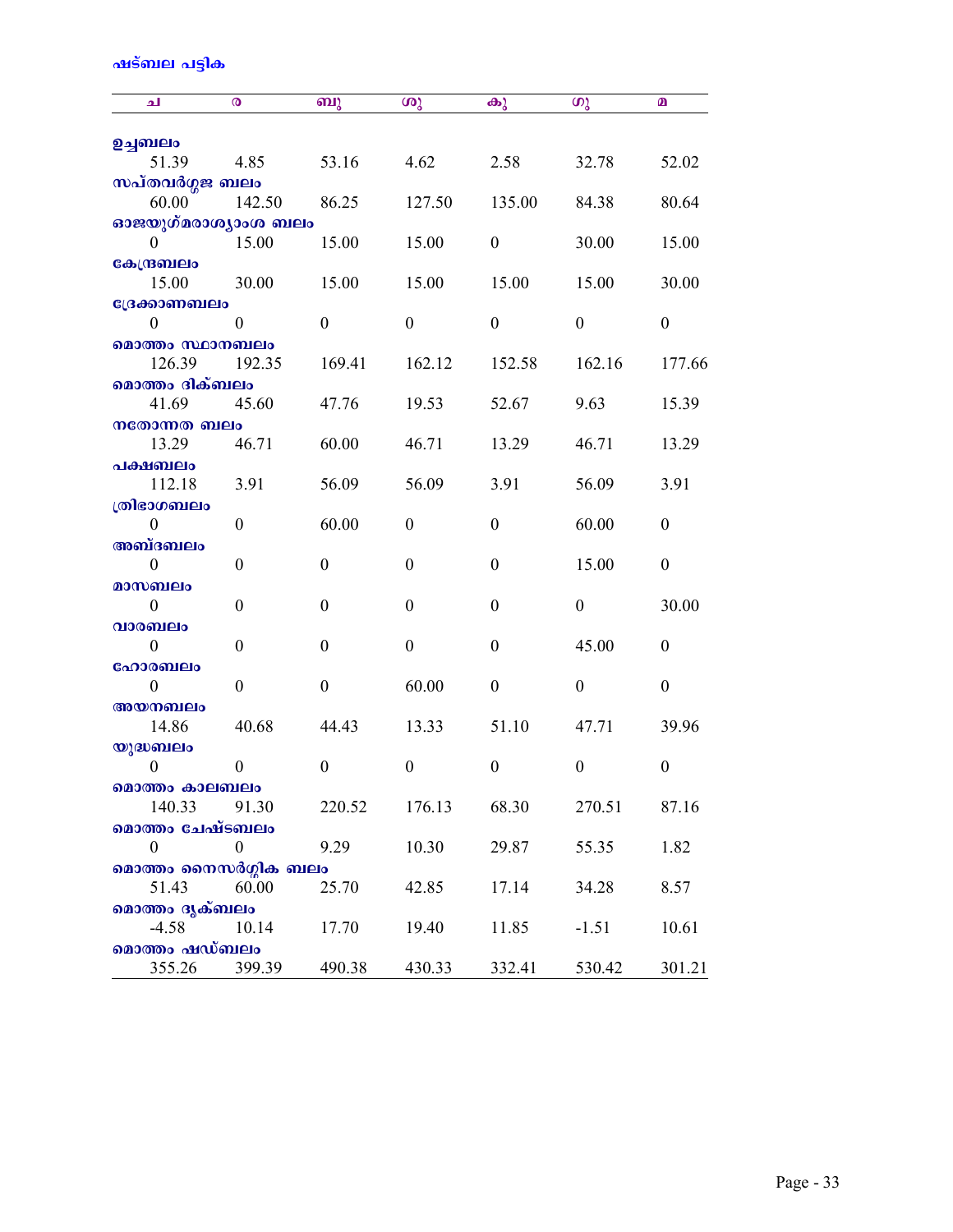ഷട്ബല സ<mark>ംക്ഷിപ്ത പട്ടിക</mark>

| الم                                                                   | $\boldsymbol{\omega}$ | ബു     | ശു     | $\mathbf{\Theta}$ | ഗു                | മ     |          |
|-----------------------------------------------------------------------|-----------------------|--------|--------|-------------------|-------------------|-------|----------|
| മൊത്തം ഷഡ്ബലം                                                         |                       |        |        |                   |                   |       |          |
| 355.26                                                                | 399.39                | 490.38 | 430.33 | 332.41            | 530.42            |       | 301.21   |
| മൊത്തം ഷഡ്ബലം രൂപത്തിൽ                                                |                       |        |        |                   |                   |       |          |
| 5.92                                                                  | 6.66                  | 8.17   | 7.17   | 5.54              | 8.84              |       | 5.02     |
| ഏറ്റവും കുറഞ്ഞ ആവശ്യകത                                                |                       |        |        |                   |                   |       |          |
| 6.00                                                                  | 5.00                  | 7.00   | 5.50   | 5.00              | 6.50              |       | 5.00     |
| ഷഡ്ബല                                                                 |                       |        |        |                   |                   |       |          |
| 0.99                                                                  | 1.33                  | 1.17   | 1.30   | 1.11              | 1.36              |       | 1.00     |
| സ്ഥാനം                                                                |                       |        |        |                   |                   |       |          |
| 7                                                                     | 2                     | 4      | 3      | 5                 | 1                 | 6     |          |
| ഇഷ്ടഫല /  കഷ്ടഫല പട്ടിക                                               | ا م                   | ര      | ബു     | ശു                | $\mathbf{\omega}$ | ဖာ္ခ  | $\Omega$ |
| ഇഷ്ടഫലം                                                               | 53.69                 | 10.68  | 22.22  | 6.90              | 8.78              | 42.60 | 9.73     |
| കഷ്ടഫലം                                                               | 5.80                  | 44.86  | 18.62  | 52.46             | 41.59             | 11.25 | 21.55    |
| ഭാവ ദൃക്ബലം ഷഷ്ടിമാംശത്തിൽ                                            |                       |        |        |                   |                   |       |          |
| ബുധന്റെ ശുഭത്വം യോഗം കൊണ്ട് കണക്കാക്കുന്ന രീതി സ്വീകരിച്ചിരിക്കുന്നു. |                       |        |        |                   |                   |       |          |

ദൃഷ്ടിചെയ്യുന്ന ഗ്രഹം ദൃശ്യഭാവം

| 1                     | $\overline{2}$ | 3              | 4     | 5                 | 6     | 7     | 8     | 9     | 10    | 11            | 12    |
|-----------------------|----------------|----------------|-------|-------------------|-------|-------|-------|-------|-------|---------------|-------|
| ശുഭദൃഷ്ടി             |                |                |       |                   |       |       |       |       |       |               |       |
| ചന്ദ്രൻ<br>10.62 6.87 |                | 3.12           |       |                   |       | 0.64  | 5.02  | 10.62 | 6.23  | 2.54          | 14.37 |
| ബുധൻ<br>3.37          | 21.73          | 41.63          | 23.27 | 13.46 56.63 41.63 |       |       | 26.63 | 11.63 |       |               |       |
| ശുക്രൻ<br>0.18        | 4.10           | 11.08          | 7.15  | 0.70              | 14.83 | 11.08 | 7.33  | 3.58  |       |               |       |
| ഗുരു<br>45.55         | 30.55          | 15.55<br>30.00 | 0.55  |                   |       |       | 14.45 | 43.90 | 30.55 | 1.10<br>30.00 | 57.79 |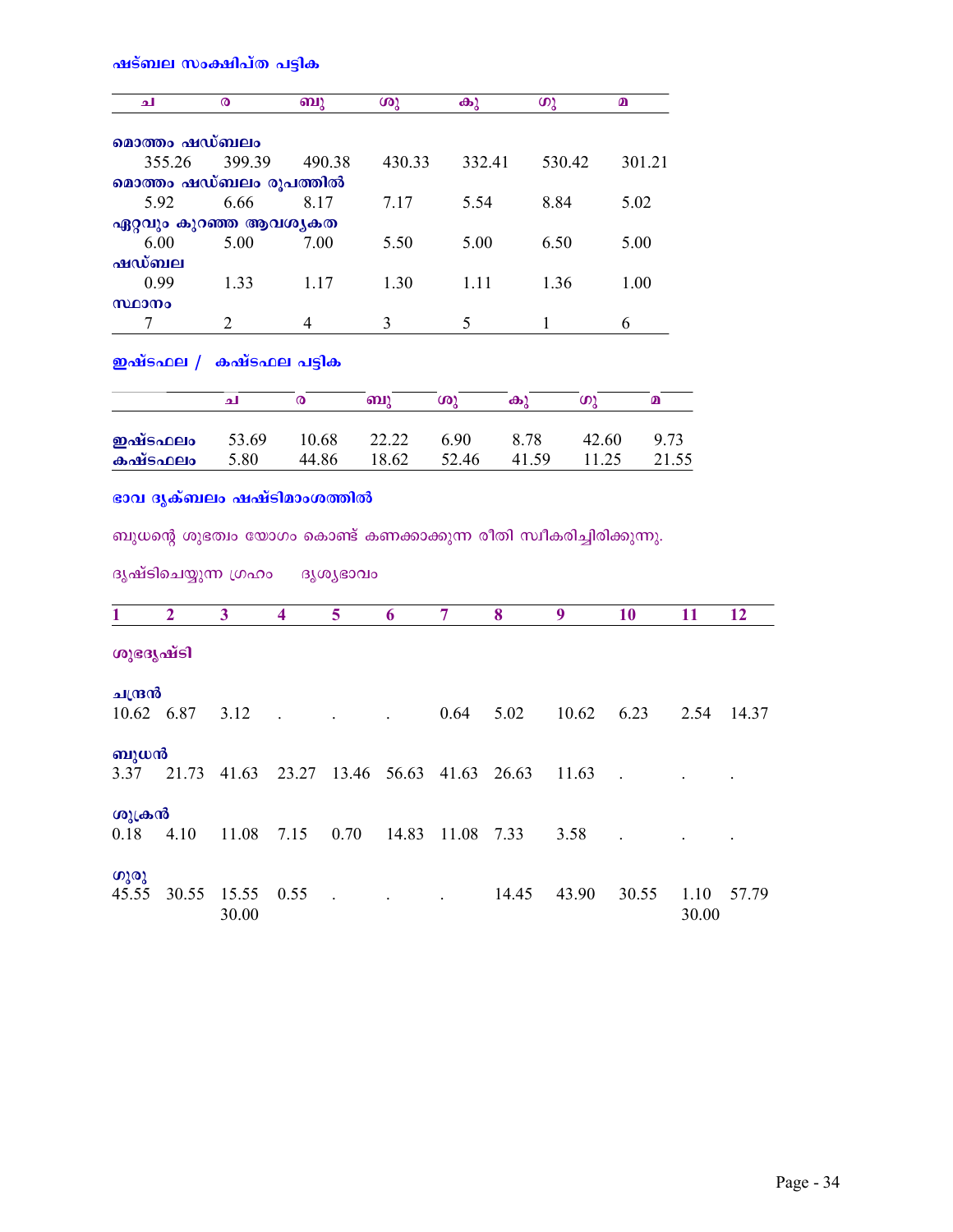|  | ശുഭദൃഷ്ടി |  |
|--|-----------|--|
|  |           |  |

| 59.72                     | 63.25                | 101.38 30.97                                                            |                           | 14.16                   | 71.46            | 53.35            | 53.43          | 69.73               | 36.78  |                | 33.64 72.16 |
|---------------------------|----------------------|-------------------------------------------------------------------------|---------------------------|-------------------------|------------------|------------------|----------------|---------------------|--------|----------------|-------------|
|                           | അശുഭദൃഷ്ടി           |                                                                         |                           |                         |                  |                  |                |                     |        |                |             |
| രവി                       |                      |                                                                         |                           |                         |                  |                  |                |                     |        |                |             |
| $-2.10$                   | $-7.95$              | $-9.15$                                                                 | $-3.30$                   | $-8.40$                 | $-12.90 -9.15$   |                  | $-5.40$        | $-1.65$             |        |                |             |
| ചൊവ്വ                     |                      |                                                                         |                           |                         |                  |                  |                |                     |        |                |             |
| $-8.50$<br>$-3.75$<br>மலி | $-2.01$              |                                                                         | $-10.99$ $-12.25$ $-8.50$ | $-3.75$                 | $-4.75$          | $-1.00$          |                |                     |        | $-2.75 -9.24$  |             |
| $-2.02$                   | $-7.80$<br>$-11.25$  | $-9.23$                                                                 | $-3.46$                   | $-8.09$                 | $-12.98$ $-9.23$ |                  | $-5.48$        | $-1.73$<br>$-11.25$ |        |                |             |
|                           | അശുഭ ബലം             |                                                                         |                           |                         |                  |                  |                |                     |        |                |             |
|                           |                      | $-16.37$ $-29.01$ $-29.37$ $-19.01$ $-28.74$ $-30.63$ $-19.38$ $-10.88$ |                           |                         |                  |                  |                | $-14.63$            |        | $-2.75$        | $-9.24$     |
| ദൃഷ്ടിപിണ്ഡം / ദൃക്ബലം    |                      |                                                                         |                           |                         |                  |                  |                |                     |        |                |             |
|                           | 43.35 34.24 72.01    |                                                                         |                           | $11.96 - 14.58 - 40.83$ |                  | 33.97 42.55      |                | 55.10               | 36.78  |                | 30.89 62.92 |
|                           | ഭാവബല പട്ടിക         |                                                                         |                           |                         |                  |                  |                |                     |        |                |             |
| $\mathbf{1}$              | $\overline{2}$       | 3                                                                       | $\overline{\mathbf{4}}$   | 5                       | $6\phantom{1}$   | $\overline{7}$   | 8              | $\bf{9}$            | 10     | 11             | 12          |
|                           | ഭാവാധിപതിബലം         |                                                                         |                           |                         |                  |                  |                |                     |        |                |             |
|                           | 332.41 530.42 301.21 |                                                                         | 301.21                    | 530.42                  | 332.41           | 430.33           | 490.38         | 355.26              | 399.39 | 490.38         | 430.33      |
|                           | ഭാവ ദൃക്ബലം          |                                                                         |                           |                         |                  |                  |                |                     |        |                |             |
| 0                         | 50.00                | 10.00                                                                   | 30.00                     | 50.00                   | 20.00            | 30.00            | 10.00          | 10.00               | 60.00  | 40.00          | 50.00       |
|                           | ഭാവദൃഷ്ടിബലം         |                                                                         |                           |                         |                  |                  |                |                     |        |                |             |
| 43.35                     | 34.24                | 72.01                                                                   | 11.96                     | $-14.58$                | 40.83            | 33.97            | 42.55          | 55.10               | 36.78  | 30.89          | 62.92       |
|                           | മൊത്തം ഭാവബലം        |                                                                         |                           |                         |                  |                  |                |                     |        |                |             |
|                           |                      | 375.76 614.66 383.22                                                    | 343.17                    | 565.84                  | 393.24           | 494.30           | 542.93         | 420.36              | 496.17 | 561.27         | 543.25      |
|                           |                      | ഭാവബലം രൂപത്തിൽ                                                         |                           |                         |                  |                  |                |                     |        |                |             |
| 6.26                      | 10.24                | 6.39                                                                    | 5.72                      | 9.43                    | 6.55             | 8.24             | 9.05           | 7.01                | 8.27   | 9.35           | 9.05        |
| സ്ഥാനം                    |                      |                                                                         |                           |                         |                  |                  |                |                     |        |                |             |
| 11                        | 1                    | 10                                                                      | 12                        | $\overline{2}$          | 9                | $\boldsymbol{7}$ | $\overline{4}$ | $8\,$               | 6      | $\mathfrak{Z}$ | 5           |

### ശ്രഹമൗഢ്യ ചിന്തനം

ഗ്രഹങ്ങൾ സൂര്യനോട് വളരെ അടുത്തു വരുമ്പോൾ മൗഢ്യം സംഭവിക്കുന്നു. സൂര്യനോട് 12 .<br>ഡിഗ്രിക്കുള്ളിൽ ചന്ദ്രൻ, 17 ഡിഗ്രിക്കുള്ളിൽ കുജൻ, 13 ഡിഗ്രിക്കുള്ളിൽ ബുധൻ, 11 ഡിഗ്രിക്കുള്ളിൽ വ്യാഴം, 9 ഡിഗ്രിക്കുള്ളിൽ ശുക്രൻ, 15 ഡിഗ്രിക്കുള്ളിൽ ശനി എന്നീ ഗ്രഹങ്ങൾ നിൽക്കുമ്പോൾ മൗഢ്യം ഉള്ളതായി കണക്കാക്കാം.

ബുധൻ മൗഢ്യത്തിലാണ്. ശനി മൗഢ്യത്തിലാണ്.

#### ഗ്രഹയുദ്ധം

ചന്ദ്രനും സൂര്യനും ഒഴികെ മറ്റു ഗ്രഹങ്ങൾ 1 ഡിഗ്രിക്കുള്ളിൽ അടുത്തു വരുമ്പോൾ യുദ്ധം തുടങ്ങുന്നു. ഗ്രഹയുദ്ധത്തെപ്പറ്റി പല അഭിപ്രായങ്ങൾ ഉണ്ട്. താഴെ പറയുന്ന തത്വങ്ങളെ അടിസ്ഥാനപ്പെടുത്തിയാണ് ഇവി്ടെ ഗ്രഹയുദ്ധം ചിന്തനം ചെയ്തിരിക്കുന്നത്. മറ്റു ഗ്രഹങ്ങൾ തമ്മിൽ യുദ്ധം ചെയ്താൽ ഉത്തര ഭാഗത്തുള്ള ഗ്രഹം ജയിക്കുന്നു.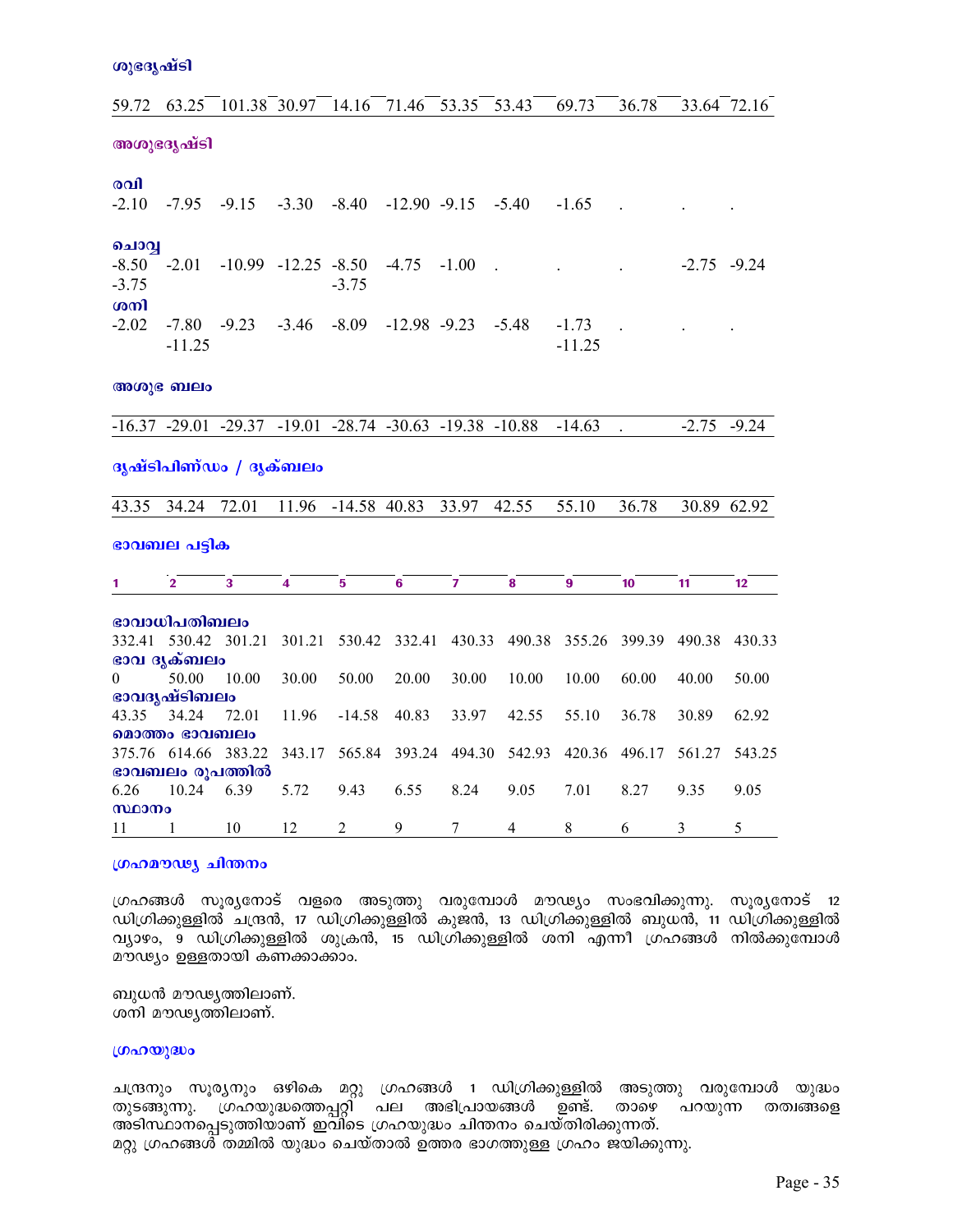## ഈ ജാതകത്തിൽ ഗ്രഹയുദ്ധം കാണുന്നില്ല.

| LOADO                 | <b>ഉച്ചം/</b><br>നിച $\sigma$ | മൗഢ്യം | ഗ്രഹയുദ്ധം | വക്രാ | ബാലാദി അവസ്ഥ |
|-----------------------|-------------------------------|--------|------------|-------|--------------|
|                       |                               |        |            |       |              |
| ച                     |                               |        |            |       | കൗമാരവസ്ഥ    |
| $\boldsymbol{\Omega}$ |                               |        |            |       | ബാലാവസ്ഥ     |
| ബു                    |                               | മൗഢ്യം |            |       | ബാലാവസ്ഥ     |
| ശു                    |                               |        |            |       | കൗമാരവസ്ഥ    |
| കു                    | നീചം                          |        |            |       | കൗമാരവസ്ഥ    |
| ഗു                    |                               |        |            | വക്രം | യുവാവസ്ഥ     |
| $\Omega$              |                               | മൗഢ്യം |            |       | ബാലാവസ്ഥ     |

ഉച്ചനീചത്വം, മൗഢ്യം, ഗ്രഹയുദ്ധം, വക്രം എന്നിവ കണക്കാക്കി ഗ്രഹബലം.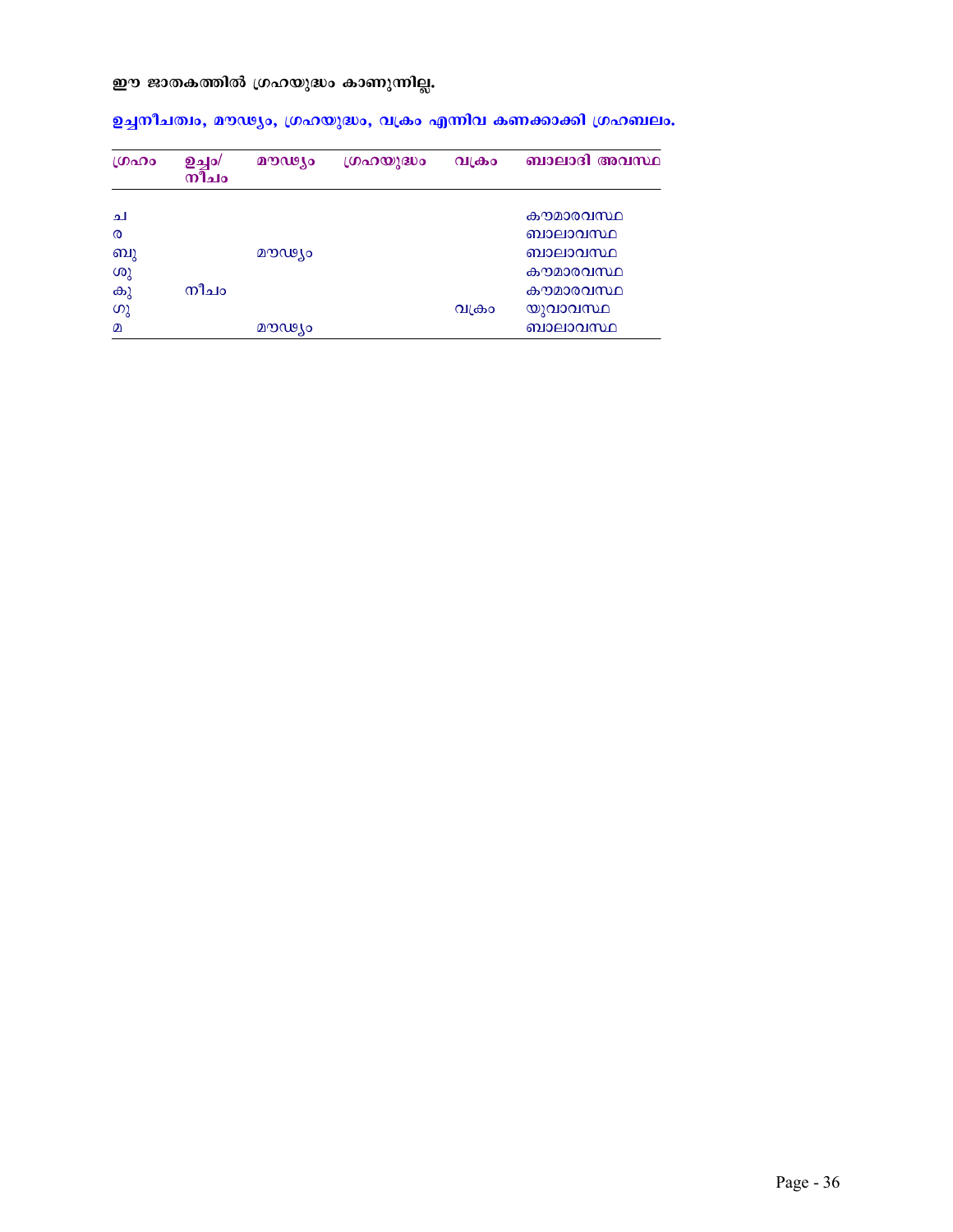വ്യക്തികളുടെ ജീവിതത്തിൽ അസാധാരണമായ സ്വാധീനം ചെലുത്തുന്ന ഗ്രഹങ്ങളുടെ സംയോഗത്തെയാണ് യോഗങ്ങളായി കണക്കാക്കി വരുന്നത്. ഗ്രഹങ്ങളുടെ അടുപ്പംകൊണ്ടു മാത്രം ഉണ്ടാകുന്ന സാധാരണ യോഗങ്ങൾ ഉണ്ട്. അതിലുപരി ഗ്രഹങ്ങളുടെ പ്രത്യേക സ്ഥാനത്തെ അടിസ്ഥാനമാക്കി, ഗഹനമായ ജോതിഷ ചിന്തയുടെ അടിസ്ഥാനത്തിൽ കണ്ടെത്തുന്ന യോഗങ്ങളും ഉണ്ട്. നൂറുകണക്കിന് യോഗങ്ങൾ പ്രാചീന ജോതിഷ ഗ്രന്ഥങ്ങളിൽ പ്രതിപാദിച്ചിരിക്കുന്നു. പല യോഗങ്ങളും നല്ല അനുഭവങ്ങൾ പ്രദാനം ചെയ്യുന്നവയാണ്. പക്ഷേ എല്ലാ യോഗങ്ങളും അപ്രകാരമായിരിക്കണമെന്നില്ല.

താങ്കളുടെ ജാതകത്തിൽ കാണുന്ന പ്രധാന യോഗങ്ങളും അവയുടെ പൊതുസ്വഭാവവും താഴെ വിവരിക്കുന്നു.

നീചഭംഗരാജയോഗം (ചക്രവർത്തിയോഗം)

ലക്ഷണം: ചൊവ്വ നീചരാശിയിൽ നീചരാശിയിൽ ഉച്ചം പ്രാപിക്കുന്ന ഗ്രഹം ചന്ദ്രകേന്ദ്രത്തിലാണ്. നീചത്തിലുള്ള ഗ്രഹവും നീചരാശ്യാധിപനും പരസ്പരം ക്ഷേത്രം മാറി നിൽക്കുന്നു.

ഭാഗൃശാലി ആയിത്തീരും. ഉന്നത സ്ഥാനങ്ങളിൽ യഥാസമയം എത്തിച്ചേരുകയും ചെയ്യും. എല്ലാ കാര്യങ്ങളിലും നീതിയും സത്യവും നില നിറുത്തി തീരുമാനങ്ങൾ കൈകൊള്ളുന്നവനായിരിക്കും എന്നതിൽ സംശയം വേണ്ട.

#### **@OECODOO**

ലക്ഷണം: അഞ്ചാം ഭാവാധിപനും ഏഴാം ഭാവാധിപനും അന്യോന്യം ദൃഷ്ഠി ചെയ്യുന്നു. ഏഴാം ഭാവാധിപനും ഒൻപതാം ഭാവാധിപനും അന്യോന്യം ദൃഷ്ഠി ചെയ്യുന്നു. ഈ ജാതകത്തിൽ ഗുണദായകമായ രാജയോഗം കാണുന്നു.

അധികാരവും ശക്തിയുമുള്ള പദവികളിലേക്ക് ഉയരും.

### ഗജകേസരിയോഗം

ലക്ഷണം:

ചന്ദ്രൻ നില്ക്കുന്ന രാശിയിലോ, അതിന്റെ കേന്ദ്രങ്ങളിലോ വ്യാഴസ്ഥിതി വന്നാൽ ഗജകേസരിയോഗം ഭവിക്കുന്നു.

ആസ്പദമാക്കി വ്യാഴം നല്ല സ്ഥാനത്ത് നിന്നാൽ കേസരി യോഗമുണ്ടെന്നാണ് ചന്ദ്രനെ മനസ്സിലാക്കേണ്ടത്. ശാസ്ത്രവിധിപ്രകാരം ഗജകേസരിയോഗത്തിൽ ജനിച്ച പുരുഷൻ സുമുഖനായിരിക്കും. കൂടാതെ അതിഭാഗൃവാനുമായി കണക്കാക്കണം. സ്വത്ത്, ഉയർച്ച, വളർച്ച, വിജയം ഇവയെല്ലാം സുഗമമായി അനുഭവപ്പെട്ടുകൊള്ളും. കൂടാതെ കേമദ്രുമയോഗം പോലുള്ള മറ്റ് പല അശുഭയോഗങ്ങളുടേയും നീചസ്വഭാവം ലഘുകരിക്കുവാനോ, പാടേ ഇല്ലാതാക്കുവാനോ കേസരിയോഗത്തിന് കഴിയുമെന്നുള്ളത് ഒരു പ്രത്യേകതയായി എടുത്ത് പറയുന്നു. വിജയപൂർണ്ണമായി ദീർഘനാൾ ജീവിക്കും. എന്തു വന്നാലും സ്വതന്ത്രബുദ്ധിയും തന്റേടവും കൈവിടുകയില്ല. ചില്പ്പോൾ ആവശ്യത്തിൽ ഏറെ പിടിവാശിക്കാരനോ, വിട്ടുവീഴ്ചകൾക്ക് തയ്യാറല്ലാത്തവനോ ഒക്കെ ആയി സുഹൃത്തുക്കൾക്കും, സ്വന്തക്കാർക്കും അനുഭവപ്പെടാം. ഒരിക്കൽ കൈക്കാണ്ട തീരുമാനം മാറ്റുക പ്രയാസമായിരിക്കും.

#### പർവ്വതയോഗം

ലക്ഷണം: ലഗ്നാധിപനും പന്ത്രാംഭാവാധിപനും പരസ്പരം കേന്ദ്രങ്ങളിൽ.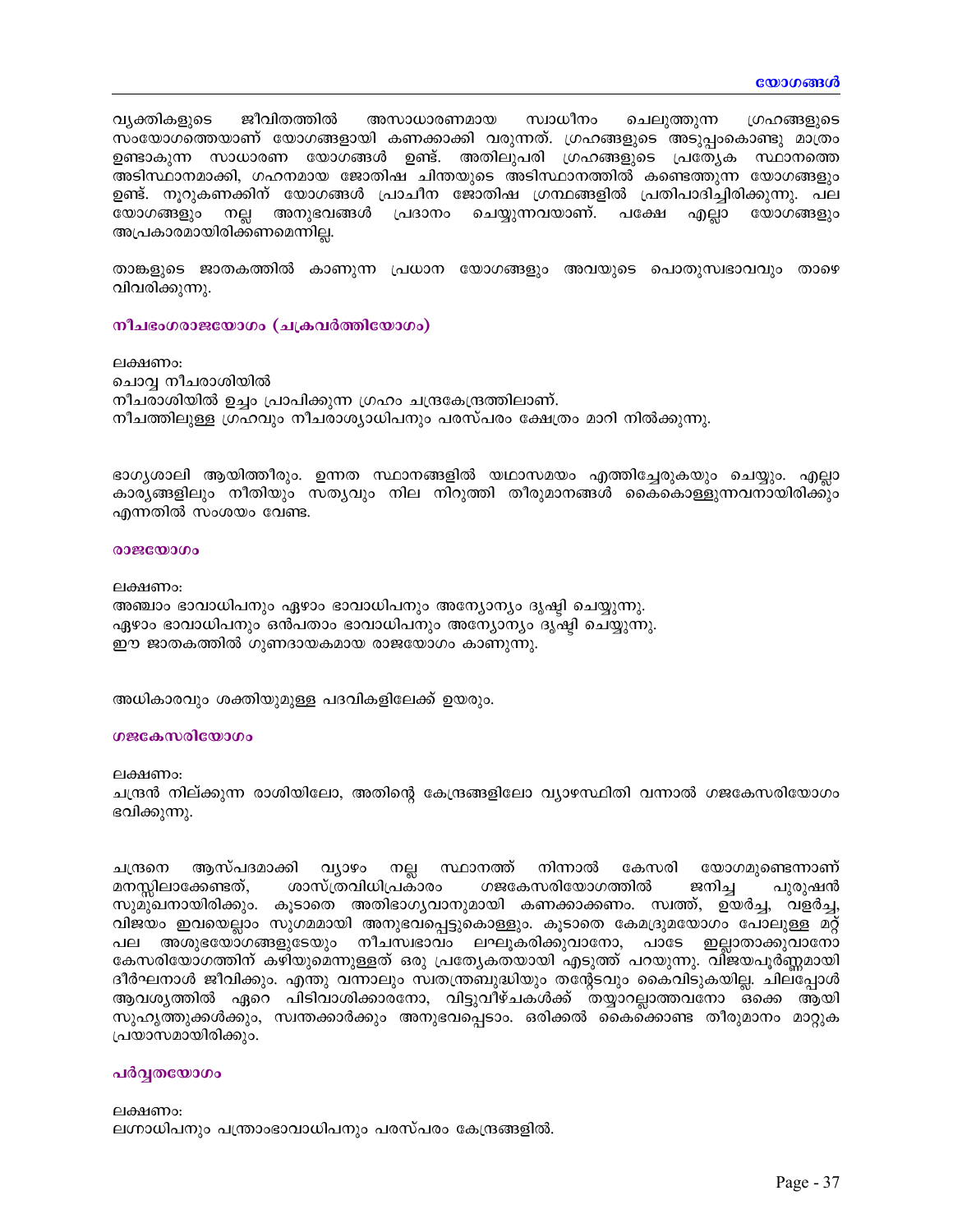വളരെ വിശാല മനസ്കനും, ഐശ്വര്യവാനും, ധനികനും ആയിത്തീരണം. ദാനധർമ്മങ്ങളിൽ തൽപ്പരനും ഫലിതപ്രിയനും ആയി അനുഭവപ്പെടും. ഒരു പട്ടണത്തിന്റെയോ, ഗ്രാമത്തിന്റെയോ, സ്ഥാപനത്തിന്റെയോ തലപ്പത്ത് എത്തിച്ചേരും. അതീവ തീഷ്ണതയുള്ളവനാണെന്ന് പറയപ്പെടും.

#### ബ്രഹ്മയോഗം

ലക്ഷണം:

ഗുരു ഒമ്പതാം ഭാവാധിപന്റെ കേന്ദ്രത്തിൽ, ശുക്രൻ പതിനൊന്നാം ഭാവാധിപന്റെ കേന്ദ്രത്തിൽ, ബുധൻ ലഗ്നാധിപന്റെ കേന്ദ്രത്തിൽ.

സുഖകരമായ ഭക്ഷണം അനുഭവിക്കാൻ യോഗം കാണുന്നു. അറിവിന്റെയും ബുദ്ധിശക്തിയുടെയും പേരിൽ ബഹുമാനിക്കപ്പെടും. ദീർഘായുസ്സ് പ്രതീക്ഷിക്കുവാൻ ന്യായം കാണുന്നു. മറ്റുള്ളവരെ സഹായിക്കുന്നതിൽ സന്തോഷം കണ്ടെത്തുന്നവനായിരിക്കും.

#### സദാസഞ്ചാരയോഗം

ലക്ഷണം: ലഗ്നാധിപൻ ചരരാശിയിൽ.

ബാലൃകാലം മുതൽ താരതമ്യേന കൂടുതൽ സഞ്ചരിക്കുന്നവനായിരിക്കും. ജോലിയിൽ ഇതു ബാധകമാവും. പ്രവേശിക്കുമ്പോഴും യാത്രചെയ്യുവാനുള്ള താൽപ്പര്യം ഫലപ്രദമായി ഉപയോഗിക്കാവുന്ന പ്രവർത്തിമണ്ഡലങ്ങൾ തിരഞ്ഞെടുക്കുവാൻ കഴിഞ്ഞാൽ ഏറെ നന്ന്. ജീവിതത്തിൽ വ്യക്തമായ ലക്ഷ്യങ്ങളും, ഉദ്ദേശങ്ങളും ചെറുപ്പം മുതലെ ഉണ്ടായിരിക്കേണ്ടത് അത്യാവശ്യമാണ്. അല്ലാത്ത പക്ഷം വൃഥാ ചുറ്റിക്കറങ്ങി നടക്കുന്നവനായിത്തീരാനും സാദ്ധ്യതകൾ കുറവല്ല. ഇത് ഒഴിവാക്കണം. വെറും സഞ്ചാരിയാവുന്നതു കൊണ്ട് പ്രത്യേകം ഗുണം ഒന്നും കൈവരിക്കുകയില്ലല്ലോ.

#### ദ്വിഗ്രഹ യോഗം

ലക്ഷണം: രണ്ട്ഗ്രഹങ്ങൾ ഒരേ രാശിയിൽ സ്ഥിതിചെയ്യുന്നു ചന്ദ്രൻ,ഗുരു എന്നീ ഗ്രഹങ്ങൾ ആറാം ഭാവത്തിൽ നിൽക്കുന്നു.

അഭിപ്രായങ്ങളിൽ ചാഞ്ചല്യം മറ്റുള്ളവരുടെ സ്വാധീനത്താൽ കാട്ടിയേക്കാം. എങ്കിലും സ്നേഹപരമായ കാരൃങ്ങളിൽ ഉറച്ച മനസ്ഥിതി പ്രകടിപ്പിക്കും. അധികാരപൂർവ്വമുള്ള പെരുമാറ്റം ചിലപ്പോൾ മറ്റുള്ളവർക്ക് ബുദ്ധിമുട്ടുണ്ടാക്കും. സദാചാരനിഷ്ഠ, അനൃരെ സഹായിക്കാനുള്ള മനസ്സ്, നല്ല സംസ്സാര്ം എന്നീ ഗുണങ്ങളിലൂടെ നല്ല സൗഹൃദങ്ങൾ നേടിയെടുക്കും. സ്വന്തം ബുദ്ധിയും കഴിവും കൊണ്ട് ധനം ഉണ്ടാക്കുവാൻ പരിശ്രമിക്കും. കുടുംബത്തിലെ ഉത്തരവാദിത്വങ്ങൾ ഏറ്റെടുത്ത് പ്രവർത്തിക്കുവാൻ സന്നദ്ധത കാട്ടും.

#### ദ്വിഗ്രഹ യോഗം

ലക്ഷണം: രണ്ട്ഗ്രഹങ്ങൾ ഒരേ രാശിയിൽ സ്ഥിതിചെയ്യുന്നു രവി,ശനി എന്നീ ഗ്രഹങ്ങൾ പതിനൊന്നാം ഭാവത്തിൽ നിൽക്കുന്നു.

പരമ്പരാഗതമായ ജീവിതരീതികളിലും മതാനുഷ്ഠാനങ്ങളിലും താല്പര്യം പ്രകടിപ്പിക്കും. കുടുംബാംഗങ്ങളെ താൽക്കാലികമായെങ്കിലും പിരിഞ്ഞിരിക്കേണ്ട സാഹചര്യങ്ങൾ ഉണ്ടായേക്കാം. വിദ്യാഗുണവും പ്രവർത്തന മേഖലയിലുള്ള സാമർത്ഥ്യവും അംഗീകാരം നേടിത്തരും.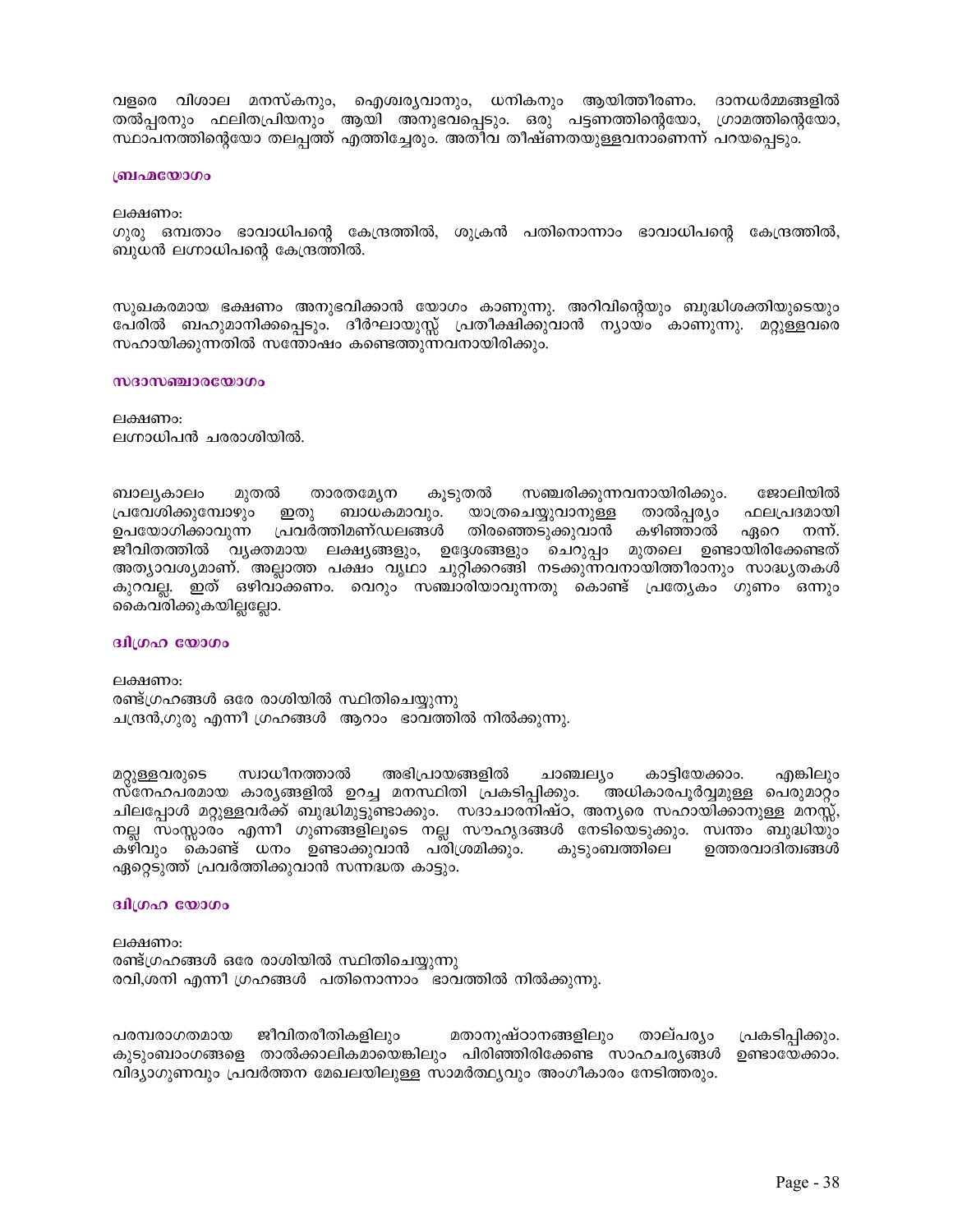#### ദ്വിഗ്രഹ യോഗം

ലക്ഷണം: രണ്ട്ഗ്രഹങ്ങൾ ഒരേ രാശിയിൽ സ്ഥിതിചെയ്യുന്നു ബുധൻ,ശുക്രൻ എന്നീ ഗ്രഹങ്ങൾ പന്ത്രണ്ടാം ഭാവത്തിൽ നിൽക്കുന്നു.

ധർമ്മാചരണത്തിലും മത സംബന്ധമായ കാര്യങ്ങളിലും താൽപ്പര്യം പ്രദർശിപ്പിക്കും. കഴിയുന്നതും ഉല്ലാസഭരിതരായിരിക്കാൻ ഇഷ്ടപ്പെടും. സംഗീതാദികലകൾ ആസ്വദിക്കാൻ സമയം കണ്ടെത്തും. ന്നായി സംസാരിക്കുന്നതിലും ശദ്ധാലുവായിരിക്കും. സ്വപ്രയത്നത്താൽ ഭൂസമ്പത്ത് കൈവരിക്കാൻ കഴിയും.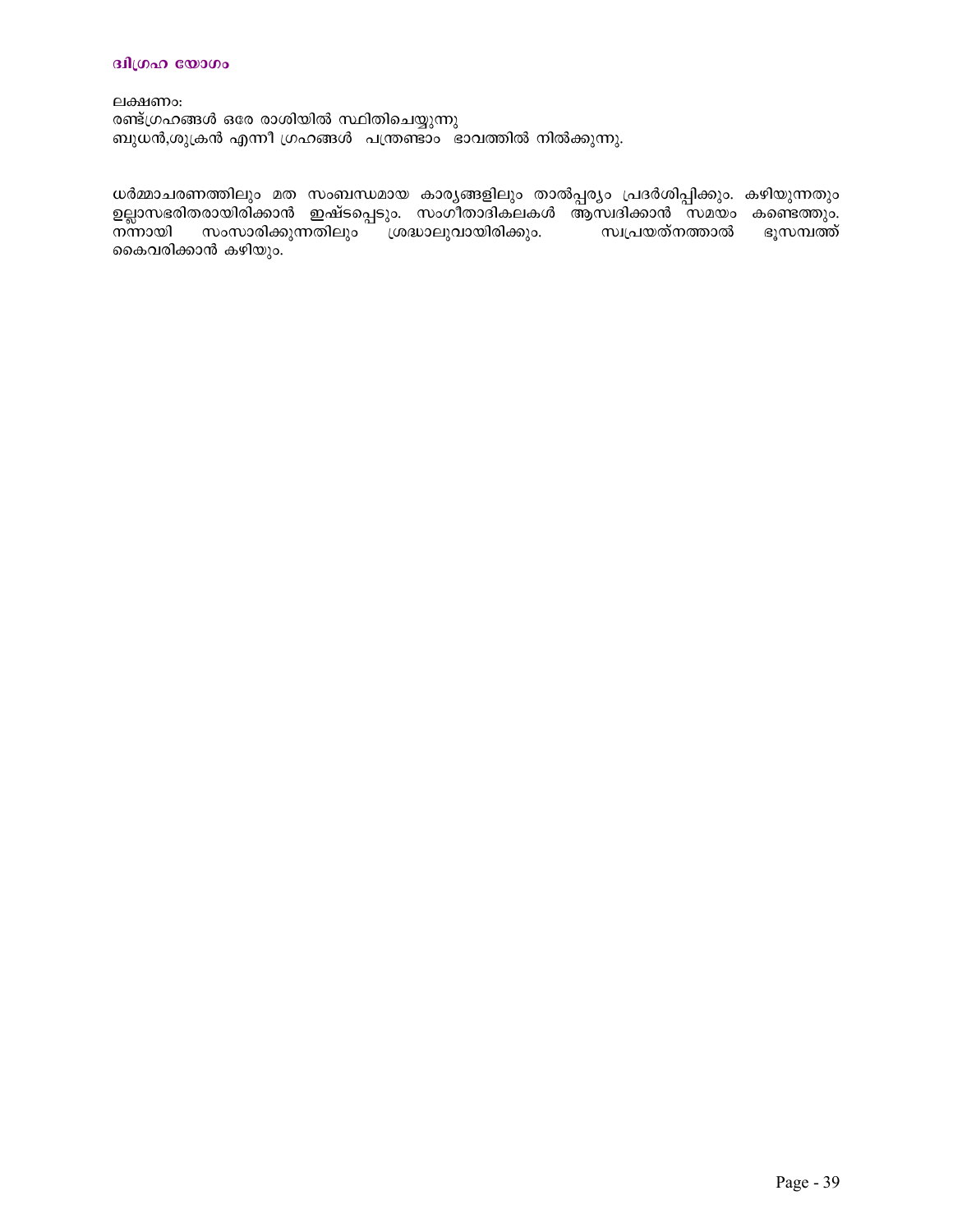നിങ്ങളുടെ സ്വഭാവത്തിലും ജീവിതക്രമത്തിലും ഗ്രഹങ്ങൾക്കുള്ള സ്വാധീന ശക്തിയെക്കുറിച്ച് ഇവിടെ അപഗ്രഥിച്ചിരിക്കുന്നു. ആവർത്തനങ്ങളോ, പരസ്പരവിരുദ്ധങ്ങളായ ഫലങ്ങളോ, കണ്ടേക്കാം. ഗ്രഹങ്ങളുടെ സ്വതന്ത്രമായും സംഘടിതമായുമുളള സ്വാധീനശക്തിയിൽ വരുന്ന വൃത്യാസങ്ങൾ മൂലം സംജാതമാകുന്നവയാണ് പ്രസ്തുത അനുഭവങ്ങൾ.

#### സ്വഭാവം, ശരീരം, യശസ്സ് എന്നിവ

ജാതകനെ പ്രതിനിധാനം ചെയ്യുന്ന ഭാവമാണ് ഒന്നാം ഭാവം അഥവ ലഗ്നഭാവം. സ്വഭാവഗുണം, ശരീരം, ആകൃതി, യശസ്സ് എന്നീ കാര്യങ്ങൾ ഒന്നാം ഭാവം കൊണ്ട് നിരൂപിക്കാം.

വൃശ്ചികം രാശി ലഗ്നമായിരിക്കുന്നതിനാൽ, പെട്ടെന്ന് ജര ബാധിക്കുമെന്ന് കരുതണം. ദേഷ്യസ്വഭാവമാണ്. ഉന്നതാധികാരികളിൽനിന്നും, മാനൃപത്രങ്ങളും ബഹുമതികളും ലഭിക്കും. അടങ്ങുകയുള്ളൂ. ശാസ്ത്രകഥകളിൽ താത്പര്യമുണ്ടാകും. എതിരാളിയെ നശിപ്പിച്ചേ എല്ലാകാര്യങ്ങളിലും തന്റേടം വ്യക്തമാക്കും. ക്ഷീരവ്യവസായ സ്ഥാപനങ്ങളുമായി ബന്ധപ്പെടും. മെവദികമായ കർമ്മാനുഷ്ഠാനങ്ങളിൽ താത്പര്യമുണ്ടായിരിക്കും. മൂന്നാം ഭാവം മകര രാശിയായിരിക്കുന്നതിനാൽ, അനിതരസാധാരണമായ പാണ്ഡിതൃവും സമാധാനശീലവും പ്രതിഫലിപ്പിക്കും. പുത്രപൗത്രാദികളോടൊത്ത് സന്തോഷിക്കും. പ്രതിപക്ഷബഹുമാനം ഉത്തമ ഗുണങ്ങളിൽ ഒന്നായിരിക്കും. സസ്യാഹാരമായിരിക്കും പ്രിയം. തന്റെ പങ്കാളിയുടെ ഗുണഗണങ്ങൾ വർണ്ണിക്കും. സംതൃപ്തമായി അന്നപാനീയങ്ങൾ അനുഭവിച്ചാനന്ദിക്കും. നല്ലവാക്കുകൾ പറയുകയും ചെയ്യും.

ലളിതസ്വഭാവവും ശ്വേതവർണ്ണമുളള ശരീരവും പ്രതീക്ഷിക്കാം. ആരോഗ്യകാര്യങ്ങളിൽ  $LOO$ ആവശ്യമാണ്. ഫലിതപ്രിയരായ സന്താനങ്ങളുണ്ടായിരിക്കും. ജീവിതപങ്കാളിയിൽ സൗന്ദര്യവും ശീലവും വിനയവും ദർശിക്കും. പരസ്പരം അർപ്പണബോധത്തോടെയുളള സമാധാന കുടുംബജീവിതമായിരിക്കും. പ്രവൃത്തിയിൽ പുലർത്തും. മിഥുനം ഏകാഗ്രത രാശി എട്ടാം ഭാവമായിരിക്കുന്നതിനാൽ, മദ്യപാനത്തിൽനിന്നും ഏതു വിധേനയും ഒഴിഞ്ഞുനിൽക്കാൻ തുടക്കത്തിലേ പ്രേരണയുണ്ടാകേണ്ടതാണ്. അർശസ്സ്, പ്രമേഹം ഇവയുടെ പ്രാഥമികലക്ഷണങ്ങൾ കണ്ടാലുടൻ വൈദ്യസേവനം നേടണം. പൂജാകാര്യങ്ങളിൽ താത്പര്യം ജനിക്കും. വൈദികവും ശാസ്ത്രീയവുമായ വിഷയങ്ങളിൽ മനസ്സ് വ്യാപരിക്കും. വിനയവും വിവേകവും കൈവെടിയുകയില്ല.

ലഗ്നം രണ്ടാം ദ്രേക്കാണത്തിൽ നിലകൊള്ളുന്നു. ഒരു സ്വപ്നജീവി എന്നുകണക്കാക്കുന്നതിൽ തെറ്റുണ്ടാവുകയില്ല. ഭാവന വർദ്ധിച്ചിരിക്കും. ചിലപ്പോൾ അതിരുകടക്കുകയും ചെയ്യും. എന്നിരുന്നാലും ്പകൽക്കിനാവുകൾ ഒരു സുഖാനുഭൂതിയായി അനുഭവപ്പെടാതിരിക്കുകയില്ല. ഇടപാടുകളിൽ കൗശലം പോരെന്നു തോന്നും. ചിന്തക്ക് മുൻതുക്കം കൊടുക്കുന്ന തരത്തിലുള്ള തൊഴിലുകൾ കണ്ടെത്തുന്നതായിരിക്കും അഭികാമ്യം. ഉള്ളതുകൊണ്ട് ഓണംപോലെയെന്ന പഴമൊഴി സ്വന്തം കാര്യത്തിലും അർത്ഥവത്താക്കും. ഇല്ലാത്തപ്പോൾ യഥാർത്ഥ പരിതസ്ഥിതികളോടിണങ്ങിച്ചേർന്ന് ഒതുങ്ങി കഴിഞ്ഞുകൂടാനാവുമെന്നത് ശ്രേഷ്ഠമായ കാര്യമാണ്. 25,32,41,49,57,63 എന്നിവ പ്രാധാന്യമുളള സമയങ്ങളായി കരുതണം.

ലഗ്നാധിപൻ നിൽക്കുന്നതിനാൽ ഒൻപതിൽ മറ്റുള്ളവരുടെ സതോഷവും സഹകരണവും ലഭിക്കുവാൻ എളുപ്പമായിരിക്കും. ഭാഗ്യം നിലനിൽക്കും. സംഭാഷണചാതുര്യം പ്രത്യേകതയാണ്. പിതൃഭാഗ്യം അനുഭവിക്കും. ഉദ്യമനങ്ങളിൽ വിജയിക്കുകയും, ഭാഗ്യം നേടുകയും ചെയ്യും.

രാഹു ഒന്നിൽ നിൽക്കുന്നതിനാൽ ആരോഗ്യം ഉണ്ടെങ്കിലും വിളറിയതായി കാണപ്പെടും. കുട്ടികൾ കുറവായിരിക്കും.

ഈ ജാതകത്തിൽ ലഗ്നഭാവത്തേക്ക് ശനിയുടെ ദൃഷ്ടിയുള്ളത് നല്ല ലക്ഷണമല്ല. മലിനതയുള്ള ചുറ്റുപാടുകളിൽ നിന്നും, ചീത്ത കൂട്ടുകെട്ടുകളിൽ നിന്നും ഒഴിഞ്ഞു മാറി നിൽക്കേണ്ടത് അത്യന്താപേക്ഷിതമാണ്.

### ധനം, ഭൂസ്വത്ത് എന്നിവ

ധനം, ഭൂസ്വത്ത്, കുടുംബം, സംഭാഷണം, ഭക്ഷണം, വിദ്യ എന്നീ വിഷയങ്ങളെക്കുറിച്ചാണ് രണ്ടാം ഭാവം പ്രധാനമായും സൂചനകൾ നൽകുന്നത്.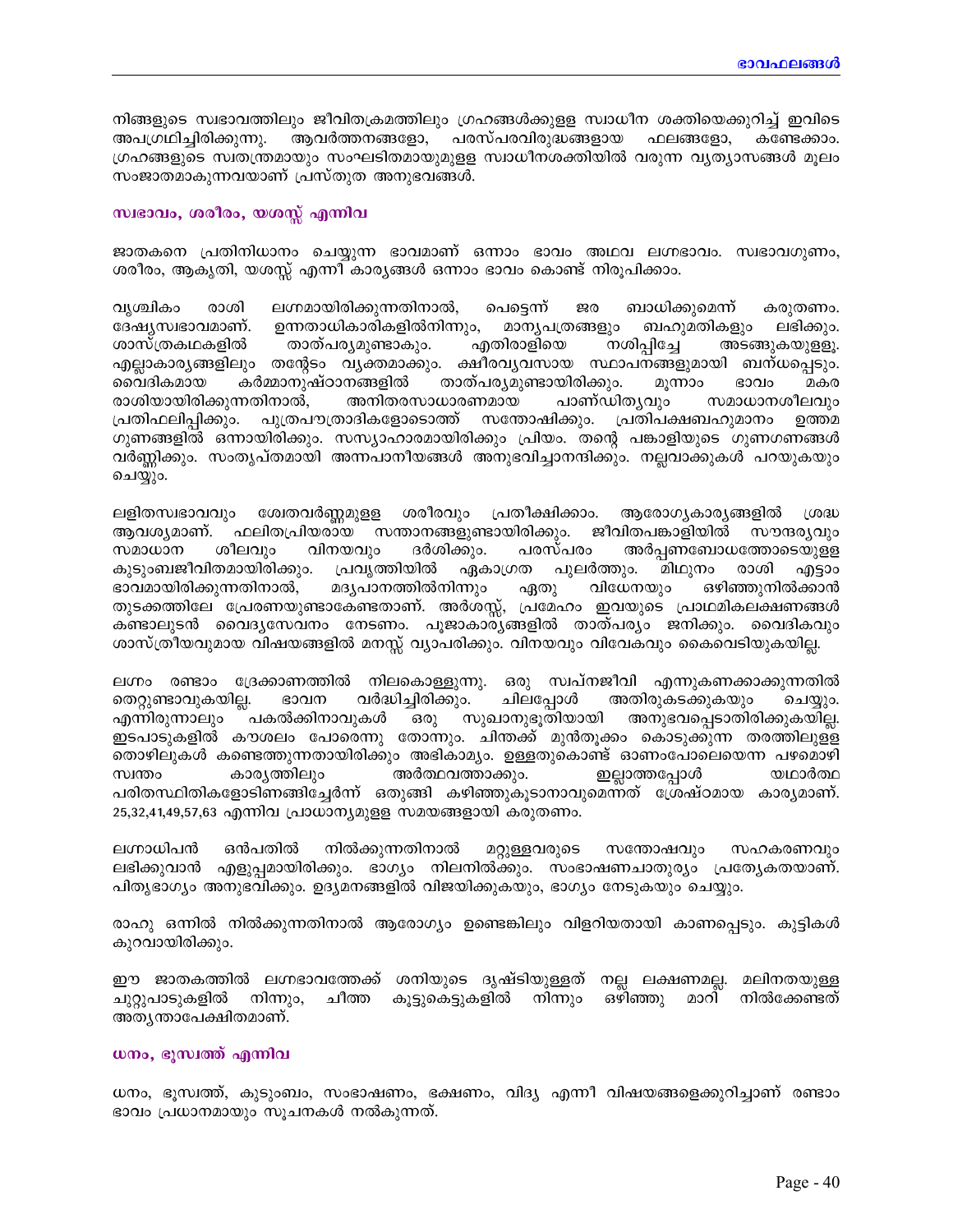രണ്ടാം ഭാവാധിപൻ ആറിൽ നിൽക്കുന്നതിനാൽ, ശത്രുമുഖാന്തരം ധനസമ്പാദ്യം സാദ്ധ്യമാവും. സേവകർ മുലമോ, മോഷണം വഴിയോ ധനനാശം സംഭവിക്കാം.

രണ്ടാം ഭാവാധിപന്റെ കൂടെ ചന്ദ്രൻ നിൽക്കുന്നതിനാൽ കലാവിദ്യകളിൽ വാസന ജനിക്കും.

രണ്ടാം ഭാവാധിപന് ബുധന്റെ ദൃഷ്ടി ഉള്ളതിനാൽ സാഹിത്യം, കണക്ക് മുതലായ വിഷയങ്ങളിൽ നിപുണത നേടുവാൻ കഴിയും.

ഭാവാധിപന് ദൃഷ്ടി ഉള്ളതിനാൽ രണ്ടാം ശുക്ര ശ്യംഗാരാദികലകളിൽ താൽപ്പര്യവും ലളിതകലകളിലും സാഹിതൃത്തിലും അഭിരുചിയും വളർന്നു വരുവാൻ ഇടയുണ്ട്.

രണ്ടാം ഭാവാധിപന് ഏഴാം ഭാവാധിപന്റെ ദൃഷ്ടി ഉള്ളതിനാൽ ജീവിത പങ്കാളിയുടെ ഭാഗത്തുനിന്ന് ധനാഗമനം പ്രതീക്ഷിക്കാം.

#### സഹോദരങ്ങൾ

മൂന്നാം ഭാവം സഹോദരഭാവമാണ്. പ്രധാനമായും സഹോദരങ്ങളെപ്പറ്റിയും കൂടാതെ ധൈര്യം, സാമർത്ഥ്യം, പട്ടാളസേവനം മുതലായവയെക്കുറിച്ചും മൂന്നാമിടം സൂചനകൾ നല്കുന്നു.

മുന്നാം ഭാവധിപൻ പതിനൊന്നിൽ നിൽക്കുന്നതിനാൽ, വ്യാപാര ക്രയവിക്രയകാര്യങ്ങളിൽ കൂർമ്മബുദ്ധി ഉണ്ടായിരിക്കും. മറ്റുള്ളവർക്കുവേണ്ടി സാഹസിക സംരംഭങ്ങളിൽ ഏർപെടാൻ കുസലുണ്ടാവുകയില്ല. പക്ഷേ തന്റെ ആത്മാർത്ഥത ചോദൃം ചെയ്യപ്പെടുകയോ, തെറ്റിദ്ധരിയ്ക്കപ്പെടുകയോ ചെയ്യുന്ന അവസരങ്ങൾ സംജാതമാവാം.

### സമ്പത്ത്, വിദ്യാഭ്യാസം എന്നിവ

നാലാം രാശിയെ ആസ്പദമാക്കി സമ്പത്ത്, വിദ്യാഭ്യാസം, മാതാവ്, വാഹനങ്ങൾ എന്നിവയെക്കുറിച്ച് ചിന്തിക്കാം.

നാലാം ഭാവാധിപൻ പതിനൊന്നിൽ നിലകൊള്ളുന്നു. ഉയർച്ചയുടെ പ്രധാനഘടകം സ്വന്തം പരിശ്രമവും പ്രാർത്ഥനയും മാത്രമാണ്. പൊതുവെ ദയയും മര്യാദയും ഉള്ളവനായി കാണപ്പെടുന്നു. സൗമൃമായ പെരുമാറ്റരീതി കൊണ്ട് ആരേയും ആകർഷിക്കുവാൻ പ്രാപ്തനാണ്. പക്ഷേ, ആവശ്യമുള്ളപോൾ മാത്രം തന്റെ ആന്തരികബലവും ആജ്ഞാശക്തിയും പ്രകടിപിക്കും. ആരേയും അമ്പരപ്പിക്കുകയും ചെയ്യും. പലകാരണങ്ങൾകൊണ്ടും, അമ്മ തികഞ്ഞ ഭാഗൃവതിയാണെന്ന് നാട്ടുകാരും വീട്ടുകാരും പറയും. മകൻ എന്ന നിലയിൽ അഭിമാനിക്കാം. സ്വന്തം അമ്മയുടെ സ്ഥാനത്തുതന്നെ കരുതി ബഹുമാനിക്കേണ്ടതായ മറ്റൊരു വൃക്തികൂടി ജീവിതത്തിലുണ്ടാവും. ഭൂമിയോട് അടുത്തുപെരുമാറുകയും അതിൽ നേട്ടം കണ്ടെത്തുകയും ചെയ്യുവാൻ താൽപര്യമുള്ള വ്യക്തിയാണ്.

രാജ്യതന്ത്രജ്ഞത പ്രകടമാക്കുന്ന നേതൃസ്ഥാനത്തിനു ശനിയാണ് നാലാം ഭാവാധിപൻ. യോഗ്യനാണ്. അതിനുള്ള കഴിവുകൾ ഉൾക്കൊള്ളുന്നു. ഒരു ഭരണകുടം നയിക്കുന്നതിനു പ്രാപ്തനാവും. വിദ്യാലയത്തിലായാലും. കളിസ്ഥലങ്ങളിലായാലും. നേതൃത്വമനോഭാവവും മുന്നേറ്റവും ആൺകുട്ടി ആയിരിക്കുമ്പോൾ ബാല്യത്തിലേ പ്രകടമാക്കും.

### സന്താനം, മനസ്സ്, ബുദ്ധി എന്നിവ

സന്താനം, മനസ്സ്, ബുദ്ധി എന്നീ വിഷയങ്ങളെപറ്റിയാണ് അഞ്ചാം ഭാവം പ്രധാനമായും സുചനകൾ നൽകുന്നത്.

അഞ്ചാം ഭാവാധിപൻ ആറിൽ നിൽക്കുന്നതിനാൽ മക്കളുടെ കാര്യത്തിൽ പ്രശ്നങ്ങളോ, ശത്രുതയോ അനുഭവപെട്ടേക്കാം. ചിലപ്പോൾ ഒരാളെ ദത്തെടുക്കുവാനും സാഹചര്യങ്ങൾ ജനിക്കാം.

ലഗ്നത്തിന്റേയോ, ചന്ദ്രന്റേയോ, ഗുരുവിന്റേയോ അഞ്ചാം ഭാവത്തിൽ ശുഭഗ്രഹങ്ങൾ സ്ഥിതി ചെയ്യുകയോ, ശുഭഗ്രഹങ്ങളുടെ യോഗദൃഷ്ടികൾ ഉണ്ടാവുകയോ ചെയ്യുന്നത് സന്താന ലാഭ ലക്ഷണമായി പറയുന്നു. ഈ ജാതകത്തിൽ അനുകൂലമായ ഗ്രഹസ്ഥിതി കാണുന്നുണ്ട്.

രോഗം, ശത്രു, തടസ്സം എന്നിവ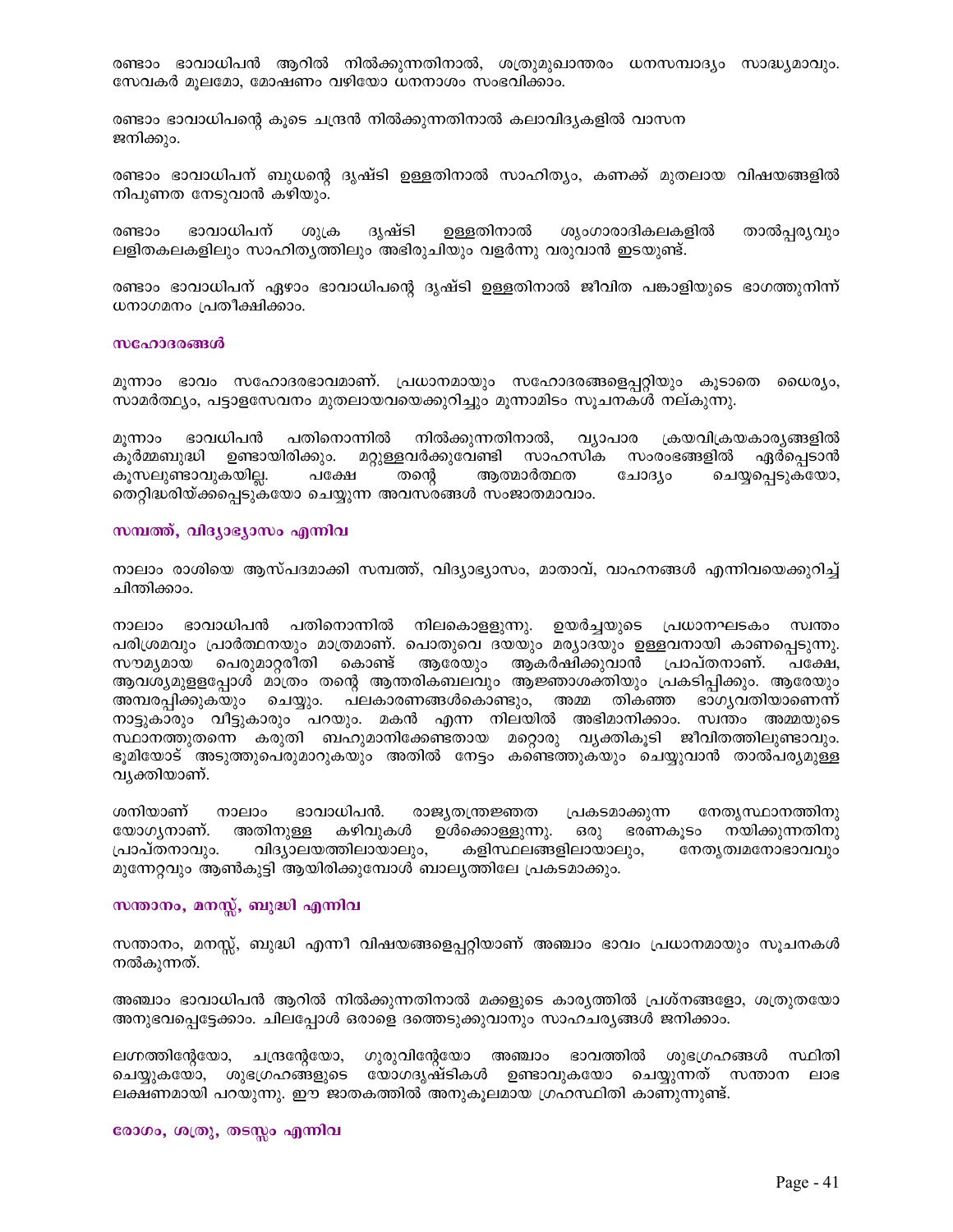രോഗം, ശത്രു, മുറിവ്, തടസ്സം, കളവ് മുതലായ പൊതുവെ അനിഷ്ടകരമായ കാര്യങ്ങളെക്കുറിച്ചാണ് ആറാം ഭാവം സൂചനകൾ നല്കുന്നത്.

ചന്ദ്രന്റെ സ്ഥാനം ആറിലാണ്. സാമാന്യം ശരാശരി ആയുസ്സ് പ്രതീക്ഷിക്കാം. ഉദര സംബന്ധമായ അസുഖങ്ങൾ വന്നുപെടാം. വിട്ടുവീഴ്ച്ചാമനോഭാവവും, ്് സഹനശക്തി താരതമ്യേന  $\omega$ )o കുറഞ്ഞിരിക്കും.

വ്യാഴത്തിന്റെ സ്ഥാനം ആറിലാണ്. ശത്രുസംഹാരത്തിന് സഹായകമോ, അത്ഭുതകരമോ ആയ മാർഗ്ഗങ്ങൾ `അവലംബിക്കുവാൻ കഴിയും. വ്യക്തിപരമായ അസ്വാസ്ഥ്യങ്ങൾ അനുഭവപ്പെടുന്നതായി പറഞ്ഞുകൊണ്ടിരിക്കും.

ആറാം ഭാവാധിപൻ ഒൻപതിൽ നില്ക്കുന്നതിനാൽ പ്രവർത്തിരംഗത്ത് ഉയർച്ചയും താഴ്ചയും അനുഭവിക്കും. തടി, കല്ല് ഇവയോടു ബന്ധപ്പെട്ട ഏർപ്പാടുകൾ ഉണ്ടാവും. കെട്ടിടനിർമ്മാണവുമായി അടുപ്പമുണ്ടായിരിക്കും.

ഒമ്പതാം ഭാവാധിപൻ ആറാം ഭാവത്തിലാണ് നില്ക്കുന്നത്. കള്ളൻമാരെയും, കൊള്ളക്കാരെയും അകാരണമായി ഭയപ്പെടുന്ന ഒരു സ്വഭാവം വളർന്നു വരുവാൻ സാദ്ധ്യത കാണുന്നു.

ആറാം ഭാവാധിപൻ കുജനോടു ചേർന്നു നില്ക്കുന്നതിനാൽ അകാരണായി കള്ളൻമാരെ ഭയക്കും.

#### വിവാഹം

വിവാഹജീവിതത്തിന്റെ വിവിധവശങ്ങൾ ഏഴാമിടത്തെകൊണ്ട് ചിന്തിക്കേണ്ടിയിരിക്കുന്നു.

ഏഴാം ഭാവാധിപൻ പന്ത്രണ്ടിൽ നിൽക്കുന്നു. സ്ത്രീകളോട് വിശ്വാസപൂർവ്വം അടുത്തു പെരുമാറും. പക്ഷേ ആരോപണങ്ങൾക്കു വിധേയമാവുന്നതോ ചീത്തപ്പേരു വരുത്തിവയ്ക്കുന്നതോ ആയ ചില ബന്ധങ്ങളിൽപ്പെട്ടുപോകാതെ ഒഴിഞ്ഞുമാറി നിൽക്കേണ്ടതാണ്. ദാമ്പത്യബന്ധത്തിന് ശക്തിയും ജീവനും നിലനിൽപ്പും നൽകുന്നതിന് ഭർത്താവും കുടുംബനാഥനും എന്നനിലകളിൽ പ്രത്യേകം ശ്രദ്ധിക്കേണ്ടിവരും. സമയക്ലിപ്തത പാലിക്കുവാൻ പ്രയാസമുള്ളതായിരിക്കാം ജോലിയുടെ സ്വഭാവം. കുടുംബാന്തരീക്ഷത്തിൽ `ഇതു പ്രശ്നങ്ങൾ സൃഷ്ടിക്കാതെ തരമില്ല. തന്റെ പിതൃത്വത്തിൽ അഭിമാനിയായിരിക്കും. എങ്കിലും കുട്ടികളുടെ പഠനവിഷയത്തിൽ ്വേണ്ടത്രി ശ്രദ്ധിക്കുവാൻ കഴിയാതെ പോവും.

പടിഞ്ഞാറ് ദിക്കിൽനിന്നും ഉത്തമപങ്കാളിയെ കണ്ടെത്തുവാനാണ് കൂടുതൽ സാദ്ധ്യത കാണുന്നത്.

പല ഏഴാമിടത്തിൽ പ്രതീക്ഷിച്ചിരുന്നതിൽനിന്നെല്ലാം വിഭിന്നമായ കേതു. അനുഭവങ്ങളും നിരാശാജനകമായേക്കാം. പ്ക്ഷേ വന്നുഭവിക്കും. പലതും എന്തുവന്നാലും ആത്മസംയമനം കൈവിടുകയില്ല. പ്രശ്നങ്ങളെ അഭിമുഖീകരിക്കുകയും തക്ക പ്രതിവിധി കണ്ടെത്തുകയും ചെയ്യും.

വ്യാഴത്തിനു ചന്ദ്രനിൽ സ്വാധീനമുള്ളതിനാൽ വൈവാഹികജീവിതം മംഗളവും സന്തോഷപ്രദവും ആയിരിക്കുമെന്ന് നിശ്ചയമായും പ്രതീക്ഷിക്കാം.

ഭാവാധിപന് വ്യാഴത്തിന്റെ ശുഭദൃഷ്ടിയുളളതിനാൽ മറ്റു ദോഷഫലങ്ങൾ കുറഞ്ഞും ഗുണഫലങ്ങൾ ഏറിയും പ്രയോഗികമായി അനുഭവപ്പെടും.

#### ആയുസ്ല്, അരിഷ്ടതകൾ

അഷ്ടമഭാവം കൊണ്ട് അരിഷ്ടതകൾ, ആയുസ്സ്, ചികിത്സ എന്നിവയെപ്പറ്റിയാണ് പ്രധാനമായും ചിന്തിക്കേണ്ടത്.

എട്ടാം ഭാവാധിപൻ പന്ത്രണ്ടിൽ നിൽക്കുന്നതിനാൽ, പണം ദുർവ്യയം ചെയ്യുമെന്നാണ് പറയേണ്ടത്. സുരക്ഷിതത്വകാര്യങ്ങളിൽ ശ്രദ്ധ ആവശ്യമാണ്.

#### ഭാഗ്യം, അഭ്യുന്നതി, പൈതൃകം എന്നിവ

ഒമ്പതാം ഭാവാധിപൻ ആറിൽ സ്ഥാനം പിടിച്ചിരിക്കുന്നു. ഇത് ഉപകാരപ്രദമായ ഒരു നിലപാടായി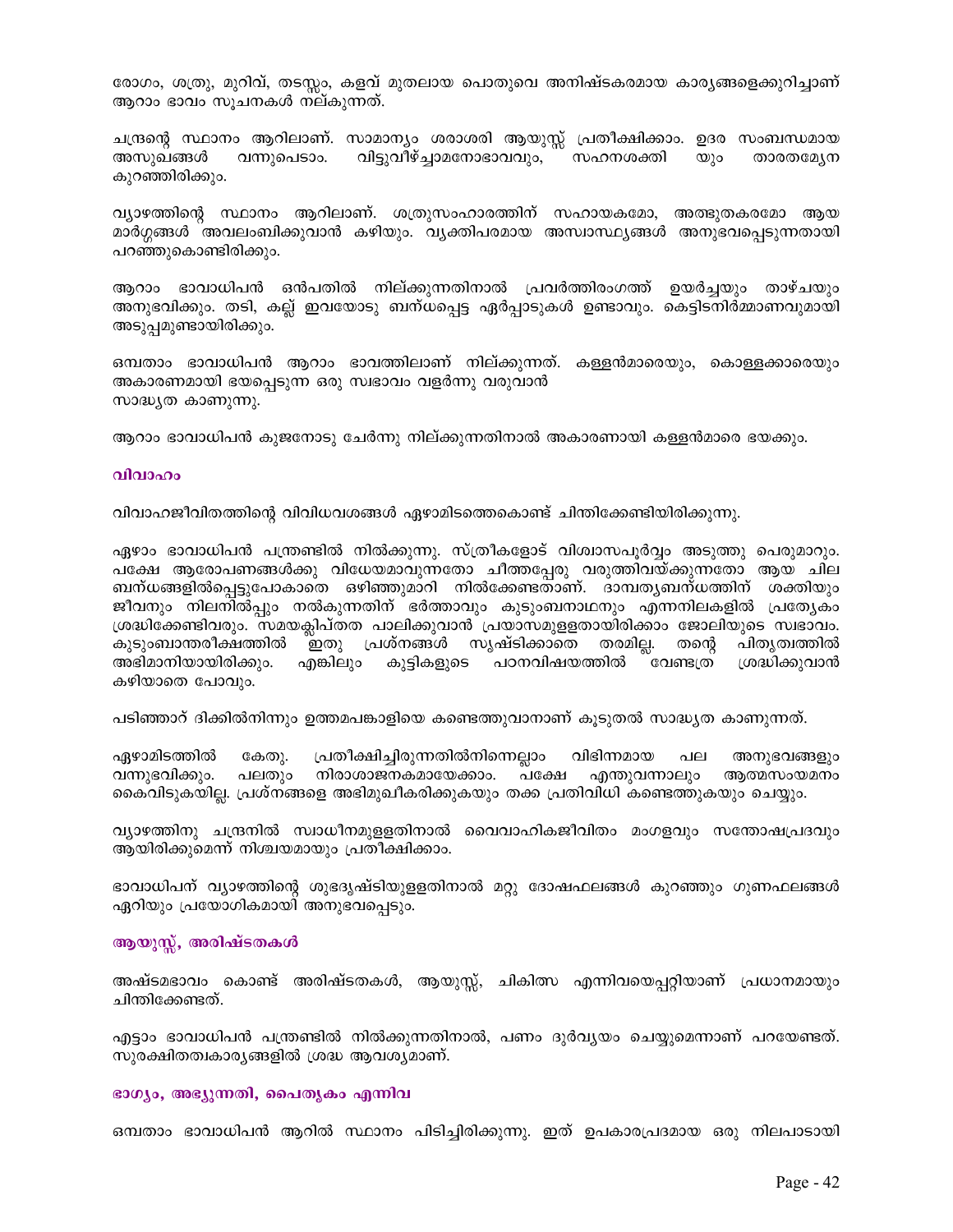കണക്കാക്കിക്കൂടാ. സുഹൃത്തുക്കളിൽനിന്നും, കാര്യമായ സഹായം ലഭിക്കുകയില്ല. പിതാവിന്റെ ആരോഗൃം പലവിധ വിഷമതകളും സൃഷ്ടിച്ചേക്കാം. പുത്രന്റെ നിലയിൽ ഇവ സഹിക്കണം. കൂടാതെ, മാറാത്ത അസുഖങ്ങളൊന്നും വന്നുപെടാതിരുന്നാൽ ഭാഗ്യമായി കരുതണം.

കുജൻ ഒമ്പതിൽ നിൽക്കുന്നതുകൊണ്ട് സമ്പന്നതയും അധികാരശക്തിയും ഒരുമിച്ചുണ്ടാകുമെന്ന് സ്വന്തം മാതാപിതാക്കളോട്, ഉത്തരവാദിത്വബോധത്തോടെ നല്ലരീതിയിൽ മനസ്സിലാക്കണം. വർത്തിച്ചുവെന്നിരിക്കില്ല. പക്ഷേ, ജനമദ്ധ്യത്തിൽ ദാനശീലവും മഹാമനസ്ക്കതയുമുള്ള വൃക്തിയായി അറിയപ്പെടാനുളള ഉപാധികൾ ആസൂത്രണം ചെയ്യും.

ഒമ്പതാം രാശ്യാധിപന് വ്യാഴത്തെ കൊണ്ടു മേന്മയുണ്ടാകുമെന്നത് ശ്രദ്ധേയമാണ്. അനിഷ്ടാനുഭവങ്ങൾ കുറക്കാൻ ഇതു സഹായിക്കും.

ശുഭ്രവസ്ത്രങ്ങളാണ് വിദേശങ്ങളുമായി കൂടുതൽ അനുഗ്രഹകരം. പ്രത്യേകിച്ച് ബന്ധപ്പെടുന്നവർക്കും, മാനസികപ്രശ്നങ്ങളോ ആസ്ത്മ മുതലായ രോഗങ്ങളോ ഉള്ളവർക്കും ഇത് പ്രയോജനകരമാണ്.

#### തൊഴിൽ

ഫലദീപികയിൽ പത്താംഭാവം വ്യാപാരം, സ്ഥാനമാനങ്ങൾ, പ്രവൃത്തി, തൊഴിൽ, വിജയം, കീർത്തി, ത്യാഗം, സമർപ്പണം, ജീവിതമാർഗ്ഗം, ആകാശം, സ്വഭാവം, സദ്ഗുണങ്ങൾ, പ്രവണത, നടപ്പ്, അധികാരം എന്നിവയെ സൂചിപ്പിക്കുന്നതായി പറയുന്നു.

സർവ്വാർത്ഥചിന്താമണി പത്താം ഭാവത്തെക്കുറിച്ച് ജാതകന്റെ തൊഴിൽ, ആജ്ഞാശക്തി, അധികാരം, പ്രശസ്തി, മഴ, വിദേശവാസയോഗം, തൃാഗം, പ്രകടനം, മൂല്യം, ബഹുമാനം, ജീവിതമാർഗ്ഗങ്ങൾ, തൊഴിൽ, കാൽമുട്ടുകൾ, വേലക്കാർ എന്നിവയെക്കുറിച്ച് വിലയിരുത്താമെന്നു പറയുന്നു.

പത്താംഭാവം, പത്താംഭാവാധിപൻ, ഭാവകാരകനായി വരുന്ന ഗ്രഹം, സൂര്യ–ചന്ദ്രന്മാരുടെ സ്ഥാനം വിലയിരുത്തിയതിൽ നിന്ന് ജ്യോതിഷപരമായി താങ്കൾക്കു ഗുണകരമായേക്കാവുന്ന എന്നിവ തൊഴിലുകളെക്കുറിച്ച് താഴെക്കാണും പ്രകാരം ഉൾക്കാഴ്ച നല്കുന്നു.

ജാതകപ്രകാരം പത്താം ഭാവാധിപൻ പതിനൊന്നാം ഭാവത്തിൽ നില്ക്കുന്നു.

ബൃഹദ് പരാശര ഹോരാശാസ്ത്രമനുസരിച്ച് ജാതകൻ സ്നേഹവാനും, ധനസമൃദ്ധിയുള്ളവനും ആയിരിക്കും. ആകർഷകമായ വൃക്തിത്വത്തിനുടമയും, സദ്ഗുണങ്ങളുള്ളവനും ആയിരിക്കും.

പത്താംഭാവം ചിങ്ങം രാശിയാണ്. ജ്യോതിചക്രത്തിൽ അഞ്ചാമത്തേതായ ഈ രാശി വിനോദത്തെയും സന്തോഷത്തെയും സൂചിപ്പിക്കുന്നു. സൂര്യനാണ് നിങ്ങളിൽ ആധിപത്യം പുലർത്തുന്ന ഗ്രഹം. കലാകാരന്മാർ തുടങ്ങിയവർ ഗ്രഹത്തിന്റെ പരിധിയിൽ നടന്മാർ, ഈ വരുന്നതാണ്. വിശ്രമ–വിനോദകേന്ദ്രങ്ങൾ, ചൂതുകളി, കുതിരസവാരി, നൃത്ത–സംഗീതശാലകൾ, കളിക്കളങ്ങൾ എന്നിവയോടുള്ള ആഭിമുഖ്യമോ ബന്ധമോ ഉണ്ടാകാം.

സർക്കാർ ചികിത്സാരംഗം, സ്റ്റോക്ക് എക്സ്ചേഞ്ച്, അമൂല്യരത്നങ്ങളുടെ ജോലി, ഖനനം–നിർമ്മാണം തുടങ്ങിയ മേഖലകളോട് ചേർന്നു പ്രവർത്തിക്കുവാൻ സാദ്ധ്യത കാണുന്നു. വനങ്ങൾ, കൊട്ടാരങ്ങൾ, കോട്ടകൾ എന്നിവയോടുള്ള താത്പര്യം സഞ്ചാര സ്വഭാവത്തെ കാണിക്കുന്നു. മേൽപറഞ്ഞവയിലേതെങ്കിലും രംഗത്ത് അനുയോജ്യമാംവിധം പ്രവർത്തിക്കുന്നത് ശുഭകരമാണ്. ആധുനിക ലോകത്ത് വിശ്രമ–വിനോദ പാർക്കുകൾ, നിശാക്ലബുകൾ, നൃത്തശാലകൾ, കാർണിവൽ, വൃവസായ പ്രദർശനങ്ങൾ, ഹോട്ടലുകൾ, റിസോർട്ടുകൾ, ട്രാവൽ–ടൂറിസം തുടങ്ങിയവ നിങ്ങൾക്കു വിജയം നൽകുന്ന മേഖലകളായി ജ്യോതിഷവശാൽ കാണുന്നു.

ലഗ്നത്തെയും സൂര്യനെയും ചന്ദ്രനെയും ആസ്പദമാക്കിയുള്ള പത്താംഭാവങ്ങളിൽ, ഗ്രഹങ്ങൾ ഒന്നും ചെയ്യുന്നില്ല. തന്നെ സ്ഥിതി അതിനാൽ പത്താംഭാവാധിപന്റെ നവാംശാധിപനെക്കുറിച്ചു ചിന്തിക്കേണ്ടിയിരിക്കുന്നു. ഇത് ജാതകന്റെ തൊഴിൽ മേഖലയെക്കുറിച്ച് അനുയോജ്യമായ കൂടുതൽ വിവരങ്ങൾ നൽകുന്നു.

പത്താംഭാവാധിപന്റെ നവാംശാധിപൻ ആദിതൃനാകുന്നു. ജാതകൻ മെഡിസിൻ, ധാന്യം, കമ്പിളി, പുല്ല്, സ്വർണ്ണം എന്നിവയുമായി ബന്ധപ്പെട്ട മേഖലകളിൽ നിന്നും ധനം സമ്പാദിക്കും. സർക്കാർ തലത്തിൽ ഉന്നതസ്ഥാനങ്ങളിലെത്തിച്ചേരാനുള്ള സാധൃത കാണുന്നു. നയത ന്ത്രജ്ഞനായതുകൊണ്ട് സാഹചരൃങ്ങൾക്കനുസരിച്ച് മധൃസ്ഥൻ, ആർബിട്രേറ്റർ എന്നീ നിലകളിൽ പ്രവർത്തിക്കേണ്ടി വരും. സൂര്യൻ നല്കുന്ന ശക്തികൾ യഥാവിധം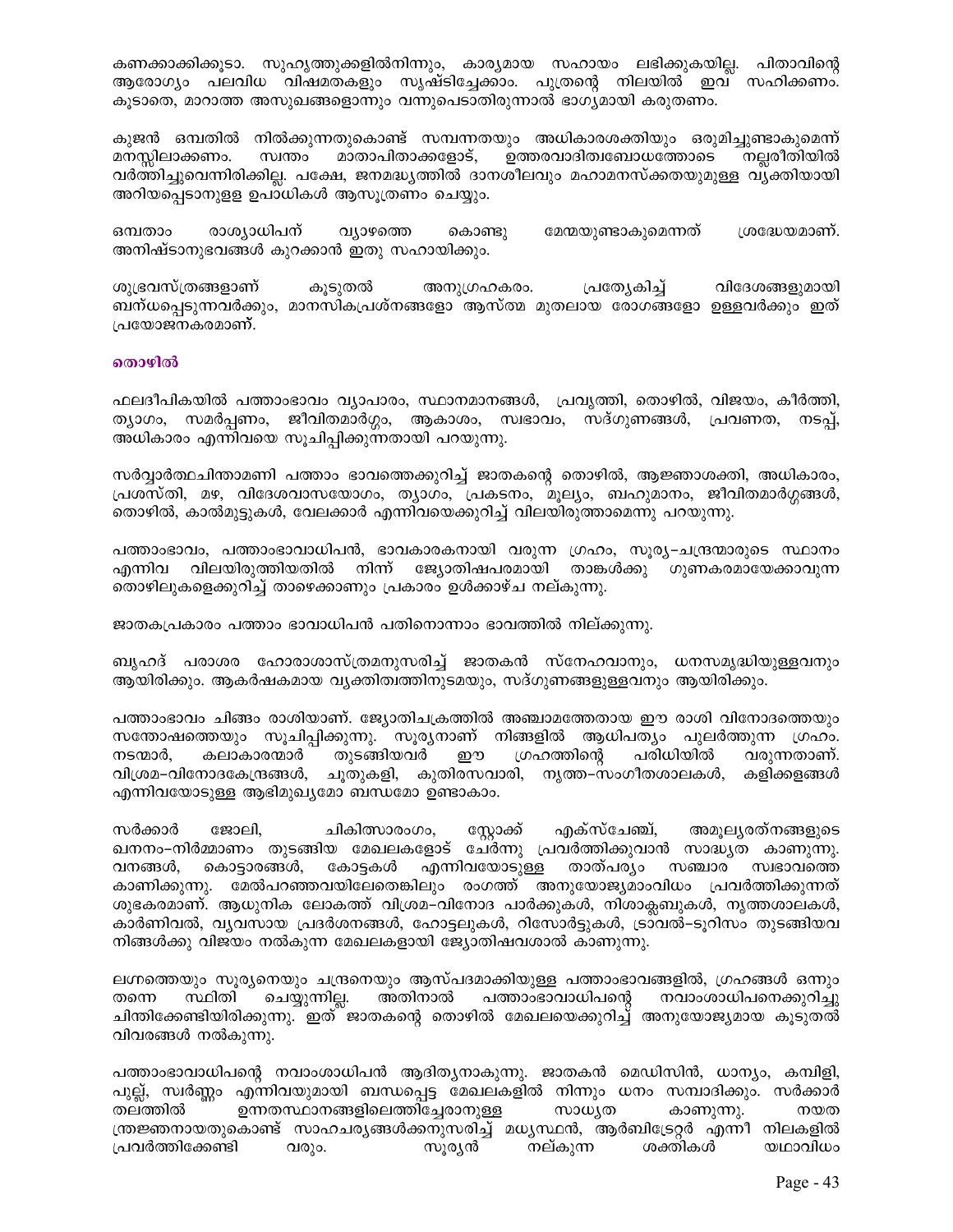ഉപയോഗപ്പെടുത്തുകയാണെങ്കിൽ ജീവിത വിജയം സുനിശ്ചിതമാണ്.

ജാതകപ്രകാരമുള്ള ഗ്രഹനിലയെ അപഗ്രഥിച്ചതിൽ നിന്നും ലഭിച്ച മേല്പറഞ്ഞ വിവരങ്ങൾ കൂടാതെ, ചില പൊതുവായ സൂചനകൾ ജന്മനക്ഷത്രം തന്നെ നല്കുന്നുണ്ട്. നിങ്ങളുടെ ജന്മനക്ഷത്രമനുസരിച്ച് നിർദ്ദേശിക്കപ്പെടുന്ന, ബന്ധപ്പെടാവുന്ന തൊഴിൽ മേഖലകൾ താഴെ പറയുന്നവയാണ്.

ഫാക്ടറി ജോലികൾ, പോലീസ്, മിലിട്ടറി, വൈദൃശാസ്ത്രം, സർജറി, കോടതി, ജയിൽ, റോഡുനിർമ്മാണം, റെയിൽവേ, യന്ത്രങ്ങൾ, ഇരുമ്പ്, സ്റ്റീൽ, ചെമ്പ് എന്നിവയുമായി ബന്ധപ്പെട്ടവ.

വ്യാഴം പത്താംഭാവത്തിൽ ദൃഷ്ടി ചെയ്യുന്നു. ഇത് പ്രവർത്തന മേഖലയുടെ ശക്തി വർദ്ധിപ്പിക്കുന്നു.

#### $w$ നലാഭം

പതിനൊന്നാം ഭാവം പ്രധാനമായും ധനലാഭത്തെയാണ് സൂചിപ്പിക്കുന്നത്.

നിൽക്കുന്നതിനാൽ ഭാവാധിപൻ സൽപ്രവർത്തികളിൽ പതിനൊന്നാം പന്ത്രണ്ടിൽ മനസ്സ് വ്യാപരിക്കും. സ്വന്തക്കാരും, അന്യരുമായി അഗാധബന്ധത്തിൽ ഏർപ്പെടും.

സൂര്യൻ പതിനൊന്നിൽ നിലകൊള്ളുന്നു. സ്വാധീനശക്തികൾ സ്നേഹിതരായി ഉണ്ടാവും. സാമർത്ഥ്യവും ഒന്നുപോലെ പ്രദർശിപ്പിക്കും. പിതാവിന് പ്രശ്നങ്ങൾ സന്തോഷവും അഭിമുഖീകരിക്കേണ്ടതായി കാണുന്നു. ദീർഘായുസ്സ് നിശ്ചയമാക്കാം.

ശനി പതിനൊന്നിൽ നിലകൊള്ളുന്നു. ഭക്ഷണം പ്രിയങ്കരമായിരിക്കും. ഊർജ്ജസ്വലത, ആരോഗ്യം, ധനം ഇവ എടുത്ത് പറയേണ്ടവയാണ്. ദീർഘായുസ്സ് വിധിച്ചിരിക്കുന്നു.

#### ചിലവുകൾ, ദ്രവൃനാശം എന്നിവ

പന്ത്രണ്ടാം ഭാവം കൊണ്ട് ചിലവുകൾ, ദ്രവൃനാശം, കഷ്ടനഷ്ടങ്ങൾ എന്നിവയെപ്പറ്റിയാണ് ചിന്തിക്കേണ്ടത്.

പന്ത്രണ്ടാം ഭാവാധിപൻ പന്ത്രണ്ടിൽ നിൽക്കുന്നതിനാൽ വർദ്ധിച്ച ചിലവുകൾ താങ്ങേണ്ടതായി കാണുന്നു. അനാരോഗ്യമോ കോപമോ കണ്ടെന്നിരിക്കും. ദ്രോഹിച്ചവരോട് പക ഉണ്ടായിരിക്കും.

പന്ത്രണ്ടിൽ ബുധൻ നിൽക്കുന്നതിനാൽ അത്യാവശ്യത്തിന് ഒരു കളവു പറയുവാൻ വിമുഖതയുണ്ടാവുകയില്ല. വിദ്യാഭ്യാസ പരിധി എന്തുതന്നെ ആയാലും, ജീവിതവിജയം സുനിശ്ചിതമാണ്. ഭാഗ്യം എടുത്ത് പറയണം.

പത്രണ്ടിൽ ശുക്രൻ നിൽക്കുന്നതിനാൽ സ്നേഹപ്രകടനങ്ങൾക്ക് വൈദഗ്ദ്ധ\ം കുറവായിരിക്കുകയില്ല. വേണ്ടാത്ത കൂട്ടുകെട്ടുകളോ, ബന്ധങ്ങളോ വന്നുപെടാതെ പ്രത്യേകം ശ്രദ്ധിക്കണം. തന്റെ പശ്ചാത്തലത്തിലുള്ള സമപ്രായക്കാരുമായി താരതമൃപ്പെടുത്തി നോക്കുമ്പോൾ അപാര ബുദ്ധിശക്തിയുണ്ടെന്ന് പറയേണ്ടിയിരിക്കുന്നു.

പന്ത്രണ്ടാം ഭാവാധിപൻ പന്ത്രണ്ടിൽത്തന്നെ സ്വക്ഷേത്രത്തിൽ നില്ക്കുന്നതിനാൽ കയ്യിലിരിക്കുന്ന ധനസമ്പത്തുകളും, മുതലും കൈവിട്ടുപോകാതിരിക്കുവാൻ അനുനിമിഷം ചിന്തിക്കുന്ന ഒരു സ്വഭാവവിശേഷം താങ്കൾ പ്രകടിപ്പിക്കുന്നുണ്ടെങ്കിൽ അത്ഭുതപ്പെടാനില്ല.

പന്ത്രണ്ടാം ഭാവത്തിൽ നിൽക്കുന്ന ശുഭഗ്രഹത്തിന് ശുക്രന്റെ ദൃഷ്ടി കാണുന്നുണ്ട്. ശയന സുഖാനുഭവങ്ങൾ ധാരാളം താങ്കളെ തേടിയെത്തും.

#### ദശാപഹാര ഫലങ്ങൾ

ഭാരത ജോതിഷപ്രകാരം മനുഷ്യ ആയുസ്സിനെ പലദശകളായി തിരിച്ചിരിക്കുന്നു. ഗ്രഹങ്ങളുടെ സ്ഥാനസ്ഥിതികളും യോഗങ്ങളുടെ ബലവും അനുസരിച്ച് യോഗങ്ങളും, ശക്തിക്കനുസരിച്ച് ദശാഫലങ്ങളും അനുഭവപ്പെടുമെന്നാണ് ശാസ്ത്രമതം. ഇരുപത്തിയേഴു നക്ഷത്രങ്ങളെ മൂന്നു നക്ഷത്രങ്ങൾ വീതമുള്ള ഒമ്പതു ഭാഗങ്ങളായി തിരിച്ചിരിക്കുന്നു. ഇവരുടെ ആധിപതൃകാലഘട്ടത്തെ ദശ എന്ന പേരിലാണ് അറിയപ്പെടുന്നത്.

ശിശുക്കൾക്ക് അപ്രായോഗീകമായ അനുഭവങ്ങൾ പറഞ്ഞിട്ടുണ്ടെങ്കിൽ അത് മാതാപിതാക്കന്മാർക്ക്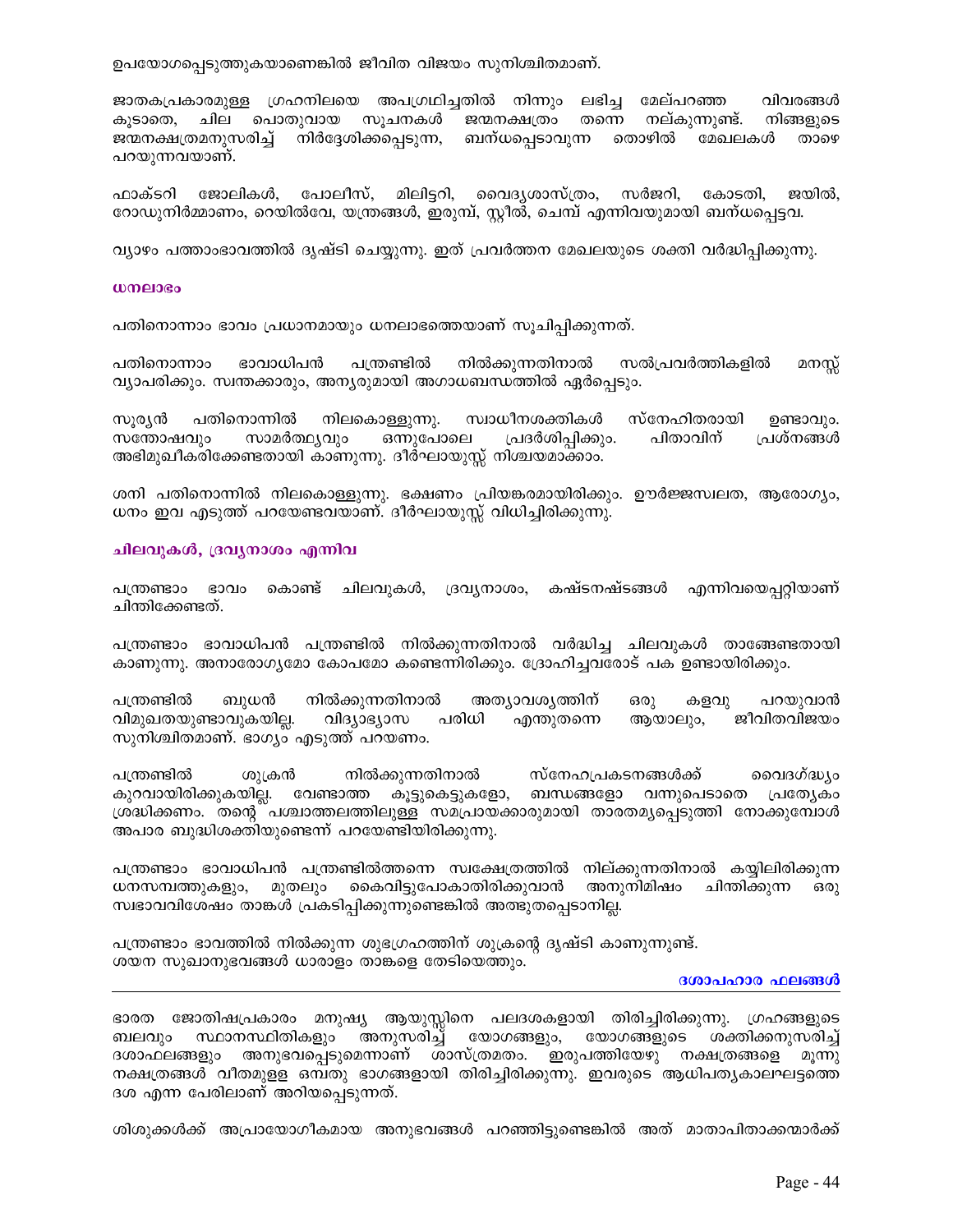ബാധകമാവുന്നതാണ്. അതുപോലെ തന്നെ ഒരോ ഫലവും ഭാര്യഭർത്താക്കന്മാരുടെ കാര്യത്തിൽ ആർക്കാണ് ബാധകമാവുകയെന്ന് സ്വയം നിർണ്ണയിക്കേണ്ടതാണ്.

ദശമുതലാണ് ദശാഫലങ്ങൾ തുടങ്ങുന്നത്. വിശദമായ ഇപ്പോഴത്തെ അപഹാരഫലങ്ങൾ കാണിച്ചിരിക്കുന്നത്. 25 വർഷത്തേക്കുമാത്രമാണ്. ശിശുക്കളുടെ കാര്യത്തിൽ ആദ്യത്തെ അഞ്ചുവർഷങ്ങൾ ഉൾക്കൊള്ളിച്ചിട്ടില്ല. സപ്തവർഗ്ഗത്തെ അടിസ്ഥാനമാക്കി ഗ്രഹങ്ങളുടെ ബലാബലങ്ങൾ നിശ്ചയിച്ചിരിക്കുന്നു.

# ശുക്രദശ (ഭൂഗു)

മുൻകാലപ്രവർത്തനങ്ങളുടെ സത്ഫലങ്ങൾ അനുഭവിക്കുന്ന സന്തോഷകരമായ ഒരു നല്ല കാലഘട്ടം. കലാകാരൻ എന്ന നിലയിൽ കലാപരമായി നേട്ടങ്ങളുണ്ടാവും. ഐശ്വര്യപൂർണ്ണമായ കുടുംബജീവിതം നയിക്കുന്നവനായിരിക്കും. കൈവയ്ക്കുന്ന എന്തിലും ഉയർച്ച അനുഭവപ്പെടുന്നവനാണ്. വിജയം സുനിശ്ചിതമായ സമയമാണ്. ലാഭകരമായ പല ഏർപ്പാടുകളിലും മാർഗ്ഗങ്ങളിലും വിവിധരീതികളിലും യാത്രചെയ്യേണ്ടതായി ചെന്നുചേരും. വരും. ഇങ്ങനെ ലഭ്യമാവുന്ന പ്രസ്തുത അവസരങ്ങൾ മറ്റു പുരുഷന്മാരിൽ അസുയയുളവാക്കും. ചില വേർപാടുകൾ സഹിച്ചേ മതിയാവൂ. മനസ്സിനു കാലുഷ്യമുണ്ടാക്കാവുന്ന ചില സന്ദർഭങ്ങൾ ഉണ്ടാവാതിരിക്കുകയില്ല. കുടുംബിനികളുടെ സഹകരണം ഉപകരിക്കും.

ശുക്രന് വർഗ്ഗബലമുള്ളതുകൊണ്ട് നല്ല ഗുണങ്ങൾ പ്രദാനം ചെയ്യും.

സന്തോഷത്തിനുവേണ്ടി കലാകൗതുക വസ്തുക്കൾ സംഭരിച്ചുകൂട്ടും. വിജയത്തിന് സഹകരണം ആവശ്യമാണെന്ന വിശ്വാസം വച്ചുപുലർത്തും. പ്രീതി, അനുരാഗം, വാത്സല്യം, ആസക്തി തുടങ്ങിയ വികസിച്ചുവരും. പരിണയം മൃദുലവികാരങ്ങൾ മൊട്ടിട്ടു തുടങ്ങിയ മംഗളകർമ്മങ്ങളിൽ സംബന്ധിക്കും. പ്രതീക്ഷിക്കാത്ത പലതിലും സ്ത്രീപുരുഷന്മാരുടെ സഹായസഹകരണങ്ങൾ ഉണ്ടായെന്നിരിക്കും. ഉയർച്ച നിശ്ചയമാണ്.

# $\nabla$  ( 07-01-2021 >> 09-03-2022 )

വീട്ടിലുള്ളവരേയും ശൂക്രദശയിൽ കുജാപഹാരകാലത്ത് ചങ്ങാതിമാരേയും, അകാരണമായി സംശയിക്കുവാൻ തുടങ്ങും. മാതാപിതാക്കന്മാർ വേണ്ടത്ര സ്നേഹിക്കുന്നില്ലെന്ന ശങ്ക നിലനിൽക്കും. എടുത്തുചാട്ടത്തിനുള്ള ഉത്സാഹം ജനിക്കും. മണ്ണിൽ കളിക്കുക, ചെടികൾ നടുന്നതിൽ ശ്രദ്ധിക്കുക ഇവ പ്രത്യേകതകളായിരിക്കും.

# $\nabla$  ( 09-03-2022 >> 09-03-2025)

ശുക്രദശയിൽ രാഹുവിന്റെ അപഹാരകാലത്ത് മനസ്സിന് ഇണങ്ങാത്തവരുടെ സാമീപ്യം സഹിച്ചേ തീരൂ. തന്റെ ആഗ്രഹങ്ങൾക്ക് വിപരീതമായി പല തീരുമാനങ്ങളും കൈക്കൊള്ളുവാൻ സാദ്ധ്യത ഉണ്ട്. അതുകൊണ്ടുതന്നെ വഴക്കിടുകയും ചെയ്യേണ്ടതായി കാണുന്നു. സ്വന്തപ്പെട്ടവർക്ക് മനപ്രയാസം ഉണ്ടാക്കിത്തീർക്കും. ഉത്സാഹിച്ച് വിദ്യാഭ്യാസരംഗത്ത് പ്രവർത്തിച്ചാൽ അഭിമാനിക്കത്തക്ക ഫലം ലഭിക്കും. മത്സരപ്പരീക്ഷകളിൽ വിജയിക്കും.

# $\nabla$  ( 09-03-2025 >> 08-11-2027)

വ്യാഴാപഹാരകാലത്ത് അസൗകര്യവും ശൂക്രദശയിലെ ഭക്ഷണകാര്യങ്ങൾക്ക് യാതൊരു ഉണ്ടായിരിക്കുകയില്ല. പൊതു അഭിപ്രായവും അംഗീകാരവും പ്രോത്സാഹജനകമായിരിക്കും. കലാശാലാവിദ്യാഭ്യാസം മെച്ചപ്പെടും. പല നേട്ടങ്ങളും ഈ അവസരത്തിൽ ഉണ്ടാകും.

# $\nabla$  ( 08-11-2027 >> 07-01-2031)

ശുക്രദശയിൽ ശനിയുടെ അപഹാരം നടക്കുമ്പോൾ വിലക്കപ്പെട്ട പലകാര്യങ്ങളിലും താത്പര്യം ജനിക്കും. അതിനുശേഷം പശ്ചാത്തപിക്കുകയും ചെയ്യും. തന്നേക്കാൾ പ്രായംചെന്നവരുമായി വേണ്ടാത്ത ഇടപെടലുകൾ വന്നുചേരാം. സമയം നന്നേ മോശമാണെന്ന് ഓർമ്മിക്കണം. പക്ഷെ ശത്രുക്കൾക്ക് തന്നെ പരാജയപ്പെടുത്തുവാൻ സാധിക്കുകയില്ല. സുഖകരമായ ചലനങ്ങൾ സൃഷ്ടിച്ചേക്കാം. വിദേശത്താണെങ്കിൽ മേന്മകൾ സുനിശ്ചിതമാക്കാം.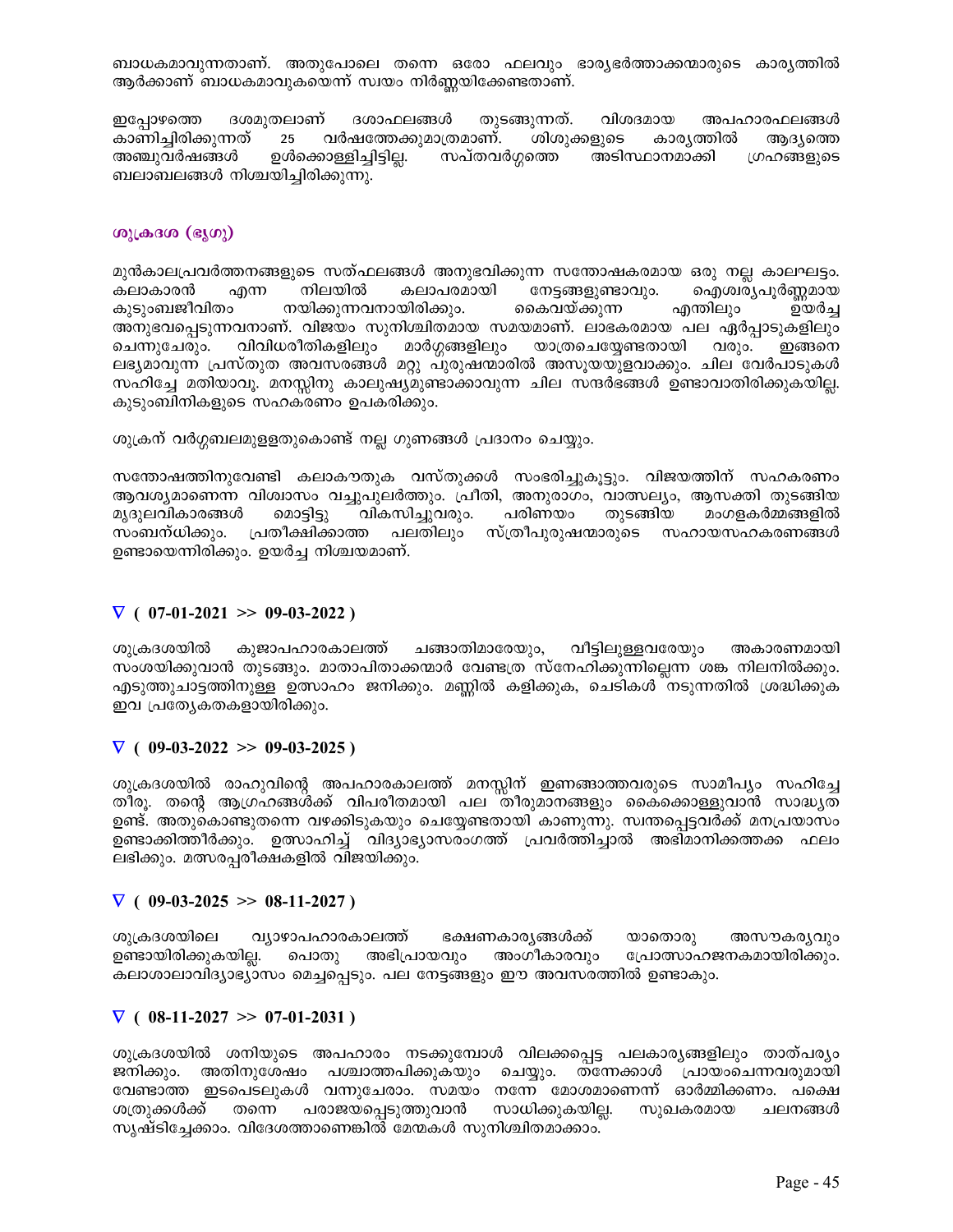# $\nabla$  ( 07-01-2031 >> 07-11-2033 )

ശുക്രദശയിൽ ബുധന്റെ അപഹാരകാലത്ത് സ്വത്തുവകകൾ വർദ്ധിച്ചുവരും. പേരും പെരുമയും ധനവും നേടും. ഗാംഭീര്യത്തോടെ വിജയം വരിക്കും. ഉയർച്ച നിശ്ചയമാക്കാവുന്ന സമയമാണ്.

# $\nabla$  ( 07-11-2033 >> 07-01-2035)

ശുക്രദശയിൽ കേതുവിന്റെ അപഹാരകാലത്ത് ആവശ്യത്തിനും ആനാവശ്യത്തിനും വഴക്കിടും. വൃഥാ ശത്രുത സമ്പാദിക്കും. പ്രതിയോഗികൾക്ക് നാശമാണ് വിധിച്ചിരിക്കുന്നത്. കാര്യങ്ങളും, വിചാരങ്ങളും, അനുഭവങ്ങളും സ്ഥിരമായിരിക്കുകയില്ല. അവിഹിതസംഗമം ഉണ്ടായേക്കാം. പുരോഗതി നേടി വളർച്ച പ്രാപിക്കുവാൻ പ്രത്യേകം ശ്രമിക്കുന്നതാണ്.

# സൂര്യദശ (ആദിത്യൻ, രവി)

സുര്യദശയിൽ, ഏതുവിധേനയും പണം സമ്പാദിക്കണമെന്ന ആഗ്രഹം നില നിറുത്തുന്നവനായിത്തീരും. ശത്രുക്കളേയും പ്രതിബന്ധങ്ങളേയും തകർക്കും. എല്ലാം  $\Omega Q$ സ്ത്രീകളോട് അധികം ദയ കാട്ടിയെന്നും വരില്ല. കുടുംബത്തിന്റെ ഉയർച്ച്, ശ്രേയസ്സ്, മേന്മ ഇവ ആസ്വദിക്കും. മൃഗങ്ങൾ മൂലമോ, തീ നിമിത്ത്ം അസൗകര്യങ്ങളും അപകടങ്ങളും ഉണ്ടാകാതെ സൂക്ഷിക്കണം. കണ്ണ്, വയറ്, പല്ല് ഇവ ഏറ്റവും ദുർബല ഭാഗങ്ങളായി ഈ കാലഘട്ടത്തിൽ തോന്നിക്കും. യുവാവ് എന്ന നില്യിൽ കുടുംബപരിപാലനത്തിലും പരീക്ഷണത്തിലും പ്രത്യേകം ശ്രദ്ധ പതിപ്പിക്കേണ്ടതായിവരും. മാതാപിതാക്കൾ, ഉന്നതസ്ഥാനീയർ, മററു പ്രധാന വൃക്തികൾ ഇവരിൽ ചിലരുമായി ഭിന്നിപ്പുണ്ടാവും. മേലുദ്യോഗസ്ഥൻ എന്ന പദവിയിൽ കീഴ്ജീവനക്കാർക്കും സിൽബന്ധികൾക്കും അടുക്കളജോലിക്കാരികൾക്കും ഒരുവിധത്തിൽ അല്ലെങ്കിൽ മറ്റൊരു വിധത്തിൽ പ്രശ്നങ്ങൾ വരുത്തിവെയ്ക്കുന്ന ഒന്നാണ് ആദിത്യദശ. പണം ഒരു പ്രധാന ഘടകമായി ഉയർന്നുവരും.

ഗ്രഹനിലയിൽ സൂര്യൻ വർഗ്ഗബലമുള്ളതായി കാണുന്നതിനാൽ ഈ ദശാകാലം പൊതുവേ നല്ലതായിരിക്കും.

ആത്മീയമായും മാനസ്സികമായും ഒരു പ്രത്യേക ശക്തി ആർജ്ജിക്കും. വളരെ സഞ്ചരിക്കുകയും കീഴ്പെടുത്തുകയും ചെയ്യും. പിതാവിന്, ഉയർച്ച പ്രതീക്ഷിക്കാം. ശത്രുക്കളെ തന്റെ രക്ഷകർത്താക്കളിൽനിന്നും സഹായവും ആനുകൂല്യവും ലഭിക്കും. സ്വന്തം സ്ഥാനമാനങ്ങൾക്ക് ആരുമറിയാതെ തന്നെ മേന്മ വന്നുഭവിക്കും. ശക്തിപ്രകടനങ്ങൾ ഒഴിവാക്കണം.

# $\nabla$  ( 07-01-2035 >> 27-04-2035)

സുര്യദശയിൽ സ്വാപഹാരകാലത്ത് ധനസഹായവും, പ്രോത്സാഹനവും, വളർച്ചയും പ്രതീക്ഷിക്കാം. മേലധികാരികളുടെ സമീപനം നന്നായിരിക്കും. പിത്തപ്രകൃതമുള്ളവർ പ്രത്യേകം ശ്രദ്ധിക്കണം. സ്വന്തക്കാരിൽനിന്നും അസൂഖകരങ്ങളായ വാക്കുകളും പെരുമാറ്റവും ഉണ്ടായേക്കാം. ചിലവ് നിയന്ത്രിക്കുന്ന കാര്യത്തിലായിരിക്കും അധികം പ്രയാസപ്പെടുക.

# $\nabla$  (27-04-2035 >> 27-10-2035)

സൂര്യദശയിൽ സമാധാനപ്രിയം വർദ്ധിച്ചുവരും. ചന്ദ്രാപഹാരകാലത്ത് ശത്രുക്കളുമായിപ്പോലും രമൃതയിലെത്തുവാൻ അതിനുവേണ്ടി പ്രവർത്തിച്ചെന്നുമിരിക്കും. ആഗ്രഹിക്കും. സമൃദ്ധി അനുഭവപ്പെടാതിരിക്കുകയില്ല.

# $\nabla$  (27-10-2035 >> 03-03-2036)

സ്വര്യദ്ധയിൽ ചൊവ്വായുടെ അപഹാരമാണ് അടുത്തത്. തന്നേക്കാൾ ഉന്നത പദവിയിലുള്ളവരിൽനിന്നും ഗുണകരമായ പലതും പ്രതീക്ഷിക്കാം. സ്ഥാനക്കയറ്റം, ശമ്പള വർദ്ധന അനുവദിച്ചു തരുന്നതിൽ മേലധികാരികൾ സന്തോഷം കാണിക്കും ജനമദ്ധ്യത്തിൽ ഇവ ബഹുമാനിക്കപ്പെടും.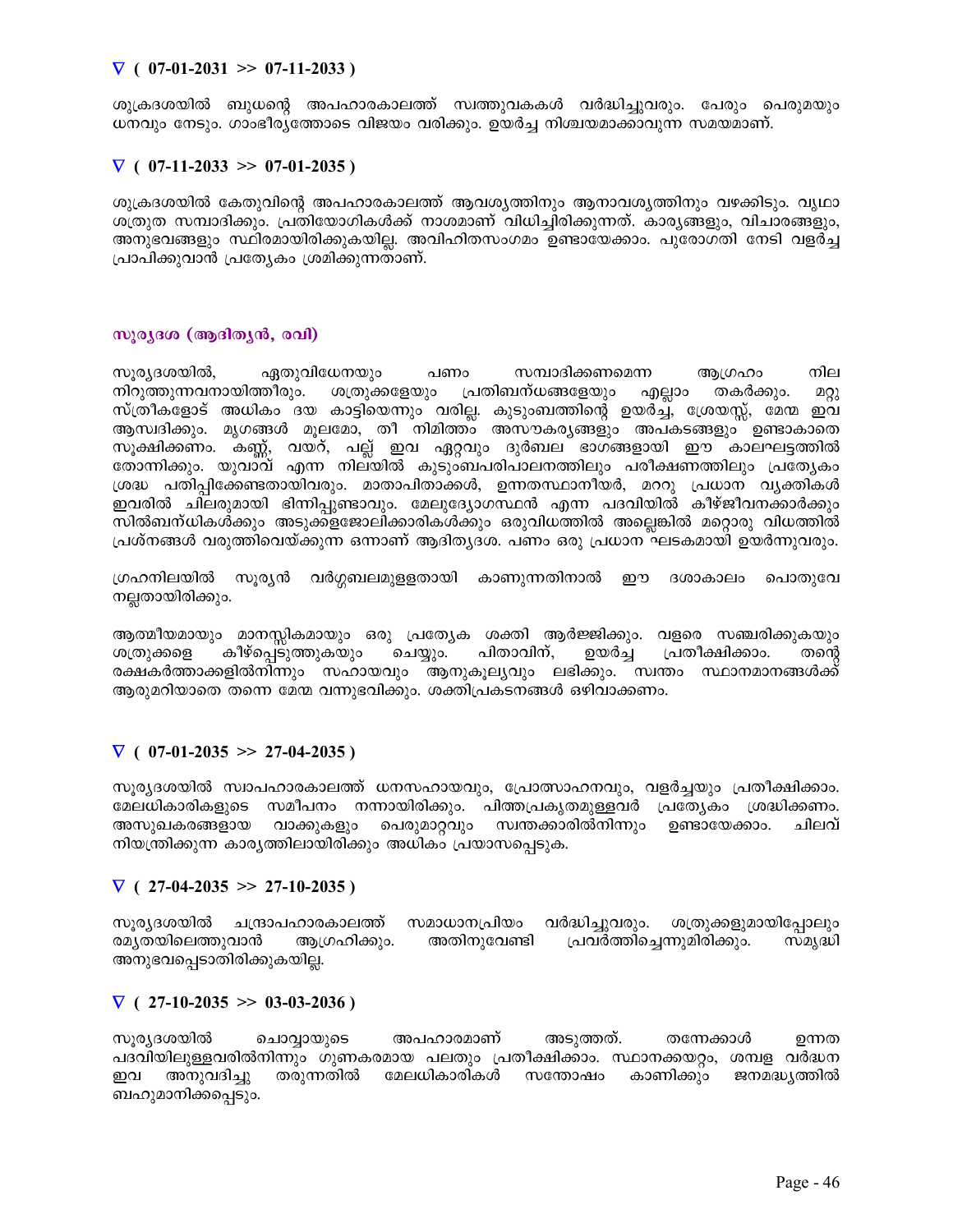# $\nabla$  ( 03-03-2036 >> 25-01-2037)

ആദിത്യദശയിൽ രാഹുവിന്റെ അപഹാരം നടക്കുന്ന കാലയളവിൽ സർവ്വത്ര സംശയങ്ങൾ ജനിക്കും. വാതസംബന്ധമായ അസ്വസ്ഥതകൾ ഉണ്ടാകാം. പണം ധാരാളം ചിലവഴിക്കേണ്ടതായിവരും. പ്രവർത്തിമണ്ഡലത്തിൽനിന്നും പുറന്തള്ളപ്പെടുമോയെന്നു ഭയപ്പെടും. മാതാപിതാക്കന്മാരുടെ ആരോഗ്യനിലയേക്കുറിച്ച് ആശങ്കയുണ്ടാകും.

# $\nabla$  ( 25-01-2037 >> 13-11-2037)

സൂര്യദശയിൽ വ്യാഴത്തിന്റെ അപഹാരകാലമാണെങ്കിൽ ആരോഗ്യസ്ഥിതി മെച്ചപ്പെട്ടുതന്നെ വരും. പരിശ്രമിക്കുന്നിടത്തെല്ലാം വിജയസൂചനകൾ ലഭിക്കും. ശത്രുക്കൾക്കുപോലും കുറ്റം പറയാൻ കഴിയില്ല.

# $\nabla$  ( 13-11-2037 >> 26-10-2038)

ആദിത്യദശയിൽ ശനിയുടെ അപഹാരഫലങ്ങൾ ഇപ്രകാരമാണ്. സ്വന്തം നിയന്ത്രണത്തിലുളള വസ്തുവകകൾക്ക് നഷ്ടമോ, കോട്ടമോ, തകരാറോ സംഭവിക്കാം. ശക്തികുറഞ്ഞുവരുന്നോ എന്നു സംശയിക്കും. സഹായം പ്രതീക്ഷിക്കുന്നിടത്ത് നിരാശ അനുഭവപ്പെടും. അലസത വർദ്ധിക്കും. കണ്ണുകൾ പരിശോധനക്കു വിധേയമാക്കണം.

# $\nabla$  ( 26-10-2038 >> 02-09-2039)

ത്വക്രോഗങ്ങൾ ഉണ്ടാവുന്നത് അധികവും ആദിതൃദശയിൽ ബുധാപഹാരകാലത്തോട്<br>അനുബന്ധിച്ചാണ്. കൂടാതെ പ്രവർത്തിയിലുളള ഉത്സാഹക്കുറവ് നാശനഷ്ടങ്ങളിലേക്കു കൂടാതെ പ്രവർത്തിയിലുളള ഉത്സാഹക്കുറവ് നാശനഷ്ടങ്ങളിലേക്കു വഴിതെളിയിക്കാതിരിക്കുകയില്ല.

### $\nabla$  ( 02-09-2039 >> 08-01-2040)

ആദിത്യദശയിൽ കേതുവിന്റെ അപഹാരം നടക്കുന്ന നാളുകളിൽ സ്വന്തം സ്ഥലവും ആളുകളെയും വിട്ടകന്ന് ദൂരെ മാറി താമസിക്കുവാൻ ആഗ്രഹിച്ചുപോകും. പലതും അശുഭമായോ, അനിഷ്ടമായോ തോന്നും. കാര്യവിഘ്നവും നിരാശയും ഈ ദശയിൽ പറഞ്ഞിട്ടുള്ളതാണ്.

# $\nabla$  ( 08-01-2040 >> 07-01-2041)

സൂരൃദശയിൽ ശുക്രാപഹാരകാലത്ത് ശരീരത്തിന് സുഖക്കുറവ് തോന്നിക്കാം. തലവേദന അസഹനീയമാവാം. പ്രവർത്തിമണ്ഡലത്തിൽ ശോഭിക്കുന്നതാണ്.

### ചന്ദ്ര $30$

മനശാന്തിക്കും സന്തോഷത്തിനും വേണ്ടി മുൻകാലത്തേക്കാൾ കൂടുതൽ ആത്മീയ രംഗങ്ങളിൽ<br>പ്രവർത്തിക്കുവാൻ ഇഷപെടുന്നവനായിത്തീരും. തന്നേക്കാൾ മുതിർന്ന പുരുഷന്മാരോട്  ${1}$ പവർത്തിക്കുവാൻ ഇഷ്ടപ്പെടുന്നവനായിത്തീരും. അസാധാരണമായ ശ്രദ്ധയും ബഹുമാനവും ഉണ്ടാവും. ഇത് സന്തോഷവും ഐശ്വര്യവും പ്രദാനം ചെയ്യും. പുരുഷൻ എന്ന നിലയിൽ താത്പര്യങ്ങൾ വികസിച്ചുവരും. ആഹാരസാധനങ്ങൾപാക<del>ം</del> ചെയ്യുന്നതും ഭക്ഷിക്കുന്നതുമെല്ലാം കുറേക്കൂടി ക്രമീകൃതമാവും. ആരോഗൃകാര്യങ്ങൾക്ക് കൂടുതൽ<br>ശ്രദ്ധകൊടുക്കുന്നത് നന്ന്. വാത സംബന്ധമായ ക്രമക്കേടുകൾ ഒഴിവാക്കാൻ കഴിവതും ക്രമക്കേടുകൾ ഒഴിവാക്കാൻ നേരത്തേതന്നെ ശ്രമിക്കണം.

ചന്ദ്രൻ കേസരിയോഗത്തോടുകൂടി ബലവാനായി നിൽക്കുന്നതിനാൽ ഈ ദശാകാലം പ്രത്യേകം ഗുണകരമായിരിക്കും.

മനസ്സ് ഊർജ്ജസ്വലവും സന്തോഷപൂർണ്ണവും ആയിരിക്കും. പണ്ടത്തെക്കാൾ കൂടുതൽ പ്രസന്നമായി ഈ കാലഘട്ടത്തിൽ കാണപ്പെടും. പുഷ്പങ്ങൾ, സുഗന്ധദ്രവ്യം, ശാരീരികസുഖം ഇവ മെച്ചപ്പെട്ട<br>രീതിയിൽ അനുഭവയോഗ്യമാവും. ജീവിതത്തിൽ, പൊതുവെ ഉയർച്ചയും വരുമാനത്തിൽ, രീതിയിൽ അനുഭവയോഗ്യമാവും. ജീവിതത്തിൽ, പൊതുവെ ഉയർച്ചയും വരുമാനത്തിൽ, പ്രതീക്ഷയിൽ കവിഞ്ഞ വർദ്ധനവുമുണ്ടാകും. സ്ത്രീപുരുഷന്മാരിൽ നിന്നും തക്കസമയത്ത്, അനുഭാവപൂർണ്ണമായ സഹകരണം പ്രതീക്ഷിക്കാം. വെള്ളി, മുത്ത്, കല്ലുകൾ, മധുരപദാർത്ഥങ്ങൾ,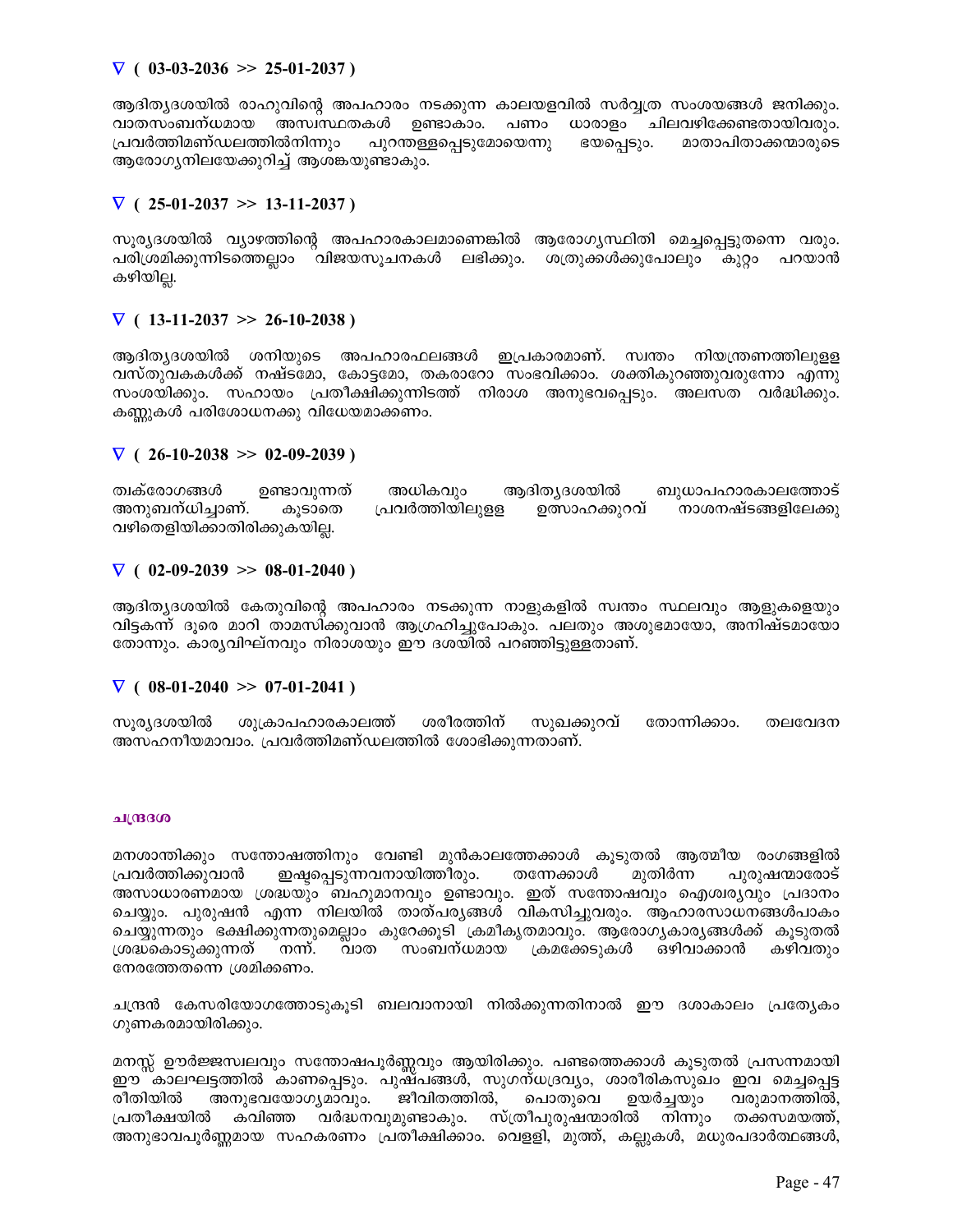വെള്ളത്തിലുണ്ടാകുന്ന സാധനങ്ങൾ ഇവ മൂലവും, വടക്കുപടിഞ്ഞാറൻ ദിശകളിൽനിന്നും മേന്മ കണ്ടെത്തും.

# $\nabla$  ( 07-01-2041 >> 07-11-2041)

ചന്ദ്രദശയിൽ സ്വാപഹാരകാലം വിവാഹം നടത്താവുന്ന നല്ല സമയമാണ്. സന്താനലബ്ധിക്കു സാദ്ധ്യതയേറുന്നു. കുടുംബാന്തരീക്ഷം മോടി പിടിപ്പിക്കപ്പെടും. സ്നേഹമുള്ളവരിൽനിന്നും സമ്മാനങ്ങളും പൂർണ്ണസഹകരണവും പ്രതീക്ഷിക്കാം. വിശ്രമവേളകൾക്കു സമയം കണ്ടെത്തും. മാതൃസ്ഥാനത്തിന് ഉത്തമ കാലയളവാണിത്.

# $\nabla$  ( 07-11-2041 >> 08-06-2042 )

ചന്ദ്രദശയിൽ ചൊവ്വാപഹാരകാലത്ത് തീ കൈകാര്യം ചെയ്യുന്നതും, അടുത്തുപെരുമാറുന്നതും പ്രത്യേകം ശ്രദ്ധിക്കണം. വൃവസായ രംഗത്താണെങ്കിൽ ഫയർ ഇൻഷ്വറൻസ് നന്നായിരിക്കും. കുപ്രചരണങ്ങൾ സഹിക്കേണ്ടിവരും സ്ഥലം മാററം പ്രതീക്ഷിക്കാം.

### $\nabla$  ( 08-06-2042 >> 08-12-2043)

ചന്ദ്രദശയിൽ രാഹ്വാപഹാരമാണെങ്കിൽ ഇടതടവില്ലാതെ ഭയപ്പാടുണ്ടായിക്കൊണ്ടിരിക്കും. രോഗബാധ, ആക്രമണം തുടങ്ങിയവ ഒട്ടും ് കുറവായിരിക്കുകയില്ല. ശത്രുക്കളുടെ കാറ്റും കോളും ഉള്ള സ്ഥലങ്ങളിൽ സഞ്ചരിക്കുമ്പോൾ പ്രത്യേകം സൂക്ഷ്മത പാലിക്കണം. തന്റെ ബന്ധുക്കൾക്ക് വരാവുന്ന അപകടങ്ങളെക്കുറിച്ച് വൃഥാ ചിന്തിച്ച് മനക്ലേശം വരുത്തിവയ്ക്കും.

### $\nabla$  ( 08-12-2043 >> 08-04-2045)

ചന്ദ്രദശയിലെ വ്യാഴാപഹാരകാലത്ത് സത്യം, ധർമ്മം, നിഷ്ഠ എന്നിവ പാലിക്കുന്നതിൽ മോടി താത്പര്യമുണ്ടായിരിക്കും. ഗൃഹാന്തരീക്ഷവും, സ്വന്തം ശരീരവും പിടിപ്പിക്കുന്നതിന് സാധിക്കും. സന്തോഷം പകരുന്ന സന്ദർശകരും, സമ്മാനങ്ങളും പ്രതീക്ഷിക്കാം. പൊതുവെ നല്ല സമയമാണ്.

### $\nabla$  ( 08-04-2045 >> 08-11-2046)

ചന്ദ്രദശയിലെ മന്ദൻ അപഹാരം നടത്തുമ്പോൾ പ്രതീക്ഷയ്ക്കു വിപരീതമായി പല ബന്ധുക്കളും, സ്നേഹിതരും പെരുമാറിയേക്കാം. ദേഹത്തിന് അസുഖമോ, അപകടമോ ഉണ്ടാകാം. ഏതെങ്കിലും കാരണവശാൽ മാതാവുമായി വേർപാടു സംഭവിക്കാം.

07-01-2051 മുതൽ

### കുജദശ (ചൊവ്വ)

ധനസമ്പാദനത്തിൽ ശ്രദ്ധപതിപ്പിക്കും. തടസ്സങ്ങളേയും തടസ്സവാദക്കാരേയും കീഴടക്കുകയോ ഒഴിവാക്കുകയോ ചെയ്യുവാൻ പ്രാപ്തനായ പുരുഷനായിത്തീരും. പക്ഷിമൃഗാദികളോടുളള മാനസ്സീക അടുപ്പം സന്തോഷത്തിനും മേന്മക്കും കാരണമാവുന്നതാണ്. സഹോദരങ്ങളോ സ്വന്തക്കാരോ തമ്മിൽ വഴക്കടിക്കുന്നത് നോക്കിനിൽക്കേണ്ടിവരും. ശുചിത്വബോധം കുറവുള്ളവരുമായി ഇടപഴകാൻ നിർബന്ധിതനാവും. അല്ലാതെ നിർവ്വാഹമില്ല എന്ന സ്ഥിതി കാണുന്നു. സ്ത്രീജനങ്ങളോടുള്ള അടുപ്പം വേണ്ടവിധം ക്രമീകരിക്കണം. പണം ദുർവ്യയം ചെയ്യപ്പെടാതിരുന്നാൽ ഭാഗ്യം. തീ നാശസൂചനയുള്ളതുകൊണ്ട് പ്രത്യേകം മുൻകരുതലുകൾ കൈക്കൊള്ളാൻ കഴിയണം. ഒരു നല്ല ഡോക്ടറെ കാണാൻ അമാന്തിക്കരുത്. രക്തപരിശോധന ആവശ്യമായി വരും. പുരുഷ പ്രായത്തിലേക്കു കടക്കുന്നതിനു മുമ്പ് ചില അവസരങ്ങളിൽ ക്ഷീണിച്ച് വിളറിയിരിക്കുന്നത് ശ്രദ്ധിക്കപ്പെടേണ്ട കാര്യമാണ്. ആഗ്രഹങ്ങൾ നിറവേറ്റപ്പെടുന്നതുവഴി സംതൃപ്തി അനുഭവിക്കും.

കുജന് വർഗ്ഗബലമുളളതുകൊണ്ട് ഗുണഫലങ്ങൾ ഏറിയിരിക്കും.

ഇരിക്കുന്നവരിൽനിന്നും സഹോദരങ്ങളിൽനിന്നും വിചാരിച്ചിരിക്കാത്ത അധികാരസ്ഥാനത്ത് സമയത്ത് സഹായം ലഭിക്കും. പോലീസ്, പട്ടാളം തുടങ്ങിയ സായുധസംഘടനകളുമായി അടുത്തു പെരുമാറേണ്ടതായി വരും. പ്രവൃത്തിയിൽ ഉയർച്ച പ്രതീക്ഷിക്കാം. ഭുമി, പുരയിടങ്ങൾ ഇവയുടെ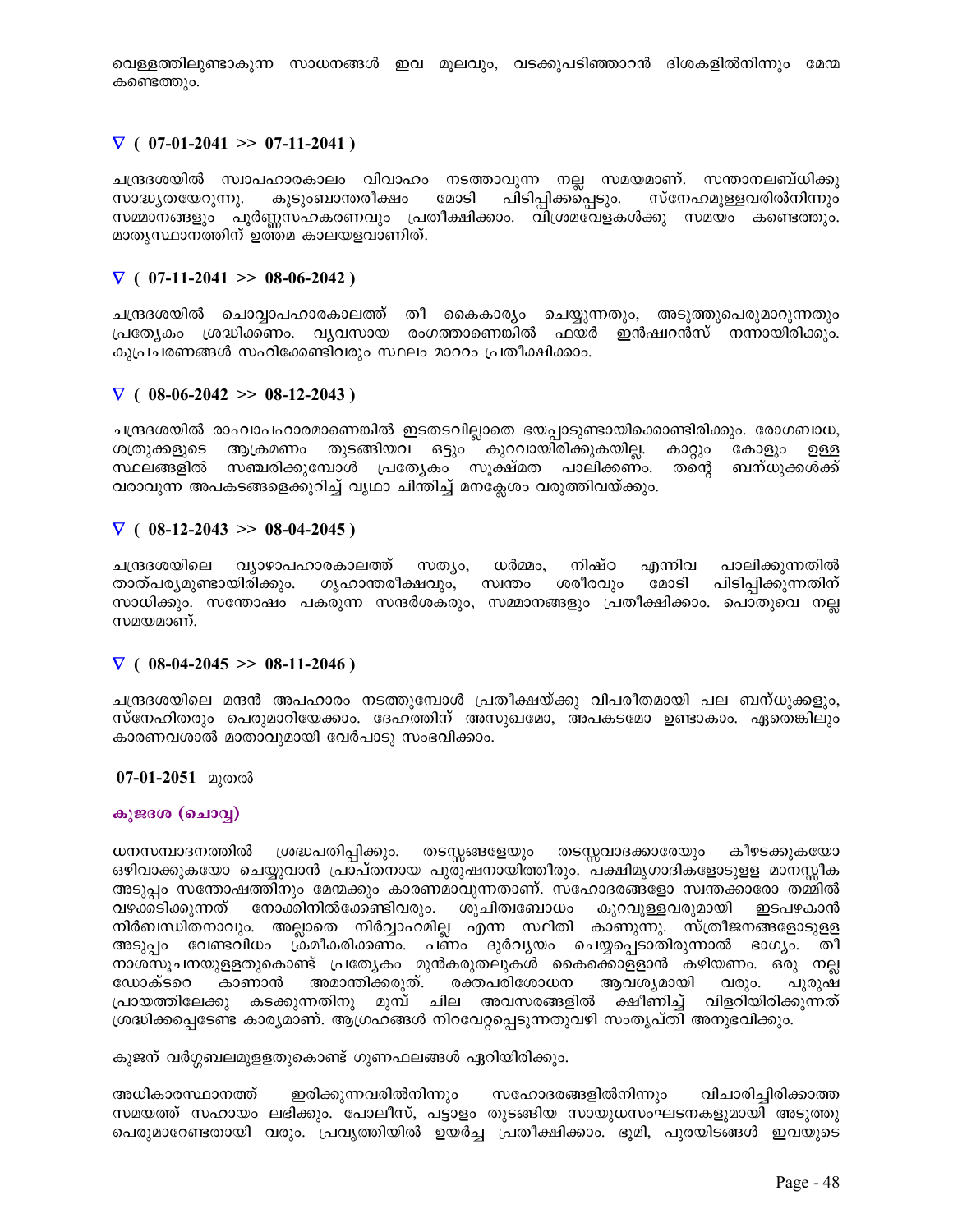ഇടപാടിലേർപ്പെടേണ്ടിവരും. കെട്ടിടനിർമ്മാണത്തിൽ പതിയും. ശ്രദ്ധ ലോഹങ്ങളുമായി തെക്കുദേശത്തേക്കുളള യാത്രകൾ ബന്ധപ്പെടേണ്ടതായിട്ടാണ് കാണുന്നത്. ഫലപ്രദമായി വിശ്വാസവും ആരോഗ്യവും ഈശ്വരന്റെ ദാനങ്ങളായിക്കരുതാം. അനുഭവപ്പെടും. ശുഭാപ്തി അതുപോലെ, ഏതു വിപത്തിനേയും നേരിടാനുളള ആരോഗൃവും, തന്റേടവും ഒരു വലിയ കാര്യം തന്നെയാണ്.

### 07-01-2058 മുതൽ

# രാഹുദശ (സർപ്പി)

കൗശലവിദൃകൾ എന്നിവയിലെല്ലാം താത്പര്യം ജനിപ്പിക്കുന്നത് ഊഹക്കച്ചവടം, ചൂതുകളി, രാഹുവാണ്. യുവാവ് എന്ന നിലയിൽ തന്റെ സ്വഭാവത്തിലും പ്രകൃതത്തിലും പ്രതീക്ഷിക്കാത്ത മാറ്റങ്ങൾ പെട്ടെന്നു വരുത്തുവാൻ രാഹുവിനു് കഴിയും. അതുകൊണ്ട് തന്നോടിടപഴകുന്നവരെല്ലാം പ്രസ്തുത സ്ഥിതിവിശേഷം മനസ്സിലാക്കിയിരുന്നാൽ, പല തെറ്റിദ്ധാരണകളും ഈ അവസരത്തിൽ അസുഖങ്ങൾപോലും അസാധാരണമായ പിടിപെടാം. മറ്റുള്ളവരിൽ ഒഴിവാക്കാം. നിന്നും വേർപെട്ടുപോകാനോ അകന്നുനിൽക്കാനോ ഉളള പ്രവണത പ്രദർശിപ്പിക്കുന്നവനായിത്തീരാം. ഇത് ദുഃഖകരമായ സംഭവങ്ങളുടെ തുടക്കമാണെന്നു കരുതണം. പലതരത്തിലുമുണ്ടാകാവുന്ന വിഷബാധ ഒഴിവാക്കാൻ ജാഗ്രത പാലിക്കണം. ഇത് ശത്രുക്കൾക്ക് അക്രമിക്കുവാൻ പറ്റിയ ഏറ്റവും നല്ല അവസരമായിരിക്കും. വളരെ വേണ്ടപ്പെട്ടവർ എന്നു കരുതിയിരുന്നവരിൽ ചിലരെങ്കിലും മറുപക്ഷം ചേരുവാനും ഇടയുണ്ട്. മേധാവികളിര്ദനിന്നും പണ്ടത്തെപ്പോലെ അനുഗ്രഹാശിസ്സുകൾ ലഭിച്ചെന്നു വരില്ല. കഴുത്ത്, തൊണ്ട, കണ്ണ് ഇവയാണ് പ്രത്യേകം ശ്രദ്ധിക്കപ്പെടേണ്ടതായ ശരീരഭാഗങ്ങൾ. ഡോക്ടറെ നിസ്സാരങ്ങളെന്നു കരുതി കാണേണ്ട സന്ദർഭങ്ങൾ തള്ളിക്കളയരുത്. രാഹു നല്ല എല്ലാത്തരത്തിലും ദോഷകാരകനാണെന്ന ധാരണ തെറ്റാണ്. നിലയിലാണെങ്കിൽ നല്ല ബന്ധങ്ങൾ, ഉത്തമ ഭാര്യ, വളർച്ച സമ്പദ്സമൃദ്ധി ഇവയ്ക്കെല്ലാം കാരണമാവാം. ഈ അവസരത്തിൽ് ഭക്തിപരമായ കാര്യങ്ങളിൽ ഏർപ്പെടുന്നത് വളരെ നന്നായിരിക്കും.

### 08-01-2076 മുതൽ

### ഗുരുദശ (വ്യാഴം)

അനൃരിൽനിന്നും നിസ്വാർത്ഥമായ സഹകരണവും സ്നേഹവും പരിചരണവും ലഭിക്കുവാൻ പ്രാപ്തനാണ്. ബഹുവിധ പരിശ്രമങ്ങളുടെ ഫലമായി ഐശ്വര്യം നിലനിർത്തും. തന്നേക്കാൾ മുതിർന്ന പുരുഷന്മാരിൽ നിന്നോ, മേലുദ്യോഗസ്ഥന്മാരിൽ നിന്നോ പ്രശംസയും അംഗീകാരവും ലഭിക്കുകയും സംപ്രീതിക്കു പാത്രീഭുതനാവുകയും ചെയ്യും. സ്നേഹിതർ, സമ്പത്ത് തുടങ്ങിയ യോഗമുള്ളവനായി കൊണ്ടും സന്തോഷിക്കുവാൻ കാണുന്നു. പലകാരണങ്ങൾ എങ്കിലും വേർപാടിന്റെ വേദന അനുഭവിക്കുവാൻ കഴിവുള്ള പുരുഷനായിത്തീരുന്നത് നന്ന്. ചെവിയെ ബാധിക്കാവുന്ന പ്രശ്നങ്ങൾ ഗുരുതരമാവുന്നതിനു മുമ്പുതന്നെ ഒരു ഡോക്ടറെ സമീപിക്കണം.

ഗുരുവിന് വർഗ്ഗബലമുളളത് കൂടുതൽ മേന്മക്ക് ഇടനൽകുന്നു.

മെച്ചപ്പെടുത്തുന്നതിനുളള ആഗ്രഹം പണ്ടത്തേക്കാൾ വർദ്ധിച്ചിരിക്കും. വിദ്യാലയ വിജ്ഞാനം ജീവിതകാലത്താണെങ്കിൽ, ഈ ദശ വളരെ ഗുണം ചെയ്യും. ഇതിന്റെ മദ്ധ്യത്തിൽ, കൂടുതൽ ധനസമ്പാദനം എളുപ്പമായിത്തീരും. അതുപോലെതന്നെ മറ്റു കുട്ടികളെ്കൊണ്ടുളള സന്തോഷം നിർലോഭം അനുഭവിക്കും. മൊത്തത്തിൽ ജീവിതം സുഖകരമായി മുമ്പോട്ടുപോകും. തുടർന്ന്, തീർത്ഥാടനമോ പരിപാവനമായ മറ്റു കർമ്മങ്ങളോ ആഘോഷങ്ങളോ ഈശ്വരാനുഗ്രഹത്തിനുവേണ്ടി നടത്തും. മഞ്ഞനിറം ഭാഗൃകരമായിരിക്കും. ഉദാഹരണത്തിന് സ്വർണ്ണം, പുഷ്പങ്ങൾ, മധുരപലഹാരങ്ങൾ ഇവ ലഭിക്കും.

### ഗ്രഹദോഷങ്ങളും പരിഹാരങ്ങളും

#### കുജദോഷ നിരൂപണം

ഒരു ജാതകത്തിലെ ചൊവ്വാ (കുജ) ദോഷത്തിന് വളരെ പ്രാധാന്യം കൽപ്പിച്ചിരിക്കുന്നു. വിവാഹ പൊരുത്തം നിർണ്ണയിക്കുമ്പോൾ കുജന് പ്രത്യേക പ്രാധാന്യം ഉണ്ട്. ചൊവ്വ ഏഴിലോ എട്ടിലോ ആണെന്ന ഒറ്റ കാരണംകൊണ്ട് ജാതകത്തിൽ കുജദോഷം ഉണ്ടെന്ന് പലരും പറയാറുണ്ട്. പക്ഷെ, കുജദോഷത്തിനുള്ള പല അപവാദങ്ങളും ആധാരിക ഗ്രന്ഥങ്ങളിൽ വിവരിച്ചിട്ടുണ്ട്. ഇതിന്റെ അടിസ്ഥാനത്തിലുള്ള കുജദോഷ നിരൂപണമാണ് താഴെ കൊടുത്തിരിക്കുന്നത്.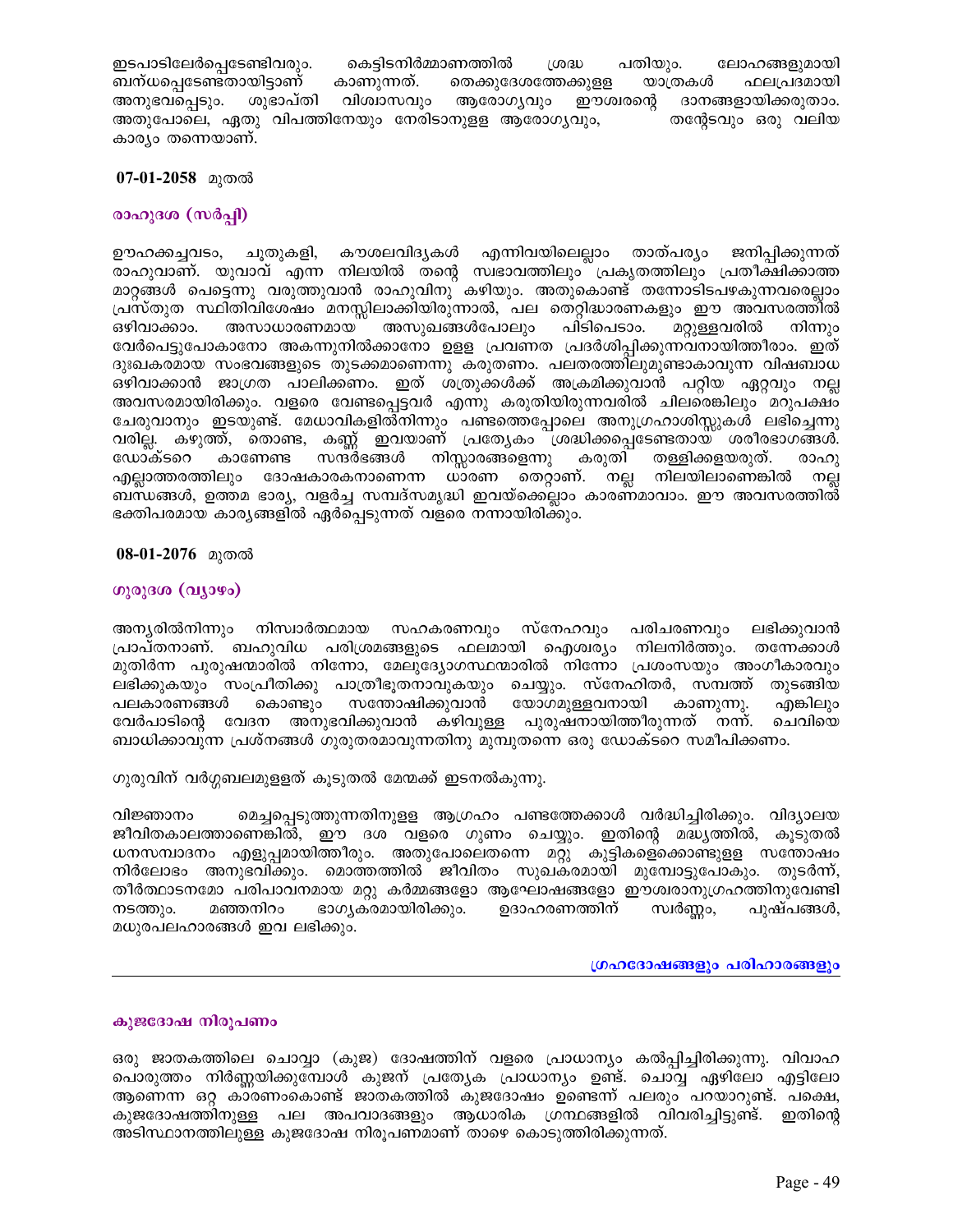ഈ ജാതകത്തിൽ ചൊവ്വ (കുജൻ) ഒൻപതാം ഭാവത്തിലാണ്.

ഈ ജാതകത്തിൽ ലഗ്നാൽ കുജദോഷം ഇല്ല.

ലഗ്നാൽ കുജദോഷ ഗണനം

ജാതകത്തിൽ കുജദോഷം ഇല്ല.

#### പരിഹാരങ്ങൾ

നിങ്ങളുടെ ജാതകപ്രകാരം കുജദോഷമില്ലാത്തതുകൊണ്ട് നിങ്ങൾ പരിഹാരങ്ങളൊന്നും ചെയ്യേണ്ടതില്ല.

#### രാഹുദോഷം  $\&$  കേതുദോഷം

ഇരുണ്ട ഗ്രഹങ്ങളാണ് രാഹുവും കേതുവും. അവയുടെ ചലനങ്ങൾ പരസ്പര ബന്ധമുള്ളതാണ്. ഒരു ഭാഗങ്ങളെപ്പോലെയുള്ള എല്ലായ്പ്പോഴും ശരീരത്തിന്റെ രണ്ടു അവ, നേരെ എതിർദിശയിലാണെങ്കിലും, ദൃഷ്ടിപഥത്തിൽത്തന്നെ നിന്നുകൊണ്ട്, പരസ്പരം നിരീക്ഷിച്ചു കൊണ്ടുള്ളതാണ് അവയുടെ സഞ്ചാരം.

വഹിക്കുന്നത് ഉറച്ചതും ഗുണപ്രദവുമായ വ്യഴത്തിന്റെ ഭാവത്തെയാണ്. പൊതുവേ, രാഹു അതുകൊണ്ടുതന്നെ, അത് നിൽക്കുന്നത് വളർച്ചയ്ക്കും അഭിവൃദ്ധിക്കും സ്വാശ്രയബോധത്തിനും സൂചിപ്പിക്കുന്നത് ശനിയുടേതായ വേണ്ടിയാണ്. അതേസമയം, കേതു തടസങ്ങളേയും നിയന്ത്രണങ്ങളേയുമാണ്. അതുകൊണ്ടുതന്നെ, അത് വളർച്ചയെ തടയുന്ന വിചാരമുണ്ടാക്കുന്നു. ഇത്തരത്തിൽ, രാഹു സംശയാതീതമായ ലക്ഷ്യങ്ങളെ സൂചിപ്പിക്കുമ്പോൾ, കേതു സൂചിപ്പിക്കുന്നത്, ചെറിയ അവസരങ്ങളിലൂടെ എളുപ്പത്തിൽ വളരാനുള്ള മാർഗങ്ങളെയാണ്.

അങ്ങനെ, രാഹു ഭൗതികാസക്തിടെയും ദൃഢമായ ആഗ്രഹങ്ങളുടെയും പ്രതീകമാകുമ്പോൾ, ആത്മീയമായ കേതുവാകട്ടെ, ആത്മീയ താൽപര്യങ്ങളുടെയും ശുദ്ധീകരണത്തിന്റെയും ഭൗതികലോകത്തിലെ തടസങ്ങളുടെയും പ്രതീകമാകുന്നു.

#### രാഹുദോഷം

കുടുംബജീവിതത്തിന്റെ ഐശ്വര്യവും സന്തോഷവും നിങ്ങളുടെ പ്രയത്നങ്ങളെ നിങ്ങളുടെ ആശ്രയിച്ചാണിരിക്കുന്നത്. നിസാരമായി നിങ്ങൾക്കൊന്നും നേടാനവില്ല. ഇന്ന് നിങ്ങൾക്കുള്ള കുടുബജീവിതത്തിന് സന്തോഷം നിറഞ്ഞ കാരണമായി, നിങ്ങളുടെ കഠിനാധ്വാനവും വൃക്തിത്വവുമാണെന്ന് നിങ്ങൾക്ക് പറയാനാകും. ബന്ധങ്ങളെയും സാമ്പത്തിക കാരൃങ്ങളെയും കുറിച്ചുള്ള തിരഞ്ഞെടുപ്പിൽ നിങ്ങൾ വളരെ സൂക്ഷിക്കേണ്ടതുണ്ട്. ഏതുസമയത്തായാലും സ്വന്തം സന്തോഷങ്ങളെക്കുറിച്ച് കൂടുതൽ ചിന്ത വയ്ക്കുന്നത് നിങ്ങളുടെ കൂടുംബ ജീവിതത്തിന് ഒട്ടും നല്ലതല്ല. ചിന്താശക്തിയും യാഥാർത്ഥ്യ ബോധവുമു്ള്ള നിങ്ങളുടെ പ്രകൃതം വെല്ലുവിളികളെ കൈകാര്യം ചെയ്യാൻ നിങ്ങളെ സഹായിക്കും. പ്രതികൂല സാഹചര്യങ്ങളിൽ നിന്നും ഉയർന്നുവന്ന് വിജയം നേടാനും കുടുംബാംഗങ്ങളുടെ ആദരവ് നേടാനും കഴിവുള്ളയാളാണ് നിങ്ങൾ. അസുഖങ്ങൾ വരുന്ന പ്രവണത വളരെ കുറവുള്ളയാളായതുകൊണ്ടുതന്നെ ആരോഗ്യകരമായ ജീവിതം നിലനിർത്താൻ നിങ്ങൾക്ക് കഴിയും. പ്രലോഭനങ്ങളും മോശം മാനസികാവസ്ഥയും സന്തോഷകരമായ ജീവിതത്തെ ബാധിക്കാൻ അനുവദിക്കരുത്.

രാഹു ദുർബലമാണെങ്കിൽ, നിങ്ങളുടെ തിരഞ്ഞെടുക്കലുകളിലും, ആരോഗ്യത്തിലും, ബന്ധങ്ങളിലും കൂടുതൽ ശ്രദ്ധകൊടുക്കേണ്ടതാണ്.

### രാഹുദോഷത്തിനുള്ള പരിഹാരങ്ങൾ

രാഹുദോഷങ്ങൾ കുറയ്കുന്നതിനായിട്ട് നിങ്ങൾ ഇനി പറയുന്ന പരിഹാരങ്ങൾ ചെയ്യുക.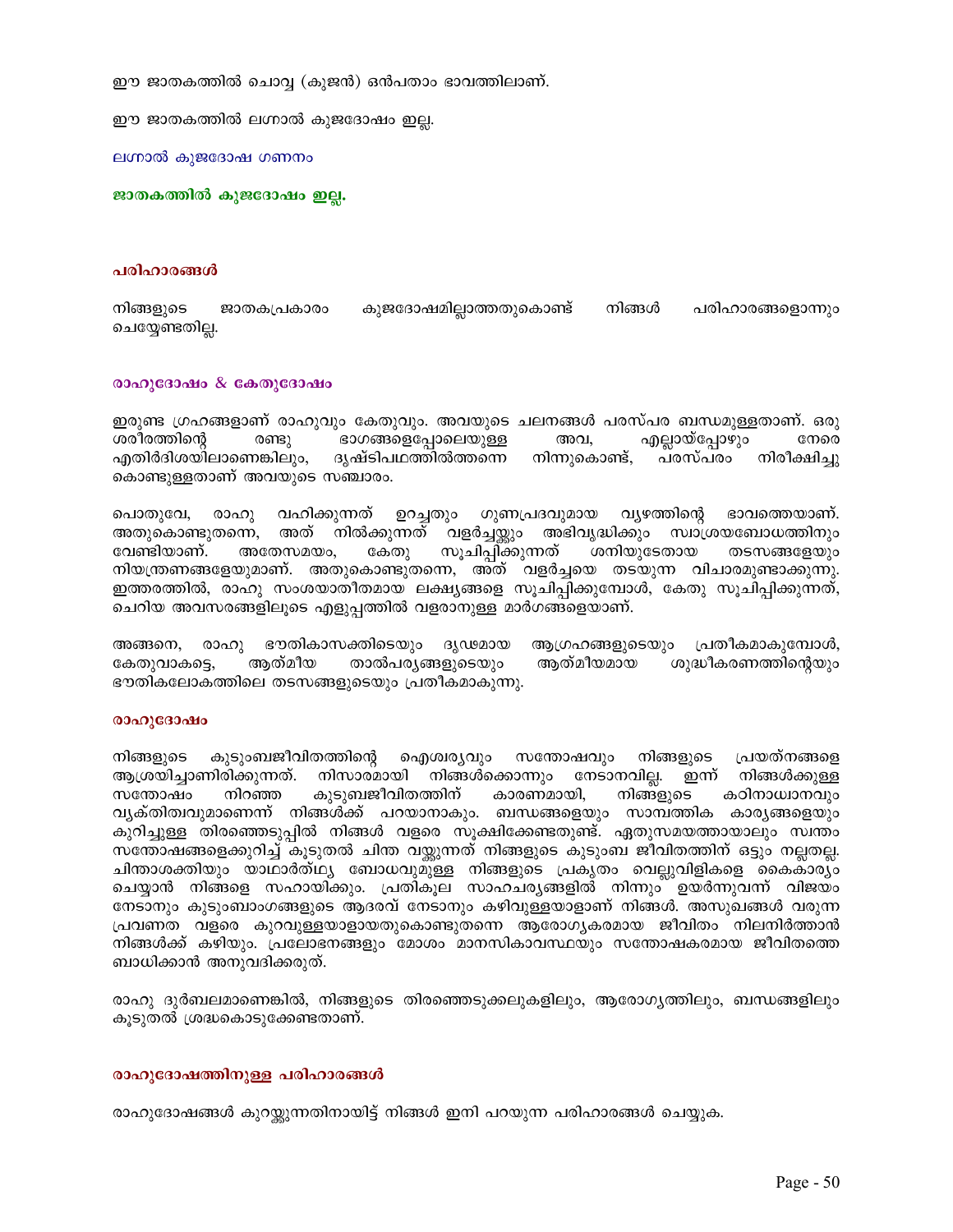സർപ്പയന്ത്രം തയ്യാറാക്കി ഭക്തിയോടെ ധരിക്കുക.

വൈദികപ്രതിഷ്ഠാരീതി നവഗ്രഹപ്രതിഷ്ഠ നടത്തിയിരിക്കുന്നിടത്ത്, കിഴക്കോട്ട് പ്രകാരം ദർശനമായി, തെക്കു പടിഞ്ഞാറു ഭാഗത്ത് പ്രതിഷ്ഠിച്ചിരിക്കുന്ന രാഹുവിന് ഉഴുന്ന് നിവേദ്യം സമർപ്പിക്കുക. 9 ദിവസം ഈ വഴിപാട് നടത്തണം.

തൊലിയോടു കൂടിയ ഉഴുന്ന് അൽപ്പമെടുത്ത്, ഉറങ്ങുന്നതിനു മുമ്പായി, തലയിണക്കീഴിൽ വയ്ക്കുക. അടുത്തദിവസം രാവിലെ, ആ ഉഴുന്ന്, നിങ്ങളുടെ തലയ്ക്കുഴിഞ്ഞതിനുശേഷം, കാക്കകളെ ഊട്ടുക. 9 ദിവസം ഇത് തുടരുകയും, പത്താം ദിവസം രാവിലെ ശിവന്റെയോ ദേവിയുടെയോ ക്ഷേത്രത്തിൽ ദർശനം നടത്തുകയും സാധ്യമായ നേർച്ചകൾ നേരുകയും ചെയ്യുക.

അടുത്തടുത്തായി നിൽക്കുന്ന വേപ്പും, അവയോടു ചേർന്ന് അടിയിലായി, ആലും നാഗപ്രതിഷ്ഠയുമുണ്ട് ചില ക്ഷേത്രങ്ങളിൽ. ആ നാഗദൈവങ്ങൾക്ക് പ്രദക്ഷിണം വയ്കുകയും മഞ്ഞൾപ്പൊടി കൊണ്ട് അഭിഷേകം നടത്തുകയും ചെയ്യുക.

സുബ്രഹ്മണ്യസ്വാമിക്ക് കൂവളാർച്ചന നടത്തുക.

താഴെ പറയുന്ന മന്ത്രം ജപിക്കുന്നത്, രാഹുദോഷം കുറയ്കുന്നതിൽ വളരെ പ്രാധാന്യമർഹിക്കുന്നു.

| അസ്മിക് മണ്ഡലേ അധിദേവതാഃ              | आस्मिक मंडले अधिदेवता                   |
|---------------------------------------|-----------------------------------------|
| പ്രത്യാധിദേവതാസഹിതം രാഹുഗ്രഹം         | प्रत्याधिदेवता सहिथम राहुग्रहम          |
| ധ്യായാമി ആവാഹയാമി.                    | ध्यायामी अवहायामि.                      |
|                                       |                                         |
| ശ്രീം ഓം നമോഃ ഭഗവതി ശ്രീ ശൂലിനി       | श्रीं ३% नमो भगवती श्री शूलिनि          |
| സർവ്വഭുതേശ്വരീ ജ്വാലജ്വാലാമയീ സുപ്രദഃ | सर्व भुतेश्वरी ज्वाला ज्वाला मायि सुप्र |
| സർവ്വഭൂതാദി ദോഷയ ദോഷയ                 | सर्व भुतादि दोषाया दोषाया               |
|                                       | $\pi$                                   |

രാഹുർഗ്രഹനിപീഢിതാത് നക്ഷത്രേ രാശൗജാതം സർവ്വാനാം മാം മോക്ഷയ മോക്ഷയ സ്വാഹഃ

दा राहुर ग्रह ानपाादथात नक्षत्र राशोउ जाथम सर्वनाम माम मोक्षया मोक्षया स्वाः

#### കേതുദോഷം

ചിലവുകൾ നിയന്ത്രിച്ചാൽ ശാന്തമായൊരു കുടുംബജീവിതം നയിക്കാൻ നിങ്ങൾക്ക് കഴിയും. നിങ്ങൾക്കുള്ള ആത്മവിശ്വാസവും ശ്രദ്ധയും നിങ്ങളുടെ ജീവിതത്തെ മെച്ചപ്പെടുത്തുകയും നഷ്ടങ്ങളെ ഉതകണ്ഠയും തടയുകയും ചെയ്യും. ഒരു തരത്തിലുമുള്ള നിങ്ങളുടെ ചിന്തകളേയും അനുവദിക്കരുത്. കുടുംബകാര്യങ്ങളിൽ പ്രവൃത്തികളേയും ബാധിക്കാൻ ഇടയ്കിടെ മനസ് അസ്വസ്ഥമാവുകയും കുടുംബാംഗങ്ങൾക്കായുള്ള ചിലവ് നിയന്ത്രിക്കുകയും ചെയ്യും. വൃക്തിപരമായ സന്തോഷങ്ങൾക്ക് അധികം ശ്രദ്ധ കൊടുക്കാതിരുന്നാൽ വളരെ സന്തോഷകരമായ ജീവിതം നിങ്ങൾക്ക് ലഭിക്കും. ചീത്ത കൂട്ടുകെട്ടുകളും സ്വാധീനങ്ങളും നിങ്ങൾക്ക് മാനഹാനി വരുത്തിയേക്കാം. നല്ല ഭക്ഷണ ശീലങ്ങളും മൂത്രസഞ്ചിയുമായി ബന്ധപ്പെട്ട ഭാഗത്തുള്ള ശ്രദ്ധയും നിങ്ങളുടെ ആരോഗ്യം മെച്ചപ്പെടുത്തും.

#### കേതുദോഷത്തിനുള്ള പരിഹാരങ്ങൾ

കേതുദോഷങ്ങൾ കുറയ്കുന്നതിനായിട്ട് ഇനി പറയുന്ന പരിഹാരങ്ങൾ ചെയ്യുക.

ഒരു ചെറിയ അളവ് മുതിരയെടുത്ത്, വെളുത്ത തുണി കൊണ്ടുള്ള ഒരു സഞ്ചിയിലാക്കി, രാത്രി ഉറങ്ങുന്നതിനുമുമ്പായി നിങ്ങളുടെ തലയിണക്കീഴിൽ വയ്ക്കുക. അടുത്തദിവസം രാവിലെ, ആ കാക്കകളെ ഊട്ടുക. ഇത് 9 ദിവസം തുടരുകയും മുതിര കൊണ്ട് അവസാനദിവസം ഗണപതിക്ഷേത്രദർശനം നടത്തുകയും വേണം. ക്ഷേത്രത്തിൽ പ്രദക്ഷിണം വയ്ക്കുകയും സാധ്യമായ നേർച്ചകൾ നേരുകയുംചെയ്യണം.

കേതുകവചയന്ത്രം തയ്യാറാക്കുകയും ഭക്തിയോടെ സൂക്ഷിക്കുകയും ചെയ്യുക.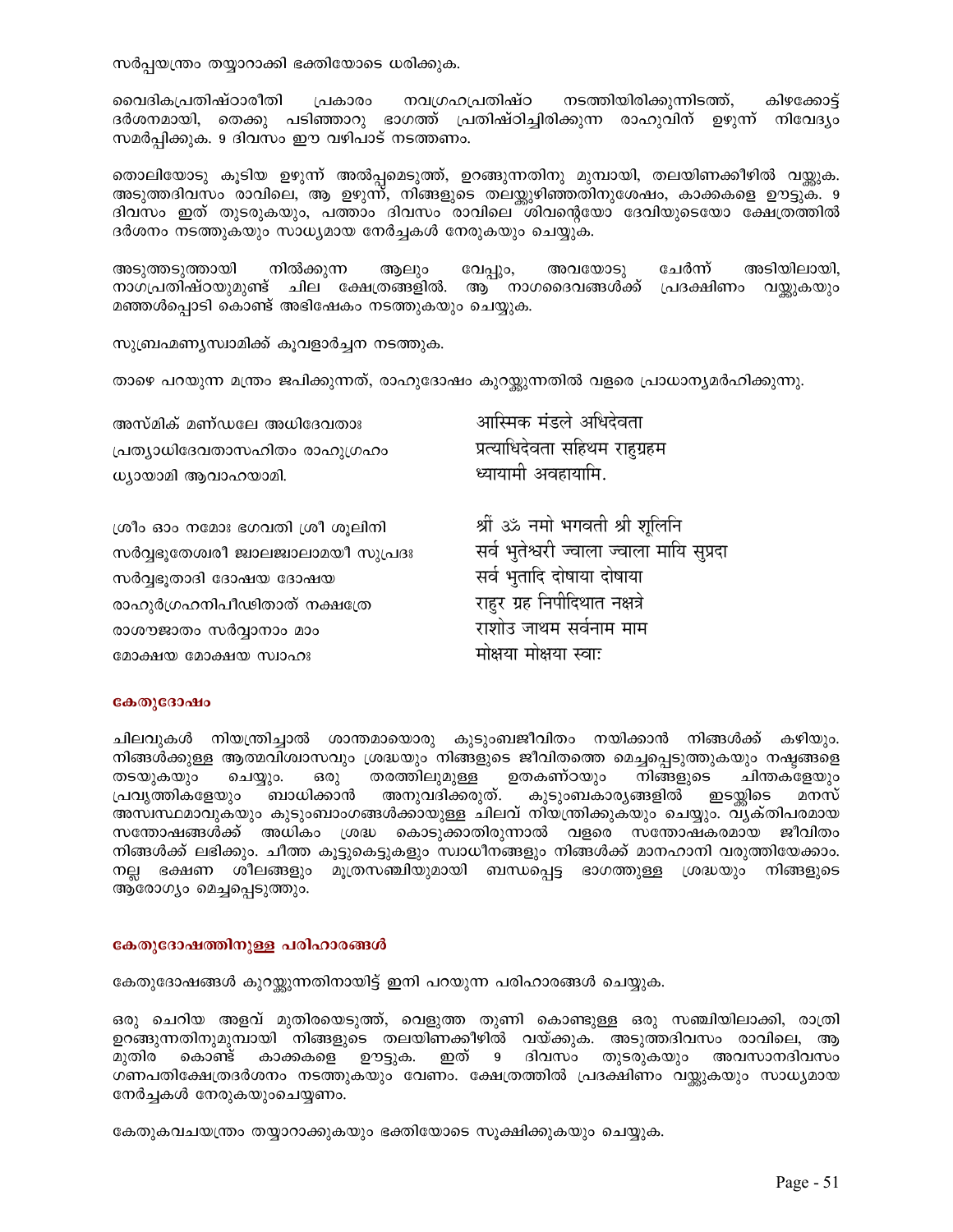കേതുവിന്റെ അധിദേവതമാരായ ഗണപതിയെയും ഹനുമാനെയും ഭജിക്കുക. ഗണപതിയുടെയും ഹനുമാന്റെയും പ്രതിഷ്ഠയുള്ള ക്ഷേത്രത്തിൽ നിത്യേന ചെല്ലുകയും സാധ്യമായ നേർച്ചകൾ നടത്തുകയും ചെയ്യുക.

താഴെ പറയുന്ന മന്ത്രം ജപിക്കുന്നതും അതോടൊപ്പം വീട്ടിൽ സുദർശനചക്രം സൂക്ഷിക്കുന്നതും കേതുദോഷം കുറയ്കുന്നതിൽ വളരെ പ്രാധാന്യമർഹിക്കുന്നു.

| അസ്മിക് മണ്ഡലേ അധിദേവതാഃ              | अस्मिक मंडले अधिदेवता                    |
|---------------------------------------|------------------------------------------|
| പ്രത്യാധിദേവതാസഹിതം                   | प्रथ्याधिदेवता साहिथम                    |
| കേകീഗ്രഹം ധ്യായാമി ആവാഹയാമി.          | केकीग्रम धयायामि आवाहायामी               |
|                                       |                                          |
| ശ്രീം ഓം നമോഃ ഭഗവതി ശ്രീ ശൂലിനി       | श्रीं ॐ नमो भगवती श्री शूलिनी            |
| സർവ്വഭുതേശ്വരീ ജ്വാലജ്വാലാമയീ സുപ്രദഃ | सर्व भुतेश्वरी ज्वाला ज्वाला मायी सप्रदा |
| സർവ്വഭൂതാദി ദോഷയ ദോഷയ                 | सर्व भूतादि दोषाया दोषाया                |
| കേതുർഗ്രഹനിപീഢിതാത് നക്ഷത്രേ          | केतुरग्रह निपीडीताथ नक्षत्रे             |
| രാശൗജാതം സർവ്വാനാം മാം                | राशोजाथाम सर्वनाम मम                     |
| മോക്ഷയ മോക്ഷയ സ്വാഹഃ                  | मोक्ष मोक्ष स्वाः                        |

#### പരിഹാരങ്ങൾ

#### നക്ഷത്ര പരിഹാരങ്ങൾ

അശ്വതി നക്ഷത്രത്തിൽ പിറന്നതിനാൽ നക്ഷത്രാധിപൻ കേതുവാണ്. ജീവിതത്തിൽ എല്ലായ്പ്പോഴും ശാന്തത ഉണ്ടാകണമെന്ന് ആഗ്രഹിക്കുന്ന സ്വഭാവമായിരിക്കും. പക്ഷേ തന്റേതായ ആശയങ്ങൾ വേണ്ട സമയത്ത് അവതരിപ്പിക്കുന്നതിൽ വിമുഖത കാട്ടുന്നതുകൊണ്ട് ലക്ഷ്യം നേടുന്നതിന് കാലതാമസം നേരിട്ടേക്കാം.

ജന്മനക്ഷത്രത്തെ അടിസ്ഥാനപ്പെടുത്തി ചിന്തിക്കുമ്പോൾ ചില ഗ്രഹങ്ങളുടെ ദശാകാലം ജാതകന് പൊതുവെ അശുഭകരമായി അനുഭവപ്പെടാൻ സാദ്ധ്യത കാണുന്നു. ജന്മനക്ഷത്രം അശ്വതി ആയതിനാൽ രവി, കുജൻ, വ്യാഴം എന്നീ ദശാകാലങ്ങളിൽ കാര്യങ്ങൾക്ക് അപ്രതീക്ഷിതമായ തടസ്സങ്ങൾ ഉണ്ടാകാനിടയുണ്ട്.

പ്രതികൂല ദശാകാലങ്ങളിൽ മാനസ്സീക വ്യാപാരത്തിൽ ഒട്ടേറെ വ്യതിയാനങ്ങൾ പ്രകടമാകും. മറ്റുള്ളവരുടെ അഭിപ്രായങ്ങളെ പാടേ അവഗണിക്കുക വഴി നിർബന്ധബുദ്ധി കൂടുതലാണെന്ന ആക്ഷേപം ഉയരാം. ഈ കാലയളവിൽ ചീത്തക്കൂട്ടുകെട്ടുകളിൽ അകപ്പെടാതിരിക്കുകയാവും നല്ലത്. ഇക്കാലത്ത് ഗുണകരമല്ലാത്ത വസ്തുക്കളോടുള്ള താല്പര്യം സാധാരണയിൽ കൂടുതലായിരിക്കും.

ജന്മാരാശിയായ മേടത്തിന്റെ അധിപൻ കുജനാണ്. അതിനാൽ സ്വഭാവത്തിൽ നിശ്ചയദാർഢ്യതയും തീക്ഷ്ണതയും പ്രകടമാക്കേണ്ട അവസരങ്ങൾ വന്നു ചേരാം.

കാർത്തിക, മകയിരം, പുണർതം, വിശാഖം (വൃശ്ചിക്കൂറ്), അനിഴം, തൃക്കേട്ട എന്നീ നക്ഷത്രങ്ങളിൽ ക്രയവിക്രയങ്ങളും ശുഭകർമ്മങ്ങളും ഒഴിവാക്കേണ്ടതാണ്.

അനുകൂലമല്ലാത്ത ദശാകാലത്ത്, പ്രത്യേകിച്ച് പ്രതികൂലമായ നക്ഷത്രങ്ങളിൽ, വാക്കിലും പെരുമാറ്റത്തിലും മിതത്വം പുലർത്തുന്നത് നല്ലതാണ്. അനാവശ്യമായ വാഗ്വാദങ്ങളിൽ ചെന്നു കഴിവതും അധികം തലയിടാതിരിക്കാൻ ശ്രദ്ധിക്കുക. മറ്റുള്ളവരുടെ കാര്യങ്ങളിൽ ഇടപെടാതിരിക്കുന്നതാണ് ഇക്കാലത്ത് അഭികാമ്യം.

പരിഹാരകർമ്മങ്ങൾ അനുഷ്ഠിക്കുന്നത് തീവത്ര വിധിപ്രകാരമുള്ള ദോഷഫലങ്ങളുടെ കുറയ്ക്കുന്നതിനു സഹായകമാണ്.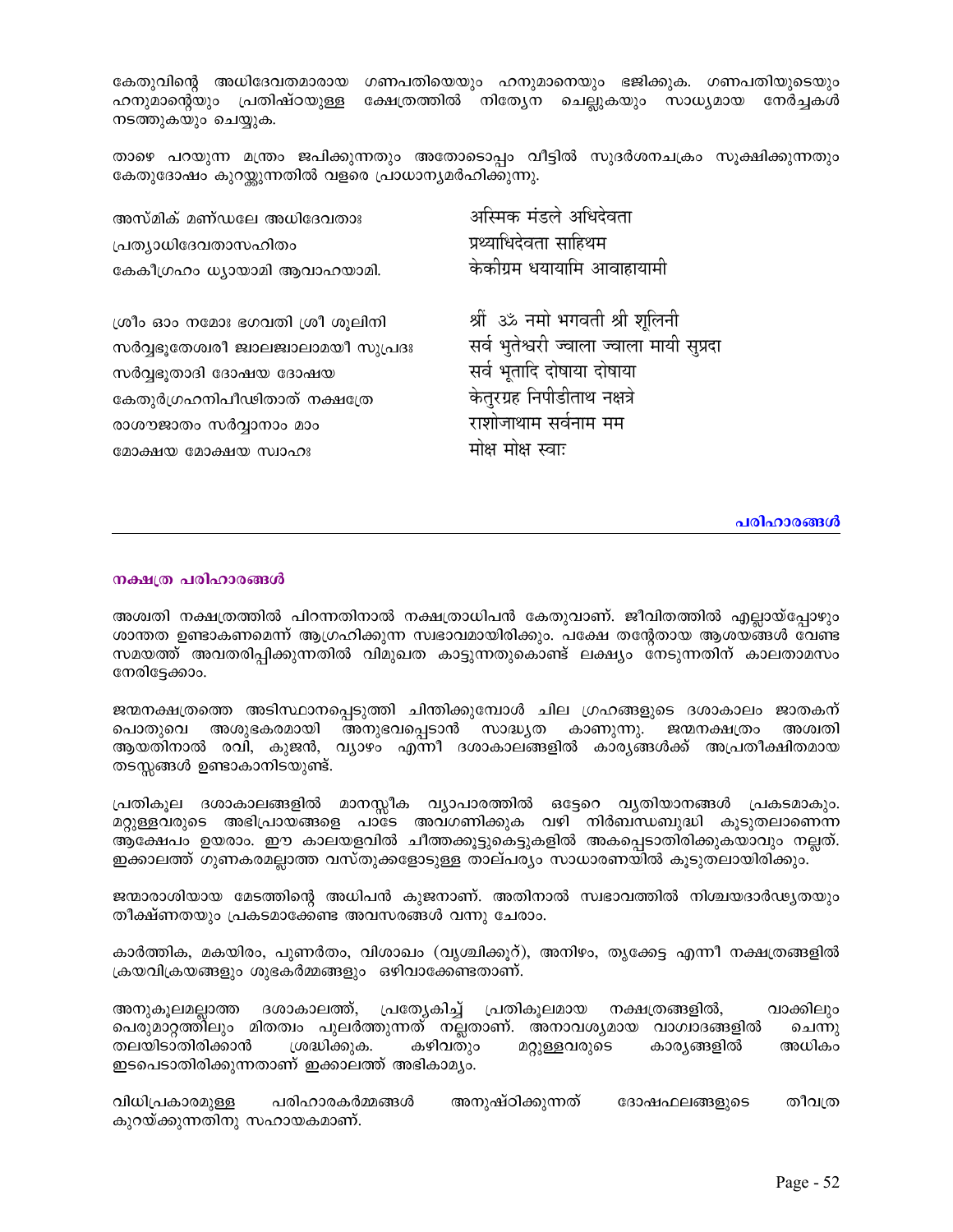നിത്യേനയോ, അല്ലെങ്കിൽ അശ്വതി, മകം, മൂലം എന്നീ നക്ഷത്രങ്ങളിലോ ദേവാലയ ദർശനം നടത്തുന്നത് നന്നായിരിക്കും. അശ്വതി നക്ഷത്രജാതൻ വിഘ്നനിവാരണനായ ഗണപതിയെ ഭജിക്കുന്നത് ഉത്തമമായിരിക്കും. കൂടാതെ ആനയ്ക്ക് ചോറുകൊടുക്കുന്നതും ഗുണകരമായിരിക്കും.

നക്ഷത്രാധിപനായ കേതുവിനെ പ്രാർത്ഥിക്കുന്നത് അഭികാമൃമാകുന്നു. വസ്ത്രങ്ങൾ തിരഞ്ഞെടുക്കുമ്പോഴും, ധരിക്കുമ്പോഴും ചുവപ്പിന് പ്രാധാന്യം നല്കുന്നത് കേതുവിനെ പ്രീതിപ്പെടുത്താൻ സഹായകമാണ്. വസ്ത്രങ്ങൾ തിരഞ്ഞെടുക്കുമ്പോഴും, ധരിക്കുമ്പോഴും ചുവപ്പിന് പ്രാധാന്യം നൽകുന്നത് രാശ്യാധിപനെ പ്രീതിപ്പെടുത്താൻ സഹായകമാണ്.

ജന്മരാശിയുടെ നാഥനായ കുജനെ പ്രീതിപ്പെടുത്തുന്നതിനുള്ള കർമ്മങ്ങൾ കൂടാതെ അനുഷ്ഠിക്കുന്നതും നല്ല ഫലം നല്കും.

അശ്വതി നാളിന്റെ ജന്മനക്ഷത്ര ദേവത അശ്വനീ ദേവകളാണ്. അശ്വനീദേവകളെ പ്രീതിപ്പെടുത്തുന്നതിനായി താഴെപ്പറയുന്ന മന്ത്രങ്ങളിലൊന്ന് എല്ലാ ദിവസവും വിശ്വാസപൂർവ്വം ഉരുവിടുന്നത് നല്ല ഫലങ്ങൾ ഉണ്ടാകുന്നതിന് സഹായകമാണ്.

- ഓം അശ്വിനാ തേജസ്സാ ചക്ഷുഃ പ്രാണേന സരസ്വതീ  $\mathbf{1}$ വീര്യം വാചേന്ദ്രോ ബലേന്ദ്രായ ദധുരന്ദ്രിയം
- $\overline{2}$ ഓം അശ്വനീ കുമാരാഭ്യം നമഃ

കൂടാതെ പക്ഷിമൃഗാദികളേയും വൃക്ഷലതാദികളേയും പരിപാലിക്കുന്നത് ഐശ്വരൃദായകമായി കരുതിപ്പോരുന്നു. പ്രത്യേകിച്ചും അശ്വതി നക്ഷത്രത്തിന്റെ മൃഗമായ കുതിരയെ പരിപാലിക്കുന്നതും ഉപദ്രവിക്കാതിരിക്കുന്നതും നല്ല ഫലം നല്കും. ജന്മനാളിന്റെ വൃക്ഷമായ കാഞ്ഞിരത്തേയോ അതിന്റെ കൊമ്പുകളേയോ വെ്ട്ടി നശിപ്പിക്കാതിരിക്കുന്നത് ശുഭക്രമായിരിക്കും. ജന്മനക്ഷത്രത്തിന്റെ പുള്ളിനെ ദ്രോഹിക്കാതിരിക്കുക. അശ്വതി നക്ഷത്രക്കാരുടെ ഭൂതം ഭൂമിയാണ്. പക്ഷിയായ പഞ്ചഭൂതങ്ങളിൽപ്പെട്ട ഭൂമിയെ ആരാധിക്കുന്നതും ഭൂമിക്ക് വിനാശകരമായ പ്രക്രിയകളിൽ നിന്നും വിട്ടുനില്ക്കുന്നതും അശ്വതി നക്ഷത്രജാതരുടെ ഉന്നതിക്ക് കാരണമാകും എന്നാണ് ശാസ്ത്രമതം.

### ദശാ പരിഹാരങ്ങൾ

ദശാദോഷങ്ങൾക്കുള്ള പരിഹാരങ്ങൾ

ജാതകത്തിലെ ഗ്രഹങ്ങളുടെ നിലയെ ആധാരമാക്കിയാണ് ഓരോ ഗ്രഹത്തിന്റേയും ദശാകാലത്ത് അപഗ്രഥനം ഉണ്ടാകാനിടയുള്ള ഗുണദോഷഫലങ്ങളുടെ സാധ്യമാകുന്നത്. ഗ്രഹങ്ങളുടെ ശുഭാശുഭഗുണങ്ങളെ അടിസ്ഥാനപ്പെടുത്തി പരിശോധിക്കുമ്പോൾ താങ്കൾക്ക് ചില ദശാകാലങ്ങൾ പൊതുവേ അനുകൂലമല്ല. പ്രതികൂല ദശാകാലങ്ങളിൽ ഉണ്ടാകാനിടയുള്ള ദോഷഫലങ്ങളുടെ തീവ്രത കുറയ്ക്കാൻ ചില പ്രത്യേക പരിഹാരകർമ്മങ്ങൾ യഥാവിധി അനുഷ്ഠിച്ചാൽ മതിയാകും.

ഈ ജാതകത്തിൽ കാണുന്ന പ്രതികൂല ദശാകാലങ്ങളും അക്കാലത്ത് അനുഷ്ഠിക്കേണ്ട പരിഹാരകർമ്മങ്ങളും ഇനി പറയുന്നു

### ദശ :രവി

താങ്കളുടെ രവി ദശ 7-1-2035 - ൽ തുടങ്ങുന്നു.

ജന്മനക്ഷത്രം അശ്വതി ആകുന്നു. ദശാനാഥന് പാപയോഗമുണ്ട്. ആയതിനാൽ ഈ ദശയിൽ ഇടക്കിടെ പ്രതികൂല ഫലങ്ങൾ അനുഭവപ്പെടും.

ശ്രഹസ്ഥിതിയനുസരിച്ച് ജാതകത്തിലെ സൂര്യദശയിൽ താങ്കൾക്ക് പ്രതികുലമായ ഈ ഇക്കാലത്ത് അനുഭവങ്ങളുണ്ടാകാനുള്ള സാധ്യത കാണുന്നു. അപ്രതീക്ഷിതമായി പല പ്രതിബന്ധങ്ങളേയും നേരിടേണ്ടതായി വന്നേക്കാം. വിശ്വാസൃതയെ ചോദ്യം ചെയ്യുന്ന തരത്തിലുള്ള സാഹചര്യങ്ങളിൽ ചെന്നു പെടാനിടയുണ്ട്. അത്തരം അവസരങ്ങളിൽ ആത്മസംയമനം പാലിക്കുന്നതാണ് അഭികാമ്യം. ആശയവിനിമയത്തിൽ പാകപ്പിഴകളുണ്ടാകാതിരിക്കുവാൻ പ്രത്യേകം ശ്രദ്ധിക്കണം.

സൂര്യദശയിലെ ദോഷഫലങ്ങളുടെ കാഠിന്യം സൂര്യന്റെ മാറ്റങ്ങൾക്കനുസൃതമായി വ്യത്യാസപ്പെട്ടു കൊണ്ടിരിക്കും. സൂര്യൻ പ്രതികൂല സ്ഥാനങ്ങളിൽ വരുമ്പോൾ ഉണ്ടാകാനിടയുള്ള ബുദ്ധിമുട്ടുകൾ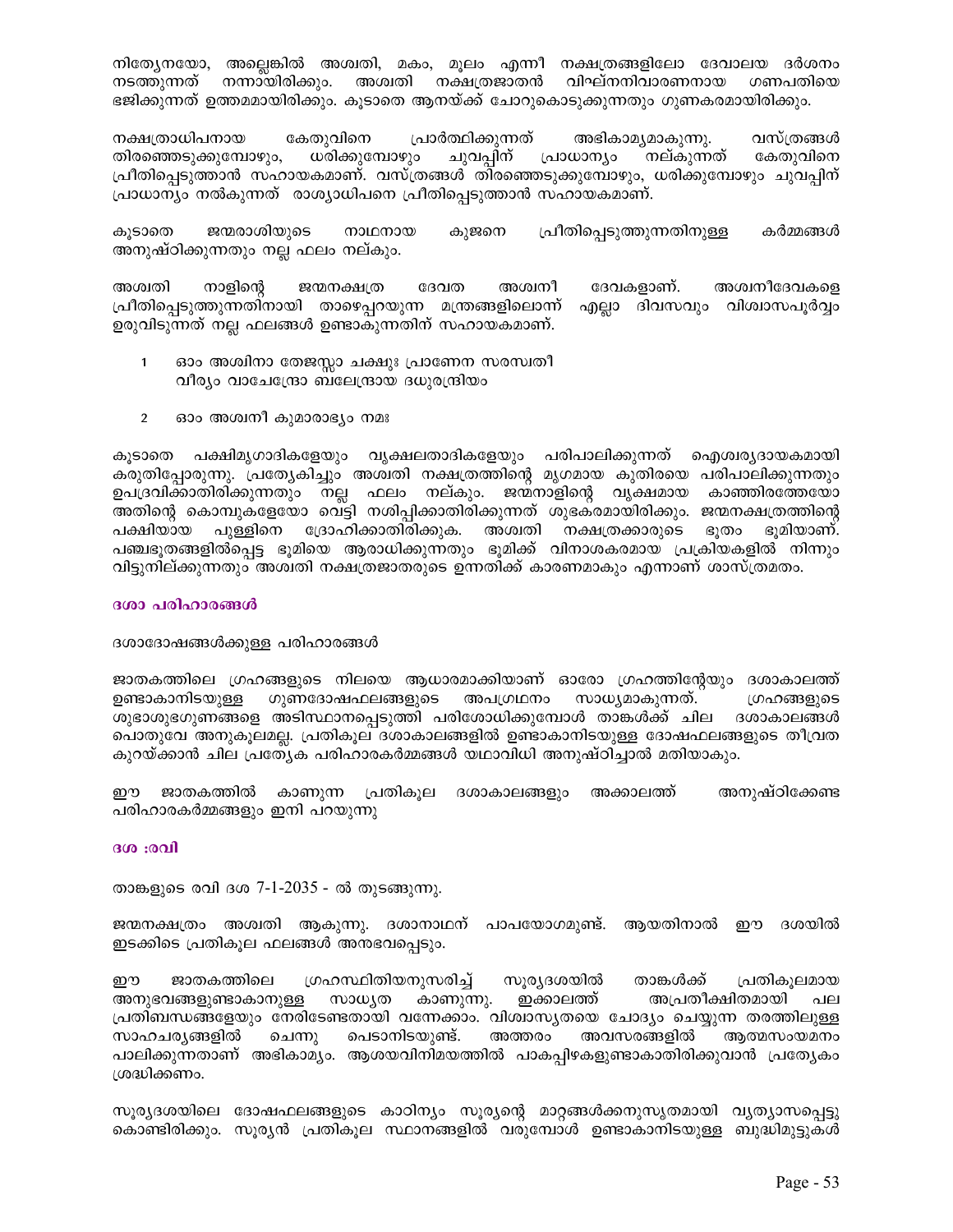ഇനി പറയുന്നു.

സൂര്യൻ ദുർബലനാകുമ്പോൾ വളരെ അടുപ്പമുള്ളവരോടു പോലും അല്പം അകൽച്ച പ്രകടിപ്പിക്കാൻ ശ്രമിക്കും. ആരേയും കണ്ണുമടച്ച് വിശ്വസിക്കാൻ സാധിക്കാതെ വന്നേക്കാം. പൊതുവേദികളിൽ പങ്കെടുക്കുന്നതിൽ പ്രയാസ്ങ്ങൾ നേരിടും. ആവശ്യമായി വരുന്ന ഘട്ടങ്ങളിൽ ബന്ധുക്കൾ, സുഹൃത്തുക്കൾ തുടങ്ങിയവരിൽ നിന്ന് വേണ്ടത്ര സഹകരണമോ സഹായങ്ങളോ ലഭിച്ചെന്നു വരില്ല.

ഇക്കാലത്ത്, വേണ്ടത്ര അംഗീകാരമോ ബഹുമാനൃതയോ ലഭിച്ചില്ലെന്നും വരാം. വളരെ വേണ്ടപ്പെട്ടവരുടെ ഇടയിൽപ്പോലും ഒറ്റപ്പെടുന്നതായി അനുഭവപ്പെടും. പ്രതികൂലമായ ഇത്തരം അവസരങ്ങളിൽ മറ്റുള്ളവരിൽ നിന്ന് പരമാവധി ഒഴിഞ്ഞു മാറി നിൽക്കാനായിരിക്കും ശ്രമിക്കുക.

തികച്ചും അനാവശ്യമെന്നു തോന്നുന്ന ചോദ്യങ്ങളോട് പ്രതികരിക്കുന്നതിൽ വിമുഖത കാട്ടും. നിഷ്പക്ഷമായ നിലപാടുകൾ അകാരണമായ സംശയങ്ങൾക്ക് ഇട നൽകിയേക്കാം. അതുവഴി സൗഹൃദങ്ങളിൽ നേരിയ വിള്ളലുകൾ ഉണ്ടാകാനും സാധ്യതയുണ്ട്.

ഈ കാലയളവിൽ മറ്റുള്ളവരുടെ ഭാഗത്തു നിന്നുകൊണ്ട് സ്ഥിതിഗതികളെ വിലയിരുത്തുന്നതിൽ ഇല്ലാതെയുള്ള വാക്കുകളും പലപ്പോഴും വിജയിക്കണമെന്നില്ല. വേണ്ടത്ര മുൻകരുതലുകൽ പെരുമാറ്റങ്ങളും തെറ്റായ ധാരണകളിലേക്ക് വഴിതെളിച്ചേക്കാം. തന്മൂലം നഷ്ടങ്ങൾ നേരിടുന്നതിനു പുറമേ അകാരണമായി മനോവ്യഥ അനുഭവിക്കേണ്ടതായും വരും.

സൂര്യദശാകാലത്ത് എപ്പോളെങ്കിലും ഇത്തരം ബുദ്ധിമുട്ടുകൾ കൂടുതലായി ഉണ്ടാവുകയാണെങ്കിൽ ക്ലേശഫലങ്ങൾ സുര്യൻ സ്ഥാനത്താണെന്ന് അനുമാനിക്കാം. അധികമായി പ്രതികുല അനുഭവപ്പെടുന്നവർ സൂര്യനെ പ്രീതിപ്പെടുത്തുന്നതിനുള്ള മാർഗ്ഗങ്ങൾ സ്വീകരിക്കണം. സൂര്യനെ പ്രീതിപ്പെടുത്തുന്നതിലൂടെ ദോഷഫലങ്ങളെ കുറയ്ക്കുന്നതിനു മാത്രമല്ല; ജീവിതത്തിൽ ഐശ്വര്യം കൈവരിക്കുന്നതിനും സാധിക്കും.

അടിസ്ഥാനപ്പെടുത്തിയുള്ള പരിശോധനയനുസരിച്ച്, ഈ ജാതകത്തെ വിശദമായ സൂര്യദശാകാലത്ത് താങ്കൾക്കുള്ള പ്രത്യേക നിർദ്ദേശങ്ങൾ ഇനി പറയുന്നു.

### വസ്ത്രധാരണം

സൂര്യപ്രീതിക്കു വേണ്ടി കാവിനിറത്തിലുള്ള വസ്ത്രങ്ങളാണ് ധരിക്കേണ്ടത്. ചുവന്ന നിറമുള്ള വസ്ത്രങ്ങളും ധരിക്കാം. ഞായറാഴ്ചകളിലും സൂര്യപ്രീതിക്കായുള്ള പ്രാർത്ഥനകളിൽ പങ്കെടുക്കുന്ന അവസരങ്ങളിലും ഇത്തരം വസ്ത്രങ്ങൾ ധരിക്കുന്നത് ശുഭകരമാണ്. വ്രതം അനുഷ്ഠിക്കുമ്പോൾ കാവി വസ്ത്രം ധരിക്കുന്നത് ഗുണഫലങ്ങൾ വർദ്ധിക്കാൻ സഹായിക്കും.

#### ദേവതാഭജനം

ആദിത്യ ദോഷ ശാന്തിക്കായി ശിവനെയാണ് ഭജിക്കേണ്ടത്. ശിവരാത്രി, പ്രദോഷം, ധനുവിലെ തിരുവാതിര തുടങ്ങിയ ദിവസങ്ങളിൽ വ്രതമനുഷ്ഠിക്കുക, ശിവ ക്ഷേത്രദർശനം ചെയ്യുക, ജന്മ നക്ഷത്ര ദിവസം ശിവ ക്ഷേത്രദർശനം നടത്തി വഴിപാടുകൾ യഥാശക്തി കഴിക്കുക എന്നിവയൊക്കെ ആദിത്യ ദോഷശാന്തിക്ക് ഉത്തമമാണ്.

#### വ്രതം

ആഹാരകാരൃങ്ങളിൽ സ്വീകരിക്കുന്ന മിതത്വമാണ് വ്രതം എന്നതു കൊണ്ട് നാം അർത്ഥമാക്കുന്നത്. എന്നാൽ അതിലുപരിയായി ശരീരം, മനസ്സ്, വാക്ക് എന്നിവയെ നിയന്ത്രിച്ച് സർവ്വവിധമായ പരിശുദ്ധി നേടുക എന്നതാണ് വ്രതാനുഷ്ഠാനങ്ങളുടെ പരമമായ ലക്ഷ്യം. അതതു ഗ്രഹത്തിനു പ്രാധാന്യമുള്ള ദിവസങ്ങളിലും വ്യക്തിപരമായി താങ്കൾക്കു പ്രധാനപ്പെട്ട ദിവസങ്ങളിലുമാണ് വ്രതം അനുഷ്ഠിക്കേണ്ടത്. ആദിത്യ ദോഷശാന്തിക്കായി ഞായറാഴ്ച ദിവസങ്ങളിൽ വ്രതമനുഷ്ഠിക്കണം. ഈ ദിവസങ്ങളിൽ സൂര്യ ക്ഷേത്രത്തിലോ, ശിവക്ഷേത്രത്തിലോ ദർശനം നടത്തി യഥാശക്തി കഴിക്കേണ്ടതാണ്. **COS** മാസത്തിൽ പൊങ്കാല വഴിപാടു ചെയ്യുന്നതും വഴിപാടുകൾ അത്യുത്തമമാകുന്നു.

വ്രതമുള്ള ദിവസങ്ങളിൽ മാംസഭക്ഷണം, മദ്യം, മറ്റു ലഹരിവസ്തുക്കൾ മുതലായവ ഒഴിവാക്കുക. സ്വാഭാവിക ദഹനം സാധ്യമാക്കുന്ന പഴവർഗ്ഗങ്ങൾ, പച്ചക്കറികൾ, ഇലക്കറികൾ തുടങ്ങിയ സാത്ത്വിക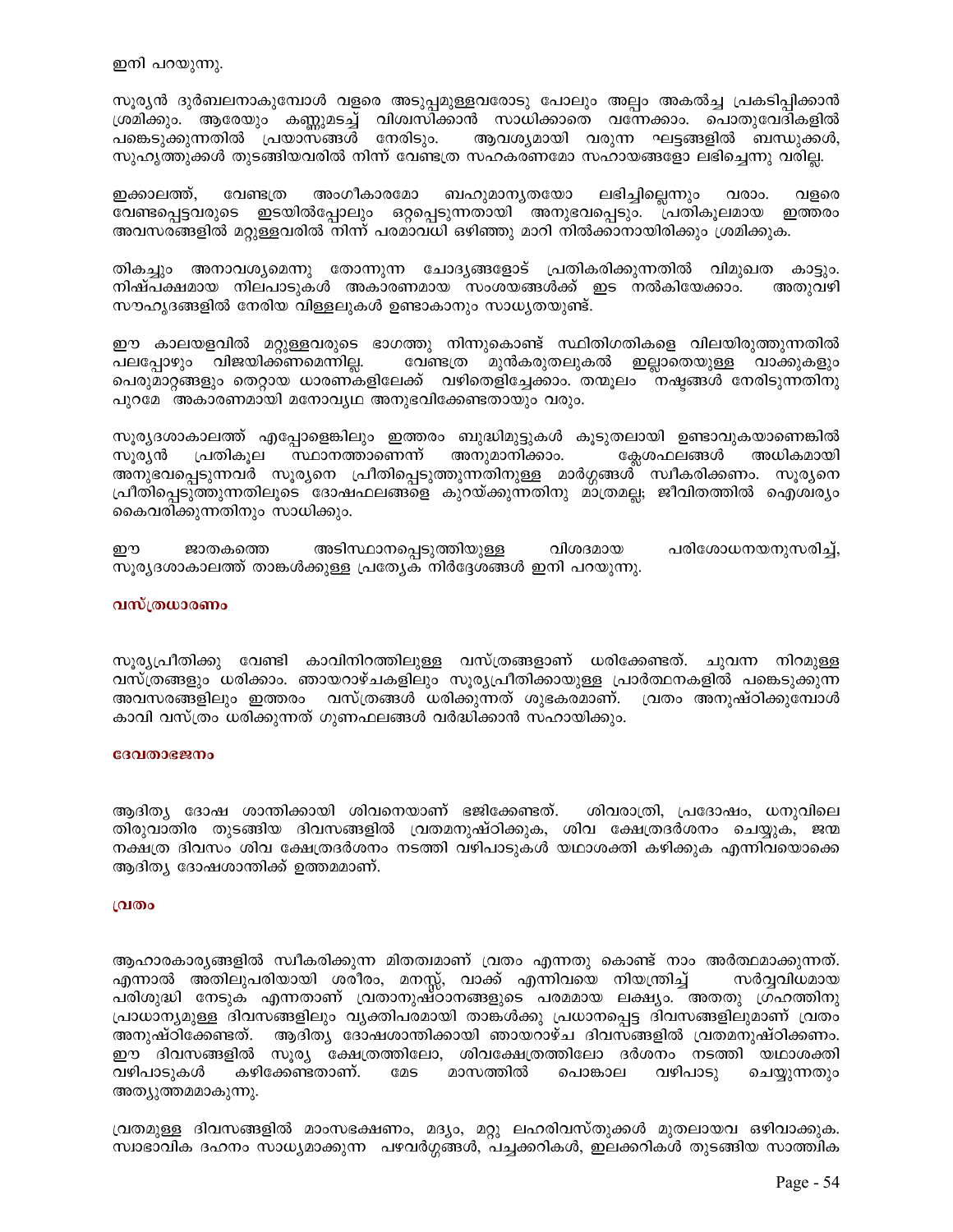ഭക്ഷണങ്ങളാണ് വ്രതകാലത്ത് അഭികാമ്യം. ധാന്യങ്ങൾ, എണ്ണ, എരിവും പുളിയും കൂടുതലുള്ള ഭക്ഷണങ്ങൾ തുടങ്ങിയവ പരമാവധി ഒഴിവാക്കുക. ദോഷഫലങ്ങളുടെ കാഠിന്യമനുസരിച്ച് പൂർണ്ണമായോ ഉപവസിക്കുന്നതും നല്ലതാണ്. വിനോദങ്ങളിൽ ഏർപ്പെടുന്നതും ഭാഗികമായോ ആഡംബരവസ്തുക്കളുടെ ഉപയോഗവും വ്രതകാലത്ത് അഭികാമൃമല്ല. വാക്കുകളിലും വികാരങ്ങളിലുമുള്ള നിയന്ത്രണം കൂടി സാധ്യമായാൽ മാത്രമേ വ്രതത്തിലൂടെയുള്ള ഫലപ്രാപ്തി പൂർണ്ണമാകുകയുള്ളൂ.

#### ദാനം

ദാനകർമ്മം മാർഗ്ഗമായി പൂർണ്ണ മനസ്സോടെയുള്ള പാപങ്ങൾ അകറ്റുവാനുള്ള നല്ലൊരു കണക്കാക്കപ്പെടുന്നു.

സൂര്യപ്രതിമ ചെമ്പിലോ സ്വർണ്ണത്തിലോ നിർമ്മിച്ചത്, കുട്ടിയോടുകൂടിയ തവിട്ടുനിറമുള്ള പശു, സ്വർണ്ണം, <sup>''''</sup>മാണികൃം, രക്തചന്ദനം, കാവിവസ്ത്രം തുടങ്ങിയവയൊക്കെ ഗോതമ്പ്, ചെമ്പ്, ആദിത്യപ്രീതിക്കായി ദാനം ചെയ്യാവുന്നതാണ്.

#### പൂജ

ആദിത്യ പ്രീതിക്കായി പുജകൾ നിഷ്ക്കർഷിച്ചിട്ടുണ്ട്. ചുവന്ന പൂക്കൾ കൊണ്ടാണ് ആദിത്യനെ പൂജിക്കേണ്ടത്. വ്രതാനുഷ്ഠാനത്തിന് സമാപ്തി വരുത്തുന്ന ദിനം ആദിതൃപുജ നടത്തുന്നത് ഫലപ്രദമായിരിക്കും. മേടമാസത്തിലെ ഞായറാഴ്ചകൾ, പത്താമുദയം (മേടം പത്തിന്), ജന്മനക്ഷത്ര ദിവസം എന്നിവയിലും ആദിത്യപുജ നടത്താവുന്നതാണ്. താന്ത്രിക വിധി പ്രകാരം വിദഗ്ദ്ധരുടെ ഉപദേശം അനുസരിച്ചായിരിക്കണം പൂജകൾ നടത്തേണ്ടത്.

നവഗ്രഹ പ്രതിഷ്ഠയുള്ള ക്ഷേത്രത്തിൽ ദർശനം നടത്തി സുര്യ വിഗ്രഹത്തിൽ ചെന്താമര ദളങ്ങൾ കൊണ്ട് അർച്ചന ചെയ്യുന്നതും ഉത്തമമാകുന്നു. തുലാം മാസത്തിൽ ആദിത്യപൂജ നടത്താതിരിക്കുന്നതാണ് ഉത്തമം.

#### മന്ത്രജപം

പരിഹാരകർമ്മങ്ങൾ അനുഷ്ഠിക്കുന്നതിന് സാങ്കേതികമായ ഏതെങ്കിലും ബുദ്ധിമുട്ടുള്ളവർക്ക് പ്രാർത്ഥനയിലൂടെ ആദിത്യന്റെ പ്രീതി നേടാവുന്നതാണ്. ആദിത്യനെ പ്രീതിപ്പെടുത്തുന്നതിനായി ഇനി പറയുന്ന മന്ത്രങ്ങൾ ജപിക്കാവുന്നതാണ്.

ഓം പ്രഭാകരായ വിദ്മഹേ ദിവാകരായ ധീമഹീ തന്നഃ സൂര്യഃ പ്രചോദയാത്

പൂർണ്ണവിശ്വാസത്തോടും ഭക്തിയോടും കൂടി നടത്തിയാൽ മാത്രമേ മന്ത്രജപത്തിന്റെ ഫലം ലഭിക്കുകയുള്ളൂ.

സൂര്യപ്രീതിക്കു വേണ്ടി സൂര്യന്റെ വിവിധ പേരുകൾ ഉൾക്കൊള്ളിച്ചു കൊണ്ടുള്ള അടിസ്ഥാന മന്ത്രങ്ങൾ ജപിക്കുക. സൂര്യനാമാവലി മന്ത്രങ്ങൾ ഇനിപറയുന്നു.

ഓം മിത്രായ നമഃ ഓം രവയേ നമഃ ഓം സൂര്യായ നമഃ ഓം ഭാനവേ നമഃ ഓം ഖഗായ നമഃ ഓം പൂഷണേ നമഃ ഓം ഹിരണ്യഗർഭായ നമഃ ഓം മരീചയേ നമഃ ഓം ആദിത്യായ നമഃ ഓം സവിത്രേ നമഃ ഓം അർക്കായ നമഃ ഓം ഭാസ്ക്കരായ നമഃ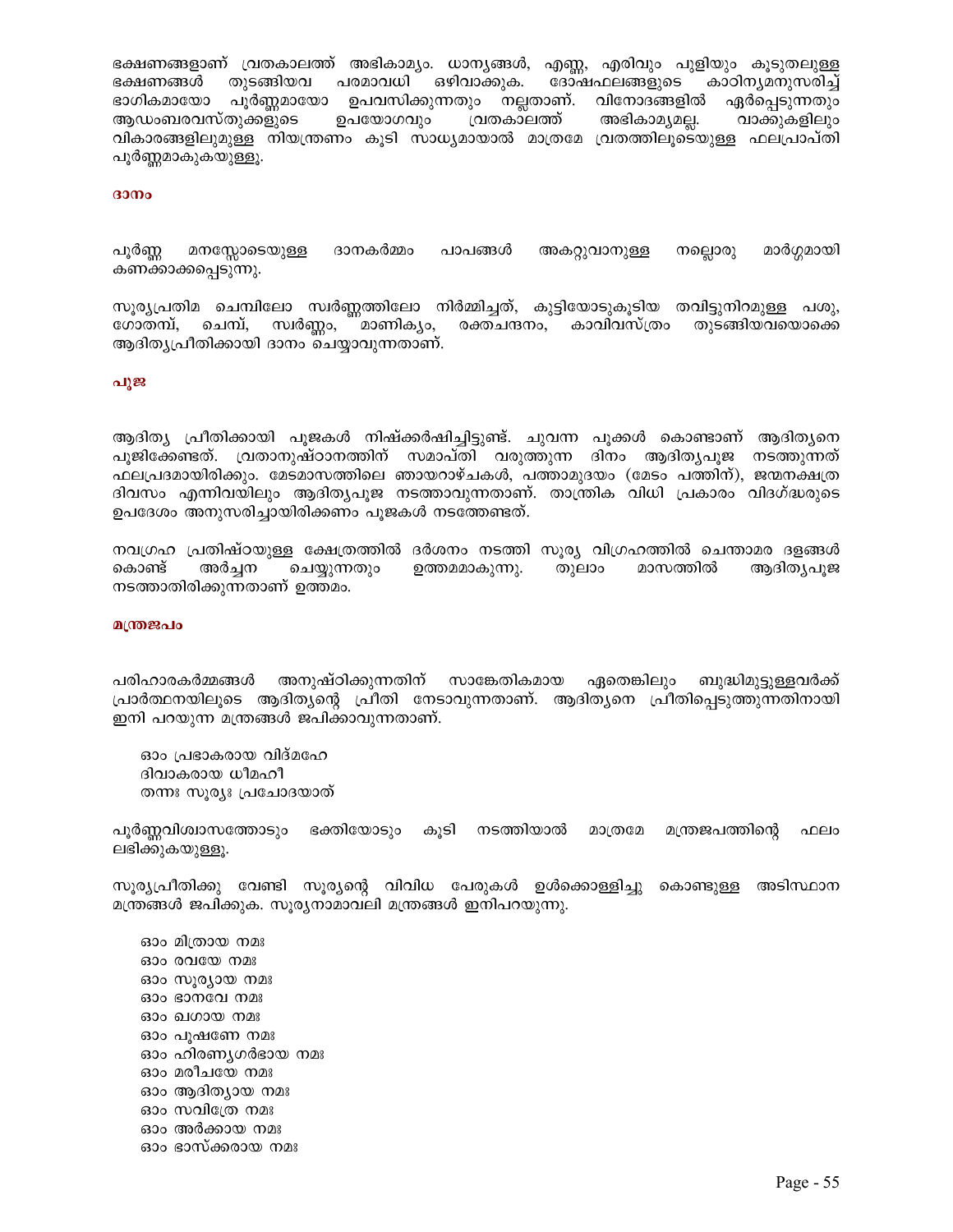ഗ്രഹങ്ങളെ പ്രീതിപ്പെടുത്തുന്നതിനുള്ള മറ്റൊരു മാർഗമാണ് സംഖ്യായന്ത്രങ്ങൾ. ആദിത്യ പ്രീതിക്കായി നിർദ്ദേശിക്കപ്പെട്ടിട്ടുള്ള സംഖ്യായന്ത്രം ഇവിടെ ചേർക്കുന്നു.

8 6  $\mathbf{1}$ 

 $\overline{7}$  $5\phantom{.0}$  $\mathcal{S}$ 

 $\overline{2}$  $\mathbf{Q}$  $\boldsymbol{\Lambda}$ 

ശുദ്ധമായ മനസ്സോടെ ഈ യന്ത്രം ധരിക്കുന്നത് ദോഷങ്ങളെ അകറ്റുന്നതിനു പുറമേ ബുദ്ധിപരമായ ഉണർവിനും സഹായിക്കുന്നു. ഈ യന്ത്രം കടലാസിലോ തകിടിലോ ആലേഖനം ചെയ്ത് തൊഴിൽ ശാലയിലും വാഹനത്തിലും മേശയുടെ മുകളിലുമൊക്കെ വയ്ക്കുന്നത് കർമ്മരംഗത്ത് ഉന്നതി നേടാൻ സഹായകമാണ്.

മുകളിൽ പറഞ്ഞ പരിഹാരങ്ങൾ 7-1-2041 വരെ അനഷ്ഠിക്കുക.

ദശ :ചന്ദ്രൻ

താങ്കളുടെ ചന്ദ്രൻ ദശ 7-1-2041 - ൽ തുടങ്ങുന്നു.

ചന്ദ്രൻ ആറാം ഭാവത്തിലാണ്. ആയതിനാൽ ഈ ദശയിൽ ഇടക്കിടെ പ്രതികൂല ഫലങ്ങൾ അനഭവപ്പെടും.

ശ്രഹസ്ഥിതിയനുസരിച്ച് ചന്ദ്രദശയിൽ താങ്കൾക്ക് ഈ ജാതകത്തിലെ പ്രതികൂലമായ അനുഭവങ്ങളുണ്ടാകാനുള്ള സാധ്യത കാണുന്നു. ഇക്കാലത്ത് അപ്രതീക്ഷിതമായി ബുദ്ധിമുട്ടുകളേയും നേരിടേണ്ടതായി വന്നേക്കാം. മനസ്സിനും ശരീരത്തിനും ആയാസമുണ്ടാക്കുന്ന കാരൃങ്ങളിൽ നിന്നും കഴിവതും അകന്നു നിൽക്കുന്നതാണ് ഇക്കാലത്ത് അഭികാമൃം. ഉന്നതരായ വ്യക്തികളുമായി ഇടപെടേണ്ടി വരുന്ന അവസരങ്ങിൽ കൂടുതൽ ശ്രദ്ധ പുലർത്തുന്നത് നല്ലതാണ്.

ചന്ദ്രദശയിലെ ദോഷഫലങ്ങളുടെ കാഠിന്യം ചന്ദ്രന്റെ മാറ്റങ്ങൾക്കനുസൃതമായി വ്യത്യാസപ്പെട്ടു കൊണ്ടിരിക്കും. ചന്ദ്രൻ പ്രതികൂല സ്ഥാനങ്ങളിൽ വരുമ്പോൾ ഉണ്ടാകാനിടയുള്ള ബുദ്ധിമുട്ടുകൾ ഇനി പറയുന്നു.

ചന്ദ്രൻ ദുർബലനാകുമ്പോൾ അവിചാരിതമായ നഷ്യങ്ങളും സാമ്പത്തികപ്രയാസങ്ങളും ഉണ്ടായേക്കാം. ഇക്കാലത്ത് ഉറക്കം തികയുകയില്ല. മിക്ക അവസരങ്ങളിലും അകാരണമായ ആകാംക്ഷ മൂലം പ്രശ്നങ്ങൾ ഉണ്ടാകാനിടയുണ്ട്.

ചിന്തയിലും ഇക്കാലത്ത് വികാരങ്ങളിലും പ്രകടമായ മാറ്റങ്ങളുണ്ടാകും. പ്രതികൂലമായ സാഹചര്യങ്ങളിൽ സ്വന്തം അഭിപ്രായങ്ങളിൽ നിന്നും വ്യതിചലിക്കേണ്ടതായി വന്നേക്കാം. ചൂടു കൂടുതലുള്ള പരിതസ്ഥിതി അതീവ ദുഷ്കരമായി അനുഭവപ്പെടും.

ഈ കാലയളവിൽ കുടുബ ബന്ധങ്ങങ്ങൾ അതേപടി നിലനിർത്തുന്നത് ആയാസകരമായി തോന്നാം. നിസാരമായ കാരൃങ്ങൾക്കു പോലും മനസ്സ് പെട്ടെന്ന് അസ്വസ്ഥമാകും. വാക്കുകളിൽ സംയമനം പാലിക്കാൻ പലപ്പോഴും സാധിച്ചെന്നു വരില്ല.

ചന്ദ്രൻ പ്രതികൂലമായ സ്ഥാനങ്ങളിൽ വരുമ്പോൾ രോഗങ്ങൾ വരാൻ എളുപ്പമാണ്. ദഹനക്കുറവ്, ശ്വാസതടസ്സം, സാധാരണയിൽ കവിഞ്ഞ ക്ഷീണം, അമിതമായ ദാഹം തുടങ്ങിയ ശാരീരിക ലക്ഷണങ്ങൾ പ്രകടമാകുകയാണെങ്കിൽ ശ്രദ്ധിക്കണം.

ചന്ദ്രദശാകാലത്ത് എപ്പോഴെങ്കിലും ഇത്തരം ബുദ്ധിമുട്ടുകൾ കൂടുതലായി ഉണ്ടാവുകയാണെങ്കിൽ ചന്ദ്രൻ പ്രതികൂല സ്ഥാനത്താണെന്ന് അനുമാനിക്കാം. ക്ലേശഫലങ്ങൾ അധികമായി അനുഭവപ്പെടുന്നവർ ചന്ദ്രനെ പ്രീതിപ്പെടുത്തുന്നതിനുള്ള മാർഗ്ഗങ്ങൾ സ്വീകരിക്കണം. ചന്ദ്രനെ പ്രീതിപ്പെടുത്തുന്നതിലൂടെ ദോഷഫലങ്ങളെ കുറയ്ക്കുന്നതിനു മാത്രമല്ല; ജീവിതത്തിൽ ഐശ്വര്യം കൈവരിക്കുന്നതിനും സാധിക്കും.

ഈ ജാതകത്തെ അടിസ്ഥാനപ്പെടുത്തിയുള്ള വിശദമായ പരിശോധനയനുസരിച്ച്, ചന്ദ്രദശാകാലത്ത്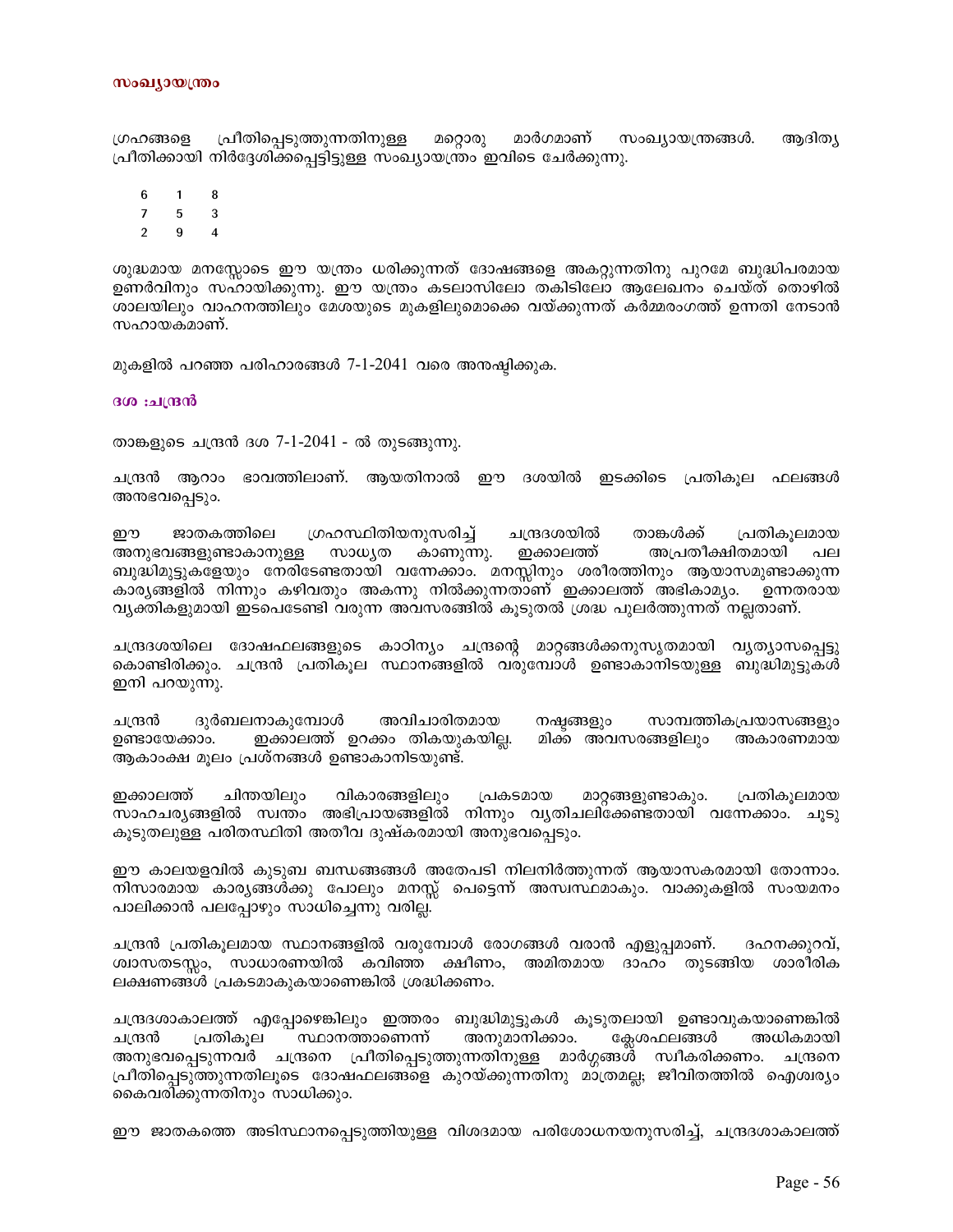താങ്കൾക്കുള്ള പ്രത്യേക നിർദ്ദേശങ്ങൾ ഇനി പറയുന്നു.

#### വസ്ത്രധാരണം

നിലാവിനെപ്പോലെ തെളിച്ചമുള്ള നിറങ്ങളോടാണ് ചന്ദ്രനു പ്രിയം. ആയതിനാൽ ചന്ദ്രപ്രീതിക്കായി വെളുത്തതോ ചന്ദനനിറത്തിലുള്ളതോ ആയ വസ്ത്രങ്ങളാണ് ധരിക്കേണ്ടത്. തിങ്കളാഴ്ച, പൗർണ്ണമി മുതലായ ദിവസങ്ങളിലും രോഹിണി നക്ഷത്രത്തിലും ചന്ദ്രനെ ആരാധിക്കുന്ന സമയത്തും ഇത്തരം വസ്ത്രങ്ങൾ ധരിക്കുന്നത് ശുഭകരമാണ്.

#### ജീവിതരീതി

ചന്ദ്രദശാകാലത്ത് ചന്ദ്രഗ്രഹത്തിനനുപൂരകമായ ജീവിതരീതി കെട്ടിപ്പടുക്കുന്നത് ഒരു ശ്രേഷ്ഠകരമായിരിക്കും. ധ്യാനം, പ്രാർത്ഥന എന്നിങ്ങനെ മനസ്സിന് ശാന്തിയും സ്മാധാനവും ഏർപ്പെടുന്നതിലൂടെ നൽകുന്ന പ്രവർത്തനങ്ങളിൽ ചന്ദ്രദശാകാലത്ത് ഉണ്ടാകാനിടയുള്ള പരിധി വരെ കുറയ്ക്കാൻ ദോഷഫലങ്ങളെ സാധിക്കും. ഇക്കാലത്ത് ഒരു മറ്റുള്ളവരെ സഹായിക്കുന്നതിനും അബലരായ വ്യക്തികളെ ശുശ്രൂഷിക്കുന്നതിനും സമയം കണ്ടെത്തുക. വിശ്വാസങ്ങളിലും കർമ്മരംഗത്തും സ്ഥിരതയാർന്ന സമീപനം വളർത്തിയെടുക്കുന്നത് ഗുണകരമായിരിക്കും. ഏകാഗ്രമായ മനസ്സോടെ ഇഷ്ടദൈവത്തെ പ്രാർത്ഥിക്കുന്നത് ശുഭകരമാണ്. സ്നേഹബന്ധങ്ങൾക്ക് അർഹിക്കുന്ന ്പ്രാധാന്യാ കൊടുക്കുവാൻ മറന്നു പോകരുത്. ചന്ദ്രദശാകാലത്ത് ലഹരി പദാർത്ഥങ്ങളിൽ നിന്നും ലഹരി പദാർത്ഥങ്ങൾ ഉപയോഗിക്കുന്നവരിൽ നിന്നും ഒഴിഞ്ഞു നിൽക്കാൻ ശ്രമിക്കുക. ജലയാത്ര, നീന്തൽ, മദ്യപാനം തുടങ്ങിയവ പൂർണ്ണമായും ഒഴിവാക്കണം. കുടിക്കുന്നതിനു മുമ്പ് വെള്ളത്തിന്റെ ശുചിത്വം ഉറപ്പുവരുത്തുകയും ചെയ്ണത. ജലമോ ദ്രാവക രൂപത്തിലുള്ള മറ്റു വസ്തുക്കളോ കൈകാര്യം ചെയ്യുമ്പോൾ പ്രത്യേക ശ്രദ്ധ ആവശ്യമാണ്.

### പ്രഭാത പ്രാർത്ഥന

പ്രഭാതത്തിലുള്ള പ്രാർത്ഥന ദോഷഫലങ്ങളെ അകറ്റുന്നതിനു പുറമേ ശരീരത്തിനും മനസ്സിനും പുതിയ ഉണർവ് നൽകുക കൂടി ചെയ്യുന്നു. ചന്ദ്രദശാകാലത്ത് നിതൃവും സൂര്യോദയത്തിനു മുമ്പ് ഉണരുക. ദേഹശുദ്ധി വരുത്തിയതിനു ശേഷം ചന്ദ്രനെ മനസ്സിൽ വിചാരിച്ചു കൊണ്ട് അല്പസമയം പ്രാർത്ഥിക്കുക. ഈ സമയത്ത് താങ്കളുടെ മനസ്സിൽ മറ്റു ചിന്തകൾ കടന്നു വരാതിരിക്കുവാൻ പ്രത്യേകം ശ്രദ്ധിക്കണം.

സൂര്യായ ശീതരുചയേ ധരണീസുതായ സൗമ്യായ ദേവഗുരവേ ഭൃഗുനന്ദനായ സൂര്യാത്മജായ ഭുജഗായ ച കേതവേ ച നിത്യം നമോ ഭഗവതേ ഗുരവേ വരായ പാപനാശന ലോകേശ ദേവദേവ നമോസ്തുതേ ശശാങ്കാനിഷ്ടസംഭൂതം ദോഷജാതം വിനാശയ

ഈ പ്രാർത്ഥന എല്ലാ ദിവസവും ഉറക്കമുണർന്നെഴുന്നേൽക്കുമ്പോൾ കിടക്കയിൽ തന്നെ കിഴക്കോട്ടു തിരിഞ്ഞിരുന്നു ചൊല്ലുക.

#### വ്രതം

ആഹാരകാര്യങ്ങളിൽ സ്വീകരിക്കുന്ന മിതത്വമാണ് വ്രതം എന്നതു കൊണ്ട് നാം അർത്ഥമാക്കുന്നത്. എന്നാൽ അതിലുപരിയായി ശരീരം, മനസ്സ്, വാക്ക് എന്നിവയെ നിയന്ത്രിച്ച് സർവവിധമായ പരിശുദ്ധി നേടുക എന്നതാണ് വ്രതാനുഷ്ഠാനങ്ങളുടെ പരമമായ ലക്ഷ്യം. അതതു ഗ്രഹത്തിനു പ്രാധാന്യമുള്ള ദിവസങ്ങളിലും വ്യക്തിപരമായി താങ്കൾക്കു പ്രധാനപ്പെട്ട ദിവസങ്ങളിലുമാണ് വ്രതം അനുഷ്ഠിക്കേണ്ടത്.

ദിവസങ്ങളിൽ ചന്ദ്രനെ പ്രീതിപ്പെടുത്തുന്നതിനായി തിങ്കളാഴ്ച വ്രതമനുഷ്ഠിക്കണം. ചന്ദ്ര ദോഷശാന്തിക്ക് ജന്മനക്ഷത്ര ദിവസവും വ്രതമനുഷ്ഠിക്കാവുന്നതാണ്.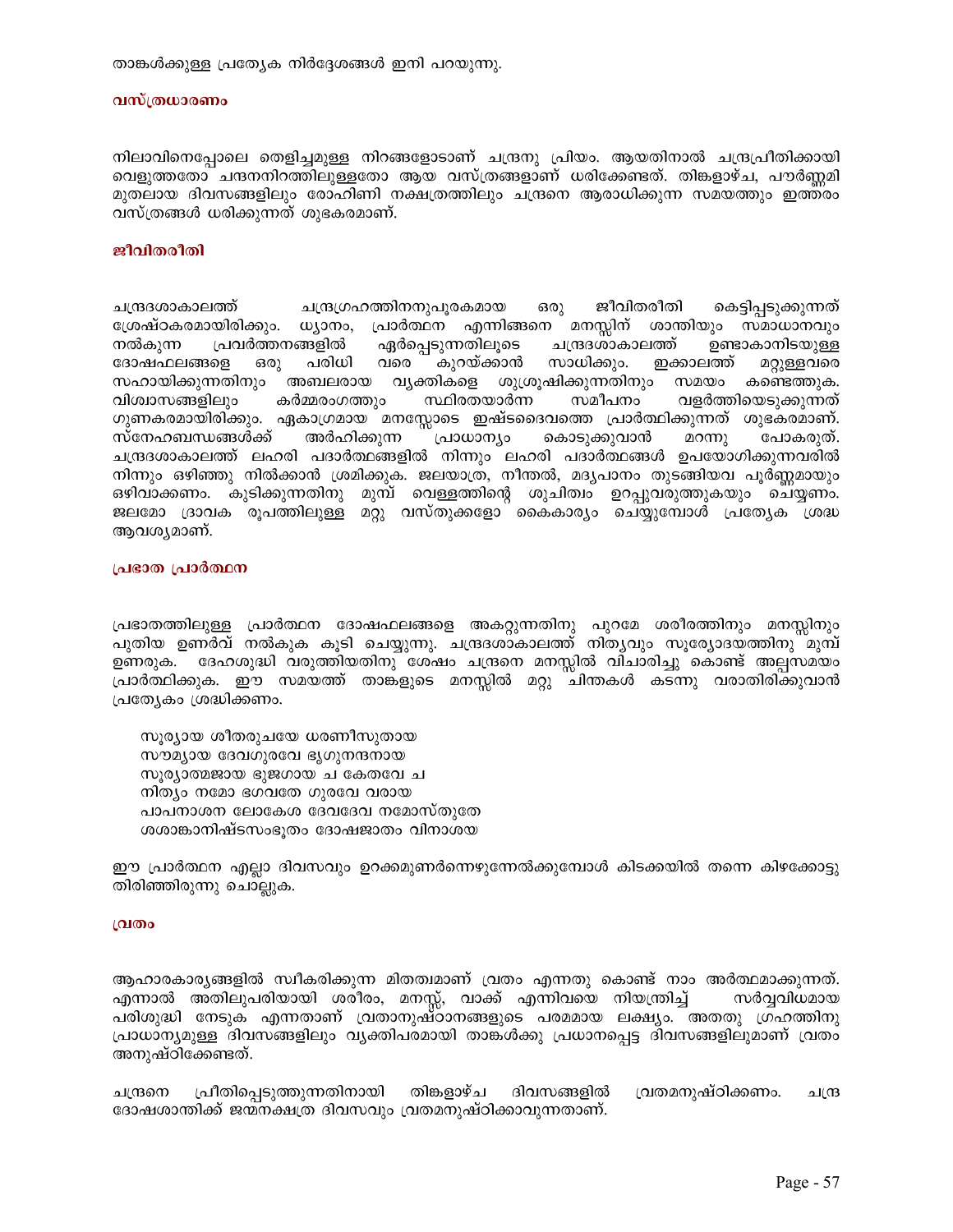വ്രതമുള്ള ദിവസങ്ങളിൽ മാംസഭക്ഷണം, മദ്യം, മറ്റു ലഹരിവസ്തുക്കൾ മുതലായവ ഒഴിവാക്കുക. സ്വാഭാവിക ദഹനം സാധ്യമാക്കുന്ന പഴവർഗ്ഗങ്ങൾ, പച്ചക്കറികൾ, ഇലക്കറികൾ തുടങ്ങിയ സാത്ത്വിക ഭക്ഷണങ്ങളാണ് വ്രതകാലത്ത് അഭികാമ്യം. ധാന്യങ്ങൾ, എണ്ണ, എരിവും പുളിയും കൂടുതലുള്ള തുടങ്ങിയവ പരമാവധി ഒഴിവാക്കുക. ദോഷഫലങ്ങളുടെ കാഠിനൃമനുസരിച്ച് ഭക്ഷണങ്ങൾ ഭാഗികമായോ പൂർണ്ണമായോ ഉപവസിക്കുന്നതും നല്ലതാണ്. വിനോദങ്ങളിൽ ഏർപ്പെടുന്നതും ആഡംബരവസ്തുക്കളുടെ ഉപയോഗവും വ്രതകാലത്ത് അഭികാമൃമല്ല. വാക്കുകളിലും വികാരങ്ങളിലുമുള്ള നിയന്ത്രണം കൂടി സാധ്യമായാൽ മാത്രമേ വ്രതത്തിലൂടെയുള്ള ഫലപ്രാപ്തി പൂർണ്ണമാകുകയുള്ളൂ.

മുകളിൽ പറഞ്ഞ പരിഹാരങ്ങൾ 7-1-2051 വരെ അനഷ്ഠിക്കുക.

#### ദശ :ചൊവ്വ

താങ്കളുടെ ചൊവ്വ ദശ 7-1-2051 - ൽ തുടങ്ങുന്നു.

ജന്മനക്ഷത്രം അശ്വതി ആകുന്നു. ചൊവ്വ കർക്കിടകം രാശിയിലാണ്. ആയതിനാൽ ഈ ദശയിൽ ഇടക്കിടെ പ്രതികുല ഫലങ്ങൾ അനഭവപ്പെടും.

ജാതകത്തിലെ ശ്രഹസ്ഥിതിയനുസരിച്ച് കുജദശയിൽ താങ്കൾക്ക് പ്രതികുലമായ ഈ അനുഭവങ്ങളുണ്ടാകാനുള്ള സാധ്യത കാണുന്നു. ഇക്കാലത്ത് തടസ്കങ്ങളെ അതിജീവിച്ച് വിജയം വരിക്കുന്നതിൽ പ്രതീക്ഷിക്കാത്ത തരത്തിലുള്ള പ്രയാസങ്ങൾ ഉണ്ടാകാനിടയുണ്ട്. നിസ്കാരമായ പോലും മറ്റുള്ളവരുടെ സഹായം ആവശ്യമായി വന്നേക്കാം. കാര്യങ്ങൾക്കു കർമ്മരംഗത്ത് സ്ഥിരോത്സാഹവും ഊർജ്ജസ്വലതയും കാത്തു സുക്ഷിക്കാൻ പ്രത്യേകം ശ്രദ്ധിക്കണം.

കുജദശയിലെ ദോഷഫലങ്ങളുടെ കാഠിന്യം കുജന്റെ മാറ്റങ്ങൾക്കനുസൃതമായി വ്യത്യാസപ്പെട്ടു കൊണ്ടിരിക്കും. കുജൻ പ്രതികുല സ്ഥാനങ്ങളിൽ വരുമ്പോൾ ഉണ്ടാകാനിടയുള്ള ബുദ്ധിമുട്ടുകൾ ഇനി പറയുന്നു.

കുജൻ ദുർബലനാകുമ്പോൾ പ്രവർത്തന രംഗത്ത് ചില വ്യതിയാനങ്ങൾ സംഭവിച്ചേക്കാം. അതിനാൽ താങ്കളുടെ സവിശേഷമായ കഴിവുകൾക്ക് കോട്ടം തട്ടാതെ സൂക്ഷിക്കണം.

ഇക്കാലത്ത് അറിഞ്ഞോ അറിയാതെയോ അപവാദങ്ങളിൽ ചെന്നു പെടാനുള്ള സാധ∖ത ജീവിത ശൈലിയിൽ ചില നിയന്ത്രണങ്ങൾ ആവശ്യമായി വരും. കുടുതലാണ്. മറ്റുള്ളവരോട്, പ്രത്യേകിച്ചും എതിർലിംഗത്തിൽപ്പെട്ടവരോട്, ഉള്ള പെരുമാറ്റത്തിൽ അല്പം ശ്രദ്ധ പൂലർത്തുന്നതു നല്ലതാണ്.

ഇക്കാലത്ത് മുൻവിധിയോടു കുടി കാര്യങ്ങളെ സമീപിക്കുന്നത് ങടും തന്നെ ഗുണകരമായിരിക്കുകയില്ല. പ്രതികൂല സാഹചര്യങ്ങളിൽ കോപം നിയന്ത്രിക്കുവാൻ പാടുപെടേണ്ടി വരും. മറ്റുള്ളവരുടെ കാര്യങ്ങളിൽ ഇടപെടുന്നതിനുള്ള താല്പര്യം ജനിക്കാനിടയുണ്ട്. തന്മൂലം അനാവശ്യമായ പ്രശ്നങ്ങളിൽ ചെന്നുപെടാനുള്ള സാധ്യതയും കൂടുതലാണ്.

കലഹത്തിന്റെ കാരകഗ്രഹമായിട്ടാണ് കുജനെ കണക്കാക്കിയിരിക്കുന്നത്. ആയതിനാൽ കുജൻ പ്രതികുല സ്ഥാനങ്ങളിൽ വരുമ്പോൾ ചെറിയ വാക്കു തർക്കങ്ങളോ അഭിപ്രായ വ്യത്യാസങ്ങളോ .<br>പോലും വലിയ സംഭവങ്ങളായി മാറിയേക്കാം. വാക്കുകളിലും പെരുമാറ്റത്തിലും സംയമനം<br>പാലിക്കുവാനും പ്രതികൂല സാഹചര്യങ്ങളിൽ നിന്ന് ഒഴിഞ്ഞു നിൽക്കുവാനും ശ്രദ്ധിക്കുക. സംഭാഷണങ്ങളിലും ചർച്ചകളിലും പങ്കെടുക്കുമ്പോൾ പ്രതിപക്ഷ ബഹുമാനം പുലർത്താൻ കഴിയണം.

രോഗങ്ങളെ പ്രതിരോധിക്കുവാനുള്ള ശേഷി ഈ കാലയളവിൽ പൊതുവേ കുറവായിരിക്കും. ചുറ്റുപാടിലെ മാറ്റങ്ങൾ ആരോഗ്യസ്ഥിതിയെ കുടുതലായി സ്വാധീനിച്ചേക്കാം.

കുജദശാകാലത്ത് എപ്പോഴെങ്കിലും ഇത്തരം ബുദ്ധിമുട്ടുകൾ കൂടുതലായി ഉണ്ടാവുകയാണെങ്കിൽ ഁ൩൧൦൩ഞാണെന്ന് അനുമാനിക്കാം. ക്ലേശഫലങ്ങൾ കുജൻ പ്രതികൂല അധികമായി അനുഭവപ്പെടുന്നവർ കുജനെ പ്രീതിപ്പെടുത്തുന്നതിനുള്ള മാർഗ്ഗങ്ങൾ് സ്വീകരിക്കണം. കുജനെ ഫ്രീതിപെടുത്തുന്നതിലൂടെ ദോഷഫലങ്ങളെ കുറയ്ക്കുന്നതിനു മാത്രമല്ല; ജീവിതത്തിൽ ഐശ്വര്യം കൈവരിക്കുന്നതിനും സാധിക്കും.

ഈ ജാതകത്തെ അടിസ്ഥാനപ്പെടുത്തിയുള്ള വിശദമായ പരിശോധനയനുസരിച്ച്, കുജദശാകാലത്ത്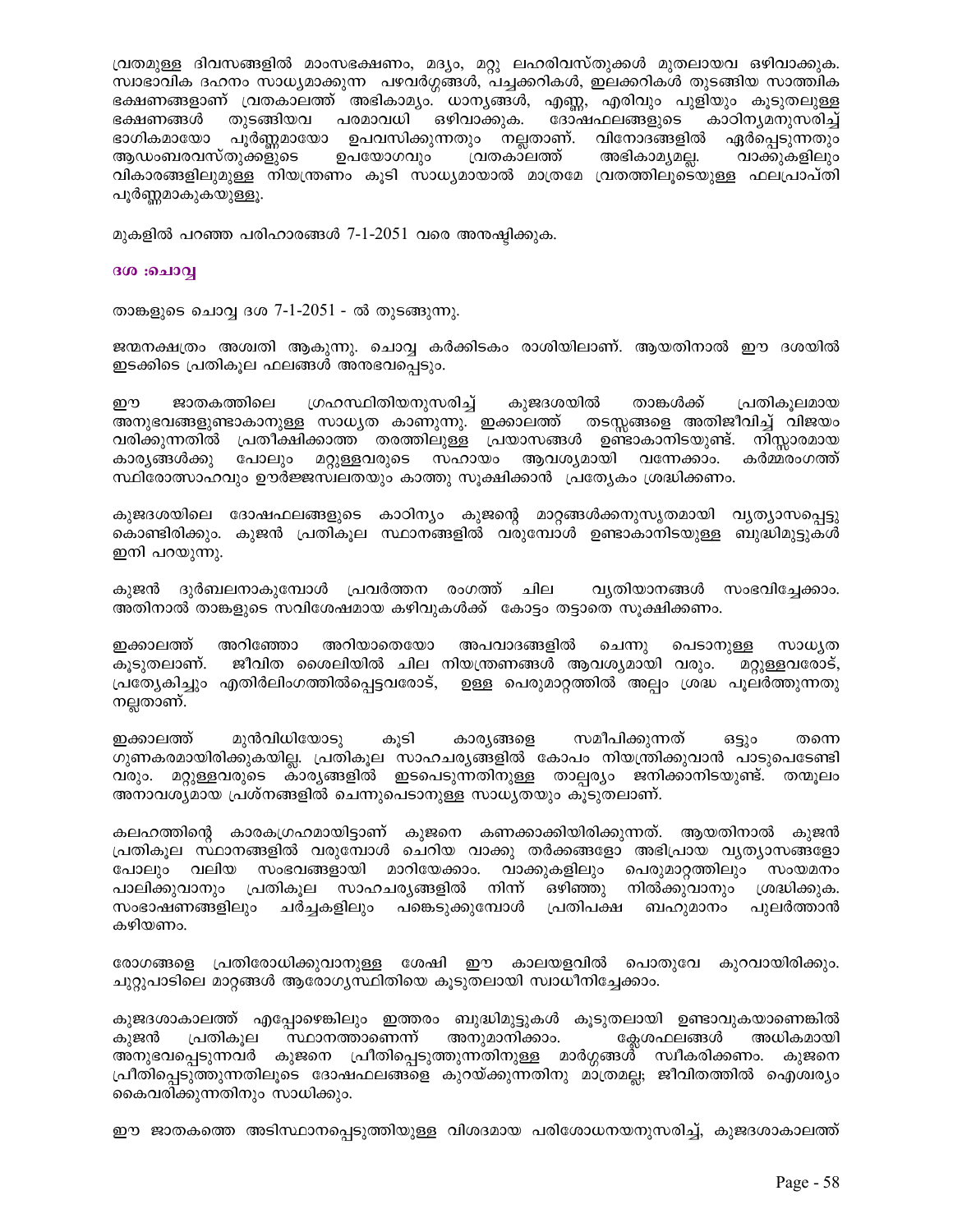താങ്കൾക്കുള്ള പ്രത്യേക നിർദ്ദേശങ്ങൾ ഇനി പറയുന്നു.

#### വസ്ത്രധാരണം

ചുവന്ന നിറമുള്ള ഗ്രഹമാണ് കുജൻ. ചുവപ്പു തന്നെയാണ് കുജന് ഏറ്റവും പ്രിയപ്പെട്ട നിറവും. കുജ പ്രീതിക്കായി ചൊവ്വാഴ്ച ദിവസങ്ങളിൽ താങ്കൾ ചുവന്ന വസ്ത്രങ്ങൾ ധരിക്കുക. ഈ നിറത്തിലുള്ള പട്ടു വസ്ത്രങ്ങൾ ധരിക്കുന്നത് കൂടുതൽ ഗുണകരമാണ്.

#### ദേവതാഭജനം

കുജൻ ഓജരാശിയിൽ നിൽക്കുന്ന ജാതകർ സുബ്രഹ്മണ്യനെയും യുഗ്മരാശിയിൽ നിൽക്കുന്ന ജാതകർ ഭദ്രകാളിയേയും ഭജിക്കണം.

#### പ്രഭാത പ്രാർത്ഥന

പ്രഭാതത്തിലുള്ള പ്രാർത്ഥന ദോഷഫലങ്ങളെ അകറ്റുന്നതിനു പുറമേ ശരീരത്തിനും മനസ്സിനും പുതിയ ഉണർവ് നൽകുക കൂടി ചെയ്യുന്നു. കുജദശാകാലത്ത് നിതൃവും സൂര്യോദയത്തിനു`്മുമ്പ് ഉണരുക. ദേഹശുദ്ധി വരുത്തിയതിനു ശേഷം കുജനെ മനസ്സിൽ വിചാരിച്ചു കൊണ്ട് അല്പസമയം പ്രാർത്ഥിക്കുക. ഈ സമയത്ത് താങ്കളുടെ മനസ്സിൽ മറ്റു ചിന്തകൾ കടന്നു വരാതിരിക്കുവാൻ പ്രത്യേകം ശ്രദ്ധിക്കണം.

സൂര്യായ ശീതരുചയേ ധരണീസുതായ സൗമ്യായ ദേവഗുരവേ ഭൃഗുനന്ദനായ ധ സൂര്യാത്മജായ ഭുജഗായ ച കേതവേ ച നിത്യം നമോ ഭഗവതേ ഗുരവേ വരായ (എന്ന പ്രാർത്ഥന ജപിക്കുക) അതിനുശേഷം ദേവദേവ ജഗന്നാഥ ദേവതാ നാമപീശ്വര ഭൂപുത്രാനിഷ്ടസംഭൂതം ദോഷജാതം വിനാശായ (എന്ന പ്രാർത്ഥനയും ജപിക്കുക).

ഈ പ്രാർത്ഥന എല്ലാ ദിവസവും ഉറക്കമുണർന്നെഴുന്നേൽക്കുമ്പോൾ കിടക്കയിൽ തന്നെ കിഴക്കോട്ടു തിരിഞ്ഞിരുന്നു ചൊല്ലുക.

#### ദാനം

മനസ്സോടെയുള്ള ദാനകർമ്മം പാപങ്ങൾ അകറ്റുവാനുള്ള നല്ലൊരു മാർഗ്ഗമായി പൂരണ്ണ കണക്കാക്കപ്പെടുന്നു.

ചുവന്ന വസ്ത്രം, സ്വർണ്ണം, ചെമ്പ് തുടങ്ങിയവയാണ് കാള, തുവര, പവിഴം, ചുവന്ന കുജപ്രീതിക്കായി ദാനം ചെയ്യേണ്ട വസ്തുക്കൾ. സ്വർണ്ണത്തിലോ ചെമ്പിലോ നിർമ്മിച്ച കുജപ്രതിമ ദാനം ചെയ്യുന്നതും ഉത്തമമാകുന്നു.

### പൂജ

കുജ പ്രീതിക്കായി പൂജകൾ നിഷ്ക്കർഷിച്ചിട്ടുണ്ട്. തെച്ചി, ചെമ്പരത്തി, ചെമ്പകം തുടങ്ങിയ ചുവന്ന പൂക്കൾകൊണ്ടാണ് കുജ പൂജ ചെയ്യേണ്ടത്. അംഗാരക പൂജ വളരെ വിശേഷപ്പെട്ടതും സദ്ഫലങ്ങൾ നൽകുന്നതും നവഗ്രഹ പ്രതിഷ്ഠയുള്ള ക്ഷേത്രത്തിൽ ദർശനം ആകുന്നു. നടത്തി ശ്രീഅംഗാരകമൂർത്തിയെ ചെമ്പകപ്പൂക്കൾ കൊണ്ട് പൂജിക്കുന്നതും ഗ്രഹവിഗ്രഹത്തിൽ ചെമ്പകപ്പൂമാല ചാർത്തുന്നതും അത്യുത്തമമാകുന്നു. താന്ത്രിക വിധി പ്രകാരം വിദഗ്ദ്ധരുടെ ഉപദേശം അനുസരിച്ചായിരിക്കണം പൂജകൾ നടത്തേണ്ടത്. കുജൻ മകരം രാശിയിൽ സഞ്ചരിക്കുന്ന കാലം ഈ പൂജ നടത്തുന്നത് കൂടുതൽ ഫലം നൽകും.

#### മന്ത്രജപം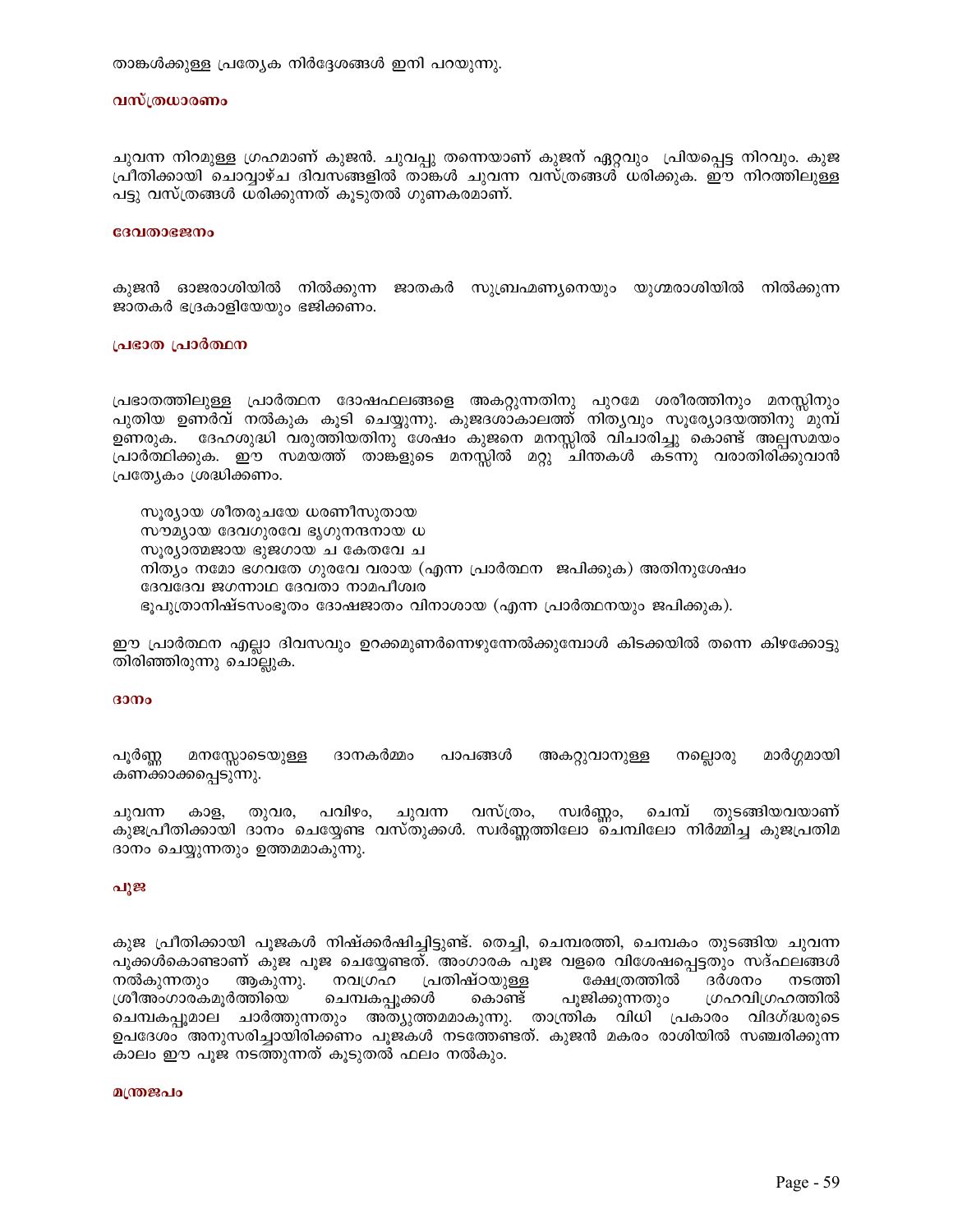പരിഹാര കർമ്മങ്ങൾ അനുഷ്ഠിക്കുന്നതിന് സാങ്കേതികമായ ഏതെങ്കിലും ബുദ്ധിമുട്ടുള്ളവർക്ക് പ്രാർത്ഥനയിലൂടെ കുജന്റെ പ്രീതി നേടാവുന്നതാണ്. കുജനെ പ്രീതിപ്പെടുത്തുന്നതിനായി ഇനി പറയുന്ന മന്ത്രങ്ങൾ ജപിക്കാവുന്നതാണ്.

ഓം ഭൂമിപുത്രായ വിദ്മഹേ ലോഹിതാംഗായ ധീമഹീ തന്നഃ ഭൗമഃ പ്രചോദയാത്

പൂർണ്ണവിശ്വാസത്തോടും ഭക്തിയോടും കൂടി നടത്തിയാൽ മാത്രമേ മന്ത്രജപത്തിന്റെ ഫലം ലഭിക്കുകയുള്ളൂ.

#### സംഖ്യായന്ത്രം

ഗ്രഹങ്ങളെ പ്രീതിപ്പെടുത്തുന്നതിനുള്ള മറ്റൊരു മാർഗമാണ് സംഖ്യായന്ത്രങ്ങൾ. കുജപ്രീതിക്കായി നിർദ്ദേശിക്കപ്പെട്ടിട്ടുള്ള സംഖ്യായന്ത്രം ഇവിടെ ചേർക്കുന്നു.

8 3  $10$ 

 $\bf{9}$  $7<sup>7</sup>$  $5\phantom{.0}$ 

 $\overline{\mathbf{4}}$  $11$ 

ശുദ്ദമായ മനസ്സോടെ ഈ യന്ത്രം ധരിക്കുന്നത് ദോഷങ്ങളെ അകറ്റുന്നതിനു പുറമേ ബുദ്ധിപരമായ ഉണർവിനും സഹായിക്കുന്നു. ഈ യന്ത്രം കടലാസിലോ തകിടിലോ ആലേഖനം ചെയ്ത് തൊഴിൽ ശാലയിലും വാഹനത്തിലും മേശയുടെ മുകളിലുമൊക്കെ വയ്ക്കുന്നത് കർമ്മരംഗത്ത് ഉന്നതി നേടാൻ സഹായകമാണ്.

മുകളിൽ പറഞ്ഞ പരിഹാരങ്ങൾ 7-1-2058 വരെ അനഷ്ഠിക്കുക.

ദശ: രാഹു

താങ്കളുടെ രാഹു ദശ 7-1-2058 - ൽ തുടങ്ങുന്നു.

രാഹു ഒന്നാം ഭാവത്തിലാണ്. ആയതിനാൽ ഈ ദശയിൽ ഇടക്കിടെ പ്രതികൂല ഫലങ്ങൾ അനഭവപ്പെടും.

ഈ ജാതകത്തിലെ ഗ്രഹസ്ഥിതിയനുസരിച്ച് രാഹുദശയിൽ താങ്കൾക്ക് പ്രതികൂലമായ അനുഭവങ്ങൾ ഉണ്ടാകാനുള്ള സാധൃത കാണുന്നു. ഇക്കാലത്ത് മാനസിക വ്യാപാരങ്ങളിൽ അസാധാരണത്വം പുലർത്തുന്ന അവസ്ഥ സംജാതമായേക്കാം. ഉത്കണ്ഠ, അകാരണമായ ഭയം എന്നിവയ്ക്ക് വശംവദരാവാനുള്ള സാധ്യതയുണ്ട്. അപ്രയോഗിക സങ്കൽപ്പങ്ങളിൽപ്പെട്ട് ജീവിതരീതിയിൽ പ്രകടമായ വൃത്യാസങ്ങൾ ഉണ്ടാകാം.

രാഹുദശയിലെ ദോഷഫലങ്ങളുടെ കാഠിന്യം രാഹുവിന്റെ മാറ്റങ്ങൾക്കനുസൃതമായി വൃത്യാസപ്പെട്ടുകൊണ്ടിരിക്കും. രാഹു പ്രതികൂലസ്ഥാനങ്ങളിൽ വരുമ്പോൾ സംഭവിക്കാനിടയുള്ള ബുദ്ധിമുട്ടുകൾ ഇനി പറയുന്നു.

രാഹു ദുർബലനാകുമ്പോൾ ലഹരിപദാർത്ഥങ്ങൾക്ക് അടിമപ്പെടാനുള്ള പ്രേരണ ഉണ്ടാകും. സ്വന്തം കഴിവുകൾ ഉപയോഗപ്പെടുത്താനുള്ള അവസരങ്ങൾ കുറയുന്നതായി തോന്നാം. സജ്ജനങ്ങളുമായി സംവദിക്കാനുള്ള സാഹചര്യങ്ങൾ ലഭിക്കാതെയും വന്നേക്കാം.

ഏതെങ്കിലും തരത്തിലുള്ള വിഷബാധകൾക്ക് സാധ്യതയുള്ളതിനാൽ ആഹാരം, ഇക്കാലത്ത് സഞ്ചാരം എന്നിവയിൽ അതീവ ശ്രദ്ധ ആവശ്യമായി വരും. ചില സമയത്ത് അനിയന്ത്രിതമായ വികാര പ്രകടനങ്ങൾ നടത്താൻ ഇടയാകും. സമയത്തിന്റെ വിലയെപ്പറ്റിയുള്ള ബോധം കാത്തു സൂക്ഷിക്കാൻ കഴിഞ്ഞെന്നു വരില്ല.

കാലയളവിൽ ഒറ്റപ്പെട്ടു നടക്കേണ്ട അവസ്ഥ ഉണ്ടാകാൻ സാധ്യത കൂടുതലാണ്. ഈ തൊലിപ്പുറത്തുണ്ടാകുന്ന ര്രാഗങ്ങൾ ശരീരത്തെ ആക്രമിച്ചേക്കാം. സംസാരത്തിൽ സംസ്ക്കാര സമ്പന്നത കുറഞ്ഞു പോകുന്നതായി അനുഭവപ്പെടാം.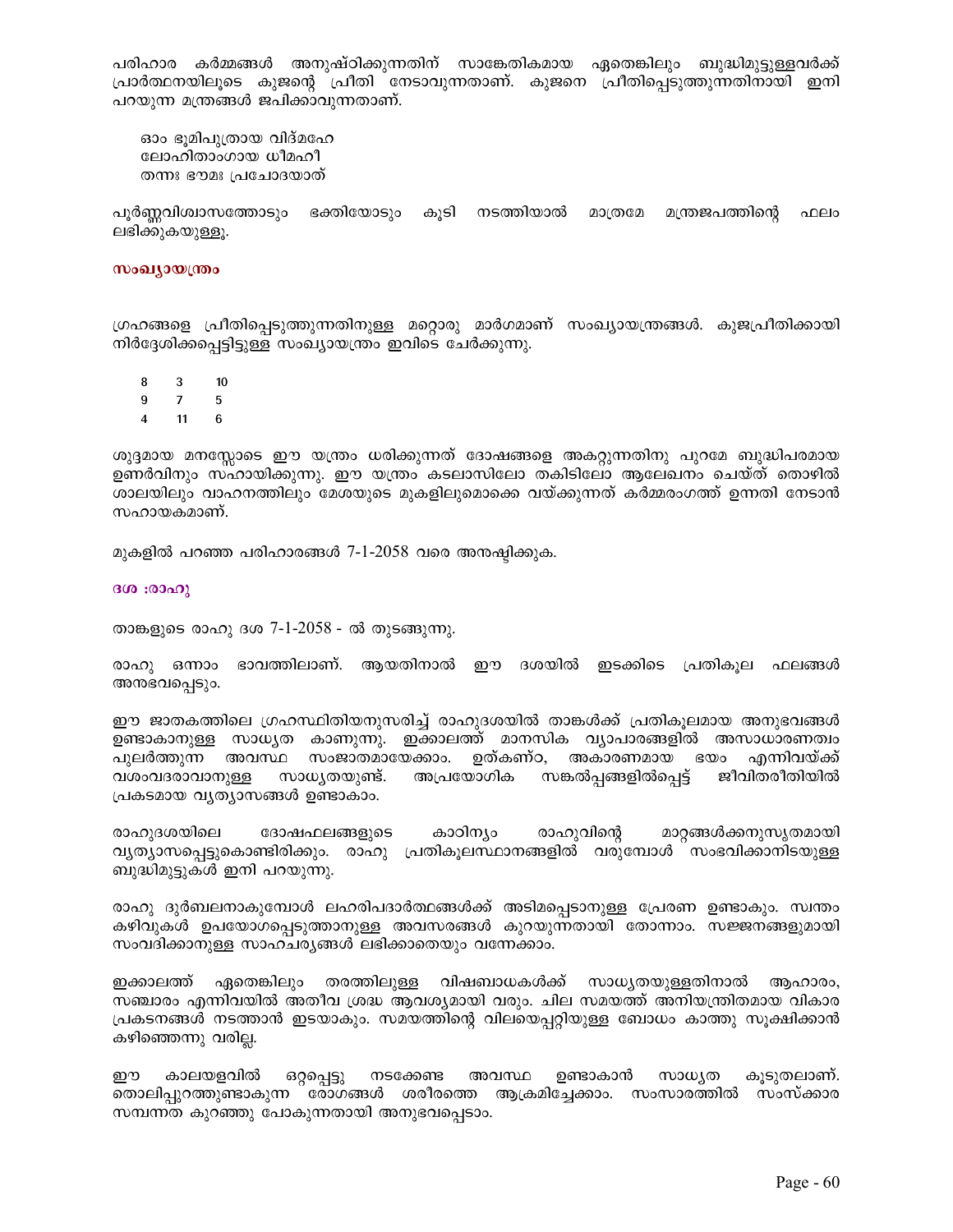രാഹുദശാകാലത്ത് എപ്പോഴെങ്കിലും ഇത്തരം ബുദ്ധിമുട്ടുകൾ കൂടുതലായി ഉണ്ടാവുകയാണെങ്കിൽ രാഹു പ്രതികൂല സ്ഥാനത്താണെന്ന് കരുതാം. ക്ലേശങ്ങൾ കൂടുതലായി അനുഭവപ്പെടുന്നവർ പ്രീതിപ്പെടുത്തുന്നതിനുള്ള മാർഗ്ഗങ്ങൾ സ്വീകരിക്കണം. രാഹുവിനെ രാഹുവിനെ പ്രീതിപ്പെടുത്തുന്നതിലൂടെ ദോഷഫലങ്ങളെ കുറയ്ക്കുന്നതിനു മാത്രമല്ല, ജീവിതത്തിൽ ഐശ്വര്യം കൈവരിക്കുന്നതിനും സാധിക്കും.

ഈ ജാതകത്തെ അടിസ്ഥാനപ്പെടുത്തിയുള്ള വിശദമായ പരിശോധനയനുസരിച്ച് രാഹു ദശാകാലത്ത് താങ്കൾക്കുള്ള പ്രത്യേക നിർദ്ദേശങ്ങൾ ഇനി പറയുന്നു.

### വസ്ത്രധാരണം

കറുത്തതോ ഇരുണ്ട നിറമുള്ളമുള്ളതോ ആയ വസ്ത്രങ്ങളാണ് രാഹുവിനു പ്രിയങ്കരമായിട്ടുള്ളത്. രാഹുപ്രീതിക്കായി സർപ്പാരാധനയോ ക്ഷേത്രദർശനമോ നടത്തുമ്പോൾ കറുപ്പു നിറമുള്ള വസ്ത്രങ്ങൾ ധരിക്കുക.

### ജീവിതരീതി

രാഹുദശാകാലത്ത് രാഹുഗ്രഹത്തിനനുപൂരകമായ ഒരു ജീവിത രീതി കെട്ടിപ്പടുക്കുന്നത് നന്നായിരിക്കും. രാഹു ദശ വികാര വിചാരങ്ങളെയാണ് കൂടുതൽ സ്വാധീനിക്കുന്നത്. അതിനാൽ മനോനിയന്ത്രണം ഉലയുന്ന തരത്തിലുള്ള വിനോദങ്ങളിൽ നിന്നും വിട്ടുനിൽക്കേണ്ടതാണ്. ഏകാന്തത, ദിവാസ്വപ്നം എന്നിവയ്ക്കിട നൽകാതെ കഴിവതും പ്രവർത്തന നിരതരായിരിക്കുക. വൈകാരികമായുള്ള വിഷമതകൾ നീക്കാൻ മദ്യം, അസന്മാർഗിക പ്രവൃത്തികൾ, മയക്കുമരുന്ന് മാർഗ്ഗങ്ങൾ നിർദ്ദേശിക്കുന്നവരിൽ നിന്ന് ഒഴിഞ്ഞു നിൽക്കുക. ആത്മവിശ്വാസം തുടങ്ങിയ ് പ്രവർത്തികളിൽ വ്യാപൃതരാകുന്നതിന് പുറമേ മാനസികമായി ജനിപ്പിക്കത്തക്ക അകൽച്ച തോന്നുന്നവരിൽ നിന്ന് അകലം പാലിക്കുന്നതും ഗുണം ചെയ്യും. കുടുംബത്തിൽ കാവുകളുണ്ടെങ്കിൽ ശ്രദ്ധവയ്ക്കേണ്ടതാണ്. അസമയത്തെ സംരക്ഷണത്തിൽ പ്രത്യേകാ അവയുടെ സഞ്ചാരം, കൃത്രിമമായി നിർമ്മിച്ച ഭക്ഷണ പദാർത്ഥങ്ങൾ എന്നിവ തീർത്തും ഒഴിവാക്കുന്നതാണ് നല്ലത്. മനസ്സിന് ശാന്തത വരുത്തുന്ന സാഹചര്യങ്ങളിൽ പരമാവധി സമയം ചെലവഴിക്കാൻ ശ്രമിക്കുക.

### പ്രഭാത പ്രാർത്ഥന

പ്രഭാതത്തിലുള്ള പ്രാർത്ഥന ദോഷഫലങ്ങളെ അകറ്റുന്നതിനു പുറമേ ശരീരത്തിനും മനസ്സിനും പുതിയ ഉണർവ് നൽകുക കൂടി ചെയ്യുന്നു. രാഹുദശാകാലത്ത് നിതൃവും സൂര്യോദയത്തിനു മുമ്പ് ഉണരുക. ദേഹശുദ്ധി വരുത്തിയതിനു ശേഷം രാഹുവിനെ മനസ്സിൽ വിചാരിച്ചു കൊണ്ട് അല്പസമയം പ്രാർത്ഥിക്കുക. ഈ സമയത്ത് താങ്കളുടെ മനസ്സിൽ മറ്റു ചിന്തകൾ കടന്നു വരാതിരിക്കുവാൻ പ്രത്യേകം ശ്രദ്ധിക്കണം.

സൂര്യായ ശീതരുചയേ ധരണീസുതായ സൗമ്യായ ദേവഗുരവേ ഭൃഗുനന്ദനായ സൂര്യാത്മജായ ഭുജഗായ ച കേതവേ ച നിത്യം നമോ ഭഗവതേ ഗുരവേ വരായ പാപനാശന ലോകേശ ദേവദേവ നമോസ്തുതേ ശശാങ്കാനിഷ്ടസംഭൂതം ദോഷജാതം വിനാശയ നാരായണോ മഹാദേവ ദൈത്യാനാമന്തകഃ പ്രഭുഃ രാഹോരനിഷ്ടസംബൂതം ദോഷജാതം നിരസൃതു

ഈ പ്രാർത്ഥന എല്ലാ ദിവസവും ഉറക്കമുണർന്നെഴുന്നേൽക്കുമ്പോൾ കിടക്കയിൽ തന്നെ കിഴക്കോട്ടു തിരിഞ്ഞിരുന്നു ചൊല്ലുക.

### വ്രതം

ആഹാരകാര്യങ്ങളിൽ സ്വീകരിക്കുന്ന മിതത്വമാണ് വ്രതം എന്നതു കൊണ്ട് നാം അർത്ഥമാക്കുന്നത്. എന്നാൽ അതിലുപരിയായി ശരീരം, മനസ്സ്, വാക്ക് എന്നിവയെ നിയന്ത്രിച്ച് സർവ്വവിധമായ പരിശുദ്ധി നേടുക എന്നതാണ് വ്രതാനുഷ്ഠാനങ്ങളുടെ പരമമായ ലക്ഷ്യം. അതതു ഗ്രഹത്തിനു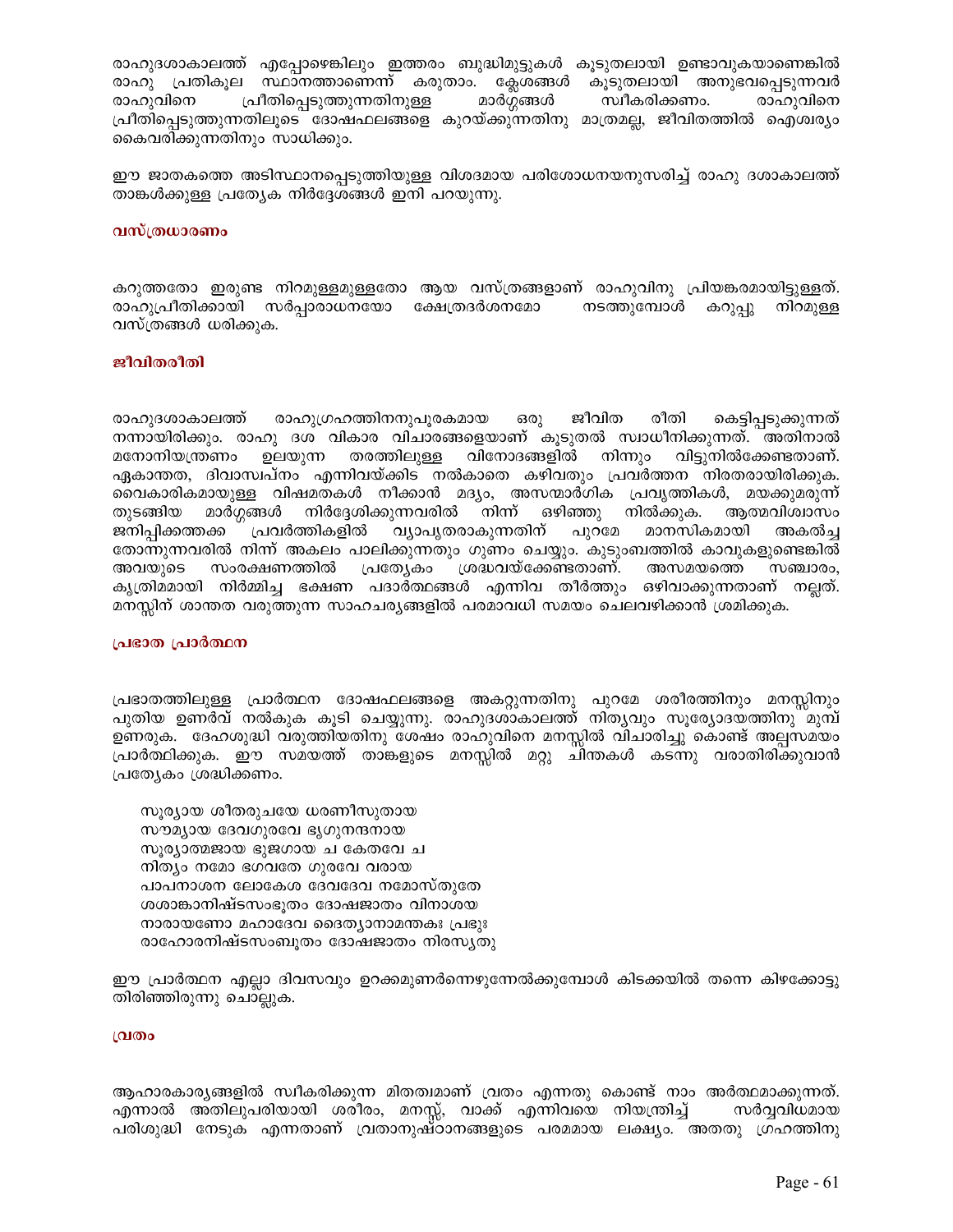പ്രാധാന്യമുള്ള ദിവസങ്ങളിലും വൃക്തിപരമായി താങ്കൾക്കു പ്രധാനപ്പെട്ട ദിവസങ്ങളിലുമാണ് വ്രതം അനുഷ്ഠിക്കേണ്ടത്. രാഹുവിന് ആധിപതൃമുള്ള ആഴ്ച ദിവസങ്ങൾ ഇല്ലാത്തതിനാൽ എല്ലാ ജന്മനക്ഷത്ര ദിവസവും വ്രതമനുഷ്ഠിച്ച് നാഗദൈവങ്ങളെ ആരാധിക്കുകയും നാഗക്ഷേത്രങ്ങളിൽ ദർശനം നടത്തുകയും ചെയ്യുന്നത് ഉത്തമമാകുന്നു. കൂടാതെ തിരുവാതിര, ചോതി, ചതയം നക്ഷത്ര ദിവസങ്ങളിലും ഞായറാഴ്ചകളിലും വ്രതമനുഷ്ഠിക്കാവുന്നതാണ്.

വ്രതമുള്ള ദിവസങ്ങളിൽ മാംസഭക്ഷണം, മദ്യം, മറ്റു ലഹരിവസ്തുക്കൾ മുതലായവ ഒഴിവാക്കുക. സ്വാഭാവിക ദഹനം സാധ്യമാക്കുന്ന പഴവർഗ്ഗങ്ങൾ, പച്ചക്കറികൾ, ഇലക്കറികൾ തുടങ്ങിയ സാത്ത്വിക ഭക്ഷണങ്ങളാണ് വ്രതകാലത്ത് അഭികാമ്യം. ധാന്യങ്ങൾ, എണ്ണ, എരിവും പുളിയും കൂടുതലുള്ള ഭക്ഷണങ്ങൾ തുടങ്ങിയവ പരമാവധി ഒഴിവാക്കുക. ദോഷഫലങ്ങളുടെ കാഠിനൃമനുസരിച്ച് ഭാഗികമായോ പൂർണ്ണമായോ ഉപവസിക്കുന്നതും നല്ലതാണ്. വിനോദങ്ങളിൽ ഏർപ്പെടുന്നതും അഭികാമൃമല്ല. ആഡംബരവസ്തുക്കളുടെ ഉപയോഗവും വ്രതകാലത്ത് വാക്കുകളിലും വികാരങ്ങളിലുമുള്ള നിയന്ത്രണം കൂടി സാധ്യമായാൽ മാത്രമേ വ്രതത്തിലൂടെയുള്ള ഫലപ്രാപ്തി പൂർണ്ണമാകുകയുള്ളൂ.

മുകളിൽ പറഞ്ഞ പരിഹാരങ്ങൾ 8-1-2076 വരെ അനഷ്ഠിക്കുക.

ദശ: ശുരു

താങ്കളുടെ ഗുരു ദശ 8-1-2076 - ൽ തുടങ്ങുന്നു.

ജന്മനക്ഷത്രം അശ്വതി ആകുന്നു. ഗുരു ആറാം ഭാവത്തിലാണ്. ആയതിനാൽ ഈ ദശയിൽ ഇടക്കിടെ പ്രതികുല ഫലങ്ങൾ അനുഭവപ്പെടും.

ഈ ജാതകത്തിലെ ഗ്രഹസ്ഥിതി പ്രകാരം വ്യാഴദശയിൽ താങ്കൾക്ക് പ്രതികുലമായ അനുഭവങ്ങൾ ഉണ്ടാകാനുള്ള സാധ്യത കാണുന്നു. വ്യാഴം സർവൈശ്വങ്ങളും പ്രദാനം ചെയ്യുന്ന ഗ്രഹമാണെങ്കിൽ വ്യാഴം ദുർബല സ്ഥാനത്തു നിന്നാൽ അവിചാരിതമായ കൂടി ജാതകത്തിൽ കേശങ്ങൾ അഭിമുഖീകരിക്കേണ്ടി വന്നേക്കാം. ആരോഗ്യ സംരക്ഷണത്തിൽ അലംഭാവം ഉണ്ടാകാതിരിക്കാൻ ശ്രദ്ധിക്കണം. നിസ്സാരമായി തോന്നുന്ന രോഗങ്ങൾ പോലും ചികിൽസിപ്പിച്ച് മാറ്റേണ്ടതാണ്.

വ്യാഴദശയിലെ ദോഷഫലങ്ങളുടെ കാഠിന്യം വ്യാഴത്തിന്റെ മാറ്റങ്ങൾക്കനുസൃതമായി വ്യത്യാസപ്പെട്ടു കൊണ്ടിരിക്കും. വ്യാഴം പ്രതികുല സ്ഥാനങ്ങളിൽ വരുമ്പോൾ സംഭവിക്കാനിടയുള്ള ബുദ്ധിമുട്ടുകൾ താഴെ പറയുന്നു.

വ്യാഴം ദുർബലനാകുമ്പോൾ സ്ഥായിയായ ഈശ്വര വിശ്വാസം നഷ്ടപ്പെടുന്നതായി അനുഭവപ്പെടാം. അറിഞ്ഞോ അറിയാതെയോ മറ്റുള്ളവരുടെ പ്രവൃത്തികൾ മൂലം മനോവൃഥ ഉണ്ടാകാൻ ഉണ്ടാകാവുന്ന സാധ്യതയുണ്ട്. ഈ അവസരങ്ങളിൽ കോപം. വിഷാദം എന്നിവ അനിയന്ത്രിതമാകാതിരിക്കാൻ ശ്രദ്ധിക്കുക.

ഇക്കാലത്ത് ശുഭാപ്തി വിശ്വാസത്തോടെ കാര്യങ്ങൾ നടത്താൻ ബുദ്ധിമുട്ട് അനുഭവപ്പെട്ടേക്കാം. നിരാശ, ഉത്കണ്ഠ, ആത്മവിശ്വാസക്കുറവ് എന്നിവ മൂലം ഏർപ്പെടുന്ന എല്ലാ കാര്യങ്ങളിലും വിജയം കൈവരിക്കണമെന്നില്ല. ബന്ധുമിത്രാദികളുമായി സംവദിക്കുമ്പോൾ തികഞ്ഞ ആത്മനിയന്ത്രണം പാലിക്കേണ്ടതുണ്ട്.

ഈ കാലയളവിൽ ഊർജ്ജസ്വലത കുറവുള്ളതായി അനുഭവപ്പെടാം. പണം അനിയന്ത്രിതമായി ചിലവാക്കുന്നതിനാൽ സാമ്പത്തിക ബുദ്ധിമുട്ടിലേയ്ക്ക് നീങ്ങാൻ സാധ്യതയുണ്ട്. പെരുമാറ്റത്തിൽ ലാളിത്യം നിലനിർത്താൻ യത്നിക്കേണ്ടി വരും.

വ്യാഴം പ്രതികൂലസ്ഥാനത്ത് വരുമ്പോൾ ശരീരം ക്ഷീണിക്കാൻ സാധ്യത കൂടുതലാണ്. കഫക്കെട്ട്, പ്രമേഹം, കരൾ സംബന്ധമായ രോഗങ്ങൾ എന്നിവ ശരീരത്തെ ബാധിക്കാതിരിക്കാൻ ശ്രദ്ധിക്കണം.

വ്യാഴദശാകാലത്ത് എപ്പോഴെങ്കിലും ഇത്തരം ബുദ്ധിമുട്ടുകള് കൂടുതലായി ഉണ്ടാവുകയാണെങ്കിൽ വ്യാഴം പ്രതികുല സ്ഥാനത്താണെന്ന് കരുതാം. കേശഫലങ്ങൾ അധികമായി അനുഭവപ്പെടുന്നുവർ വ്യാഴത്തെ പ്രീതിപെടുത്തുന്നതിലൂടെ ദോഷഫലങ്ങളെ കുറയ്ക്കുന്നതിനു മാത്രമല്ല, ജീവിതത്തിൽ ഐശ്വര്യം കൈവരിക്കുന്നതിനും സാധിക്കും.

ഈ ജാതകത്തെ അടിസ്ഥാനപ്പെടുത്തിയുള്ള വിശദമായ പരിശോധനയനുസരിച്ച് വ്യാഴദശാകാലത്ത് താങ്കൾക്കുള്ള പ്രത്യേക നിർദ്ദേശങ്ങൾ ഇനി പറയുന്നു.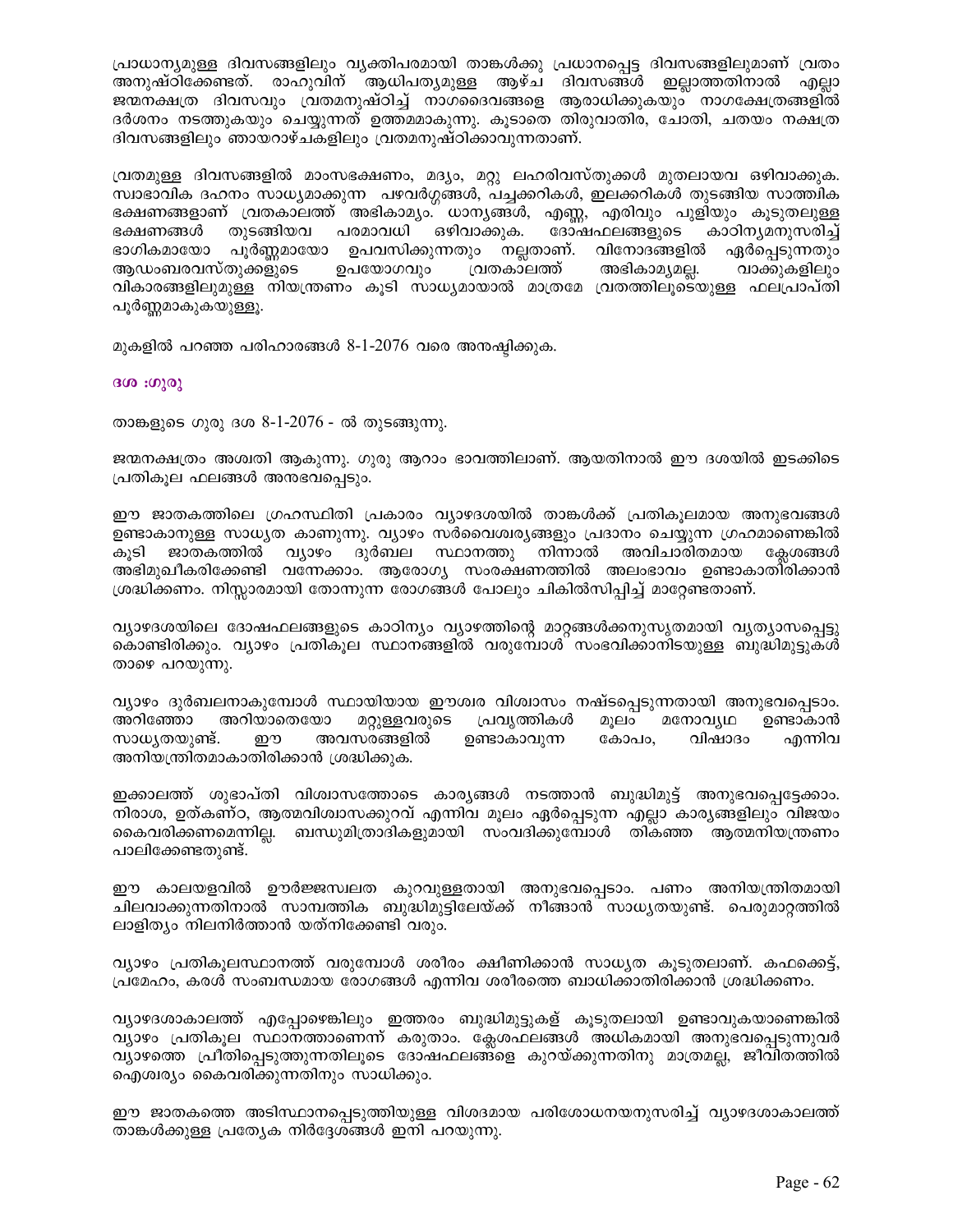#### വസ്ത്രധാരണം

മഞ്ഞനിറത്തിലുള്ള വസ്ത്രങ്ങളാണ് ഗുരുവിന്റെ പ്രീതി നേടുന്നതിനായി ധരിക്കേണ്ടത്. ദോഷങ്ങൾക്കു പരിഹാരമായി എല്ലാ വ്യാഴാഴ്ച ദിവസങ്ങളിലും താങ്കൾ മഞ്ഞനിറമുള്ള വസ്ത്രങ്ങൾ ധരിക്കുക.

#### ദേവതാഭജനം

വ്യാഴ പ്രീതിക്ക് മഹാവിഷ്ണുവിനെയാണു ഭജിക്കേണ്ടത്. വ്യാഴാഴ്ചതോറും വ്രതമനുഷ്ഠിച്ച് വിഷ്ണു ക്ഷേത്രദർശനം നടത്തുക, ജന്മനക്ഷത്ര ദിവസം പതിവായി വിഷ്ണുപൂജ നടത്തുക, വ്യാഴദശാകാലത്ത് ശത്രു ദോഷം അനുഭവപ്പെട്ടാൽ പരിഹാരമായി മഹാസുദർശന ഹോമം നടത്തുക, ചക്രാബ്ജ പൂജ നടത്തുക എന്നിവയൊക്കെ ഗുരുപ്രീതിക്കായി ചെയ്യാവുന്ന കർമ്മങ്ങളാണ്.

#### പ്രഭാത പ്രാർത്ഥന

പ്രഭാതത്തിലുള്ള പ്രാർത്ഥന ദോഷഫലങ്ങളെ അകറ്റുന്നതിനു പുറമേ ശരീരത്തിനും മനസ്സിനും പുതിയ ഉണർവ് നൽകുക കൂടി ചെയ്യുന്നു. ഗുരുദശാകാലത്ത് നിതൃവും സൂര്യോദയത്തിനു മുമ്പ് ഉണരുക. ദേഹശുദ്ധി വരുത്തിയതിനു ശേഷം ഗുരുവിനെ മനസ്സിൽ വിചാരിച്ചു കൊണ്ട് അല്പസമയം പ്രാർത്ഥിക്കുക. ഈ സമയത്ത് താങ്കളുടെ മനസ്സിൽ മറ്റു ചിന്തകൾ കടന്നു വരാതിരിക്കുവാൻ പ്രത്യേകം ശ്രദ്ധിക്കണം.

സൂര്യായ ശീതരുചയേ ധരണീസുതായ സൗമൃായ ദേവഗുരവേ ഭൃഗുനന്ദനായ സൂര്യാത്മജായ ഭുജഗായ ച കേതവേ ച നിത്യം നമോ ഭഗവതേ ഗുരവേ വരായ പാപനാശന ലോകേശ ദേവദേവ നമോസ്തുതേ ശശാങ്കാനിഷ്ടസംഭൂതം ദോഷജാതം വിനാശയ ദേവാനാമാദിദേവശ്ച ലോകേശഃ പ്രഭുരവൃയഃ ഗുരോരനിഷ്ടസംഭൂതം ദോഷജാതം വിനാശയേത്

ഈ പ്രാർത്ഥന എല്ലാ ദിവസവും ഉറക്കമുണർന്നെഴുന്നേൽക്കുമ്പോൾ കിടക്കയിൽ തന്നെ കിഴക്കോട്ടു തിരിഞ്ഞിരുന്നു ചൊല്ലുക.

#### വ്രതം

ആഹാരകാര്യങ്ങളിൽ സ്വീകരിക്കുന്ന മിതത്വമാണ് വ്രതം എന്നതു കൊണ്ട് നാം അർത്ഥമാക്കുന്നത്. എന്നാൽ അതിലുപരിയായി ശരീരം, മനസ്സ്, വാക്ക് എന്നിവയെ നിയന്ത്രിച്ച് സർവ്വവിധമായ പരിശുദ്ധി നേടുക എന്നതാണ് വ്രതാനുഷ്ഠാനങ്ങളുടെ പരമമായ ലക്ഷ്യം. അതതു ഗ്രഹത്തിനു പ്രാധാന്യമുള്ള ദിവസങ്ങളിലും വ്യക്തിപരമായി താങ്കൾക്കു പ്രധാനപ്പെട്ട ദിവസങ്ങളിലുമാണ് വ്രതം അനുഷ്ഠിക്കേണ്ടത്. വ്യാഴ ദോഷശാന്തിക്കായി വ്യാഴാഴ്ച ദിവസങ്ങളിലാണ് വ്രതമനുഷ്ഠിക്കേണ്ടത്. ഈ ദിവസങ്ങളിൽ വിഷ്ണു ക്ഷേത്രദർശനം ചെയ്യുകയും യഥാശക്തി വഴിപാടുകൾ നടത്തുകയും ചെയ്യുന്നത് നന്നായിരിക്കും.

വ്രതമുള്ള ദിവസങ്ങളിൽ മാംസഭക്ഷണം, മദ്യം, മറ്റു ലഹരിവസ്തുക്കൾ മുതലായവ ഒഴിവാക്കുക. സ്വാഭാവിക ദഹനം സാധ്യമാക്കുന്ന പഴവർഗ്ഗങ്ങൾ, പച്ചക്കറികൾ, ഇലക്കറികൾ തുടങ്ങിയ സാത്ത്വിക ഭക്ഷണങ്ങളാണ് വ്രതകാലത്ത് അഭികാമ്യം. ധാനൃങ്ങൾ, എണ്ണ, എരിവും പുളിയും കൂടുതലുള്ള പരമാവധി ഒഴിവാക്കുക. കാഠിനൃമനുസരിച്ച് ഭക്ഷണങ്ങൾ തുടങ്ങിയവ ദോഷഫലങ്ങളുടെ പൂർണ്ണമായോ ഉപവസിക്കുന്നതും നല്ലതാണ്. വിനോദങ്ങളിൽ ഏർപ്പെടുന്നതും ഭാഗികമായോ ആഡംബരവസ്തുക്കളുടെ ഉപയോഗവും വ്രതകാലത്ത് അഭികാമ്യമല്ല. വാക്കുകളിലും വികാരങ്ങളിലുമുള്ള നിയന്ത്രണം കൂടി സാധ്യമായാൽ മാത്രമേ വ്രതത്തിലൂടെയുള്ള ഫലപ്രാപ്തി പൂർണ്ണമാകുകയുള്ളൂ.

#### $3000$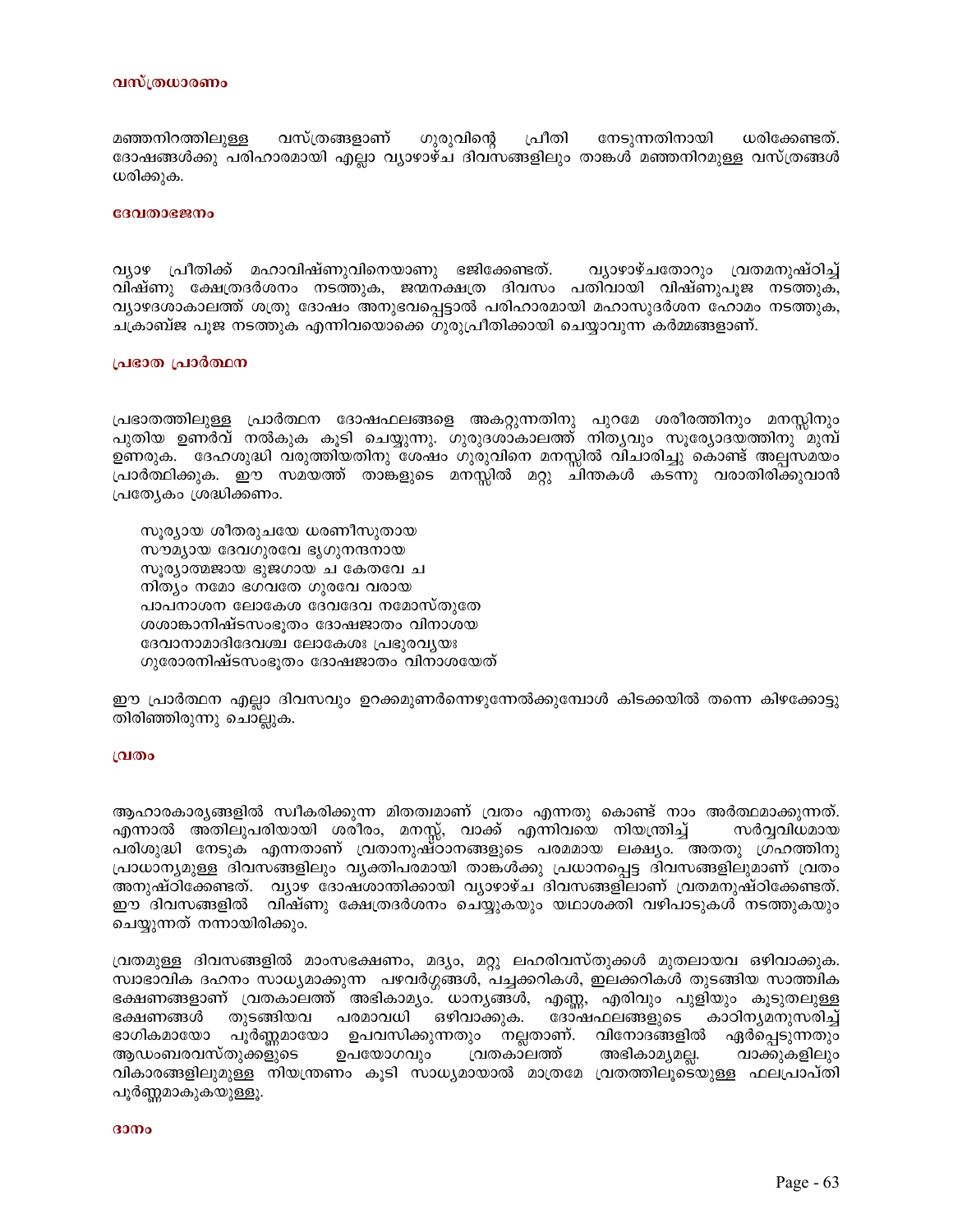മാർഗ്ഗമായി പൂർണ്ണ മനസ്സോടെയുള്ള ദാനകർമ്മം പാപങ്ങൾ അകറ്റുവാനുള്ള നല്ലൊരു കണക്കാക്കപ്പെടുന്നു.

പയറ്, മഞ്ഞപ്പട്ട്, മഞ്ഞപുഷ്യരാഗം, മഞ്ഞൾ, ചണം, നാരങ്ങ, സ്വർണ്ണം, ഉപ്പ്, പഞ്ചസാര തുടങ്ങിയവ വ്യാഴത്തെ പ്രസാദിപ്പിക്കാനുള്ള ദാന വസ്തുക്കളാകുന്നു. സ്വർണ്ണത്തിൽ നിർമ്മിച്ച വ്യാഴപ്രതിമ ദാനം ചെയ്യുന്നതും ഉത്തമമാകുന്നു.

### പൂജ

ഗുരു പ്രീതിക്കായി പൂജകൾ നിർദ്ദേശിക്കപ്പെട്ടിട്ടുണ്ട്. മുല്ല, മഞ്ഞപ്പൂക്കൾ എന്നിവ കൊണ്ടാണ് ഗുരുവിനെ പൂജിക്കേണ്ടത്. നവഗ്രഹ പ്രതിഷ്ഠയുള്ള ക്ഷേത്രത്തിൽ ദർശനം നടത്തി വ്യാഴാഴ്ച ഗുരുവിന് മുല്ലപ്പൂ മാല ചാർത്തുന്നതും പൂജ ചെയ്യുന്നതും ഉത്തമമാകുന്നു. ജന്മനക്ഷത്ര ദിവസവും താന്ത്രിക വിധി ഈ പുജ ചെയ്യാവുന്നതാണ്. പ്രകാരം വിദഗ്ദ്ധരുടെ ഉപദേശം അനുസരിച്ചായിരിക്കണം പൂജകൾ നടത്തേണ്ടത്.

#### മന്ത്രജപം

പരിഹാര കർമ്മങ്ങൾ അനുഷ്ഠിക്കുന്നതിന് സാങ്കേതികമായ ഏതെങ്കിലും ബുദ്ധിമുട്ടുള്ളവർക്ക് പ്രാർത്ഥനയിലൂടെ ഗുരുവിന്റെ പ്രീതി നേടാവുന്നതാണ്. ഗുരുവിനെ പ്രീതിപ്പെടുത്തുന്നതിനായി ഇനി പറയുന്ന മന്ത്രങ്ങൾ ജപിക്കാവുന്നതാണ്.

ഓം അംഗിരോജാതായ വിദ്മഹേ വാചസ്പതയേ ധീമഹീ തന്നോ ഗുരുഃ പ്രചോദയാത്

ഓം ബാർഹസ്പത്യായ വിദ്മഹേ ദേവാചാര്യായ ധീമഹീ തന്നോ ബൃഹസ്പതിഃ പ്രചോദയാത്

പൂർണ്ണവിശ്വാസത്തോടും ഭകതിയോടും കൂടി നടത്തിയാൽ മാത്രമേ മന്ത്രജപത്തിന്റെ ഫലം ലഭിക്കുകയുള്ളൂ.

ഗുരുപ്രീതിക്കു വേണ്ടി ഗുരുവിന്റെ വിവിധ പേരുകൾ ഉൾക്കൊള്ളിച്ചു കൊണ്ടുള്ള അടിസ്ഥാന മന്ത്രങ്ങൾ ജപിക്കുക. ഗുരുനാമാവലി മന്ത്രങ്ങൾ ഇനിപറയുന്നു.

ഓം ശ്രീഗുരുവേ നമഃ ഓം ഗുണാകരായ നമഃ ഓം ഗോപ്ത്രേ നമഃ ഓം ഗോചരായ നമോഃ ഓം ഗോപതിപ്രിയായ നമഃ ഓം ഗുണിനേ നമഃ ഓം ഗുണവതാം ശ്രേഷ്ഠായ നമഃ ഓം ഗുരുണാം ഗുരുവേ നമഃ ഓം അംഗിരസായ നമഃ ഓം ജേത്രേ നമഃ ഓം ജയന്തായ നമഃ ഓം ജയദായ നമഃ

#### സംഖ്യായന്ത്രം

ഗ്രഹങ്ങളെ പ്രീതിപ്പെടുത്തുന്നതിനുള്ള മറ്റൊരു മാർഗമാണ് സംഖ്യായന്ത്രങ്ങൾ. വ്യാഴപ്രീതിക്കായി നിർദ്ദേശിക്കപ്പെട്ടിട്ടുള്ള സംഖ്യായന്ത്രം ഇവിടെ ചേർക്കുന്നു.

 $\sqrt{5}$ 10  $12$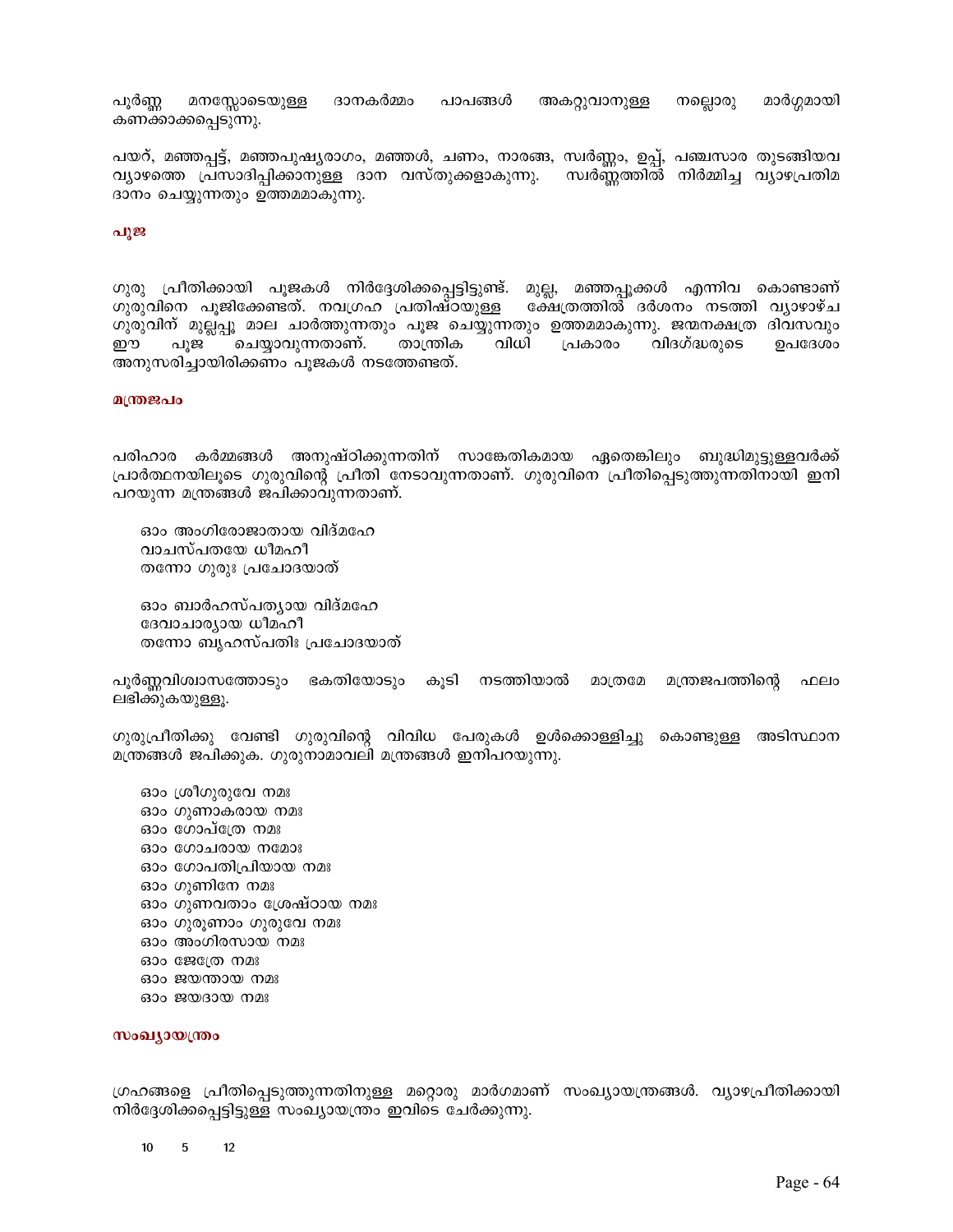$\overline{\mathbf{9}}$  $\boldsymbol{7}$  $11$  $6\phantom{.}$ 13  ${\bf 8}$ 

ശുദ്ധമായ മനസ്സോടെ ഈ യന്ത്രം ധരിക്കുന്നത് ദോഷങ്ങളെ അകറ്റുന്നതിനു പുറമേ ബുദ്ധിപരമായ ഉണർവിനും സഹായിക്കുന്നു. ഈ യന്ത്രം കടലാസിലോ തകിടിലോ ആലേഖനം ചെയ്ത് തൊഴിൽ<br>ശാലയിലും വാഹനത്തിലും മേശയുടെ മുകളിലുമൊക്കെ വയ്ക്കുന്നത് കർമ്മരംഗത്ത് ഉന്നതി നേടാൻ സഹായകമാണ്.

മുകളിൽ പറഞ്ഞ പരിഹാരങ്ങൾ 8-1-2092 വരെ അനഷ്ടിക്കുക.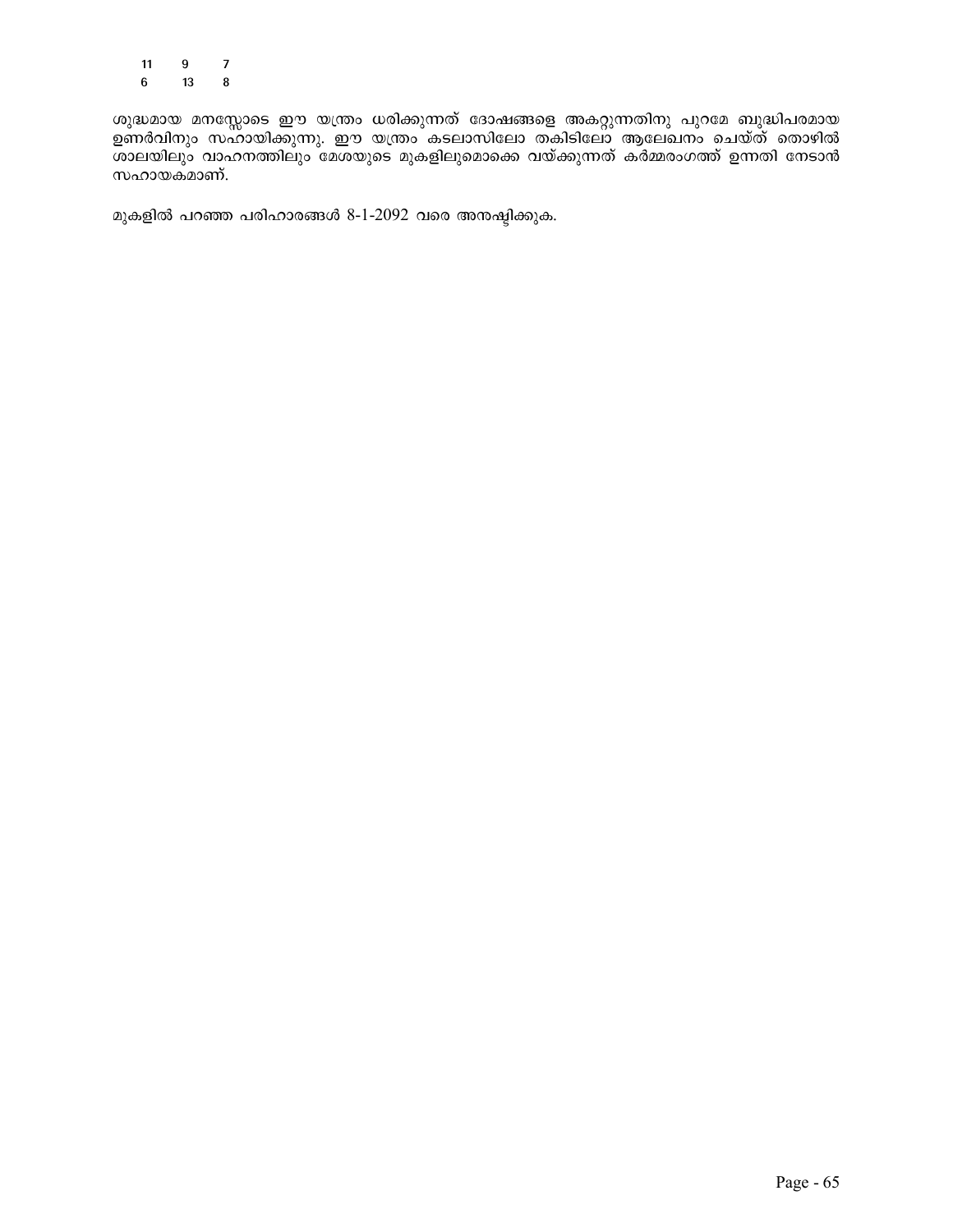| പേര്         | : Anoop $(\Delta\mathfrak{g})\otimes(\Delta\mathfrak{g})$ |
|--------------|-----------------------------------------------------------|
| ജന്മരാശി     | : caso                                                    |
| ജന്മനക്ഷത്രം | : അശ്വതി                                                  |
| ഗോചര തീയതി   | : 5-ജനുവരി- 2022                                          |
|              |                                                           |
| അയനാംശം      | : ചിത്രപക്ഷ                                               |

ജാതകത്തിലെ ഗ്രഹനിലയും ഗ്രഹങ്ങളുടെ ഇപ്പോഴത്തെ ചാരസ്ഥിതിയും താരതമൃപ്പെടുത്തി സമീപഭാവി പ്രവചിക്കാം. ചാരവശാൽ സൂര്യൻ, വ്യാഴം, ശനി ഇവയുടെ സ്വാധീനം വളരെ വലുതാണ്. ചിലപ്പോൾ അനുകൂലമോ മറ്റുചില അവസരങ്ങളിൽ പ്രതികൂലമോ ആയിരിക്കാം.

### സൂര്യന്റെ ചാരഫലം

സൂര്യൻ ഒരു മാസത്തോളം ഒരു രാശിയിൽ സ്ഥിതി ചെയ്യും.

# $\nabla$  ( 15-ഡിസംബർ-2021 >> 14-ജനുവരി-2022 )

ഈ കാലയളവിൽ രവി ജന്മരാശിയിൽനിന്ന് ഒൻപതാം ഇടത്തിലാണ് സഞ്ചരിക്കുന്നത്.

മകന്റെ സ്വാതന്ത്ര്യത്തിനും, ചലനങ്ങൾക്കും എതിരായി വീട്ടുകാർ വരുത്തുന്ന നിയന്ത്രണങ്ങളിലും മാർഗ്ഗതടസ്സങ്ങളിലും അമർഷംകൊള്ളും. ഈ മാസങ്ങളിൽ പ്രദർശിപ്പിക്കുന്ന, പല ദുഃശ്ശാഠ്യങ്ങളും അംഗീകരിക്കാൻ പ്രയാസമായിരിക്കും. തന്മുലം, വീട്ടിലുള്ളവർ രക്ഷാകർത്താക്കൾക്ക് തന്നെ ഒരു ചിന്താഗതി സ്നേഹിക്കുന്നില്ലെന്ന തെറ്റായ വന്നുപെടും. ഇതിൽനിന്നും സ്വയം രക്ഷപ്പെടുകയല്ലാതെ മറ്റു മാർഗ്ഗങ്ങളില്ല. ആൺകുട്ടികളുടെ വികൃതിത്തരങ്ങളിൽ മാതാപിതാക്കൻമാർക്കും കണ്ണടച്ചേ മതിയാവൂ.

# $\nabla$  ( 14-ജനുവരി-2022 >> 13-ഫെബ്രുവരി-2022 )

ഈ കാലയളവിൽ രവി ജന്മരാശിയിൽനിന്ന് പത്താം ഇടത്തിലാണ് സഞ്ചരിക്കുന്നത്.

വീണ്ടും ഒരു സന്തോഷകാലം വന്നുപെട്ടതുപോലെ. പ്രതീക്ഷിക്കാത്ത പല ദിശകളിൽനിന്നും പൊതുവെ വീട്ടിൽ ഐശ്വര്യം വന്നുകൂടും. മകന്റെ ഭാഗ്യം കൊണ്ടാണ് ഇങ്ങനെയെല്ലാം സംഭവിക്കുന്നതെന്ന് എല്ലാവർക്കും വൃക്തമായിരിക്കും. അതുകൊണ്ട് സ്നേഹത്തിന്റെയും, ശ്രദ്ധയുടെയും കേന്ദ്രബിന്ദുവായ ആൺകുട്ടി ആയിരിക്കും. പ്രധാനപ്പെട്ട പല സന്ദർശകരും വീട്ടിൽ വരും. അവരിൽ നിന്നെല്ലാം സ്നേഹം വേണ്ടുവോളം ലഭിക്കും. നല്ല പ്രചോദനം കിട്ടുന്ന ഒരു ചുറ്റുപാടിലായിരിക്കും വ്ളർന്നുവരുന്നത്. സഞ്ചാരപ്രിയനാണെന്നു പേരു കിട്ടും. ചുറ്റിക്കറങ്ങാൻ ഇഷ്ടപ്പെടാതിരിക്കുകയില്ല.

# $\nabla$  ( 13-ഫെബ്രുവരി-2022 >> 15-മാർച്ച്-2022 )

ഈ കാലയളവിൽ രവി ജന്മരാശിയിൽനിന്ന് പതിനൊന്നാം ഇടത്തിലാണ് സഞ്ചരിക്കുന്നത്.

അപകടസാദ്ധ്യതകളുളള എന്തു ചലനങ്ങളുണ്ടായാലും കുഴപ്പങ്ങളൊന്നും വരുത്തിവയ്ക്കാതെ സർവ്വശക്തൻ രക്ഷിച്ചുകൊളളും. മാമൂലായ പ്രവർത്തനങ്ങളിലൂടെയും അല്ലാതെയും വീട്ടുകാർ ഔന്നത്യം കണ്ടെത്തും. സന്ദർശകരും ബന്ധുക്കളും ആൺകുട്ടികൾക്കു പ്രയങ്കരമായ സമ്മാനങ്ങൾ നൽകും. ചിലപ്പോൾ ആഭരണങ്ങൾ തന്നെയും ആയിരിക്കാം. ബന്ധത്തിൽപ്പെട്ടവർ ചിലരെങ്കിലും നറുക്കെടുപ്പിലോ, ലോട്ടറിയിലോ ജയിച്ചാൽ, മകന്റെ ഭാഗ്യമാണെന്നകാര്യത്തിൽ സംശയം വേണ്ട. ്ആരോഗ്യം മെച്ചപ്പെട്ടുവരികയും മിടുക്കനായി ഇതിനെല്ലാം പുറമേ, ഈ കാലയളവിൽ വളരുകയും ചെയ്യും.

### ഗുരുവിന്റെ ചാരഫലം

വ്യാഴം ഒരേ രാശിയിൽ ഒരു വർഷകാലം സ്ഥിതി ചെയ്യുന്നു. വ്യാഴത്തിന്റെ സ്വാധീന ശക്തിക്ക്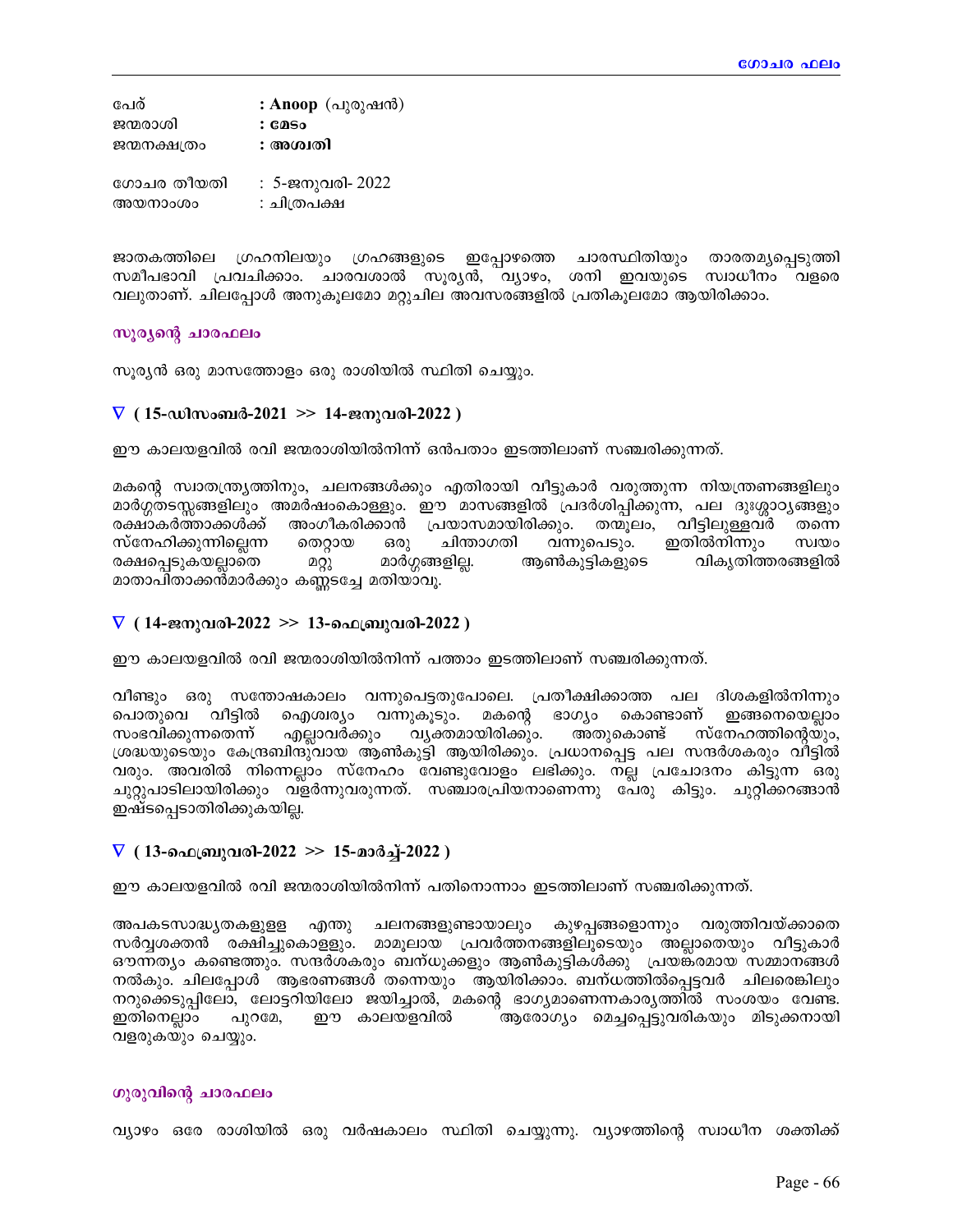അതീവ പ്രാധാന്യം കൽപ്പിക്കപ്പെട്ടിരിക്കുന്നു.

# $\nabla$  ( 22-നവംബർ-2021 >> 13-ഏപ്രിൽ-2022 )

ഈ കാലയളവിൽ ഗുരു ജന്മരാശിയിൽനിന്ന് പതിനൊന്നാം ഇടത്തിലാണ് സഞ്ചരിക്കുന്നത്.

തൃപ്തികരമായ ചില നേട്ടങ്ങൾ ഉണ്ടാവുകയോ, അതിനു കാരണമാവുകയോ ചെയ്യും. സ്വന്തം ഭാഗൃനക്ഷത്രങ്ങളുടെ നിലപാടിനെ അടിസ്ഥാനമാക്കി, കുടുംബാംഗങ്ങളിൽ പലരും ഉന്നതിനേടും. ഇതുവരെ ഉണ്ടായിരുന്നതിൽനിന്നും വ്യത്യസ്തമായി, പലരുടെയും സ്നേഹവും ശ്രദ്ധയും തന്നിലേക്ക് പ്രവഹിക്കുകയും കേന്ദ്രീകരിക്കുകയും ചെയ്യും. ഇപ്പോഴത്തെ നേട്ടങ്ങളിൽ പലതും ശക്തവും സ്ഥിരസ്വഭാവമുളളവയുമായിരിക്കും. എല്ലാറ്റിനേയും അതിജീവിക്കണം, കീഴടക്കണം, ജയിക്കണം എന്നീ മോഹങ്ങൾ വച്ചുപുലർത്തുന്ന ബാലനായിത്തീരും.

# $\nabla$  ( 14-ഏപ്രിൽ-2022 >> 22-ഏപ്രിൽ-2023 )

ഈ കാലയളവിൽ ഗുരു ജന്മരാശിയിൽനിന്ന് പന്ത്രണ്ടാം ഇടത്തിലാണ് സഞ്ചരിക്കുന്നത്.

പ്രവേശന പരീക്ഷകളും, പഠനപരമായ പ്രശ്നങ്ങളും അടുത്തു വന്നുകൊണ്ടിരിക്കും. മുതിർന്നവരുടെ ഉദ്യോഗ പ്രശ്നങ്ങളാലോ, സ്വന്തം പഠനത്തിന്റെ ആവശ്യം മൂലമോ, സ്നേഹിക്കപ്പെടുന്നവരുമായി വേർപ്പെട്ടു ജീവിക്കേണ്ട സംജാതമാവും. യാത്രകൾ അവസ്ഥ അത്ര സുഖകരമായി അനുഭവപ്പെടാറില്ല. ആൺകുട്ടി എന്ന നിലയിൽ തന്റെ, സുരക്ഷിതത്വത്തിന്റെ ചുമതല ആരിൽ നിക്ഷിപ്തമാണോ, അവരിൽ നിന്നുതന്നെ കുഴപ്പങ്ങൾ ഉടലെടുക്കുവാനും ഇടയുണ്ട്. യാതൊരു കാരണവശാലും വൈദ്യപരിശോധന നീട്ടിക്കൊണ്ടു പോകരുത്. ദൂരവ്യാപകമായ വ്യതിയാനങ്ങളും, മാറ്റങ്ങളും പ്രതീക്ഷിക്കേണ്ട സമയമാണ്. വേണ്ടപ്പെട്ടവരുടെ വേർപാട്, മരണം, യാത്രയയപ്പ് തുടങ്ങിയ ചടങ്ങുകളിൽ സംബന്ധിക്കേണ്ടതായി വരും.

## ശനിയുടെ ചാരഫലം

ശനി സാധാരണഗതിയിൽ ദുഃഖം തരുന്ന ഒരു ഗ്രഹമാണ്. ശനിയുടെ സ്വാധീനം വളരെ മനം മടുപ്പിക്കുന്നതോ, നിരാശജനകമോ ആയിരിക്കും. പക്ഷേ ചില പ്രത്യേക സ്ഥാനത്ത് വന്നു നിന്നാൽ അവിചാരിതമായി ഉത്തമ ഗുണങ്ങളെ പ്രദാനം ചെയ്യാനും മതി. ഒരു രാശിയിലുള്ള ശനിയുടെ കാലയളവ് രണ്ടരവർഷമാണ്.

# $\nabla$  ( 25-ജനുവരി-2020 >> 29-ഏപ്രിൽ-2022 )

ഈ കാലയളവിൽ ശനി ജന്മരാശിയിൽനിന്ന് പത്താം ഇടത്തിലാണ് സഞ്ചരിക്കുന്നത്.

ശാഠ്യങ്ങൾ വർദ്ധിച്ചു വരും. അമ്മയുടെ നിയന്ത്രണം മകന്റെ പേരിൽ ഫലപ്രദമല്ലാതാവുകയും, പല കാര്യങ്ങളിലും അച്ഛന്റ ഇടപെടൽ വേണ്ടിവരികയും ചെയ്യും. വീണ്ടുവിചാരമില്ലാതെ, പെട്ടെന്നെടുത്തുചാടുന്ന രീതിയാണ് വിഷമം സൃഷ്ടിക്കുന്നത്. എല്ലാം വിട്ടെറിഞ്ഞ് ഓടിക്കള്യാൻ ശ്രമിച്ചു നോക്കും. സഹവാസികളെ അന്ധാളിപ്പിക്കുകയും അവരിൽ ഭീതി ജനിപ്പിക്കുകയും ചെയ്യും. പതിവിലധികം വിരുന്നുകാർ വീട്ടിൽ വന്നെത്തും. അടക്കമില്ലാത്ത വികൃതിയുടെ പ്രകൃതം കാണുന്നവരെയെല്ലാം അമ്പരപ്പിക്കും. രക്ഷകർത്താക്കൾക്ക് ഈ സമയം മേന്മയുളളതായിട്ടാണ് കണക്കാക്കപ്പെട്ടിരി്ക്കുന്നത്. ഈ പ്രായത്തിൽ നല്ല പാഠവും, തത്വദീക്ഷയും സ്വായത്തമാക്കും. പഠിപ്പിക്കാനായി ആരും ശ്രമിക്കാതിരിക്കുന്നതാണ് നല്ലത്. കണ്ടകശനിയുടെ പ്രത്യേകതകൾകുടി കണക്കിലെടുക്കണം.

# $\nabla$  ( 30-ഏപ്രിൽ-2022 >> 12-ജൂലൈ-2022 )

ഈ കാലയളവിൽ ശനി ജന്മരാശിയിൽനിന്ന് പതിനൊന്നാം ഇടത്തിലാണ് സഞ്ചരിക്കുന്നത്.

മാറ്റത്തിന്റെ സൂചനകൾ ചുറ്റുപാടും കണ്ടുതുടങ്ങും. മംഗളകരമായ പലതും വീട്ടിൽ നടക്കും. എല്ലാം ഈ ജാത്കത്തിന്റെ അടിസ്ഥാനത്തിൽ മകന്റെ ഭാഗ്യം കൊണ്ടാണ് എന്നതാണ് പ്രത്യേക്ത. കഴിവുകൾ പ്രകടിപ്പിക്കുകയും, അംഗീകാരം നേടുകയും ചെയ്യും. അഭിനന്ദനങ്ങൾ സുലഭമായിരിക്കും. കുടുംബത്തിന് പൊതുവായി ശ്രേയസ്സ് ഉണ്ടാവും. അച്ഛനോ, അമ്മാവനോ സമ്പന്നതയിലേക്ക് ഉയരും. എല്ലാം കൊണ്ടും ഗൃഹാന്തരീക്ഷം സന്തോഷജനകമായിരിക്കും. ആരുടെകൂടെ വേണമെങ്കിലും ഇറങ്ങിത്തിരിക്കാനും യാത്ര ചെയ്യാനും സന്നദ്ധതപ്രകടിപ്പിക്കും.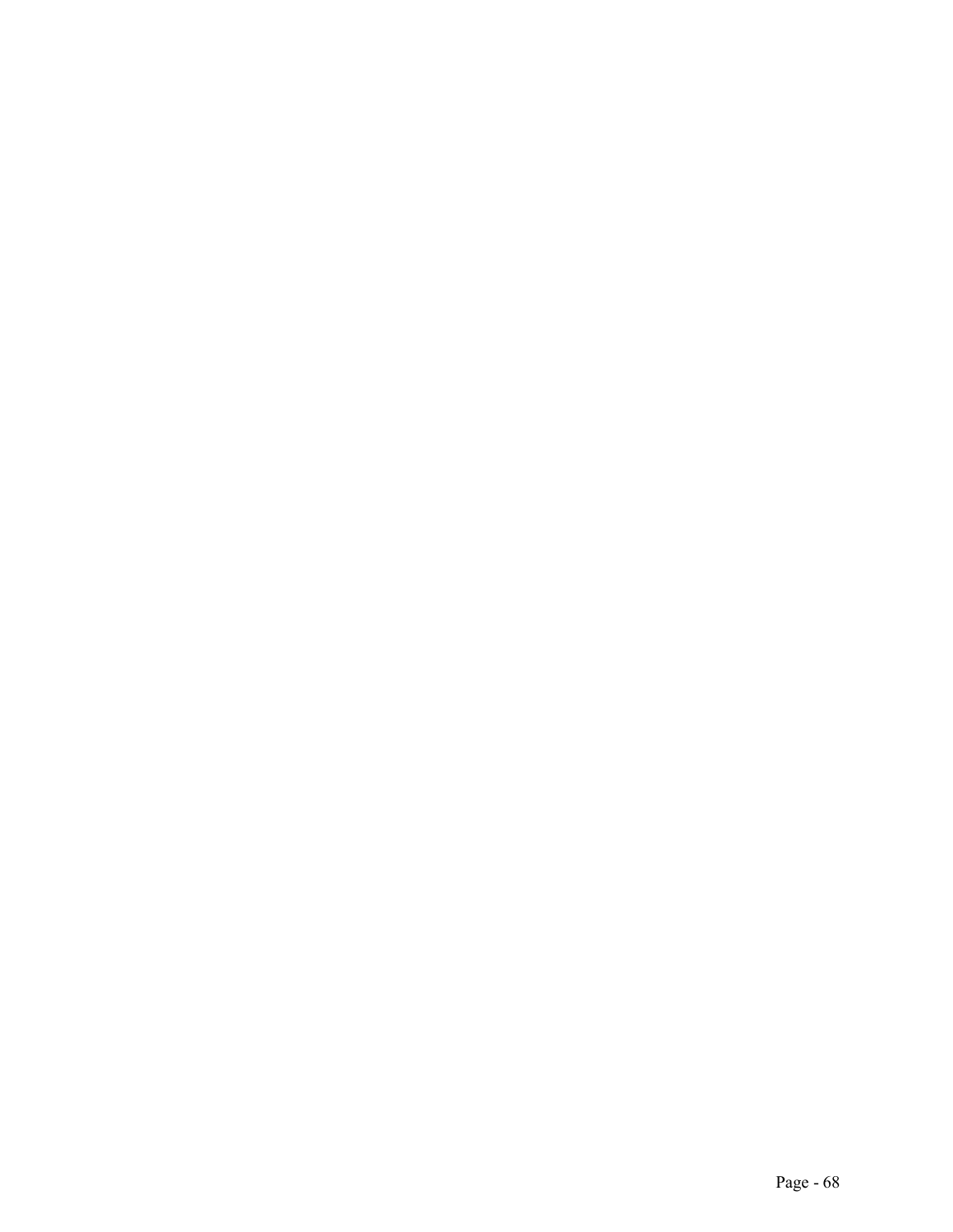#### പ്രവർത്തന മേഖലയക്ക് അനുകൂലമായ കാലഘട്ടങ്ങൾ

ലഗ്നാധിപൻ, പത്താം ഭാവാധിപൻ, ലഗ്നത്തിലും പത്താം ഭാവത്തിലും നിൽക്കുന്ന ശുഭഗ്രഹങ്ങൾ, ലഗ്നത്തിലേക്കും പത്താംഭാവത്തിലേക്കുമുള്ള വ്യാഴത്തിന്റെ ദൃഷ്ടി തുടങ്ങിയവ കണ്ക്കിലെടുത്ത് താഴെ പറയുന്ന ദശാപഹാര കാലഘട്ടങ്ങൾ പ്രവര്ത്തന മേഖലയ്ക്ക് അനുകൂലമാണ്. 15 വയസ്സ് മുതൽ 60 വയസ്സ് വരെയുള്ള അപഗ്രഥനം.

| 300     | അപഹാരം  | ആരാഭാ      | അന്ത്യം    | അപഗ്രഥനം |
|---------|---------|------------|------------|----------|
| ശുക്രൻ  | ഗുരു    | 09-03-2025 | 08-11-2027 | അനുകൂലം  |
| രവി     | ചന്ദ്രൻ | 27-04-2035 | 27-10-2035 | അനുകൂലം  |
| രവി     | ചൊവൃ    | 27-10-2035 | 03-03-2036 | ഉത്തമം   |
| രവി     | രാഹു    | 03-03-2036 | 25-01-2037 | അനുകൂലം  |
| രവി     | ഗുരു    | 25-01-2037 | 13-11-2037 | ഉത്തമം   |
| രവി     | ശനി     | 13-11-2037 | 26-10-2038 | അനുകൂലം  |
| രവി     | ബുധൻ    | 26-10-2038 | 02-09-2039 | അനുകൂലം  |
| രവി     | കേതു    | 02-09-2039 | 08-01-2040 | അനുകൂലം  |
| രവി     | ശുക്രൻ  | 08-01-2040 | 07-01-2041 | അനുകൂലം  |
| ചന്ദ്രൻ | ചൊവൃ    | 07-11-2041 | 08-06-2042 | അനുകൂലം  |
| ചന്ദ്രൻ | ഗുരു    | 08-12-2043 | 08-04-2045 | അനുകൂലം  |
| ചന്ദ്രൻ | രവി     | 09-07-2050 | 07-01-2051 | അനുകൂലം  |
| ചൊവൃ    | രാഹു    | 06-06-2051 | 23-06-2052 | അനുകൂലം  |
| ചൊവ്വ   | ഗുരു    | 23-06-2052 | 30-05-2053 | ഉത്തമം   |
| ചൊവൃ    | ശനി     | 30-05-2053 | 09-07-2054 | അനുകൂലം  |
| ചൊവൃ    | ബുധൻ    | 09-07-2054 | 06-07-2055 | അനുകൂലം  |
| ചൊവ്വ   | കേതു    | 06-07-2055 | 02-12-2055 | അനുകൂലം  |
| ചൊവൃ    | ശുക്രൻ  | 02-12-2055 | 31-01-2057 | അനുകൂലം  |
| ചൊവ്വ   | രവി     | 31-01-2057 | 08-06-2057 | ഉത്തമം   |
| ചൊവൃ    | ചന്ദ്രൻ | 08-06-2057 | 07-01-2058 | അനുകൂലം  |
| രാഹു    | ഗുരു    | 19-09-2060 | 13-02-2063 | അനുകൂലം  |

വിവിധ ഭാവങ്ങളിലെ, വ്യാഴത്തിന്റെ ചാരസസ്ഥിതി കണക്കിലെടുക്കുമ്പോൾ ഇനിപ്പറയുന്ന കാലങ്ങ ൾ പ്രവർത്തന മേഖലയ്ക്ക് അനുകൂലമാണെന്ന് കാണുന്നു.

| ആരംഭം            | അന്ത്യം          | അപഗ്രഥനം |
|------------------|------------------|----------|
| $01-11-2026$     | 25-01-2027       | അനുകൂലം  |
| 27-06-2027       | 26-11-2027       | അനുകൂലം  |
| 29-02-2028       | 24-07-2028       | അനുകൂലം  |
| 27-12-2028       | 29-03-2029       | അനുകൂലം  |
| 26-08-2029       | 25-01-2030       | അനുകൂലം  |
| $02 - 05 - 2030$ | 23-09-2030       | അനുകൂലം  |
| 18-02-2031       | 14-06-2031       | ഉത്തമം   |
| 16-10-2031       | 05-03-2032       | ഉത്തമം   |
| 13-08-2032       | 23-10-2032       | ഉത്തമം   |
| 19-03-2033       | 28-03-2034       | അനുകൂലം  |
| 16-04-2036       | 10-09-2036       | അനുകൂലം  |
| 18-11-2036       | 26-04-2037       | അനുകൂലം  |
| 08-10-2038       | 03-03-2039       | അനുകൂലം  |
| 03-06-2039       | 04-11-2039       | അനുകൂലം  |
| 07-04-2040       | 29-06-2040       | അനുകൂലം  |
| $04 - 12 - 2040$ | $06 - 05 - 2041$ | അനുകൂലം  |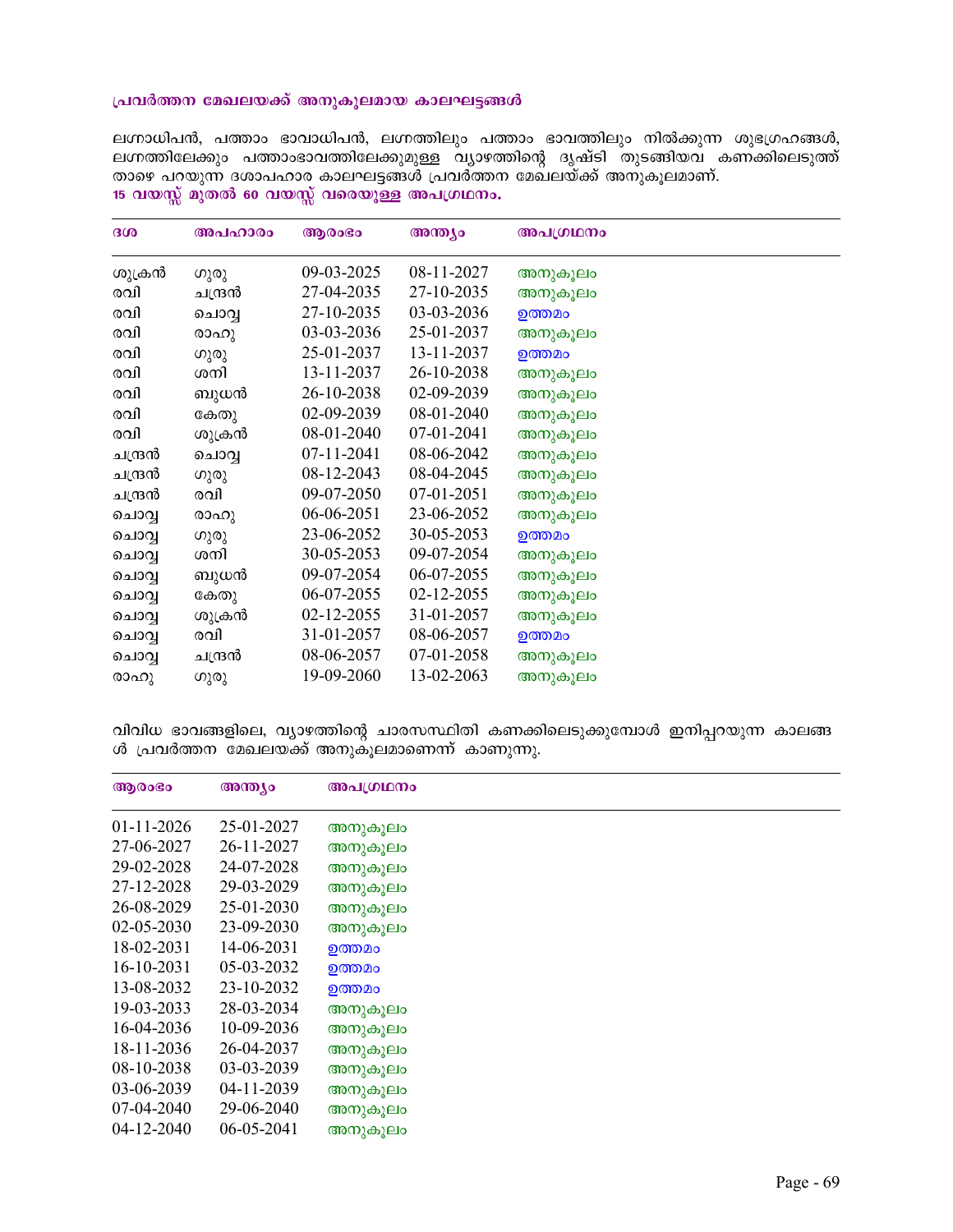| 01-08-2041 | 02-01-2042 | അനുകൂലം |
|------------|------------|---------|
| 11-06-2042 | 28-08-2042 | അനുകൂലം |
| 28-01-2043 | 30-07-2043 | ഉത്തമം  |
| 12-09-2043 | 16-02-2044 | ഉത്തമം  |
| 03-03-2045 | 13-03-2046 | അനുകൂലം |
| 19-08-2047 | 11-10-2047 | അനുകൂലം |
| 29-03-2048 | 13-08-2048 | അനുകൂലം |
| 29-12-2048 | 03-04-2049 | അനുകൂലം |
| 20-09-2050 | 16-10-2051 | അനുകൂലം |
| 16-11-2052 | 15-12-2053 | അനുകൂലം |
| 11-01-2055 | 30-01-2056 | ഉത്തമം  |
| 14-02-2057 | 24-02-2058 | അനുകൂലം |
| 17-07-2059 | 25-11-2059 | അനുകൂലം |
| 05-03-2060 | 22-07-2060 | അനുകൂലം |
|            |            |         |

### വിവാഹത്തിന് അനകൂലമായ കാലങ്ങൾ

ഏഴാം ഭാവത്തേയും അതിന്റെ അധിപനേയും വിവാഹത്തെ സ്വാധീനിക്കുന്ന മറ്റു വസ്തുതകളേയും അടിസ്ഥാനമാക്കി വിവാഹത്തിന് കൂടുതൽ അനുയോജ്യമായ ദശാപഹാരകാലങ്ങൾ ഇനി പറയുന്നു.  $18$  വയസ്സ് മുതൽ 40 വയസ്സ് വരെയുള്ള അപഗ്രഥനം.

| 300     | അപഹാരം  | ആരാഭാ        | അന്ത്യം      | അപഗ്രഥനം |
|---------|---------|--------------|--------------|----------|
| ശുക്രൻ  | ശനി     | 08-11-2027   | 07-01-2031   | അനുകൂലം  |
| ശുക്രൻ  | ബുധൻ    | 07-01-2031   | 07-11-2033   | അനുകൂലം  |
| ശുക്രൻ  | കേതു    | 07-11-2033   | 07-01-2035   | അനുകൂലം  |
| രവി     | ചന്ദ്രൻ | 27-04-2035   | 27-10-2035   | അനുകൂലം  |
| രവി     | രാഹു    | 03-03-2036   | 25-01-2037   | അനുകൂലം  |
| രവി     | ശുക്രൻ  | 08-01-2040   | $07-01-2041$ | അനുകൂലം  |
| ചന്ദ്രൻ | ചൊവ്    | $07-11-2041$ | 08-06-2042   | അനുകൂലം  |
| ചന്ദ്രൻ | രാഹു    | 08-06-2042   | 08-12-2043   | ഉത്തമം   |
| ചന്ദ്രൻ | ഗുരു    | 08-12-2043   | 08-04-2045   | അനുകൂലം  |
| ചന്ദ്രൻ | ശനി     | 08-04-2045   | 08-11-2046   | അനുകൂലം  |
| ചന്ദ്രൻ | ബുധൻ    | 08-11-2046   | 08-04-2048   | അനുകൂലം  |
| ചന്ദ്രൻ | കേതു    | 08-04-2048   | $07-11-2048$ | അനുകൂലം  |
| ചന്ദ്രൻ | ശുക്രൻ  | 07-11-2048   | 09-07-2050   | ഉത്തമം   |
| ചന്ദ്രൻ | രവി     | 09-07-2050   | 07-01-2051   | അനുകൂലം  |
| ചൊവ്    | രാഹു    | 06-06-2051   | 23-06-2052   | അനുകൂലം  |

വിവിധ ഭാവങ്ങളിലെ, വ്യാഴത്തിന്റെ ചാരസസ്ഥിതി കണക്കിലെടുക്കുമ്പോൾ ഇനിപ്പറയുന്ന കാലങ്ങ ൾ വിവാഹത്തിന് അനുകൂലമാണെന്ന് കാണുന്നു.

| ആരാഭാ            | അന്ത്യം      | അപഗ്രഥനം |
|------------------|--------------|----------|
| 29-02-2028       | 24-07-2028   | അനുകൂലം  |
| 27-12-2028       | 29-03-2029   | അനുകൂലം  |
| 26-08-2029       | $25-01-2030$ | അനുകൂലം  |
| $02 - 05 - 2030$ | 23-09-2030   | അനുകൂലം  |
| 18-02-2031       | 14-06-2031   | ഉത്തമം   |
| 16-10-2031       | $05-03-2032$ | ഉത്തമം   |
| 13-08-2032       | 23-10-2032   | ഉത്തമം   |
| 19-03-2033       | 28-03-2034   | അനുകൂലം  |
| 16-04-2036       | 10-09-2036   | അനുകൂലം  |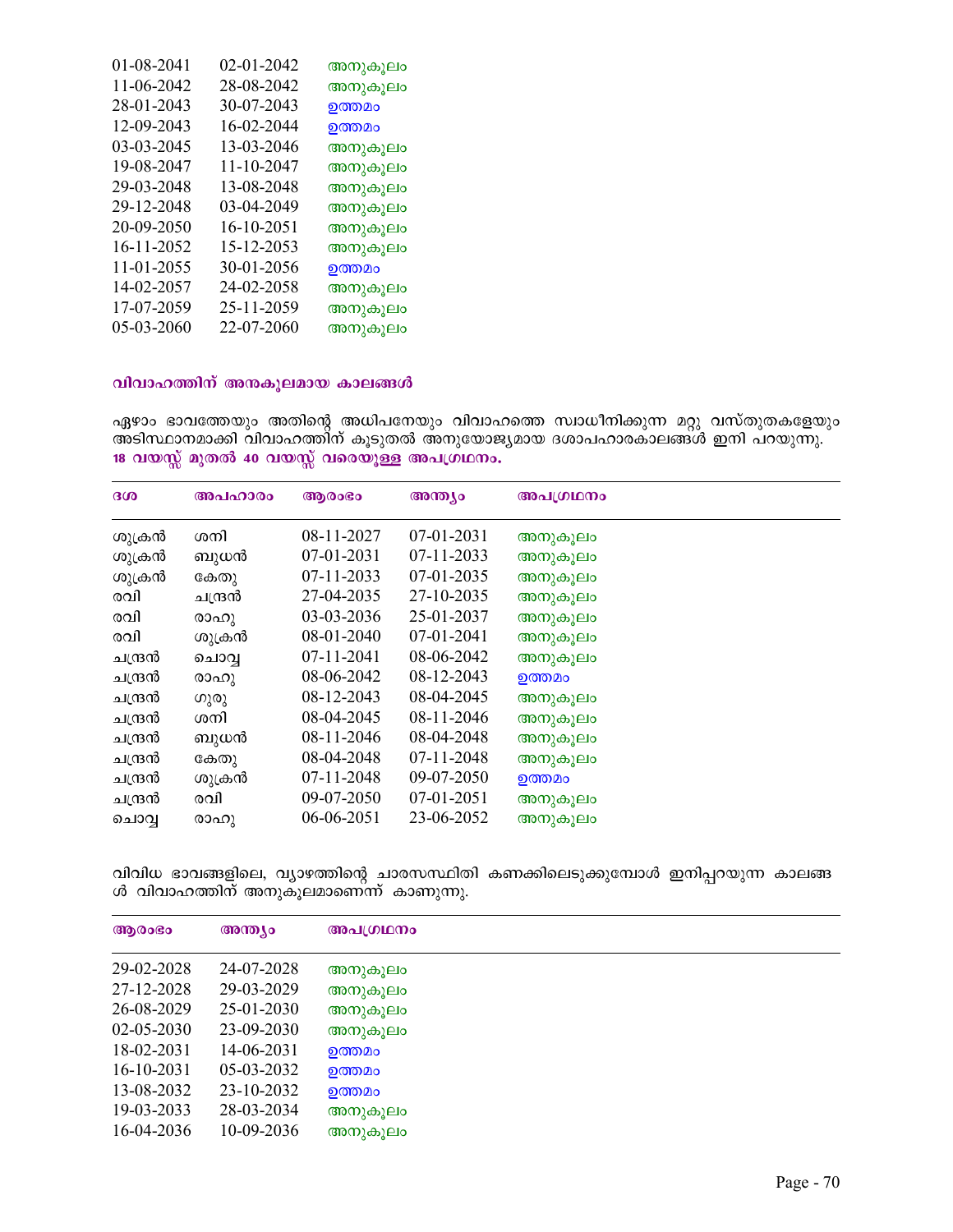|  |  |  |  | വിവിധ ഭാവങ്ങളിലെ, വ്യാഴത്തിന്റെ ചാരസസ്ഥിതി കണക്കിലെടുക്കുമ്പോൾ ഇനിപ്പറയുന്ന കാലങ്ങ |  |  |
|--|--|--|--|------------------------------------------------------------------------------------|--|--|
|--|--|--|--|------------------------------------------------------------------------------------|--|--|

| ചന്ദ്രൻ | 27-04-2035 | 27-10-2035 | ഉത്തമം  |
|---------|------------|------------|---------|
| ചൊവൃ    | 27-10-2035 | 03-03-2036 | ഉത്തമം  |
| രാഹു    | 03-03-2036 | 25-01-2037 | അനുകൂലം |
| ഗുരു    | 25-01-2037 | 13-11-2037 | ഉത്തമം  |
| ശനി     | 13-11-2037 | 26-10-2038 | അനുകൂലം |
| ബുധൻ    | 26-10-2038 | 02-09-2039 | ഉത്തമം  |
| കേതു    | 02-09-2039 | 08-01-2040 | അനുകൂലം |
| ശുക്രൻ  | 08-01-2040 | 07-01-2041 | അനുകൂലം |
| ചൊവൃ    | 07-11-2041 | 08-06-2042 | ഉത്തമം  |
| രാഹു    | 08-06-2042 | 08-12-2043 | അനുകൂലം |
| ഗുരു    | 08-12-2043 | 08-04-2045 | ഉത്തമം  |
| ശനി     | 08-04-2045 | 08-11-2046 | അനുകൂലം |
| ബുധൻ    | 08-11-2046 | 08-04-2048 | ഉത്തമം  |
| കേതു    | 08-04-2048 | 07-11-2048 | അനുകൂലം |
| ശുക്രൻ  | 07-11-2048 | 09-07-2050 | അനുകൂലം |
| രവി     | 09-07-2050 | 07-01-2051 | ഉത്തമം  |
| രാഹു    | 06-06-2051 | 23-06-2052 | അനുകൂലം |
| ഗുരു    | 23-06-2052 | 30-05-2053 | ഉത്തമം  |
| ശനി     | 30-05-2053 | 09-07-2054 | അനുകൂലം |
| ബുധൻ    | 09-07-2054 | 06-07-2055 | ഉത്തമം  |
| കേതു    | 06-07-2055 | 02-12-2055 | അനുകൂലം |
| ശുക്രൻ  | 02-12-2055 | 31-01-2057 | അനുകൂലം |
| രവി     | 31-01-2057 | 08-06-2057 | ഉത്തമം  |
| ചന്ദ്രൻ | 08-06-2057 | 07-01-2058 | ഉത്തമം  |
| ഗുരു    | 19-09-2060 | 13-02-2063 | അനുകൂലം |
| ബുധൻ    | 20-12-2065 | 08-07-2068 | അനുകൂലം |
|         |            |            |         |

 $15$  വയസ്സ് മുതൽ 60 വയസ്സ് വരെയുള്ള അപഗ്രഥനം.

ദശാപഹാര കാലഘട്ടങ്ങൾ ബിസിനസ്സിന് അനുകൂലമാണ്.

ദശ അപഹാരം ആരംഭം അന്ത്യം അപഗ്രഥനം

ശുക്രൻ ഗുരു 09-03-2025 08-11-2027 അനുകൂലം<br>ശുക്രൻ ബുധൻ 07-01-2031 07-11-2033 അനുകൂലം ബുധൻ 07-01-2031 07-11-2033<br>ചന്ദ്രൻ 27-04-2035 27-10-2035

രണ്ട്, ഒൻപത്, പത്ത്, പതിനൊന്ന് തുടങ്ങിയ ഭാവങ്ങളുടെ അധിപന്മാർ, വ്യാഴത്തിന് ലഗ്നത്തിലേക്കും പതിനൊന്നാം ഭാവത്തിലേക്കുമുള്ള ദൃഷ്ടി തുടങ്ങിയവ കണക്കിലെടുത്ത് താഴെ പറയുന്ന

# $n$ വിസിനസ്സിന് അനുകൂലമായ കാലഘട്ടങ്ങൾ

| 18-11-2036 | 26-04-2037 | അനുകൂലം |
|------------|------------|---------|
| 08-10-2038 | 03-03-2039 | അനുകൂലം |
| 03-06-2039 | 04-11-2039 | അനുകൂലം |
| 07-04-2040 | 29-06-2040 | അനുകൂലം |
| 04-12-2040 | 06-05-2041 | അനുകൂലം |
| 01-08-2041 | 02-01-2042 | അനുകൂലം |
| 11-06-2042 | 28-08-2042 | അനുകൂലം |
| 28-01-2043 | 30-07-2043 | ഉത്തമം  |
| 12-09-2043 | 16-02-2044 | ഉത്തമം  |
| 03-03-2045 | 13-03-2046 | അനുകൂലം |
| 19-08-2047 | 11-10-2047 | അനുകൂലം |
| 29-03-2048 | 13-08-2048 | അനുകൂലം |
| 29-12-2048 | 03-04-2049 | അനുകൂലം |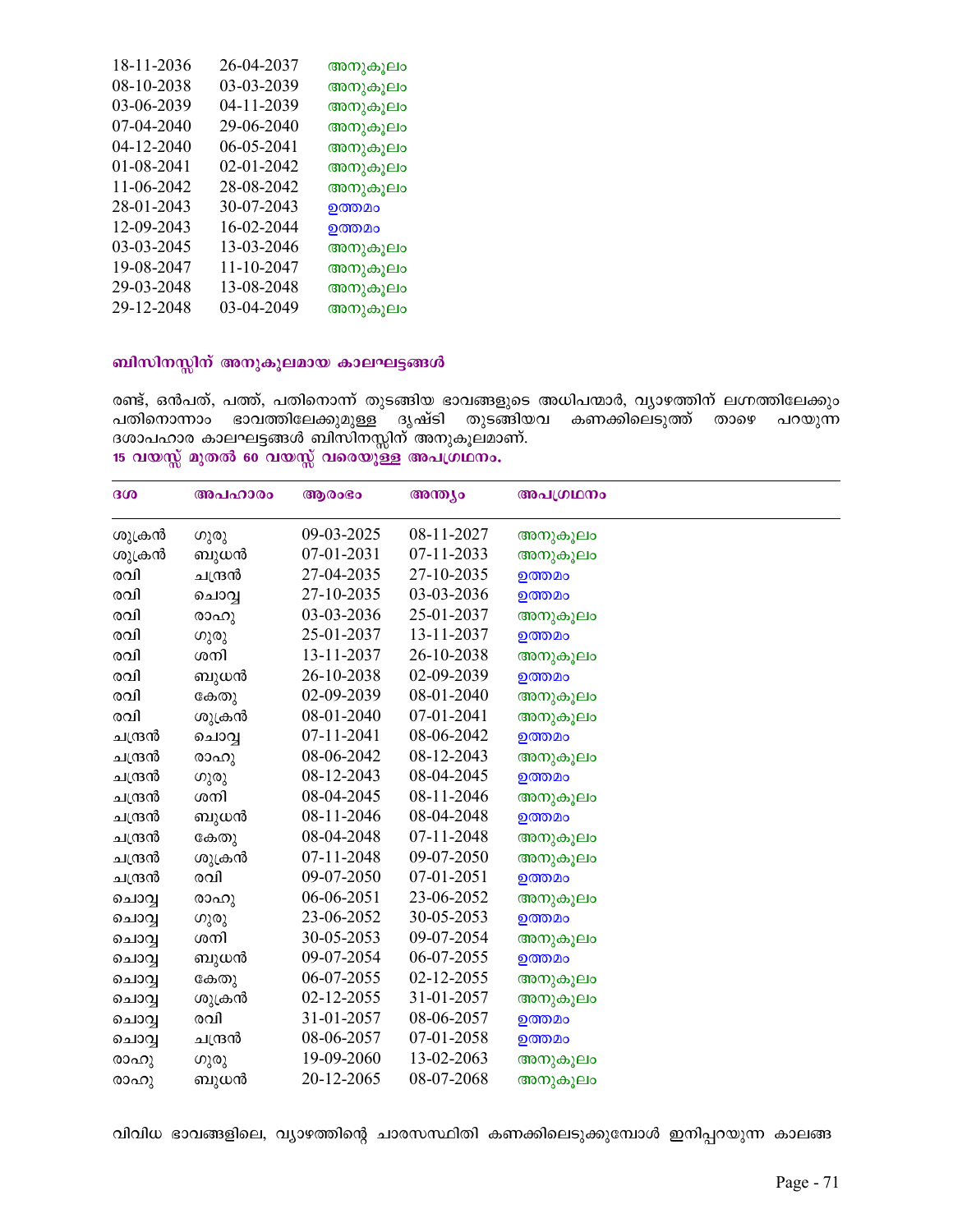ൾ ബിസിനസ്സിന് അനുകൂലമാണെന്ന് കാണുന്നു.

| ആരംഭം      | അന്ത്യം    | അപഗ്രഥനം |
|------------|------------|----------|
| 01-11-2026 | 25-01-2027 | അനുകൂലം  |
| 27-06-2027 | 26-11-2027 | അനുകൂലം  |
| 29-02-2028 | 24-07-2028 | അനുകൂലം  |
| 27-12-2028 | 29-03-2029 | അനുകൂലം  |
| 26-08-2029 | 25-01-2030 | അനുകൂലം  |
| 02-05-2030 | 23-09-2030 | അനുകൂലം  |
| 18-02-2031 | 14-06-2031 | ഉത്തമം   |
| 16-10-2031 | 05-03-2032 | ഉത്തമം   |
| 13-08-2032 | 23-10-2032 | ഉത്തമം   |
| 19-03-2033 | 28-03-2034 | അനുകൂലം  |
| 16-04-2036 | 10-09-2036 | അനുകൂലം  |
| 18-11-2036 | 26-04-2037 | അനുകൂലം  |
| 08-10-2038 | 03-03-2039 | അനുകൂലം  |
| 03-06-2039 | 04-11-2039 | അനുകൂലം  |
| 07-04-2040 | 29-06-2040 | അനുകൂലം  |
| 04-12-2040 | 06-05-2041 | അനുകൂലം  |
| 01-08-2041 | 02-01-2042 | അനുകൂലം  |
| 11-06-2042 | 28-08-2042 | അനുകൂലം  |
| 28-01-2043 | 30-07-2043 | ഉത്തമം   |
| 12-09-2043 | 16-02-2044 | ഉത്തമം   |
| 03-03-2045 | 13-03-2046 | അനുകൂലം  |
| 19-08-2047 | 11-10-2047 | അനുകൂലം  |
| 29-03-2048 | 13-08-2048 | അനുകൂലം  |
| 29-12-2048 | 03-04-2049 | അനുകൂലം  |
| 20-09-2050 | 16-10-2051 | അനുകൂലം  |
| 16-11-2052 | 15-12-2053 | അനുകൂലം  |
| 11-01-2055 | 30-01-2056 | ഉത്തമം   |
| 14-02-2057 | 24-02-2058 | അനുകൂലം  |
| 17-07-2059 | 25-11-2059 | അനുകൂലം  |
| 05-03-2060 | 22-07-2060 | അനുകൂലം  |
| 03-09-2062 | 01-10-2063 | അനുകൂലം  |
| 01-11-2064 | 30-11-2065 | അനുകൂലം  |

### ഭവന നിർമ്മാണത്തിന് അനുകൂലമായ കാലഘട്ടങ്ങൾ

നാലാം ഭാവാധിപൻ, നാലാം ഭാവത്തിലേക്കോ നാലാം ഭാവാധിപനോ ശുഭഗ്രഹങ്ങളുടെ ദൃഷ്ടി തുടങ്ങിയവ കണക്കിലെടുത്ത് താഴെ പറയുന്ന ദശാപഹാര കാലഘട്ടങ്ങൾ ഭവന നിര്മ്മാണത്തിന് അനുകൂലമാണ്.

 $15$  വയസ്സ് മുതൽ 80 വയസ്സ് വരെയുള്ള അപഗ്രഥനം.

| 300     | അപഹാരം | ആരാഭാ      | അന്ത്യം      | അപഗ്രഥനം |
|---------|--------|------------|--------------|----------|
| ശുക്രൻ  | ശനി    | 08-11-2027 | $07-01-2031$ | അനുകൂലം  |
| രവി     | ശനി    | 13-11-2037 | 26-10-2038   | അനുകൂലം  |
| ചന്ദ്രൻ | ശനി    | 08-04-2045 | 08-11-2046   | അനുകൂലം  |
| ചൊവൃ    | ശനി    | 30-05-2053 | 09-07-2054   | അനുകൂലം  |
| രാഹു    | ശനി    | 13-02-2063 | 20-12-2065   | അനുകൂലം  |
| ഗുരു    | ശനി    | 25-02-2078 | 07-09-2080   | അനുകൂലം  |
|         |        |            |              |          |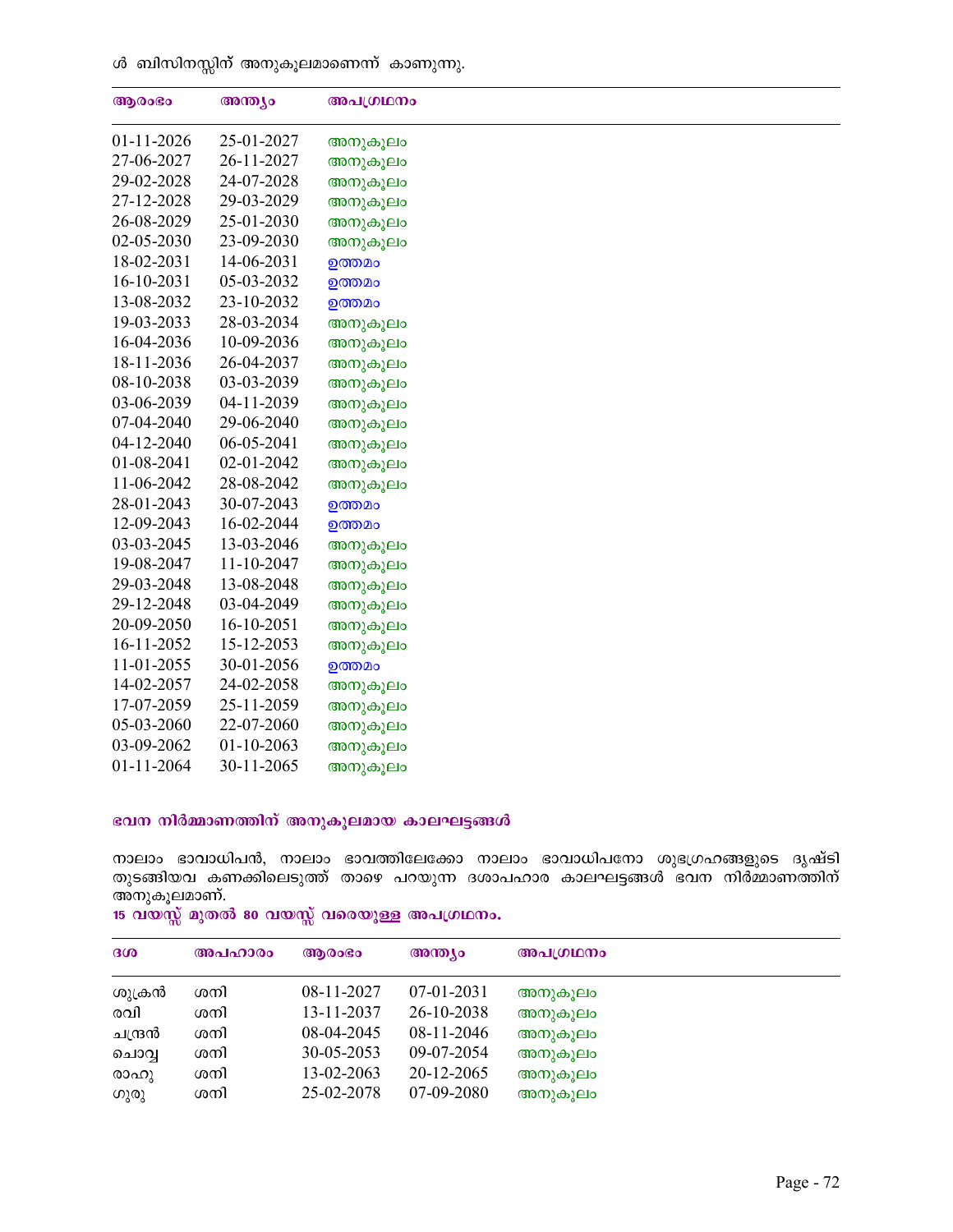വിവിധ ഭാവങ്ങളിലെ, വ്യാഴത്തിന്റെ ചാരസസ്ഥിതി കണക്കിലെടുക്കുമ്പോൾ ഇനിപ്പറയുന്ന കാലങ്ങ ൾ ഭവന നിർമ്മാണത്തിന് അനുകൂലമാണെന്ന് കാണുന്നു.

| ആരംഭം      | അന്ത്യം    | അപഗ്രഥനം |
|------------|------------|----------|
| 29-02-2028 | 24-07-2028 | അനുകൂലം  |
| 27-12-2028 | 29-03-2029 | അനുകൂലം  |
| 26-08-2029 | 25-01-2030 | അനുകൂലം  |
| 02-05-2030 | 23-09-2030 | അനുകൂലം  |
| 18-02-2031 | 14-06-2031 | ഉത്തമം   |
| 16-10-2031 | 05-03-2032 | ഉത്തമം   |
| 13-08-2032 | 23-10-2032 | ഉത്തമം   |
| 19-03-2033 | 28-03-2034 | അനുകൂലം  |
| 16-04-2036 | 10-09-2036 | അനുകൂലം  |
| 18-11-2036 | 26-04-2037 | അനുകൂലം  |
| 08-10-2038 | 03-03-2039 | അനുകൂലം  |
| 03-06-2039 | 04-11-2039 | അനുകൂലം  |
| 07-04-2040 | 29-06-2040 | അനുകൂലം  |
| 04-12-2040 | 06-05-2041 | അനുകൂലം  |
| 01-08-2041 | 02-01-2042 | അനുകൂലം  |
| 11-06-2042 | 28-08-2042 | അനുകൂലം  |
| 28-01-2043 | 30-07-2043 | ഉത്തമം   |
| 12-09-2043 | 16-02-2044 | ഉത്തമം   |
| 03-03-2045 | 13-03-2046 | അനുകൂലം  |
| 19-08-2047 | 11-10-2047 | അനുകൂലം  |
| 29-03-2048 | 13-08-2048 | അനുകൂലം  |
| 29-12-2048 | 03-04-2049 | അനുകൂലം  |
| 20-09-2050 | 16-10-2051 | അനുകൂലം  |
| 16-11-2052 | 15-12-2053 | അനുകൂലം  |
| 11-01-2055 | 30-01-2056 | ഉത്തമം   |
| 14-02-2057 | 24-02-2058 | അനുകൂലം  |
| 17-07-2059 | 25-11-2059 | അനുകൂലം  |
| 05-03-2060 | 22-07-2060 | അനുകൂലം  |
| 03-09-2062 | 01-10-2063 | അനുകൂലം  |
| 01-11-2064 | 30-11-2065 | അനുകൂലം  |
| 26-12-2066 | 15-01-2068 | ഉത്തമം   |
| 29-01-2069 | 07-02-2070 | അനുകൂലം  |
| 25-06-2071 | 05-07-2072 | അനുകൂലം  |
| 19-08-2074 | 16-09-2075 | അനുകൂലം  |
| 17-10-2076 | 15-11-2077 | അനുകൂലം  |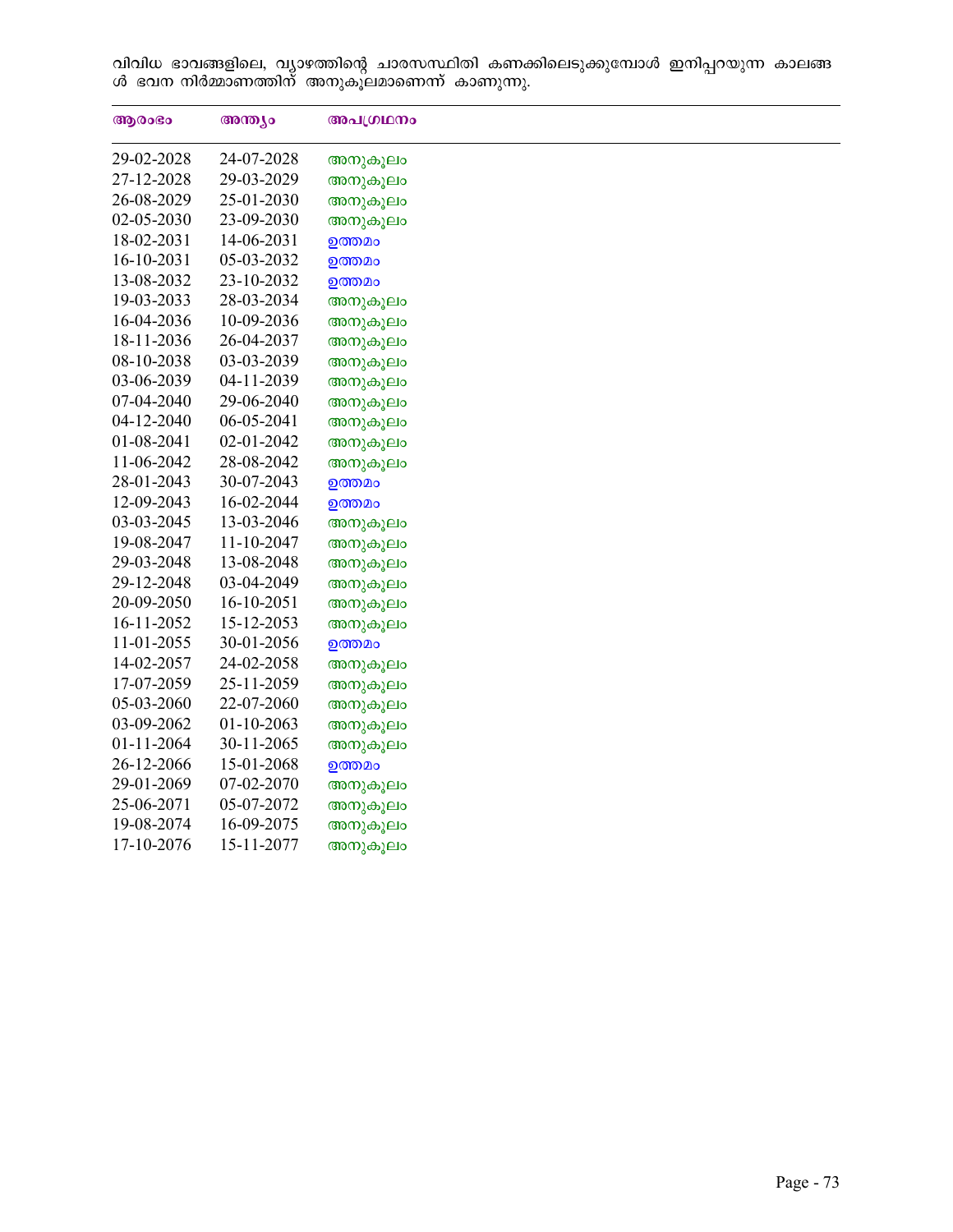## അഷ്ടകവർഗ്ഗം

ഭാരതീയ ജ്യോതിശാസ്ത്രത്തിൽ, ഗ്രഹങ്ങളുടെ സ്ഥാനങ്ങൾ കേന്ദ്രീകരിച്ച്, അവയ്ക്ക് ഓരോന്നിനും പന്ത്രണ്ട് രാശികളിലുള്ള സൂക്ഷ്മബലം എത്രമാത്രമുണ്ടെന്ന്, പ്രവചിക്കുന്ന ഒരു ക്രിയാ വിഭാഗമാണ് അഷ്ടവർഗ്ഗ സമ്പ്രദായം. ഓരോ ഗ്രഹത്തിന്റെയും ബലത്തിന്റെ കൂടെ എട്ടു ഗ്രഹങ്ങളുടേയും ബലാംശങ്ങൾ ചേരുന്നുണ്ട്. അങ്ങനെ ഒരു കൂട്ടു ബലം ഉണ്ടാകുന്നു. ഒരു ഗ്രഹത്തിന്റെ ബലത്തെ കൂടാതെ മറ്റു ഗ്രഹങ്ങളുടെ ആരോഹണങ്ങളും അഷ്ടവർഗ്ഗത്തിൽ വിശദീകരിക്കുന്നു. പണ്ടു മുതൽ സ്വീകരിച്ചുവരുന്ന ചില നിയമങ്ങൾക്കനുസൃതമായി ഗ്രഹങ്ങളുടെ ബലം കണക്കാക്കിയാണ് ഇത് സാധ്യമാകുന്നത്. ഒരു ഗ്രഹത്തിന്റെ അഷ്ടവർഗ്ഗം കൊണ്ടുദ്ദേശിക്കുന്നത്, ആ ഗ്രഹമുൾപ്പെടെയുള്ള ഏഴു ഗ്രഹങ്ങളും ലഗ്നവും അങ്ങിനെ എട്ടുപേരും കൂടി ആ ഗ്രഹത്തെ പ്രതിനിധാനം ചെയ്ത്, ഓരോ രാശിയിലും പ്രകടിപ്പിക്കുന്ന വർഗ്ഗ ബലം എന്നാണ്. ഓരോ ഗ്രഹത്തിനും എട്ടു ബിന്ദുക്കൾ (അക്ഷരങ്ങൾ) കൊണ്ട് രാശികളിലെ ശുഭാശുഭങ്ങളായ കാര്യങ്ങൾ മുൻകൂട്ടി അറിയുവാൻ കഴിയും. സംഭവങ്ങളും അവയുടെ സമയവും ഒരു പരിധിവരെ തീരുമാനിക്കപ്പെടുക, ഒരു പ്രത്യേക ബിന്ദുവിന്റെ സ്ഥാനം നോക്കിയാവും. കൂടാതെ ഒരു വൃക്തിക്ക് തന്റെ അനുകൂലമോ പ്രതികൂലമോ ആയ സമയം എപ്പോഴൊക്കെയാണ് എന്നതിന്റെ നിർണ്ണയം സാധ്യമാക്കിത്തീർക്കുന്നു. മാത്രവുമല്ല പ്രതികൂല സമയത്ത് കൈക്കൊള്ളേണ്ട പ്രതിരോധാത്മക നിലപാട് മുൻകൂട്ടി അറിയുവാനും തന്മൂലം പ്രതികൂല സാഹചര്യങ്ങളുടെ തീവ്രത കുറയ്ക്കുവാനും കഴിയുന്നു. ഇങ്ങനെ അഷ്ടവർഗ്ഗം മനുഷ്യമനസ്സിനെ നിയന്ത്രിച്ച് ജീവിത വിജയം കൈവരിക്കാൻ സഹായിക്കുന്ന ഒരു വഴികാട്ടിയാണെന്ന് തന്നെ പറയാം.

|             | ച              | ര        | ബു             | ശു             | കു             | ഗു   | $\Omega$       | മൊത്തം |
|-------------|----------------|----------|----------------|----------------|----------------|------|----------------|--------|
|             |                |          |                |                |                |      |                |        |
| <b>COSO</b> | $7*$           | 5        | 3              | 3              | 3              | $4*$ | 3              | 28     |
| ഇടവം        | $\overline{2}$ | 3        | 5              | $\overline{4}$ | 3              | 5    | $\overline{2}$ | 24     |
| മിഥുനം      | 3              | 4        | 4              | 6              | 3              | 4    | 4              | 28     |
| കർക്കിടകം   | 5              | 4        | 5              | 5              | $3*$           | 6    | 3              | 31     |
| ചിങ്ങം      | 4              | 4        | 5              | 5              | 4              | 6    | 4              | 32     |
| കന്നി       | 3              | $7*$     | 5              | $\overline{2}$ | 5              | 2    | $7*$           | 31     |
| തുലാം       | 3              | 4        | $4*$           | $1*$           |                | 5    |                | 19     |
| വൃശ്ചികം    | 4              | $\theta$ | $\overline{4}$ | 6              | $\overline{2}$ | 6    | 3              | 25     |
| ധനു         | 3              | 4        | 4              | 7              | 2              | 3    | $\overline{2}$ | 25     |
| മകരം        | 6              | 3        | 4              | 4              | 4              | 4    | 2              | 27     |
| കുാഭാ       | 6              | 5        |                | 5              | 5              | 7    | 4              | 39     |
| മീനം        | 3              | 5        | 4              | 4              | 4              | 4    | 4              | 28     |
|             | 49             | 48       | 54             | 52             | 39             | 56   | 39             | 337    |

\* - ഗ്രഹസ്ഥിതി.

ലഗ്നം - വൃശ്ചികം.

# ചന്ദ്രാഷ്ടവർഗ്ഗം

ഉയർന്ന തലത്തിൽ ചിന്തിക്കുന്ന ഒരു അനുഗ്രഹീത പ്രകൃതമായിരിക്കും എപ്പോഴും ചന്ദ്രാഷ്ടവർഗ്ഗത്തിൽ ഏഴു ബിന്ദുക്കളുടെ സാന്നിധ്യം ഉള്ളവർക്ക് ലഭിക്കുക. ബൗദ്ധികശാസ്ത്രവും മന്ത്രശാസ്ത്രവും മനസ്സിലാക്കാൻ ഉള്ള താല്പര്യം പ്രകടമാക്കും. പുരാണേതിഹാസങ്ങളിലുള്ള അറിവും അസാമാന്യ പാടവവും നിങ്ങൾക്ക് സമൂഹത്തിൽ ഒരു പ്രത്യേക പരിവേഷം തന്നെ ഉണ്ടാക്കും.

# സുര്യാഷ്ടവർഗ്ഗം

സൂര്യാഷ്ടവർഗ്ഗത്തിലെ ഏഴു ബിന്ദുക്കളുടെ സാന്നിധ്യം നിങ്ങളെ സമൂഹത്തിൽ ഉന്നതമായ സ്ഥാനത്തെത്തിക്കുന്നതിന് ആക്കാ കൂട്ടും. നേതൃസ്ഥാനം വഹിക്കുന്നതിലുള്ള കഴിവും ആനുകൂല്യങ്ങൾ അനുവദിക്കുന്നതിലുള്ള സന്മനസ്സും യശസ്സ് വർദ്ധിപ്പിക്കും.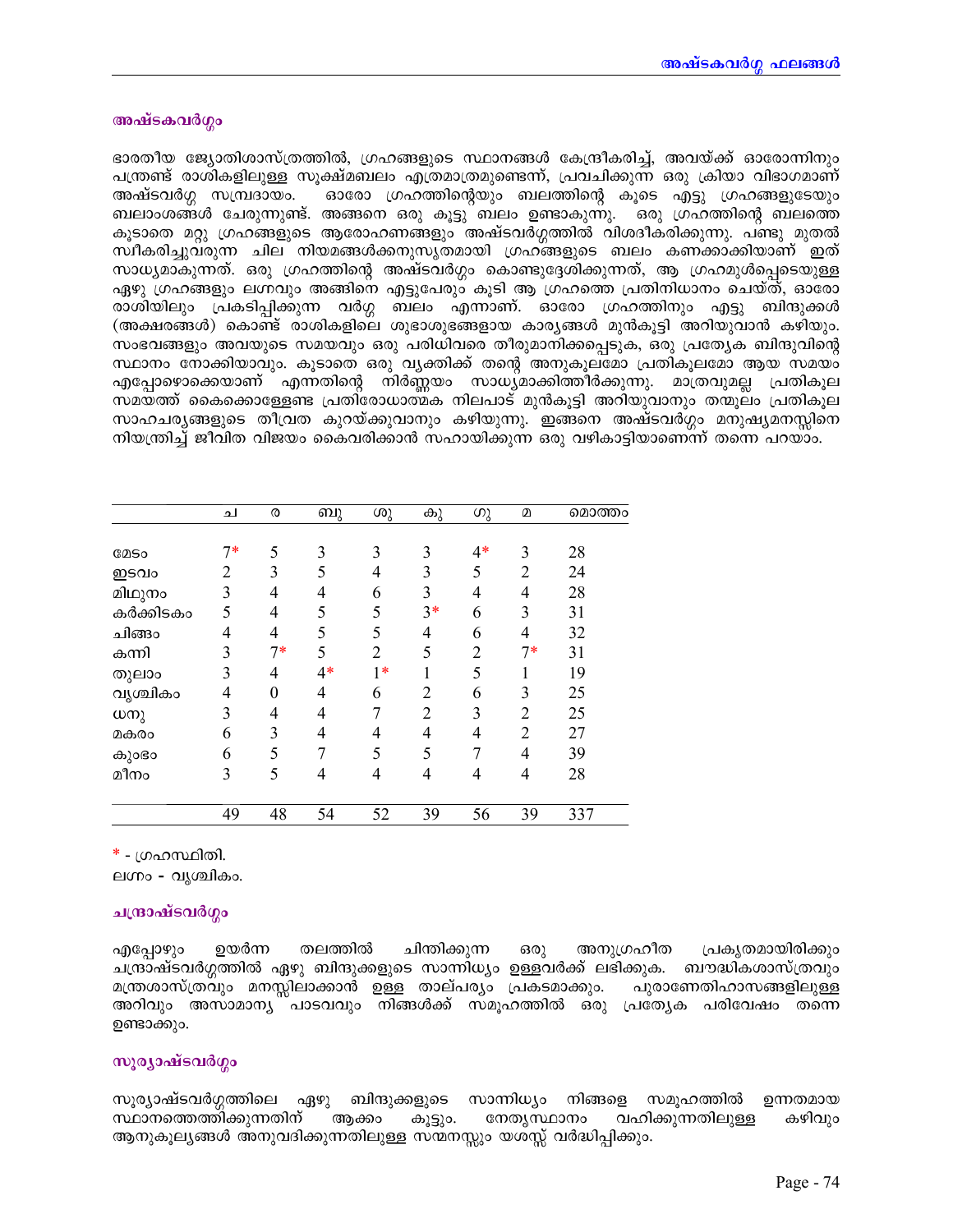#### ബുധാഷ്ടവർഗ്ഗം

ജോലിക്കോ ജോലിയിലുള്ള ഉയർച്ചയോ ബുധാഷ്ടകവർഗ്ഗത്തിലെ നാലു ബിന്ദുക്കളുടെ സാന്നിധ്യം ശുഭ പ്രതീക്ഷ നൽകുന്നില്ല. ഇത് നൽകുന്ന സൂചന, അവസരങ്ങൾ വരുമ്പോൾ നന്നായി പരിശ്രമിക്കുകയും നല്ല അവസരങ്ങൾ ഉപയോഗപ്പെടുത്തുകയും ചെയ്യണം എന്നതാണ്. കൂടാതെ നിലവിലുള്ള നില മെച്ചപ്പെടുത്തുകയും ചെയ്താൽ ഗ്രഹങ്ങൾ മൂലമുള്ള അനിഷ്ടങ്ങൾ ശമിപ്പിക്കാൻ കഴിയും. ജോലി നഷ്ടപ്പെടുന്നത് ഒഴിവാക്കാൻ കഴിഞ്ഞില്ലെങ്കിൽ മന:ശക്തി കൈവിടാതെ അത്തരം സാഹചര്യങ്ങളെ തരണം ചെയ്യേണ്ടി വരും.

### ശുക്രാഷ്ടവർഗ്ഗം

നിങ്ങൾ ഉദാസീനതയിലേക്ക് വഴുതി വീഴാൻ സാധ്യത കാണുന്നു. ശുക്രാഷ്ടവർഗ്ഗത്തിലെ ഒരു ബിന്ദുവിന്റെ മാത്രം സാന്നീധ്യം നിങ്ങളുടെ ശരീരത്തിലെ ശ്വസന സംബന്ധമായ പ്രശ്നങ്ങളിലേക്കാണ് വിരൽ ചൂണ്ടുന്നത്. ഇത് കർമ്മരംഗത്തോടുള്ള അഭിരുചിയേയും ഉത്സാഹത്തോടെ പ്രവർത്തിക്കുവാനുള്ള കഴിവിനേയും ബാധിക്കും. ഇതു മനസ്സിലാക്കി യോഗ, ശ്വസനക്രിയ തുടങ്ങിയ അഭ്യാസമുറകൾ മുടങ്ങാതെ ചെയ്ത് ശ്വാസോച്ഛാസം നേരെയാക്കി ജീവിത നിലവാരം ഉയർത്തുക.

## കുജാഷ്ടവർഗ്ഗം

സ്നേഹിക്കുന്നവരുമായി അകലാനുള്ള പ്രവണതയാണ് കുജാഷ്ടവർഗ്ഗത്തിലെ മൂന്നു ബിന്ദുക്കളുടെ സാമീപ്യം നൽകുന്നത്. ഇത് ഒരു പക്ഷേ വിദേശത്ത് ലഭിക്കുന്ന ജോലി സംബന്ധിച്ചോ, പുതിയ മേച്ചിൽപ്പുറം തേടിയുള്ള ദേശാന്തര ഗമനം മൂലമോ ആകാം. നിങ്ങൾ പൂർണ്ണമായും ഈ പറിച്ചുനടൽ ഇഷ്ടപ്പെടുന്നില്ലെങ്കിലും അതിൽ തന്നെ ഉറച്ചു നിൽക്കേണ്ടതായി വരും.

## വ്യാഴാഷ്ടവർഗ്ഗം

ചില കാര്യങ്ങൾ കൊണ്ട് ജീവിതത്തിന്റെ താഴ്ചകൾ എല്ലായ്പ്പോഴും ഉയർച്ചകൾ കൊണ്ട് ഒരേ പോലെയാക്കും. നാലു ബിന്ദുക്കളുടെ സാന്നിധ്യം ഇപ്രകാരമാണ് ജീവിത പരിതസ്ഥിതിയിൽ സ്വാധീനം ചെലുത്തുന്നത്. വിനാശം വിതച്ചേക്കാവുന്ന വൃതിയാനങ്ങൾ മൂലം മന:സമാധാനം കുറയുകയില്ല എന്നത് ഒരനുഗ്രഹമായി തന്നെ കരുതാം.

## മന്ദാഷ്ടവർഗ്ഗം

മന്ദാഷ്ടവർഗ്ഗത്തിലെ ഏഴു ബിന്ദുക്കളുടെ സാന്നിധ്യം കൊണ്ട് ലഭിക്കുന്നത് ഉയർന്ന രീതിയിലുളള സേവനങ്ങളാണ്. പെൺകുട്ടികളുടേയോ ആയകളുടേയോ പരിചരണം ലഭിക്കാം. ആജ്ഞാനുവർത്തികളായ പട്ടാളക്കാരുടേയോ, വേലക്കാരുടേയോ അധികാരിയായി എത്തിച്ചേരും. സൂചനകൾ എല്ലാം തന്നെ വിരൽ ചൂണ്ടുന്നത് ഒരു ആളുകളുടേയും ഒരു കൂട്ടം കൂട്ടാ വാഹനങ്ങളുടേയും നായകത്വം വഹിക്കാനുള്ള നിങ്ങളുടെ കഴിവിനെയാണ്.

## സർവാഷ്ട ഫലങ്ങൾ

വൃശ്ചിക രാശി മുതൽ കുംഭം രാശി വരെയുള്ള കൂടുതൽ ബിന്ദുക്കളുടെ സാന്നിധ്യം ഒരിക്കലും ഭാവിയെ തുരങ്കം വയ്ക്കുന്നതായിരിക്കില്ല. ജീവിതത്തിന്റെ സായംകാലത്തായിരിക്കും നല്ല ഭാവിയുടെ അനുഗ്രഹം ഉണ്ടാവുക. ജീവിതത്തിൽ ആദ്യം തന്നെ ലഭിക്കേണ്ടിയിരുന്ന ബഹുമതികൾ അതു കൂട്ടാക്കാതെ പ്രായമാകുമ്പോഴായിരിക്കും ലഭിക്കുക. ഗ്രഹങ്ങളുടെ സാമിപ്യം മൂലം മാനസിക പിരിമുറുക്കം സാമ്പത്തികമായി ഉണ്ടാകാവുന്ന ഉത്ക്കണ്ഠ, അനാരോഗ്യം എന്നിവ കുറയുകയും സമാധാനപരവും, സന്തോഷപൂർണ്ണവുമായ ഒരു വിരമിക്കലിലേയ്ക്ക് നയിക്കുകയും ചെയ്യും. കൂടാതെ പുതു തലമുറയെ താലോലിക്കുവാനുള്ള അവസരവും വന്നുചേരും.

വ്യാഴം, ശുക്രൻ, ബുധൻ തുടങ്ങിയ ഗ്രഹങ്ങളുടെ സംഖ്യകൾകൊണ്ട് നിങ്ങളുടെ ഈ പ്രായത്തിലെ ഭാവി ശോഭനമാണ്. നിങ്ങളുടെ വിദ്യാഭ്യാസപരമായ ആഗ്രഹങ്ങൾ രൂപം കൊള്ളുകയും നിങ്ങൾ മോഹിച്ച ഉയർന്ന വിദ്യാഭ്യാസമോ സീറ്റോ ആഗ്രഹപ്രകാരം തന്നെ നേടും. നിങ്ങളുടെ ഭാവി പ്രവൃത്തിപരമായ നൈപുണ്യം ആർജ്ജിച്ച് ധനം, ആദരവ്, പ്രശസ്തി തുടങ്ങിയ ഉയർച്ചയുടെ പടവുകൾ ഊർജ്ജസ്വലമായി കയറും. വ്യക്തി ജീവിതത്തിൽ ഇതിനനുയോജ്യമായ ജീവിത ഘടന ഉണ്ടാകുന്നതിന് ഒരുത്തമ പങ്കാളിയെ തന്നെയാകും ലഭിക്കുക. ഇത് ഒരു പാട് സന്തോഷം നൽകും. സന്താനങ്ങളുമായുള്ള ജീവിതവും അനുഗൃഹീതമായിരിക്കും. ഇത് നിങ്ങളുടെ ജീവിതത്തിലെ